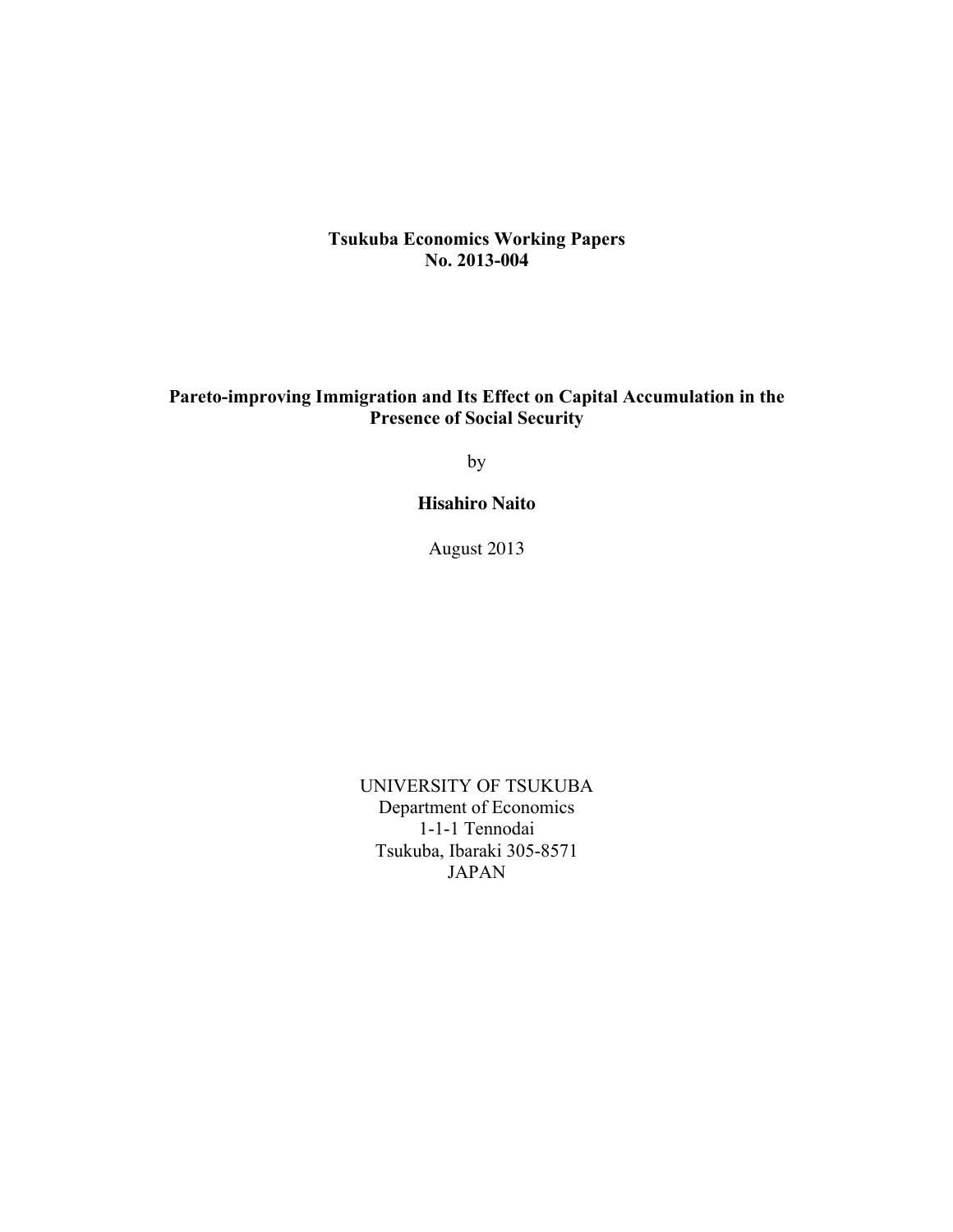# Pareto-improving Immigration and Its Effect on Capital Accumulation in the Presence of Social Security

Hisahiro Naito ∗† Department of Economics University of Tsukuba, Japan

August 5, 2013

#### Abstract

The effect of accepting more immigrants on welfare in the presence of a pay-as-yougo social security system is analyzed qualitatively and quantitatively. First, it is shown that if initially there exist intergenerational government transfers from the young to the old, the government can lead an economy to the (modified) golden rule level within a finite time in a Pareto-improving way by increasing the percentage of immigrants to natives (PITN). Second, using the computational overlapping generation model, the welfare gain is calculated of increasing the PITN from 15.5 percent to 25.5 percent and years needed to reach the (modified) golden rule level in a Pareto-improving way in a model economy. The simulation shows that the present value of the welfare gain of increasing the PITN comprises 23 percent of the initial GDP. It takes 112 years for the model economy to reach the golden rule level in a Pareto-improving way.

<sup>∗</sup>Email:naito@dpipe.tsukuba.ac.jp

<sup>&</sup>lt;sup>†</sup>I appreciate comments from the participants of the Canadian Public Economics Meeting(Kingston), the North American Summer Econometric Society Meeting (St. Louis), the European Econometrics Society Meeting (Oslo), Macroeconomics workshop at the University of Tokyo. I appreciate comments from Kosuke Aoki, Masayoshi Hayashi and Shinichi Nishiyama. I especially appreciate comments from Pierre Pestieau for pointing out the literature of the Serendipity theorem.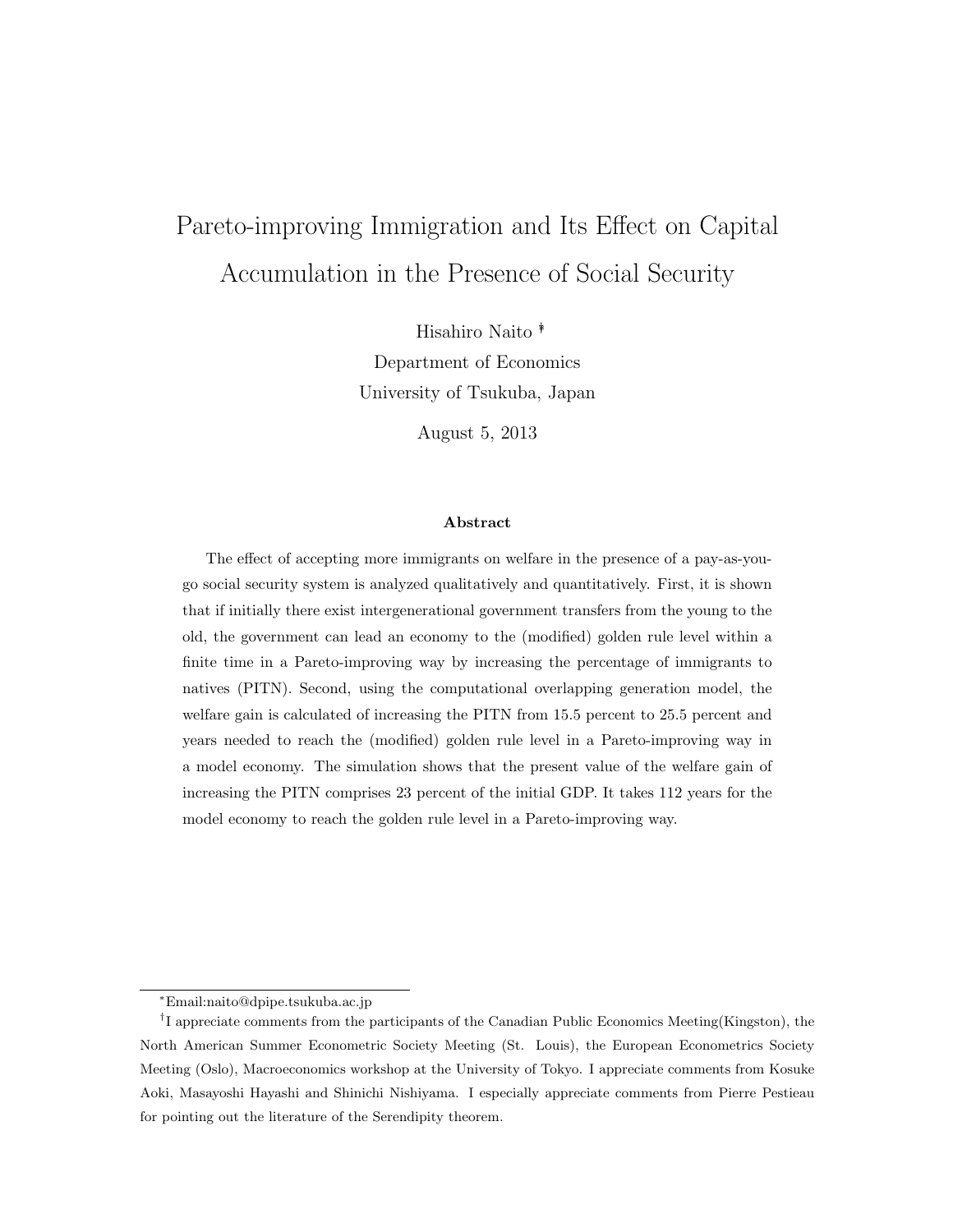## 1 Introduction

Transforming a pay-as-you-go(PYGO) social security system into a funded system is not easy. When the PYGO social security system is changed to a funded system, some generations must bear the so called "the double burden", such that a young generation needs to pay the social security tax twice. Thus, although the transition from a PYGO social security to a funded system is desirable since a PYGO social security system causes under-accumulation of capital, it is difficult to transit in a Pareto-improving way.

On the other hand, in the face of the fiscal problems caused by negative demographic shocks in the presence of PYGO social security, policy makers have recently shown increased interests in accepting more immigrants. For example, the IMF report on the Japanese economy (2012), which is suffering as a result of an extremely low fertility rate and practical restrictions on inflow of immigrants, states that facilitating a modest level of immigration could have a large payoff for the Japanese economy. However, although using immigrants to solve the fiscal problem of PYGO social security in the short run is attractive, its desirability in the long run is unclear. Increasing the percentage of immigrants to natives implies a higher population growth rate in a host country given the higher fertility rate of immigrants. With a neoclassical production function that exhibits the diminishing marginal product of capital, the standard growth model (Ramsey (1928) and Solow (1964)) predicts that such a higher population growth rate leads to both lower level of capital stock per capita and income per capita, starting from a dynamically efficient initial steady state. Thus, it is not clear how such an increase of immigrants can help to solve the problem of PYGO social security in the long run. The literature also presents an unclear picture. In the literature on public finance, there is increasing interest in the effect on the social welfare of accepting more immigrants. By using the computational overlapping generation model (Auerbach and Kotlikoff model(Auerbach and Kotlikoff (1998)), Storesletten (2000) argues that accepting a particular type of immigrants, (skilled who are of an age such that they will not be able to claim the social security benefit because they will not be able to satisfy the minimum requirement of the duration of social security tax payments) will increase the social welfare in the presence of the retirement of the baby boom generation. In contrast, Fehr, Jokisch and Kotlikoff (2004) argue that there will be no such a welfare gain. Feldstein (2006) analyzes the effect of immigration in Spain and concludes that immigration does not bring a welfare gain while Collado, Iturbe-Ormaetxeand and Valera (2004) argue that accepting more immigrants brings a positive welfare gain to Spain.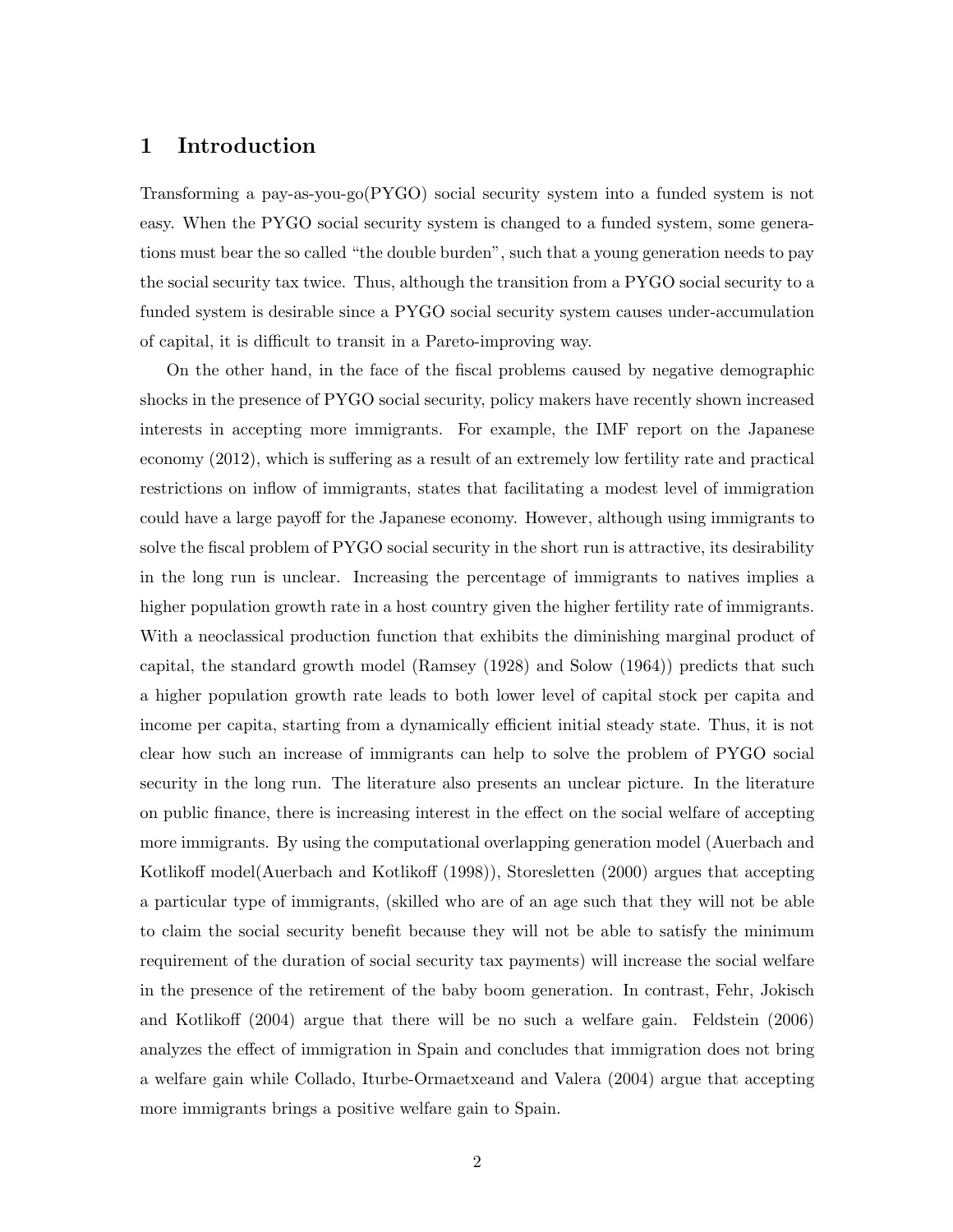Given the mixed results in the literature regarding the effect of accepting more immigrants on the social welfare and the theoretical prediction of the standard growth model, a natural question arises whether or not, from a theoretical standpoint, accepting more immigrants Pareto-improves welfare in the presence of PYGO social security. With a neoclassical production function that exhibits diminishing marginal product of capital, a decrease of income per capita at the steady state seems inevitable when the economy experiences a higher population growth rate due to an increased inflow of immigrants. Yet, if this is so, one may wonder why the previous studies have arrived at such different results regarding the effect on welfare of accepting more immigrants.

Motivated by those questions, I analyze theoretically and qualitatively the effect on welfare of accepting more immigrants and increasing the population growth rate. I conclude that accepting more immigrants and increasing the population growth rate Pareto-improves welfare and, to a large extent, solves in a Pareto-improving way the problem of underaccumulation of capital that is caused by implementing a PYGO social security system.<sup>1</sup> More specifically, firstly, using the overlapping generation model developed by Diamond (1965), I show that in an economy with or without distorting taxes it is Pareto-improving to increase the percentage of immigrants to natives (PITN) if there exit intergenerational transfers, in the sense that the marginal product of labor of a young individual is greater than the amount of resources that she receives while she is young, which is equal to the sum of the after-tax income when she is young and the amount of publicly provided private goods for the young (the MPL condition). Note that the amount of resources an individual receives when she is young does not include the social security benefit that she receives when she reaches retirement age. Thus, in the presence of PYGO social security, this MPL condition is likely to be satisfied. Secondly, I show analytically that when this MPL condition is satisfied, the government can lead the economy to the (modified) golden rule level in a Pareto-improving way within a finite time by putting in savings the government budget surplus, which is obtained by increasing the PITN. Note that when the economy reaches the golden rule level, the problem of under-accumulation of capital caused by the PYGO social security is solved for all practical purposes. Third, I quantify this Paretoimproving welfare gain that is yielded by increasing the PITN in the presence of a PYGO social security system and calculate the year needed to reach the (modified) golden rule

<sup>&</sup>lt;sup>1</sup>The Matlab code which is used for this simulation is available from the Journal' website and from the author.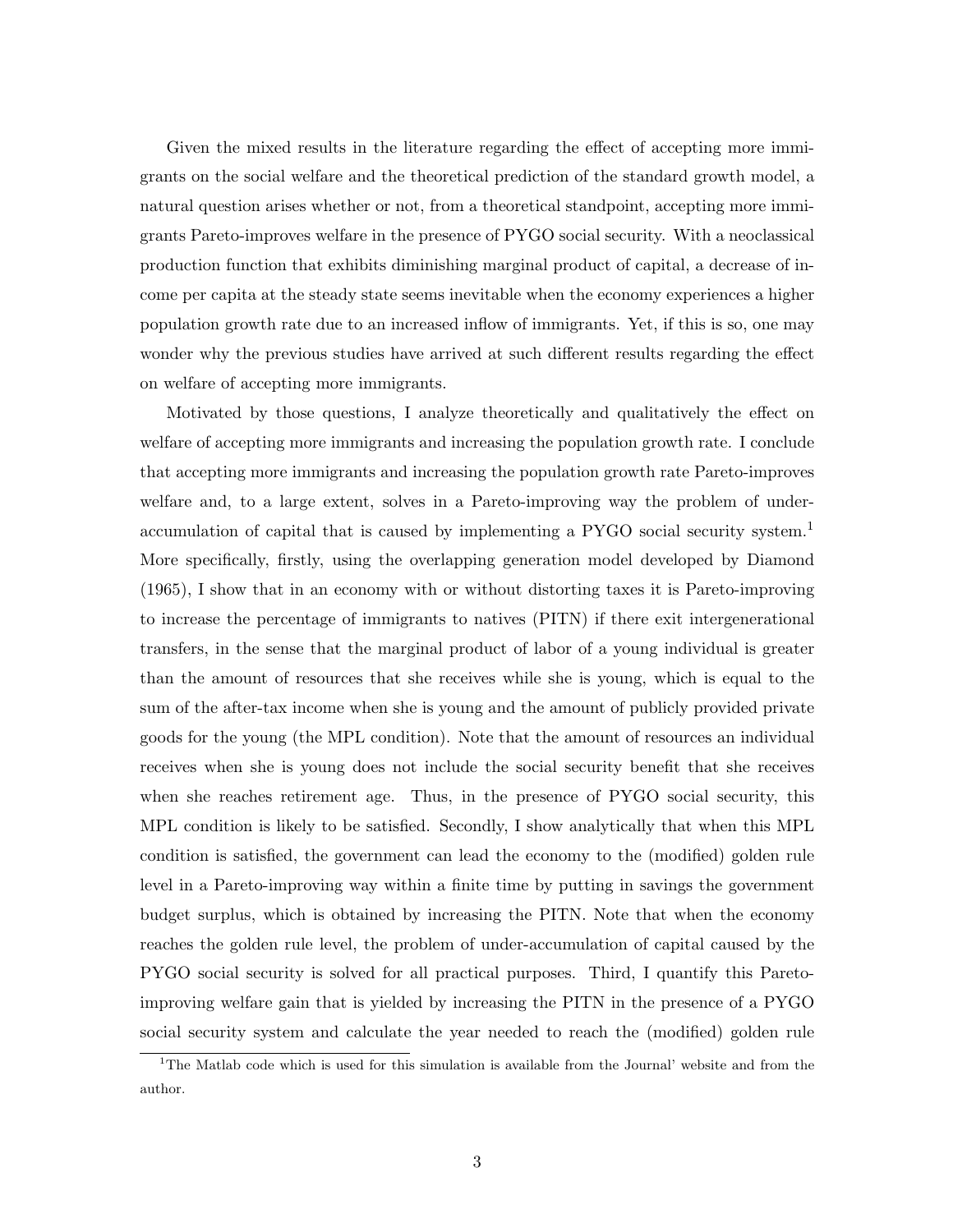level in a Pareto-improving way by using the computational overlapping generation model developed by Auerbach and Kotlikoff (1987). I consider a moderate increase of the PITN, such that the PITN starts to increase from 15.5 percent, reaches 25.5 percent at the 80th year and remains constant at  $25.5$  percent in later years.<sup>2</sup> With this speed of increase of the PITN and in the model that mimics important dimensions of the US economy, my simulation shows it takes a minimum of 112 years for the model economy to reach the golden rule level in a Pareto-improving way. On the new balanced growth path, the capital stock per efficient unit of labor increases by 102 percent and the publicly provided private goods per capita increases by 36 percent. When the target capital stock is set at the modified golden rule level with 3 percent of intergenerational discount rate, it takes 65 years to reach the modified golden rule level in a Pareto-improving way and the capital stock per efficient unit of labor increases by 18 percent. The present discounted value (PDV) of the Paretoimproved utility, measured by the expenditure function, of natives and their descendants, which does not include the increased utility of immigrants and their descendants, comprises 23 percent of the initial GDP. When the time to reach the target PITN is shortened to 42 years, the economy reaches the modified golden rule at the 59th year and the PDV of the Pareto improvement comprises 28 percent of the initial GDP. Finally, I conduct robustness checks by changing a number of parameter values, for example, the share of the surplus for the government savings, the replacement rate, the time preference rate, the risk aversion, the initial government debt(asset) level, the level of immigrants' earnings and the consumption of public services by immigrants. Those robustness checks show that the results of the simulation do not change substantially in magnitude for different parameter values. Both theoretical results and the computational results suggest the robustness of the welfare gain of increasing the PITN in the presence of PYGO social security.

The remainder of the paper is organized as follows. Section 2 reviews the related literature. Section 3 presents a theoretical analysis. Section 4 presents a simulation-based analysis using the computational overlapping generation model. Section 5 concludes.

## 2 Literature

In the theoretical literature on the effect of accepting immigrants, Razin (1999) is, to my best knowledge, the first paper that shows that accepting immigrants improves welfare.

 $^{2}15.5$  percent initial PITN is obtained by using census 2000 data from the author's calculation. See section 4.2 for more detailed discussion.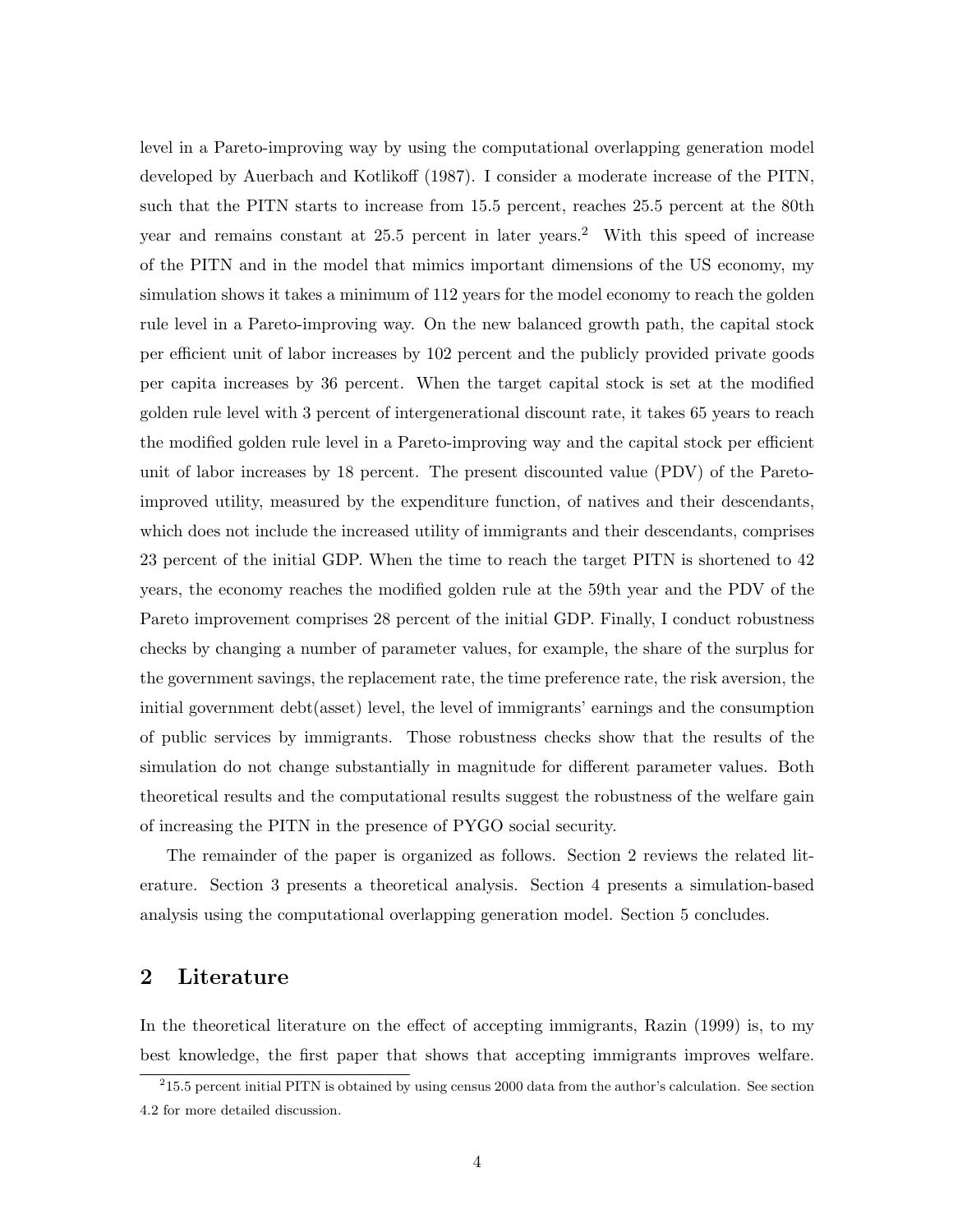He shows that in a small open economy model in which factor prices are fixed, accepting more immigrants can improve welfare in the presence of PYGO social security. However, in a subsequent paper, Razin and Sadka (2000) show that in an closed economy model in which capital accumulation and factor prices are endogenous, the result obtained under the assumption of a small open economy is not likely to hold. Subsequently, Razin, Sadka and Suwankiri (2011) analyzes a political economy model in which there is a conflict of interests among agents on accepting immigrants. They obtain results regarding on political behavior on immigration policy.<sup>3</sup>

In the empirical literature, there are three types of studies. The first generation of those studies conducts analysis with a short horizon which does not take into account the contribution of immigrants' children to the social security and tax revenue, and the cost burden which they impose to public services (Huddle(1993), Borjas(1994), Passel (1994), Simon (1984) and Akbari (1989)). The second generation of those studies conducts analysis with a long horizon (Generational Accounting) which takes into account the contribution of immigrants' children( and grand children, etc...) to the social security and tax revenue, and the cost burden that they impose to public services (Lee and Miller (1997), Auerbach and Preopoulous (1999), Storesletten (2003), and, Collado and Valera (2004)).<sup>4</sup>

The third generation of those studies conducts analysis with a dynamic general equilibrium model (Storesletten(1995, 2000), Canova and Ravn (2000), and Fehr, Joisch and Kotlikoff (2004)). Storesletten (1995) is the first paper to analyze the effect of accepting immigrants in a dynamic general equilibrium mode with aggregate uncertainty and Storesletten (2000) analyzes without aggregate uncertainty. He argues, in the US context, that by selecting a particular type of immigrants, the acceptance of immigrants can have a positive effect on the native population. Fehr, Joisch and Kotlikoff (2004) argue that there is no

<sup>&</sup>lt;sup>3</sup>In the theoretical literature, there is another strand that analyzes the optimal population growth in the growth model; this was started by Samuelson(1975). He analyzes the welfare maximizing optimal population growth rate in the standard neoclassical growth model. The subsequent analysis shows that the optimal population growth rate in many cases does not, in many cases, maximize the welfare; rather it minimizes welfare(Deardorfff 1976). For discussion, see Michel and Pestieau(1999). Due to the concern of the nonoptimality of the first order condition, I do not herein attempt to identify the optimal population growth rate or the optimal immigration rate. Rather, I check whether a small change in the population growth rate will Pareto-improve welfare or not.

<sup>4</sup>To my knowledge, Lee and Miller (1996) is the first paper that calculates the long-run fiscal impact of accepting immigrants. They calculate the tax revenue from and the cost to public services of, not only the current immigrants, but also the descendant of immigrants. They find that accepting immigrant bring a positive net present value to the government.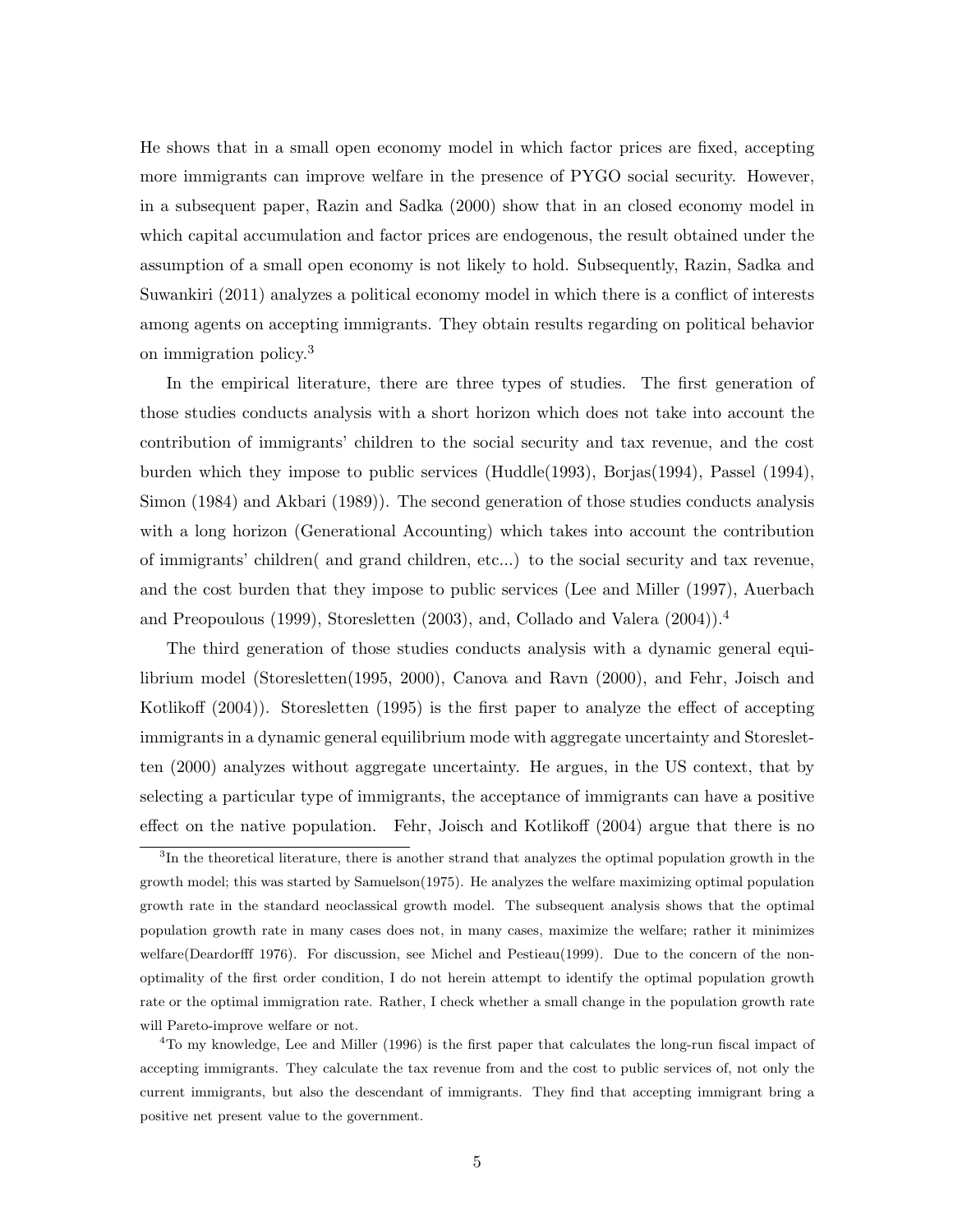such welfare gain, or, even if there were to be a gain, it would be very small.<sup>5</sup>

This paper contributes to the existing literature in several ways. For the theoretical part, I show first that even in a closed economy in which capital accumulations and factor prices are endogenous, it is Pareto-improving to accept more immigrants in the presence of a PYGO social security system if the MPL condition is satisfied. This is contrary to the findings of Razin and Sadka (2000), but is consistent with the results of Razin (1999) and extends them to a closed economy. The use of the MPL condition shows why typical measures for welfare analysis that calculate the life-time taxes and expenditure are misleading.<sup>6</sup> Second, I show that the government can lead the economy to the (modified) golden rule level by accepting more immigrants within a finite time in a Pareto-improving way. This is in sharp contrast to the literature on the social security reform, in which it is argued that it is difficult to increase the capital stock through social security reform in a Pareto-improving way (Geanakoplos, Mitchell and Zeldes (1998)).

For the computational analysis, I add two important factors to the existing literature. The first is the possibility of Pareto improvement. When more immigrants are accepted, the wage rate falls and the interest rate increases initially. This generates winners and losers in the economy. In my calculation, I consider an immigration policy that Pareto-improves all generations. Taking Pareto improvement into consideration is important because if Pareto improvement is impossible to achieve, policy reform becomes less feasible even if it increases the over-all efficiency of an economy. The second factor is that I assume that the government surplus obtained by accepting more immigrants can be put into savings. When the government accepts more immigrants, the capital to labor ratio will decrease at first. However, due to the fact that the government can put its surplus into savings, the government can increase the capital to labor ratio in the long run. This will solve the problem of the under-accumulation of capital that results from operating a PYGO social security system.

## 3 The model

The model uses the standard overlapping generation model with a neoclassical production function developed by Diamond (1965). Each individual lives for two periods. When individuals are in the first period, they work and are called "young". When they are in the

<sup>&</sup>lt;sup>5</sup>Shimasawa and Oguro (2010) apply the model of Hehr, Joisch and Kotlikoff to the Japanese economy.

 ${}^{6}$ To see why, see the discussion about Proposition 1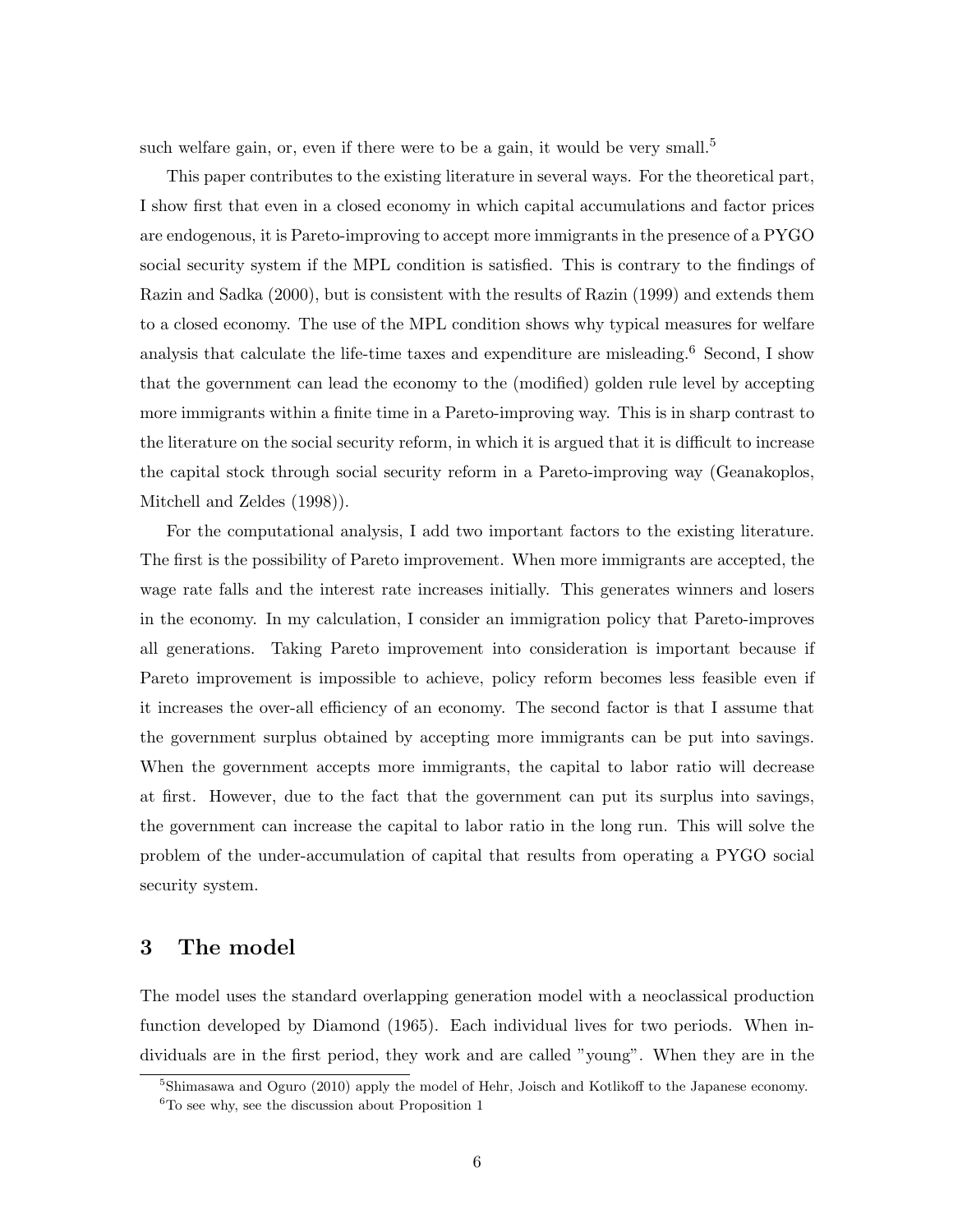second period, they are retired and are called "old". I assume that immigrants come to the host country only when they are young and that the government of the host country prohibits the immigrants from immigrating when they are already old. Each individual of the native and the immigrant populations supplies one unit of labor inelastically in the host country when they are young.<sup>7</sup> I define individuals who are born at the beginning of period t in the host country as natives of cohort  $t$ , regardless of the nationality of the parents. Immigrants who move to the host country at the beginning of period  $t$  are considered as immigrants of cohort t. Let j be the index indicating nationality. If an individual is a native,  $j = n$  and if she or he is an immigrant,  $j = m$ . Let  $N_t^j$  be the number of the young of type *j* in period *t*. Let  $(c_t^{y,j})$  $c_{t+1}^{y,j}$  c<sub>t+1</sub>) be the consumption in the young period and the old period of a type  $j$   $(j = n, m)$  individual of cohort t. Let  $g_t^{y,j}$  be the amount of publicly provided private goods, such as education and government provided health care service for the young, for each young individual of type j which is consumed at period t. Let  $g_t^{o,j}$ t be the amount of publicly provided private goods, such as medicaid and publicly provided nursing home, for each old individual of type j at period t. Let  $g_t^{ind,j}$  be the amount of age-independent publicly provided private goods that are consumed by a young individual and an old individual of type  $j^8$  I assume that the utility function of cohort of type j is

$$
U(c_t^{y,n}, g_t^y, g_t^{ind}, c_{t+1}^{o,n}, g_{t+1}^o, g_{t+1}^{ind}) = u^y(c_t^{y,j}) + v^y(g_t^{y,j}, g_t^{ind,j}) + \frac{1}{1+\rho} [u^o(c_{t+1}^{o,j}) + v^o(g_{t+1}^{o,j}, g_{t+1}^{ind,j})].
$$
\n
$$
(1)
$$

I assume that  $u^i(c_t^{i,j})$  $t^{i,j}$ ) and  $v^i(g_t^{i,j})$  $_{t}^{i,j},g_{t}^{ind,j}$  $\binom{m a, j}{t}$   $(i = y, o)$  are strictly increasing and concave functions. I assume additive separability of publicly provided private goods so that the provision of publicly provided private goods does not affect the consumption and saving decisions of individuals. This assumption simplifies the analysis because I also assume that the government redistributes the welfare gain of accepting more immigrants in the form of increased publicly provided private goods to individuals.<sup>9</sup>

For the production side, let  $F(L_t, K_t)$  be a production function where  $L_t$  and  $K_t$  are the total amount of labor and the total capital stock used at period t. Let  $\delta$  be the depreciation

<sup>&</sup>lt;sup>7</sup>In section 3.3, I show that the main results of this paper hold even when the labor supply is elastic. I use the assumption of an inelastic labor supply here to simplify the analysis in this section.

<sup>8</sup> In this paper, I ignore non-rivalry public goods. Note that the presence of non-rivalry public goods will favor immigration because accepting immigrants means that the cost of non-rivalry public goods will be shared by more individuals without decreasing their consumption.

 $9$ There are several ways to redistribute the welfare gain to individuals. I use this method to simplify the analysis. The main conclusion does not change when other way of redistributing the welfare gain are used.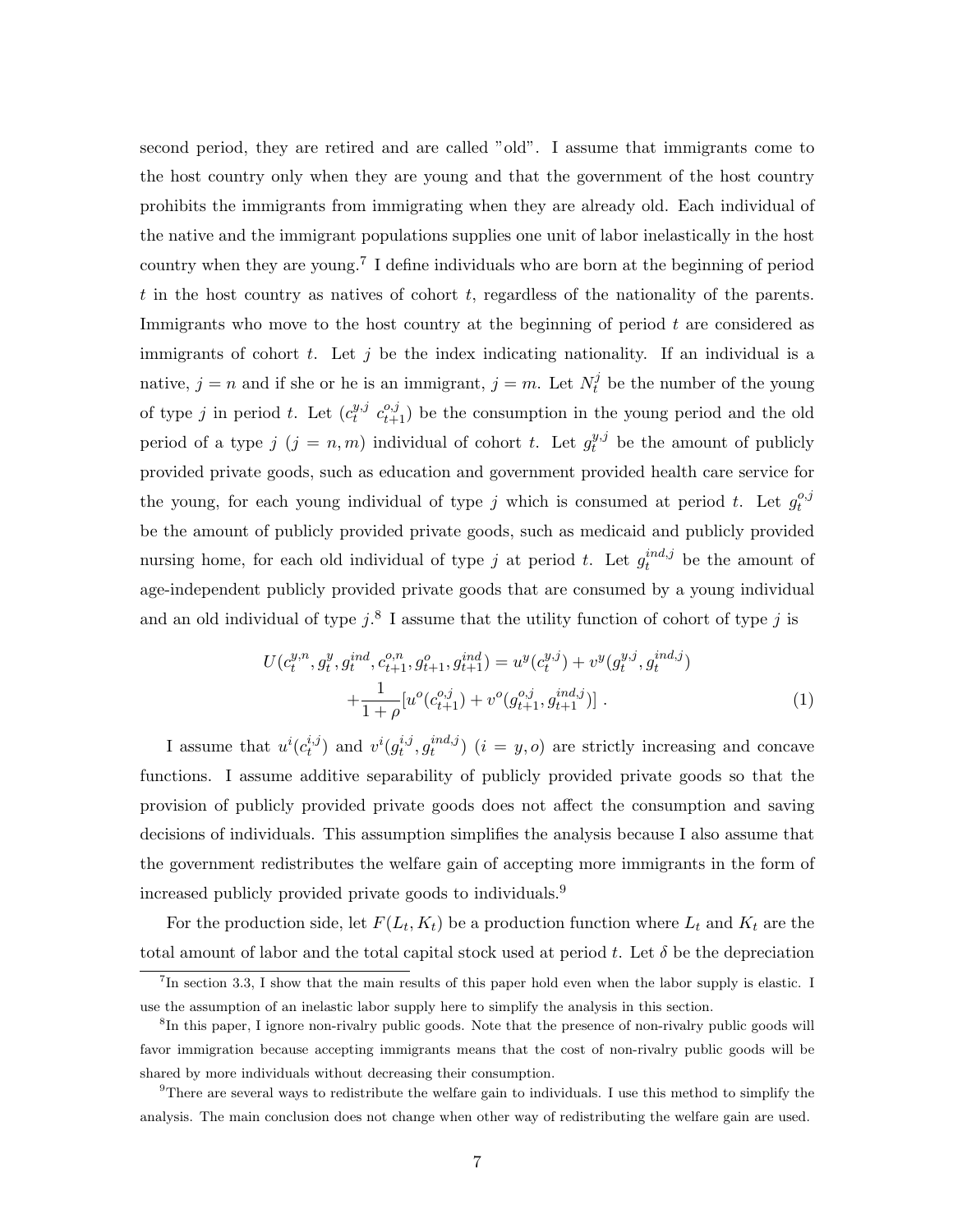rate of the capital. I assume that  $F(L_t, K_t)$  exhibits constant returns to scale and that both the marginal product of labor and capital are diminishing. I assume that the standard Inada condition is satisfied.

I assume that the economy is at the steady state initially and that the initial economy is dynamically efficient. In the literature, it is well-known that if the market interest rate is lower than the population growth rate, it is possible to Pareto-improve welfare (dynamic inefficiency). Since this paper's interest is not such a dynamic inefficiency problem, I postulate that at the initial steady state, the market interest rate is higher than the population growth rate (Cass(1972)). Furthermore, for the welfare analysis of accepting more immigrants, I make the following additional assumptions.

AS1: The amount of publicly provided private goods per person,  $(g_t^y)$  $_t^y, g_t^o, g_t^{ind}$  is constant at the initial steady state and  $(g_t^{y,j})$  $_{t}^{y,j},g_{t}^{o,j}$  $_{t}^{o,j},g_{t}^{ind,j}$  $(t^{ind,j}) = (g^{y,j}, g^{o,j}, g^{ind,j}).$ 

AS2: The government uses a PYGO social security system at the initial steady state.

AS3: A immigrants has  $\phi \times 100$  percent efficient unit of labor in comparison with a native. AS4: The government imposes the same flat wage tax rate on immigrants as on natives. This wage tax includes both social security tax and income tax. For the benefit of the social security, the government pays  $\phi \times 100$  percent of each native's benefit to each immigrant. AS5: Immigrants and natives have the same preferences

AS6: The descendants of immigrants integrate with the native population and earn the

same income as natives.

AS 7: Immigrants and their children stay permanently in the host country.

AS 8: The fertility rate of immigrants is equal to or higher than the fertility of the native. AS 9: At the initial steady state, the government does not impose a distorting tax, such as capital income tax.

I use AS1 to focus on the issue of immigration, rather than on issues of public expenditure. AS2 is used to analyze the relationship between immigration and PYGO social security. AS 4 needs more discussion. Clearly, if the government can treat the immigrants in a discriminating way in the tax and the public pension systems, there is a way to increase the utility of both natives and immigrants. Normally, the wage rate of the immigrants in their country of origin is lower than the wage rate in their host country. Thus, it is possible to Pareto-improve the welfare of both natives and immigrants if (a) the government in the host country sets a high tax rate on incoming immigrants in such a way that the net wage rate of immigrants in their host country is still higher than their net wage rate of their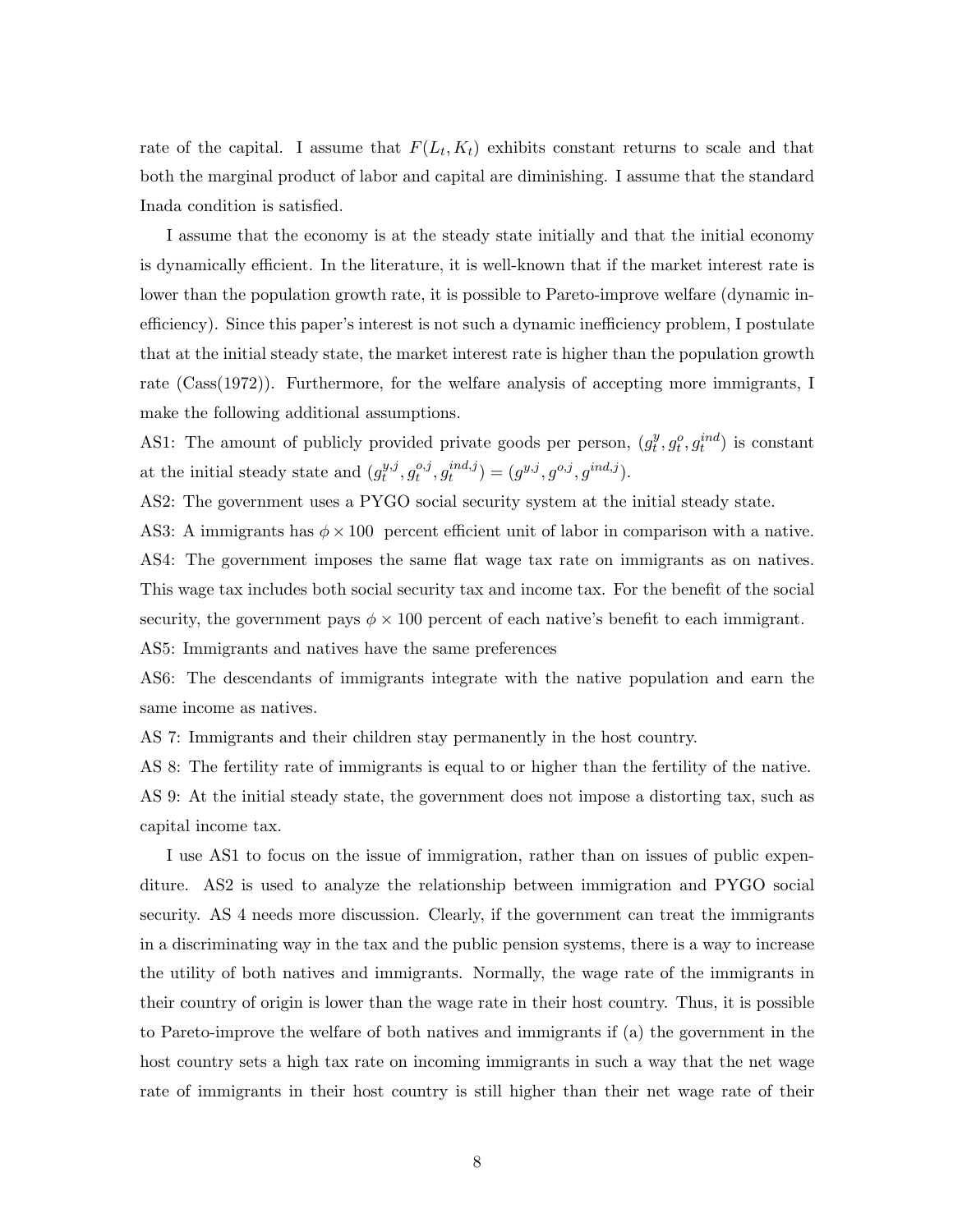country of origin, (b) the government redistributes to natives the tax revenue collected from immigrants. AS4 precludes such an obvious case from occurring. AS5 is not important for the analysis. In section 3.3, AS5 is relaxed. AS 6-8 are not critical and are used to simplify the analysis. As for AS9, if there are already distorting taxes at the initial steady state in the economy, clearly the government can Pareto-improve the initial steady state by correcting those taxes. Because the labor supply is inelastic, the wage tax is optimal and the use of capital income tax is sub-optimal. I use AS9 because the focus of this paper is the first order effect of accepting immigrants, not tax reform. Of course, in reality, the governments of most developed countries impose capital income taxes. In the section 3.2, I show that the main conclusion does not change even in the presence of distorting taxes including capital income tax.

Let  $s_t^j$  $t, w_t^j$  and  $b_t^j$  be the saving, the pre-tax wage rate and the social security benefit of the old of type j of cohort t, respectively. Let  $r_t$ ,  $\tau_{wt}$  and  $\tau_{rt}$  be the pre-tax interest rate, the wage tax rate and the tax rate on interest income, respectively, at period  $t$ . Cohort  $t$ maximizes the above utility function subject to the budget constraint. The budget constraint of the cohort  $t$  of type  $j$  is

$$
w_t^j(1 - \tau_{wt}) = c_t^{y,j} + s_t^j \text{ and } b_{t+1}^j + (1 + (1 - \tau_{rt})r_t)s_t^j = c_{t+1}^{0,j}.
$$
 (2)

Now consider the government budget constraint at period t. At this point, consider the government budget constraint with the capital income tax, even though in this section it is assumed that the capital income tax is not used at the initial steady state. The government budget constraint at period t is

$$
\tau_{wt+1} \sum_{j=n,m} w_{t+1}^j N_{t+1}^j + \tau_{rt+1} r_{t+1} \sum_{j=n,m} s_t^j N_t^j - \sum_{j=n,m} N_t^j (b_t^j + g^{o,j} + g^{ind,j} - (1+r_t)a_t)
$$

$$
-(g^{y,j} + g^{ind,j} - a_{t+1}) \sum_{j=n,m} N_{t+1}^j = 0.
$$
 (3)

where  $a_t$  is the government saving (debt) balance divided by the total number of population at t. Let  $F_K$  and  $F_L$  be the partial derivative of the production function with respect to capital and labor. Then,  $w_{t+1}^j$  and  $r_{t+1}$  are determined as follows:

$$
w_{t+1}^{n} = F_{L}(N_{t+1}^{n} + \phi N_{t}^{m}, \sum s_{t}^{j} N_{t}^{i} + a_{t} \sum N_{t}^{j}), \ w_{t+1}^{m} = \phi F_{L}(N_{t+1}^{n} + \phi N_{t}^{m}, \sum s_{t}^{j} N_{t}^{j} + a_{t} \sum N_{t}^{j})
$$
  
and  $r_{t+1} = F_{K}(N_{t+1}^{n} + \phi N_{t}^{m}, \sum s_{t}^{j} N_{t}^{j} + a_{t} \sum N_{t}^{j}) - \delta$  (4)

Substituting the individual budget constraints into the government budget constraint, we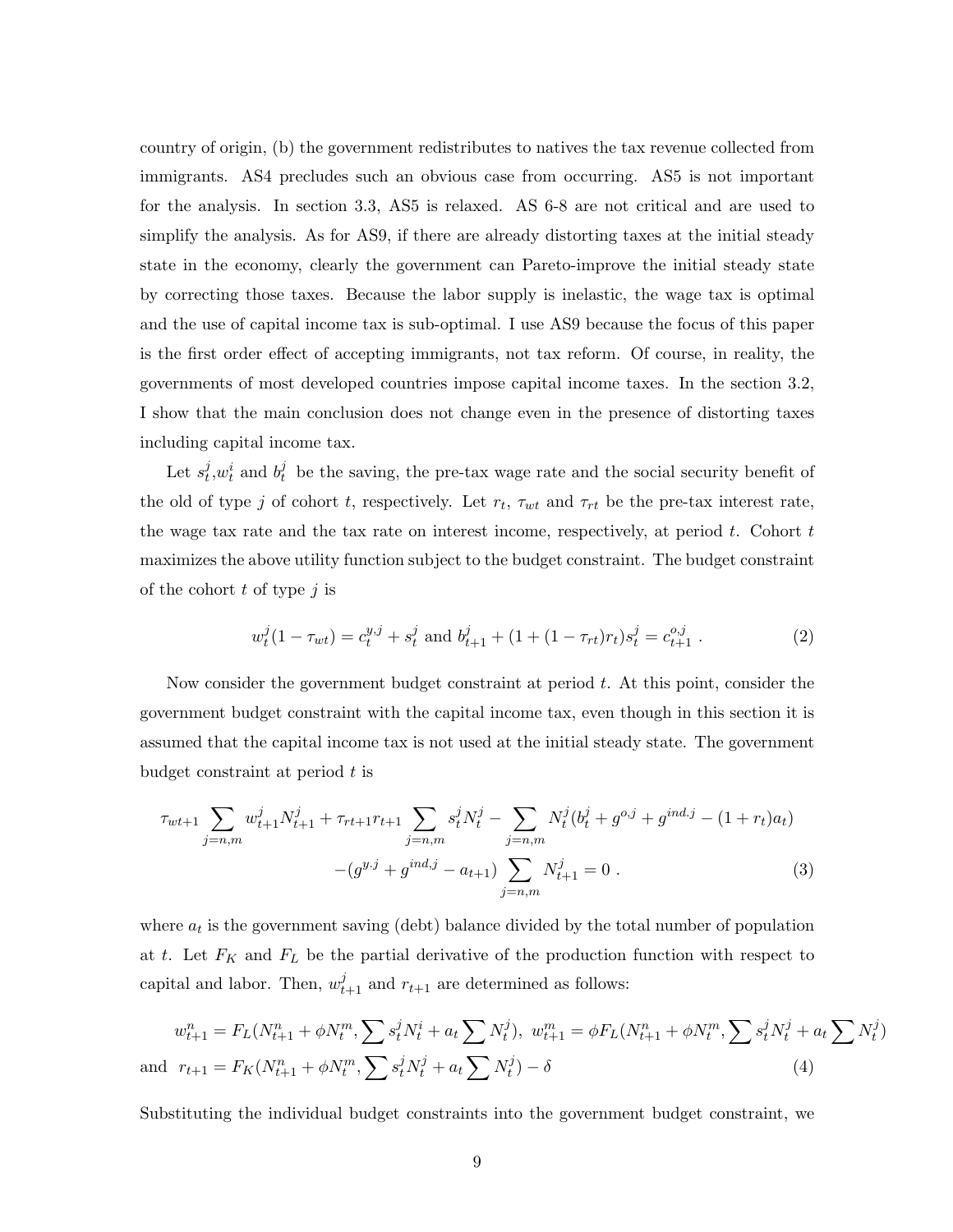have the following resource constraint:

$$
F(N_{t+1}^{n} + \phi N_{t+1}^{m}, \sum s_{t}^{j} N_{t}^{j} + a_{t} \sum N_{t}^{j}) + (1 - \delta) \{ \sum s_{t}^{j} N_{t}^{j} + a_{t} \sum N_{t}^{j} \}
$$
  
= 
$$
\sum \{ c_{t+1}^{y,j} + s_{t+1}^{j} + g^{y,j} + g^{ind,j} \} N_{t+1}^{j} + a_{t+1} \sum N_{t+1}^{j} + \sum N_{t}^{j} \{ c_{t+1}^{o,j} + g^{o,j} + g^{ind,j} \} (5)
$$

Let the fertility rate of natives and immigrants be  $\pi_n$  and  $\pi_m$ , respectively. Let  $\alpha_t$  be the immigrant-to-native ratio (INR). The immigration policy is expressed in terms of  $\alpha_t$ . For example, a one-time increase of the immigrant-to-native ratio means that  $\alpha_0 = \alpha^*$ ,  $\alpha_1 = \tilde{\alpha}$ and  $\alpha_t = \alpha^*$  for  $t \geq 2$  where  $\tilde{\alpha} > \alpha^*$ . Permanently increasing the immigrant-to-native ratio means that  $\alpha_0 = \alpha^*$  and  $\alpha_t = \tilde{\alpha}$  for all  $t \ge 1$  where  $\tilde{\alpha} > \alpha^*$ . The sum of natives and immigrants of cohort t is  $N_{t-1}^n \{(1 + \pi_m) \times \alpha_{t-1} + (1 + \pi_n)\} \times (1 + \alpha_t)$ . At the steady state, the population growth rate is  $(1 + \pi_m) \times \alpha^* + (1 + \pi_n)$ . To avoid a situation in which the total population of period  $t-1$  becomes zero or negative, I assume

$$
(1 + \pi_m) \times \alpha_{t-1} + (1 + \pi_n) > 0 \quad \text{for } \alpha_{t-1} \ge 0 \tag{6}
$$

#### 3.1 The Effect of Increasing the INR through Intergenerational Channel

When more immigrants are accepted, they affect the welfare of natives in two channels. The first is the intergenerational channel. Immigrants will bring an inflow of labor that generates additional funding for PYGO social security. The second channel is the intra-redistribution effect. When the average earnings of immigrants are lower than the average earnings of natives but an immigrant consumes the same (or higher) amount of publicly provided private goods such as public education and health services as a native, the inflow of immigrants imposes a fiscal burden on the government budget and this tighter government budget is likely to reduce the welfare of natives. This section focuses on the inter-generational effect and its long run implication on capital accumulation. To see this intergenerational effect in a transparent way, I assume that the efficiency unit of labor of incoming immigrants is the same as that for natives and, that natives and immigrants consume publicly provided private goods in the same way. This implies that  $\phi = 1$  and  $g^{i,j} = g^i$  in our model. The case that includes both the inter-generational and the intra-redistribution effects is analyzed in section 3.5.

The assumptions, AS3-5,  $\phi = 1$  and  $g^{i,j} = g^i$  imply that consumption and labor supply of natives and immigrants are the same. It also implies that  $b^n = b^m$ . Thus, the resource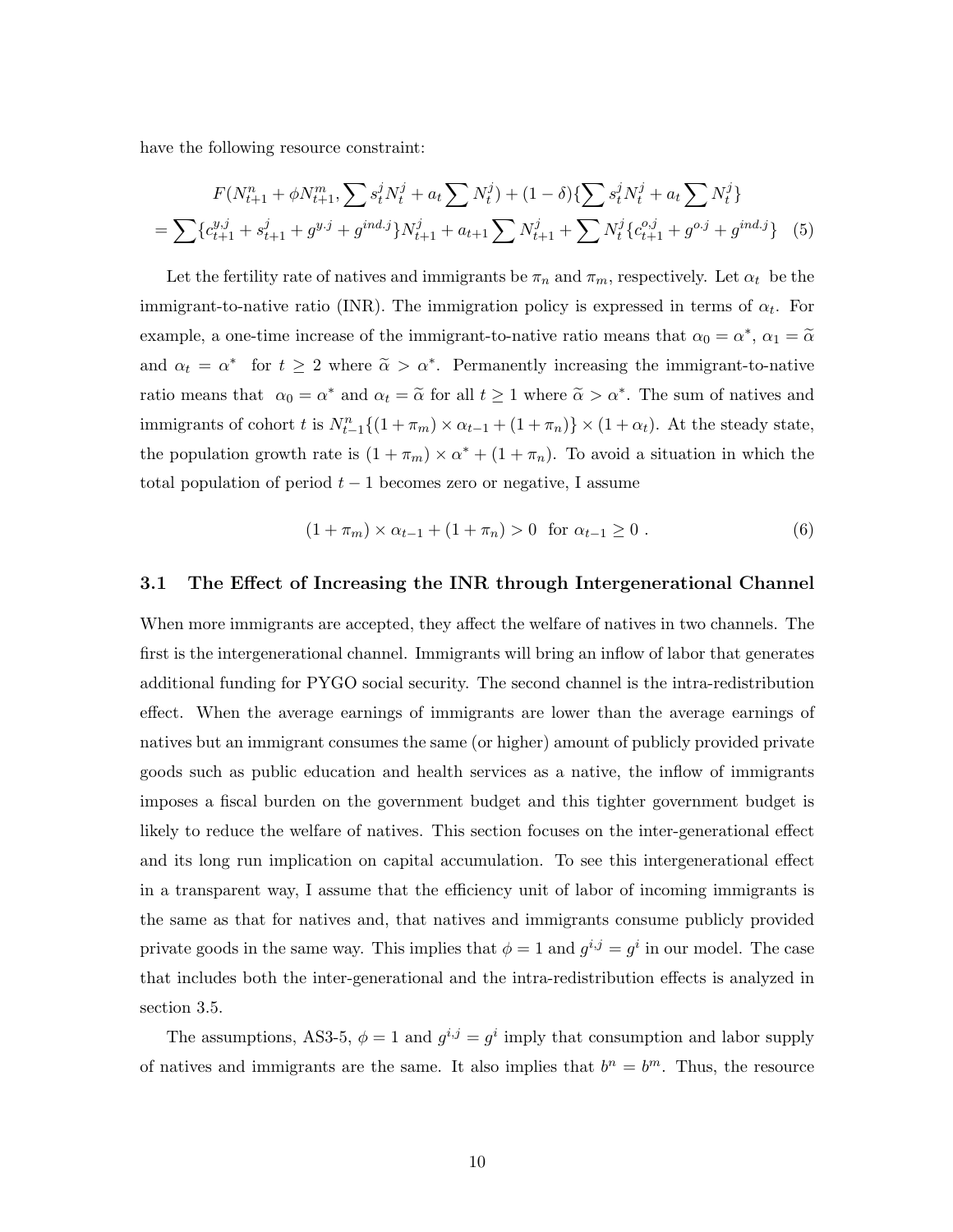constraint becomes as follows:

$$
F(\{(1+\pi_m)\times\alpha_t + (1+\pi_n)\}\times(1+\alpha_{t+1}), (s_t^n + a_t)(1+\alpha_t)) + (1-\delta)(s_t^n + a_t) \ge
$$
  

$$
\{c_{t+1}^{y,n} + s_{t+1}^n + g^y + g^{ind} + a_{t+1}\}\{1+\pi_m\}\times\alpha_t + (1+\pi_n)\}\times(1+\alpha_{t+1}) + \{c_{t+1}^{o,n} + g^{o} + g^{ind}\}(1+\alpha_t)
$$

Before analyzing the effect of accepting more immigrants, we characterize the initial steady state. Let  $w^*$  and  $r^*$  be the pre-tax wage rate and the interest rate at the initial steady state respectively, where the immigration policy  $\alpha_t$  is equal to  $\alpha^*$  for all t. Let  $s^*$ and  $N_0^n$  be the savings of each individual and the number of old people at period 0. Let  $\tau_w^*$ and  $\tau_r^*$  be the wage tax rate and capital income tax rate at the initial steady state. Let  $b^*$ be the social security benefit at the initial steady state.

The initial steady-state economy with zero capital income tax and  $\alpha^*$  is characterized as follows:

$$
s^* = \arg \max_{s_t^m} u^y(w^*(1 - \tau_w^*) - s_t^n) + v^y(g^y, g^{ind}) + \frac{1}{1 + \rho} [u^o((1 + r^*)s + b^*) + v^o(g^o, g^{ind})]
$$
  
\n
$$
w^* = \frac{\partial F((1 + \pi_m)\alpha^* + 1 + \pi_n, s^*)}{\partial L} ; r^* + \delta = \frac{\partial F((1 + \pi_m)\alpha^* + 1 + \pi_n, s^*)}{\partial K}
$$
  
\n
$$
(\tau_w^* w^* - g^y - g^{ind}) \times \{(1 + \pi_m)N_0^n \alpha^* + (1 + \pi_n)N_0^n\} \times (1 + \alpha^*) - (b^* + g^o) \times N_0^n (1 + \alpha^*) = 0
$$
  
\nwhere  $\tau_w^*, g^y, g^o, g^{ind}, b^*$  are given.

The steady state level of the consumption and the utility with zero capital income tax are defined as follows:

$$
c^{y*} \equiv w^*(1 - \tau_w^*) - s^*; \ c^{o*} \equiv (1 + r^*)s^* + b^*; \ u^* \equiv u^y(c^{y*}) + v^y(g^y, g^{ind}) + \frac{1}{1 + \rho} [u^o(c^{o*}) + v^o(g^o, g^{ind})] \ .
$$
\n(8)

#### 3.1.1 Welfare Effect of Increasing the INR

In this sub-subsection, I examine whether or not increasing the INR to a higher level permanently will Pareto-improve welfare. Increasing the INR permanently is defined as  $\alpha_0 = \alpha^*$ and  $\alpha_t = \tilde{\alpha}$  where  $\tilde{\alpha} > \alpha$  for  $t \geq 1$ . For the analysis, consider the following constrained maximization problem: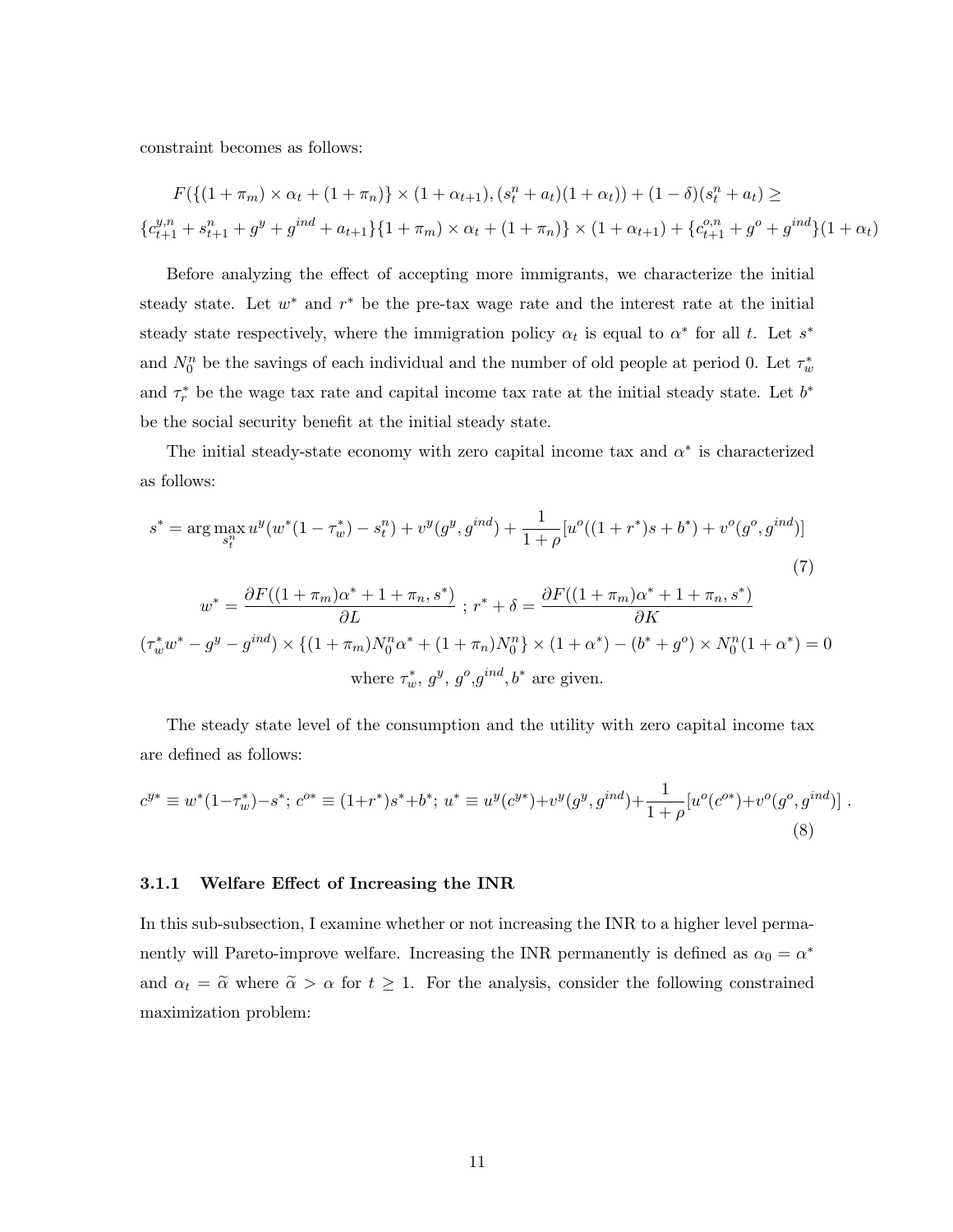$$
V(\alpha) = \max_{\{c_t^{y,n}, c_t^{o,n}, s_t^n, a_t|t=1,2,\ldots\}} \frac{1}{1+\rho} [u^o(c_1^{o,n}) + v^o(g_o, g^{ind})]
$$
  
s.t.  $u^y(c_t^{y,n}) + v^y(g^y, g^{ind}) + \frac{1}{1+\rho} [u^o(c_{t+1}^{o,n}) + v^o(g^o, g^{ind})] \ge u^*$  for  $t = 1, 2, \ldots$  (9)  

$$
F(\{(1+\pi_m)\alpha^* + (1+\pi_n)\} \times (1+\alpha), s^* \times (1+\alpha^*)) + (1-\delta)s^* \times (1+\alpha^*) \ge
$$
  

$$
\{c_1^{y,n} + s_1^n + g^y + g^{ind} + a_1\} \{(1+\pi_m) \times \alpha^* + (1+\pi_n)\} \times (1+\alpha) + \{c_1^{o,n} + g^o + g^{ind}\} (1+\alpha^*)
$$
  
(10)

$$
F((1 + \pi_m)\alpha + (1 + \pi_n), (s_t^n + a_t)) + (1 - \delta)(s_t^n + a_t) \ge
$$
  

$$
\{c_{t+1}^{y,n} + s_{t+1}^n + g^y + g^{ind} + a_{t+1}\} \times \{(1 + \pi_m) \times \alpha + (1 + \pi_n)\} + \{c_{t+1}^{o,n} + g^{i-1}\} \quad \text{for } t = 1, 2, ...
$$
  
(11)

The above programming problem deserves several comments. First,  $V(\alpha)$  is the utility of cohort 0 at period 1 when the government accepts immigrants with a constant ratio  $\alpha^*$  at the initial steady state and starts to accept immigrants with ratio  $\alpha$  from period 1. Second, the first constraint is related to Pareto improvement and requires that all cohorts except cohort 0 need to have at least as the same utility as they would have at the initial steady state. Third,  $(10)$  and  $(11)$  are the resource constraints of period 1 and later periods.<sup>10</sup> I use the resource constraint, rather than the government budget constraint, because the two are equivalent.<sup>11</sup>

Let  $\gamma_t$  be the Lagrangian multiplier of (9). Let L and  $\lambda_t$  be the Lagrangian function and Lagrangian multiplier of the resource constraints of (10) and (11), respectively. Let  $\gamma_t^*$ and  $\lambda_t^*$  be the Lagrangian multiplier of the utility constraint and the resource constraint at period t when  $\alpha = \alpha^*$ . Then, we have the following observation.

#### Observation 1

When  $\alpha = \alpha^*$  the solution of MPP is

$$
c_t^{y,n} = c^{y*}, \ c_0^{o,n} = c^{o*}, \ s_t = s^*, \ a_t = 0 \text{ for } t = 1, 2, \dots \tag{12}
$$

$$
\lambda_1^* = \frac{1}{1+\rho} u'_o(c_1^o) \text{ and } \lambda_{t+1}^* = \frac{(1+\pi_m)\alpha^* + 1+\pi_n}{1+r^*} \lambda_t^*
$$
(13)

$$
\gamma_t^* = \frac{1}{u_y'(c^{y*})} \lambda_t^* \{ (1 + \pi_m)\alpha^* + 1 + \pi_n \} \text{ and for } t = 1, 2, ... \tag{14}
$$

For the proof of observation 1, see appendix B1.

 $\frac{10}{\ln(11)}$ ,  $(1+\alpha)$  is multiplied on both sides of the original resource constraint. Thus, it is eliminated.

<sup>&</sup>lt;sup>11</sup>In these resource constraints, tax and social security are not defined. However, once the consumption and saving level are defined, the tax and social security benefit are calculated implicitly.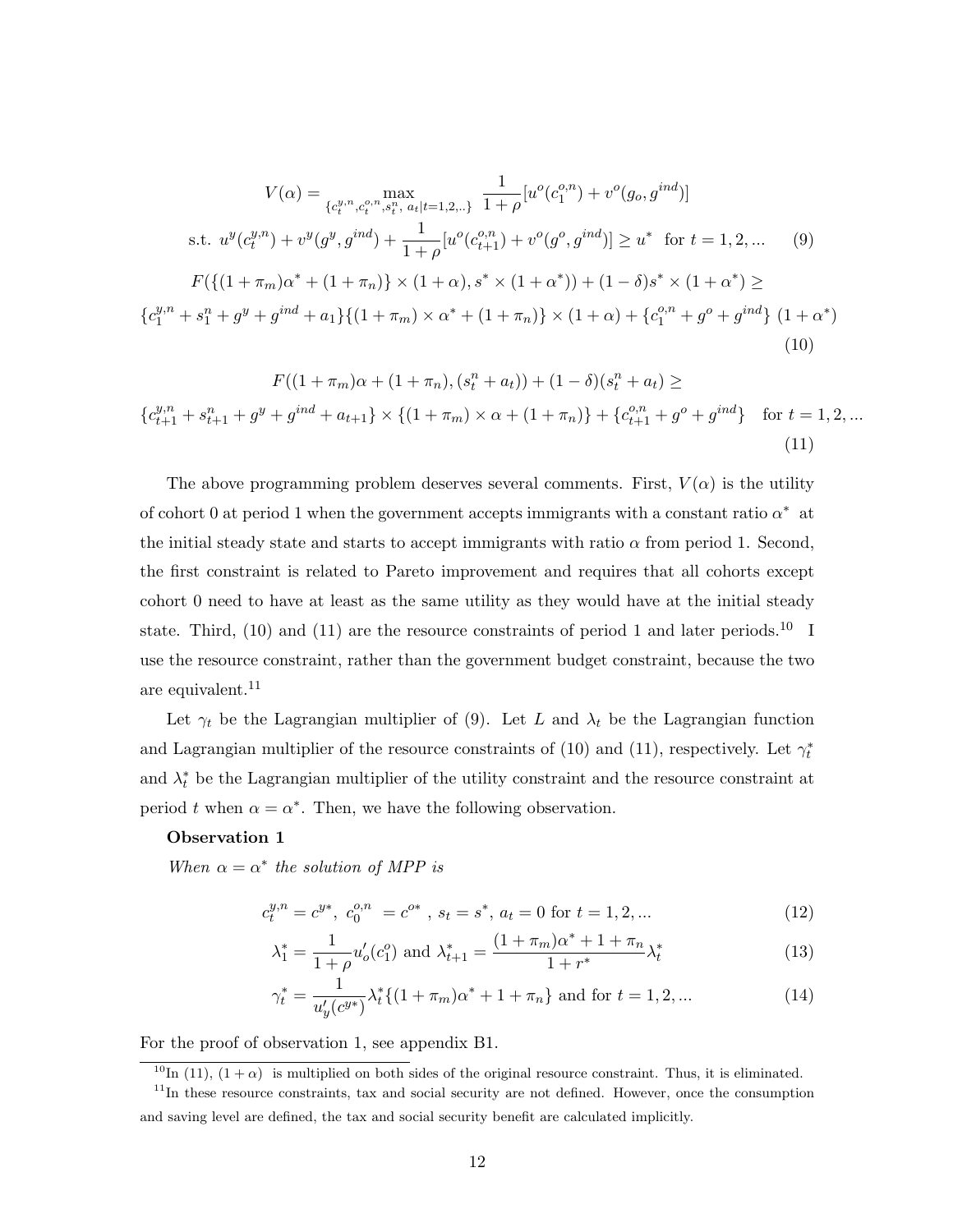Observation 1 implies that when  $\alpha = \alpha^*$ , the initial steady state allocation is Paretoefficient and it is not possible to have Pareto improvement from the initial steady state. Now suppose that the government increases the INR from  $\alpha^*$ . Whether or not such an increase of the INR Pareto-improves welfare can be analyzed by calculating  $V'(\alpha)$  and evaluating it at  $\alpha = \alpha^*$ . From the envelope theorem,  $dV/d\alpha|_{\alpha = \alpha^*}$  is equal to

$$
\left\{ \left\{ (1+\pi_m)\alpha^* + 1 + \pi_n \right\} \lambda_1^* + (1+\pi_m) \sum_{t=2}^{\infty} \lambda_t^* \right\} \times \left\{ F_L((1+\pi_m)\alpha^* + 1 + \pi_n, s^*) - c^{y*} - s^* - g^y - g^{ind} \right\}
$$
\n(15)

.

The first bracket is positive because the Lagrangian multiplier of the resource constraint is positive. In the second bracket, the first term is the marginal product of labor, which is what an individual contributes to the economy when he or she is young at the initial steady state.  $c^{y*} + s^*$  is equal to the after tax income of the young individual.  $g^y + g^{ind}$  are the private goods that are provided by the government for the young individual. Therefore,  $c^{y*} + s^* + g^{y} + g^{ind}$  is what an individual receives while he or she is young at the initial steady state. Therefore, the bracket yields the amount of an intergenerational transfer from the young to the old. For example, if the inside of the second bracket is equal to zero, it implies that what the young earn is allocated fully to the young (by including publicly provided private goods), whereas values above zero entail that there is an intergenerational transfer.

Because the marginal product of labor of the young is the pre-tax wage of the young at the initial steady state and because  $c^{y*} + s^*$  is the after-tax income of the young by the definition,  $F_L(1 + \pi_n, s^*) - c^{y*} - s^*$  is the amount of tax paid by the young. This implies that if the amount of tax paid by the young is greater than the goods provided by the government to the young at the initial steady state, accepting more immigrants Pareto-improves welfare.<sup>12</sup>

**Proposition1.** (MPL condition) If there exist intergenerational transfers from the young to the old at the initial steady state in the sense that the marginal product of labor of the young is greater than the amount of resources which they receives while they are young (after tax income plus publicly provided private goods), then accepting more immigrants Pareto-improves the welfare of all generations. Alternatively, if the amount of tax that the young pay is greater than the amount of publicly provided private goods for the young,

 $12$ Note that this condition does not change even in the presence of public goods because an increase of the number of immigrants does not affect the consumption of public goods by the nature of public goods.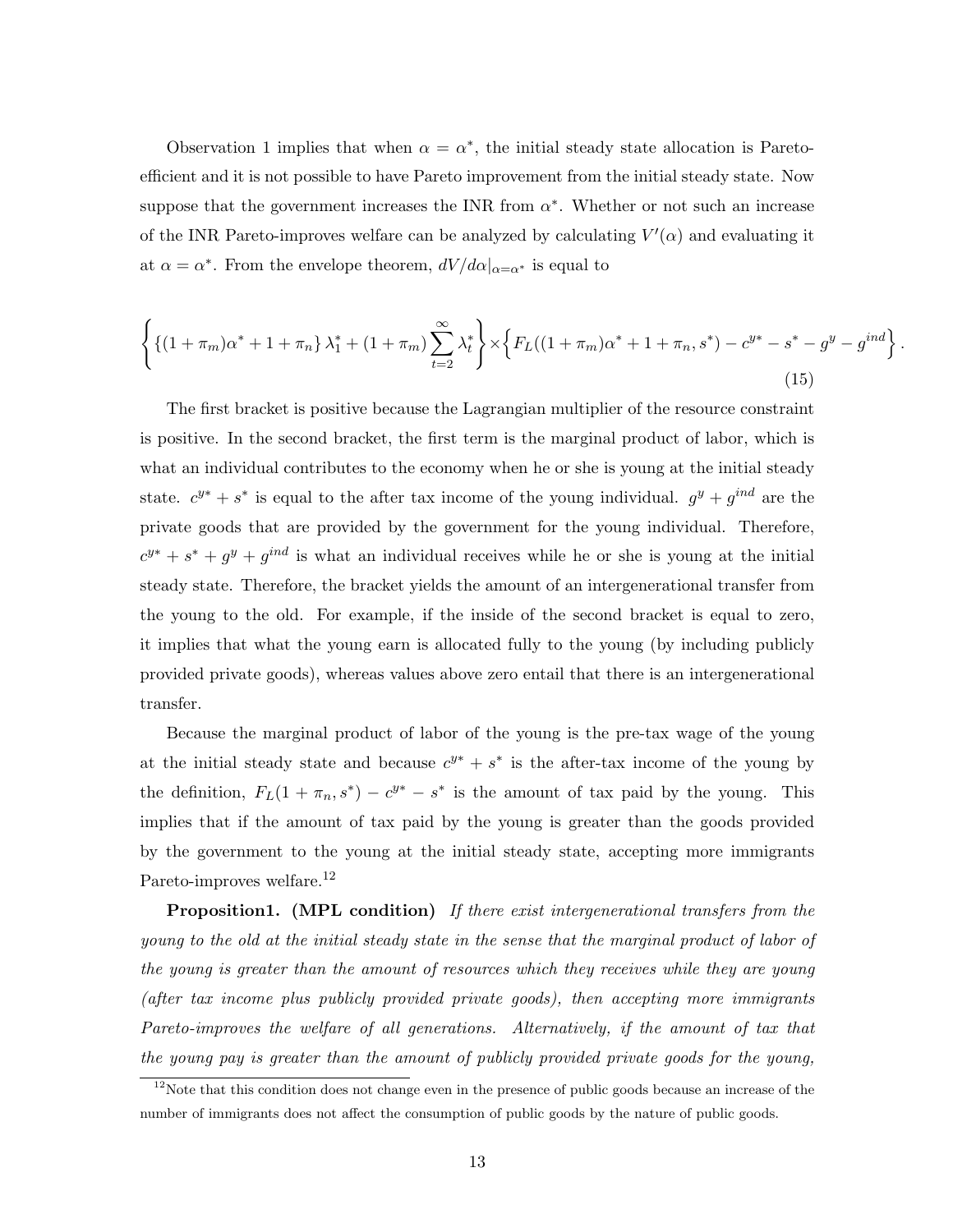accepting more immigrants Pareto-improves the welfare of all generations.

It should be noted that this MPL condition is important for measuring the real effect on welfare of accepting more immigrants. In a typical study of assessing the effect on welfare of accepting more immigrants, it calculates the present value of the government expenditure and the tax revenue that a typical immigrant brings. The above MPL condition shows that such a welfare index is quite misleading. The above MPL condition suggests that the difference of taxes and expenditure while immigrants are young is more important than the present value of taxes and expenditures over the life cycle.<sup>13</sup>

Graphically, Proposition 1 can be explained as follows. Consider a simple case in which the depreciation rate is 100% ( $\delta = 1$ ) and there are no immigrants at the initial steady state  $(\alpha^* = 0)$ . Assume that the population of the old is equal to one. At period 0, the following resource constraint must hold:

$$
F(1 + \pi_n, s^*) - (c^{o*} + g^o + g^{ind}) - (1 + \pi_n)(c^{y*} + s^* + g^y + g^{ind}) = 0.
$$
 (16)

Note that  $F(1+\pi_n, s^*)$  is the GDP per one old individual when the population growth rate is equal to  $\pi_n$ . Now consider the graph of  $(y, x)$  where the vertical axis measures the GDP per one old individual and the horizontal axis measures one plus the population growth rate. Thus,  $x = 1 + \pi_n$ ,  $y = F(x, s^*)$ . Next, draw the line of  $(y, x)$  where y is defined as  $y = (c^{y*} + s^* + g^{y} + g^{ind})x$ . At  $x = 1 + \pi_n$ , the vertical distance of this line represents the total amount of resources used for the young divided by the number of old individuals when the population growth rate is equal to  $\pi_n$ . Thus, the difference between  $y = F(x, s^*)$  and  $y = (c^{y*} + s^* + g^{y} + g^{ind})x$  at  $x = 1 + \pi_n$  represents the amount of resources used for one old individual.

Now suppose that a social planner increases the population growth rate by accepting immigrants permanently. This implies that x moves to the right from  $x = 1 + \pi_n$ . If the slope of  $y = F(x, s^*)$  at the  $x = 1 + \pi_n$  is greater than  $c^{y*} + s^* + g^{y} + g^{ind}$ , the social planner can maintain the same allocation of resources per each young individual (private consumption, savings, government provided private goods and age-independent public goods) and increase the allocation of resources to each old individual. Clearly this constitutes Pareto improvement. Note that when the government accepts immigrants there is a surplus that is equal to  $\partial F(1+\pi_n, s^*)/\partial L - (c^{y*}+s^*+g^y+g^{ind})$  in every period. Also

<sup>&</sup>lt;sup>13</sup>When immigrants ana natives are different, then the sum of the redistribution from immigrants to natives and the difference of MPL and what an individual receives while she is young becomes important.See section 3.3.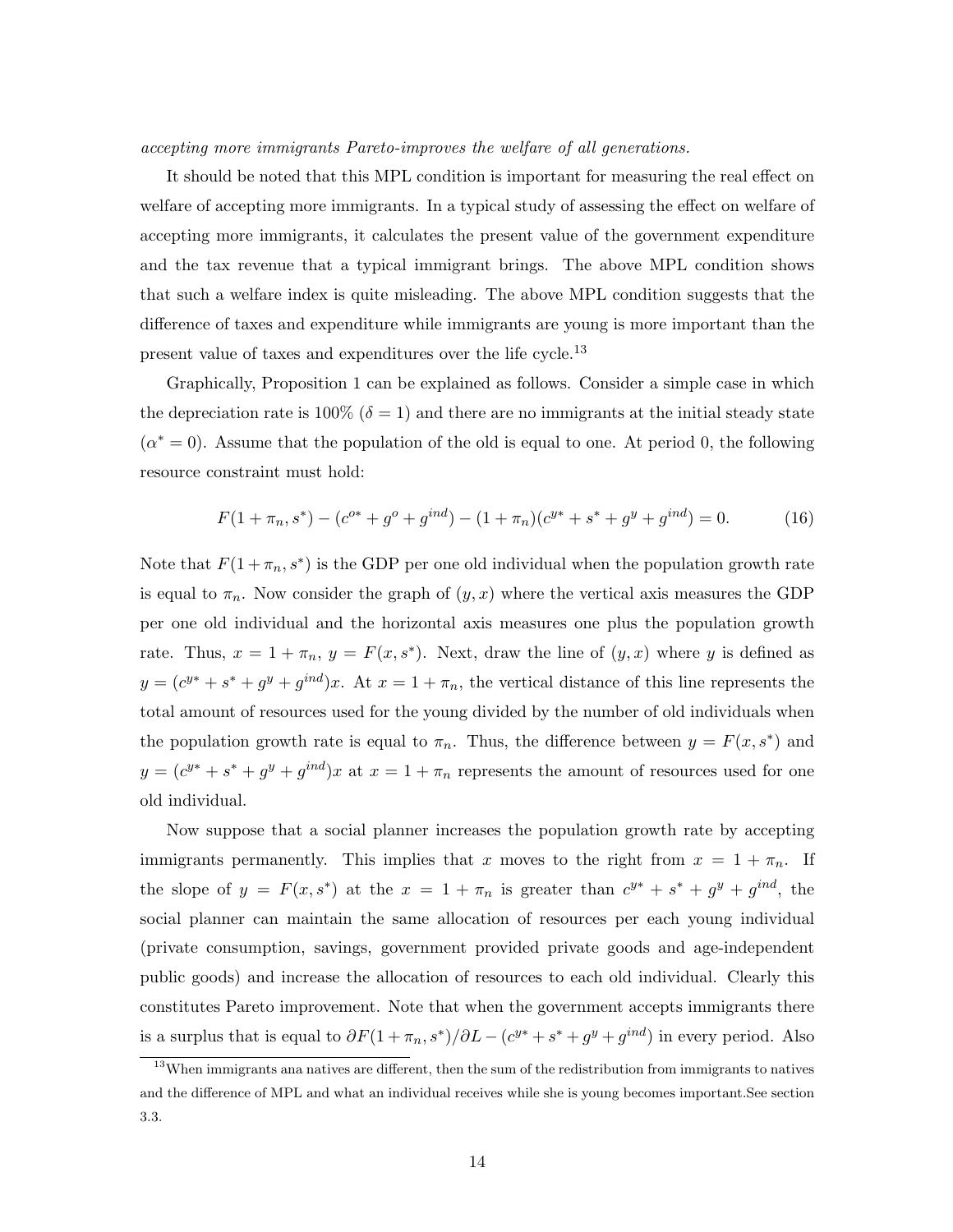note that  $\sum \lambda_t^*$  is the present discounted value of the increased amount of resources for all periods. Therefore, (15) presents the present discounted value of the surplus of all periods that is obtained by increasing the population growth rate(see Figure A1).

## 3.2 Elastic labor Supply, Distorting Taxes and Implementation of Pareto improvement

In the preceding subsection, it was shown that it is Pareto-improving to accept more immigrants when there are intergenerational transfers from the young to the old in the sense that the marginal product of labor of the young is greater than the resources that are allocated to the young. With a neoclassical production function that exhibits diminishing marginal product, the pre-tax wage decreases and the pre-tax interest rate increases when more immigrants are accepted. To Pareto-improve the welfare of all generations, taxes must be adjusted or other policies must be implemented. However, the preceding analysis does not show how taxes or other polices are used while more immigrants are being accepted.

In addition, in the preceding subsection, I assumed that the labor supply is inelastic and that there is no capital income tax at the initial steady state. When the labor supply is elastic, the wage tax rate or zero capital income tax rate can be suboptimal at the initial steady state. When the wage tax or capital income tax is sub-optimal. The analysis of the preceding subsection can not be used because the earlier analysis assumed that the initial steady state is efficient.<sup>14</sup>

In this subsection, I will show that, as long as the MPL condition is satisfied, increasing the INR Pareto-improves welfare without relying on changing incentives of individuals even if the labor supply is elastic and even if there are distorting taxes (wage tax rate or capital income rate or both) at the initial steady state.<sup>15</sup> In addition, I show that a relatively simple adjustment of taxes and social security benefit achieves this Pareto improvement while the government is increasing the INR.

For the analysis, let  $\tilde{\alpha}$  be a time invariant new immigration policy from period 1 where  $\tilde{\alpha} > \alpha^*$ . I assume that the labor supply is elastic and that the government uses a capital income tax and a wage tax at the initial steady state. I assume that those taxes do not

 $14$ If we assume that the wage tax rate and capital income tax rate are the second-best, we can apply the analysis of the preceding subsection to the case in which labor supply is endogenous. However such an assumption is very restrictive.

<sup>&</sup>lt;sup>15</sup>In the presence of non-optimal taxation, it is obvious that it is possible to Pareto-improve welfare if the government can induce changes in incentives of individuals.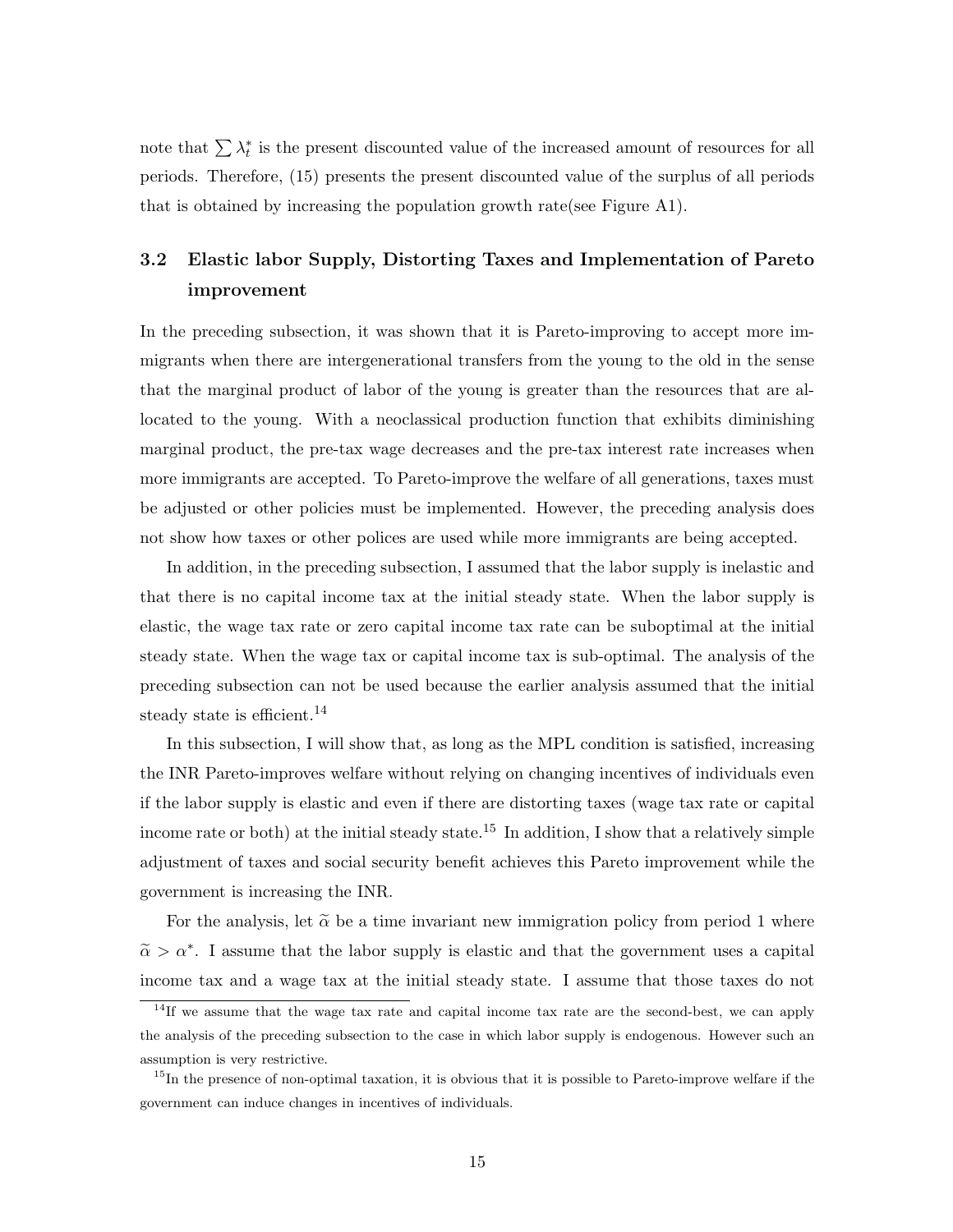need to be the second best optimal. With the assumption of the elastic labor supply, the individual budget constraint  $(2)$  is modified as follows:<sup>16</sup>

$$
w_t^j l_t^j (1 - \tau_{wt}) = c_t^{y,j} + s_t^j \text{ and } b_{t+1}^j + (1 + (1 - \tau_{rt})r_t) s_t^j = c_{t+1}^{o,j}
$$

Let  $l^*$  be the labor supply of a young native or immigrant when he or she faces the same wage rate and tax rate as at the initial steady state. I assume that at the initial steady state the social security benefit is proportional to pre-tax earnings:

$$
b^* = \Omega \times w^* l^* \tag{17}
$$

When the government increases the INR, the wage rate falls and the interest rate increases initially. To achieve Pareto improvement by increasing the INR, first I assume that the government sets the tax rates such that after-tax wage and interest rate after an increase of the INR are equal to the after-tax wage rate and interest rate at the initial steady state. Then, the wage tax rate and the interest tax rate for period  $t$  are set as follows:

$$
w_t(1 - \tau_{wt}) = w^*(1 - \tau_w^*) \text{ and } r_t(1 - \tau_{rt}) = r^*(1 - \tau_r^*)
$$
\n(18)

Second, I assume that the government re-scales  $\Omega$  so that the social security benefit becomes proportional to after-tax earnings, not pre-tax earnings, and that an individual receives the same benefit when wage rate, wage tax rate and labor supply are at the same level as at the initial steady state. This implies that

$$
b_{t+1}^j = \frac{\Omega}{1 - \tau_w^*} w_t (1 - \tau_{wt}) l_t^j
$$
\n(19)

Note that  $b_{t+1}^j = \Omega w^* l_t^j$  when  $w_t(1 - \tau_{wt}) = w^*(1 - \tau_w^*)$ .

When the government sets taxes and social security benefit in this way, saving behavior and labor supply behavior do not change because the budget constraint of a consumer at any period  $t$  is the same as at the initial steady state. If the government provides at least as the same level of publicly provided private goods, the levels of the utility of all cohorts are at least as the same as at the initial steady state.

As for the extent of the increased immigrants, motivated by Proposition 1, I assume that the MPL condition is satisfied at the initial steady state:

$$
l^* \frac{\partial F(l^*((1 + \pi_m)\alpha^* + 1 + \pi_n), s^*)}{\partial L} > c^{y*} + s^* + g^y + g^{ind}
$$
 (20)

 $16$ In the following budget constraint, I put superscript j to apply the current analysis to other cases although it is assumed that natives and immigrants behave in the same way since they have the same preferences and wage levels.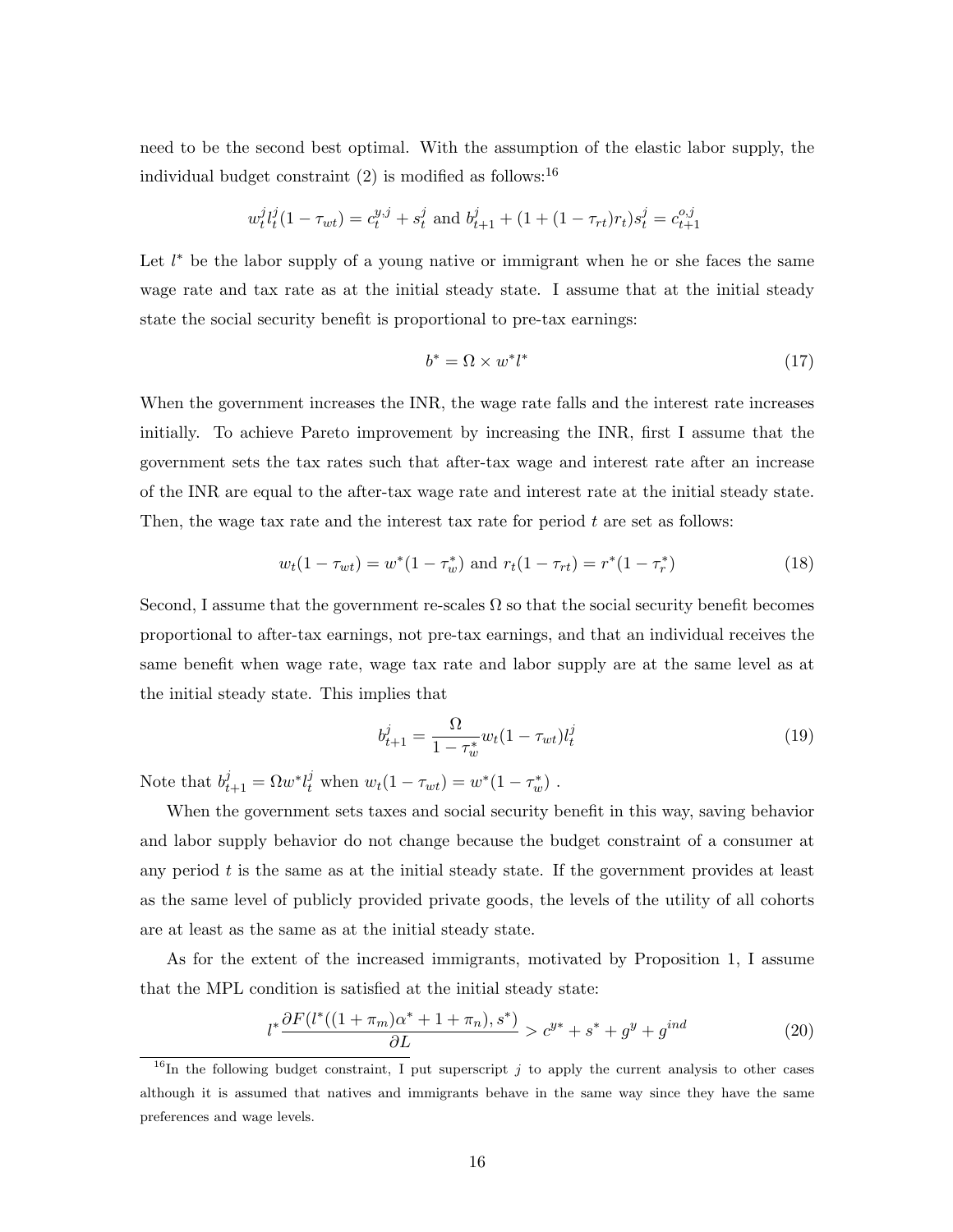The LHS of the above equation is a marginal increase of the output due to a one unit increase of the population. The RHS is the amount of resources that an individual receives when he or she is young.

The result that was generated in the preceding subsection shows that a marginal increase in the number of immigrants Pareto-improves welfare if the MPL condition is satisfied. However, that result does not imply that an unlimited acceptance of immigrants always Pareto-improves welfare. I assume that when the new immigration policy  $\tilde{\alpha}$  is operative, the marginal increase of the output due to a one unit increase of the population is greater or equal to the amount of resources that an individual receives when he or she is young at the initial steady state. This implies that

$$
l^* \frac{\partial F(l^* \times (1 + \widetilde{\alpha}) \times \{(1 + \pi_n)N_{t-1}^n + (1 + \pi_m) \times N_{t-1}^m\}, (N_{t-1}^n + N_{t-1}^m)s^*)}{\partial L} \ge c^{y*} + s^* + g^y + g^{ind}.
$$
\n(21)

Note that  $(1 + \pi_m) \times N_{t-1}^m + (1 + \pi_n)N_{t-1}^n$  is the population of young native at period t. Using the homogeneity of the production function and  $N_{t-1}^m = \tilde{\alpha} N_{t-1}^n$ , (21) can be written as

$$
l^* \frac{\partial F(l^* \times \{ (1 + \pi_n) + (1 + \pi_m) \times \widetilde{\alpha} \}, s^*)}{\partial L} \ge c^{y*} + s^* + g^y + g^{ind}.
$$
 (22)

When the government accepts more immigrants according to (20) and (21), and it adjusts the wage tax rate and capital income tax rate so that the after-tax wage rate and after-tax interest rate are the same as at the initials steady state as defined in (18), the government can accumulate savings as I show below. This implies that it is possible that, at some point, the marginal product of capital (MPK) becomes equal to the golden level of capital stock per capita. But when the MPK becomes equal to the golden rule level, it is clearly better to use the entire government surplus to increase the supply of publicly provided private goods rather than to increase the government savings balance. Thus, I assume that as long as the MPK is higher than the golden rule level, the government uses some of the government budget surplus to increase the government saving balance and the remainder to increase the supply of publicly provided private goods. When the MPK reaches the golden rule level, the government uses all of the surplus to increase the publicly provided private goods. Thus, we have the following MPK condition:

$$
\frac{\partial F}{\partial K} \ge \delta + (1 + \pi_m)\tilde{\alpha} + \pi_n \tag{23}
$$

Now we examine whether social security benefit and taxes determined by (19) and (18)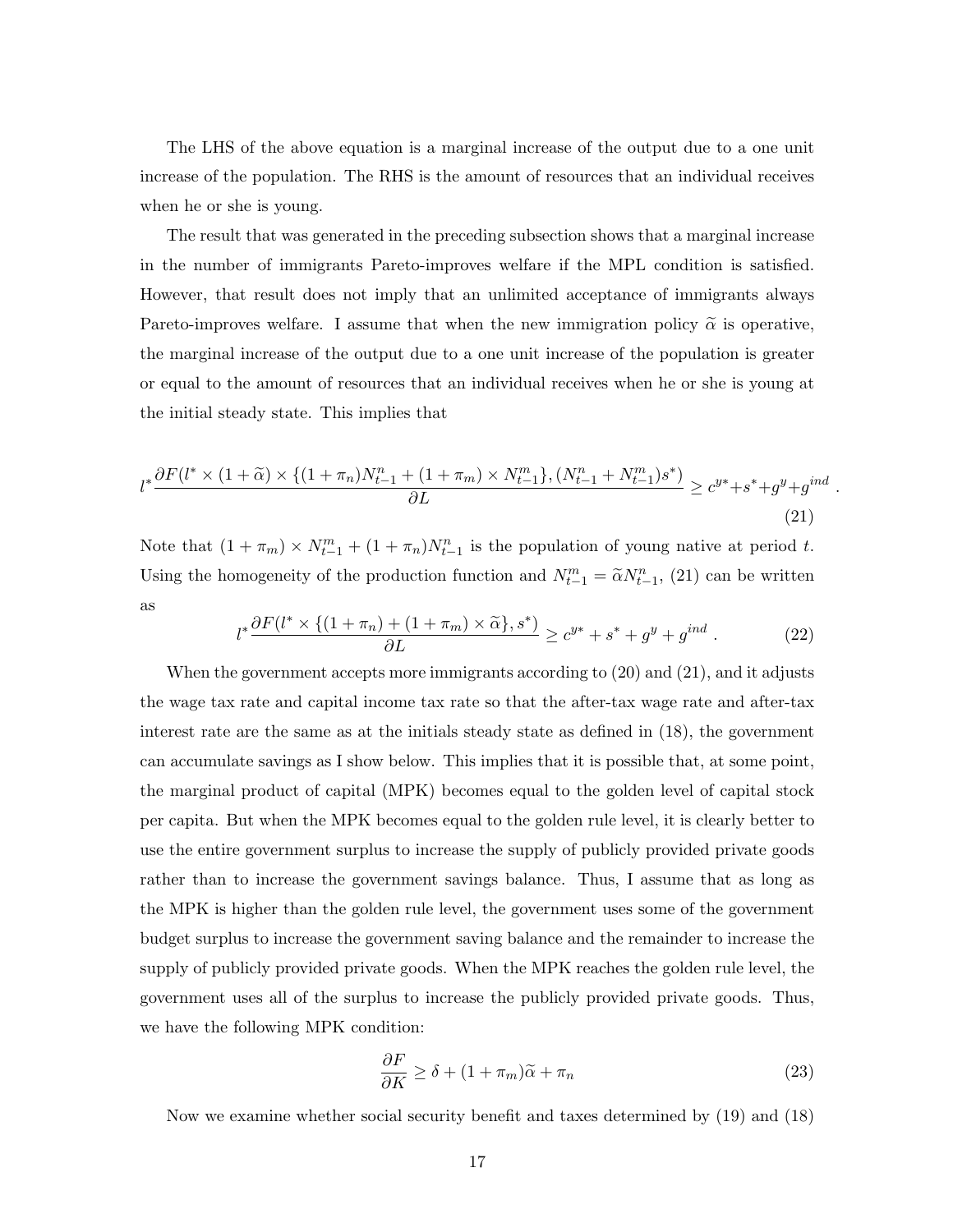are feasible from the point of the government budget constraint. To check the feasibility of such taxes, consider the net government budget surplus for period 1,  $SP<sub>1</sub>$ .

$$
SP_1 = w_1 \tau_{w1} l^* \sum_{j=n,m} N_1^j + r_1 \tau_{r1} s^* \sum_{j=n,m} N_0^j - (b^* + g^o + g^{ind}) \sum_{j=n,m} N_0^j - (g^y + g^{ind}) \sum_{j=n,m} N_1^j
$$
\n(24)

Note that  $\tau_{w1}$  and  $\tau_{r1}$  are defined in (18). By substituting  $\tau_{w1}$  and  $\tau_{r1}$  into  $SP_1$  and using the homogeneity of the production function, we have (see appendix B2)

$$
SP_1 = \frac{1}{l^*} \int_{l^* N_1^n (1 + \alpha^*)}^{l^* N_1^n (1 + \widetilde{\alpha})} [l^* \frac{\partial F(z, s N_0^n (1 + \alpha^*))}{\partial L} - c^{y*} + s^* - (g^y + g^{ind})] dz \tag{25}
$$

where  $N_1^n = N_0^n(1 + \pi_n) + N_0^n(1 + \alpha^*)(1 + \pi_m)$ . Thus, from the MPL conditions (20) and (21), the inside of the integration is positive for  $z \in [l^*N_1^n(1+\alpha^*), l^*N_1^n(1+\tilde{\alpha})]$ . This means that this tax plan is feasible in period 1. The government can use some of the surplus of the budget to increase the supply of publicly provided private goods and put remainder in savings. Let  $a_1 > 0$  be the balance of the government savings per each young individual at the end of period 1. What will be the net budget surplus in period 2,  $SP_2$  ?

Note that the natives and immigrants of cohort 1 will save the same as the natives and immigrants at the initial steady state, because they face the same after-tax wage rate and interest rate under the proposed tax policy as at the initial steady state. This implies that  $s_1^n = s^*$  for both groups of cohort 1. The total capital stock for period 2 is  $\sum_j N_1^j$  $i_1^j(s^*+a_1).$ Thus,  $SP<sub>2</sub>$  becomes

$$
SP_2 = \sum_{j=n,m} N_2^j \times (w_2 \tau_{w2} - g^y - g^{ind}) + \sum_{j=n,m} N_1^j \times (r_2 \tau_{r2} s^* - b^* - g^o - g^{ind}) + (1+r_2)a_1 \sum_{j=n,m} N_1^j.
$$
\n(26)

Note that the pre-tax wage for period 2,  $w_2$ , and the pre-tax interest rate for period 2,  $r_2$ , are equal to

$$
w_2 \equiv \frac{\partial F(l^*(N_2^n + N_2^m), (N_1^n + N_1^m)(s^* + a_1))}{\partial L} \text{ and } r_2 \equiv \frac{\partial F(l^*(N_2^n + N_2^m), (N_1^n + N_1^m)(s^* + a_1))}{\partial K} - \delta
$$
\n(27)

Again the government sets  $\tau_{w2}$  and  $\tau_{r2}$  such that after-tax wage rate and after-tax interest rate become the same as at the initial steady state. Thus,  $SP<sub>2</sub>$  becomes (see appendix B3)

$$
SP_{2} = \int_{s^{*}N_{1}^{n}(1+\tilde{\alpha})}^{(s^{*}+a_{1})N_{1}^{n}(1+\tilde{\alpha})} \{ \frac{\partial F(l^{*}N_{2}^{n}(1+\tilde{\alpha}),z)}{\partial K} + (1-\delta) \} dz + (1+\tilde{\alpha})N_{1}^{n}(1+\pi_{m}) \int_{\alpha^{*}}^{\tilde{\alpha}} [\frac{\partial F((l^{*}\{1+\pi_{n}+(1+\pi_{m})z\},s^{*})}{\partial L}l^{*} - (1-\tau_{w}^{*})w^{*} - (g^{y}+g^{ind})] dz \tag{28}
$$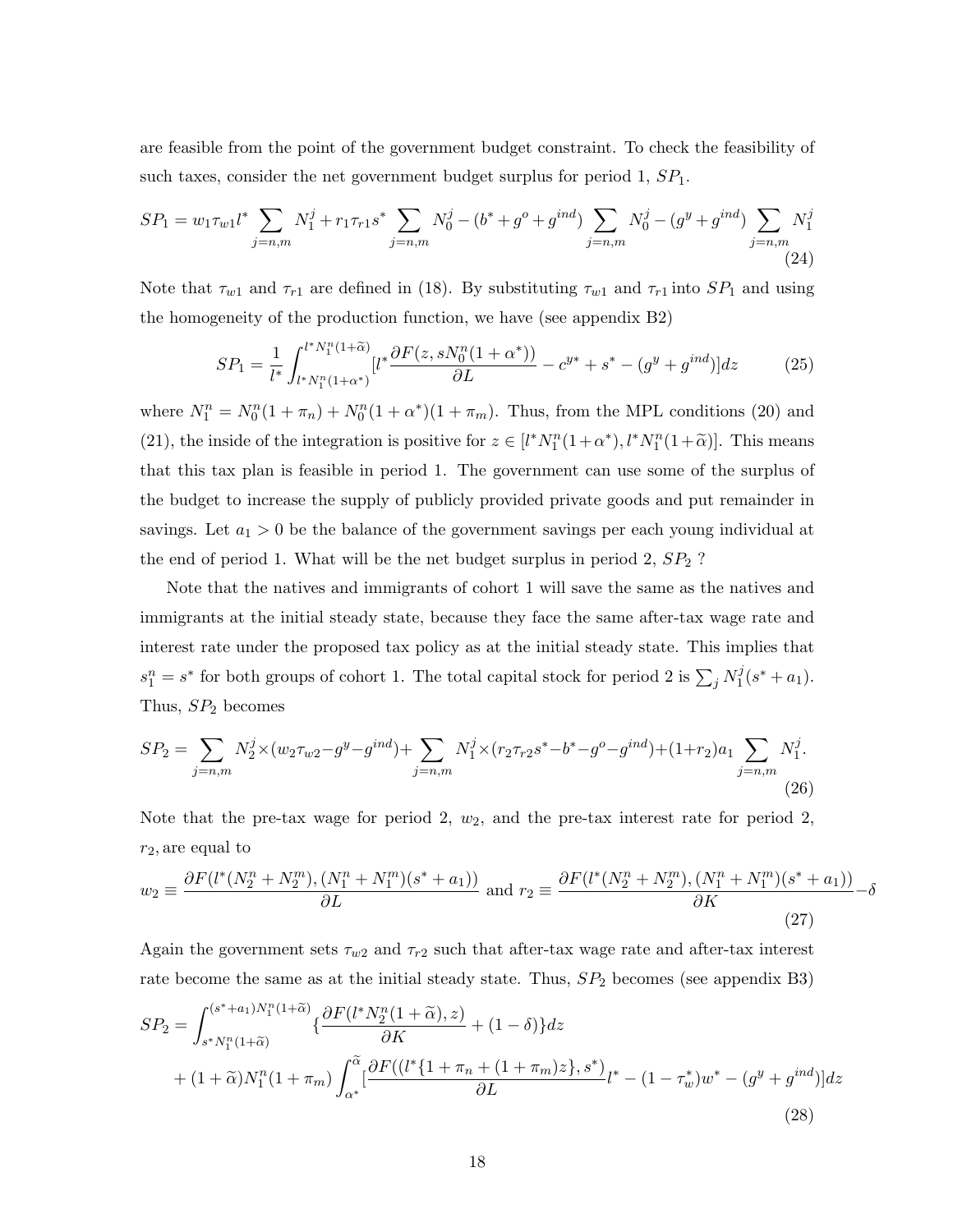The first term of (28) measures the welfare gain that arises from the additional savings that the government accumulated at the end of period 1. The second term measures the welfare gain that arises from the increased population growth rate in the presence of the PYGO social security. From the MPK condition (23), the inside of the first integration is positive. From  $(22)$ , the inside of the second integration is positive. Thus,  $SP<sub>2</sub>$  is positive and the government can implement the proposed tax policy. Again, at the end of period 2, the government can use some of the above surplus to increase the supply of publicly provided private goods and put the rest to increase the balance of government savings. Similarly, the government surplus for period t becomes

$$
SP_{t} = \int_{s^{*}N_{t-1}^{n}(1+\tilde{\alpha})}^{(s^{*}+a_{t-1})N_{t-1}^{n}(1+\tilde{\alpha})} \{ \frac{\partial F(l^{*}N_{t}^{n}(1+\tilde{\alpha}),z)}{\partial K} + (1-\delta) \} dz + (1+\tilde{\alpha})N_{t}^{n}(1+\pi_{m}) \int_{\alpha^{*}}^{\tilde{\alpha}} \left[ \frac{\partial F((l^{*}\{1+\pi_{n}+(1+\pi_{m})z\},s^{*})}{\partial L}l^{*} - (1-\tau_{w}^{*})w^{*} - (g^{y}+g^{ind}) \right] dz \tag{29}
$$

where  $a_t$  is the balance of government saving per each young individual at the end of period  $t-1$ . Again the government uses some of the surplus for increasing publicly supplied private goods and puts the rest in savings. This implies that  $SP<sub>t</sub> > 0$  for all  $t = 1, 2, ...$  Thus, we have the following proposition:

**Proposition 2.** Consider an economy in which the labor supply is elastic and the (optimal or non-optimal) wage and interest taxes are used at the initial steady state. If the MPL condition is satisfied at the initial steady state, accepting more immigrants with tax rule (18) and social security benefit rule (19) Pareto-improves the welfare of all generations.

#### 3.2.1 Government Savings and the Golden Rule

In this subsection, I examine the capital stock path and government saving path when the government increases the INR. To examine the government saving path, I need to specify how much of the government surplus,  $SP_t$ , is put into savings. To simplify the argument, I assume that the surplus that arises from the increased government savings at period  $t - 1$ , which is the first integration of  $SP<sub>t</sub>$ , is put into the government savings at period t. Note that the government could use some part of the second integration in  $SP<sub>t</sub>$ , the surplus that is generated directly from the increased immigration. Thus, my assumption is a conservative value for the government savings. I will show that, even with this conservative level, the economy reaches the golden rule level of capital stock per capita within a finite time in a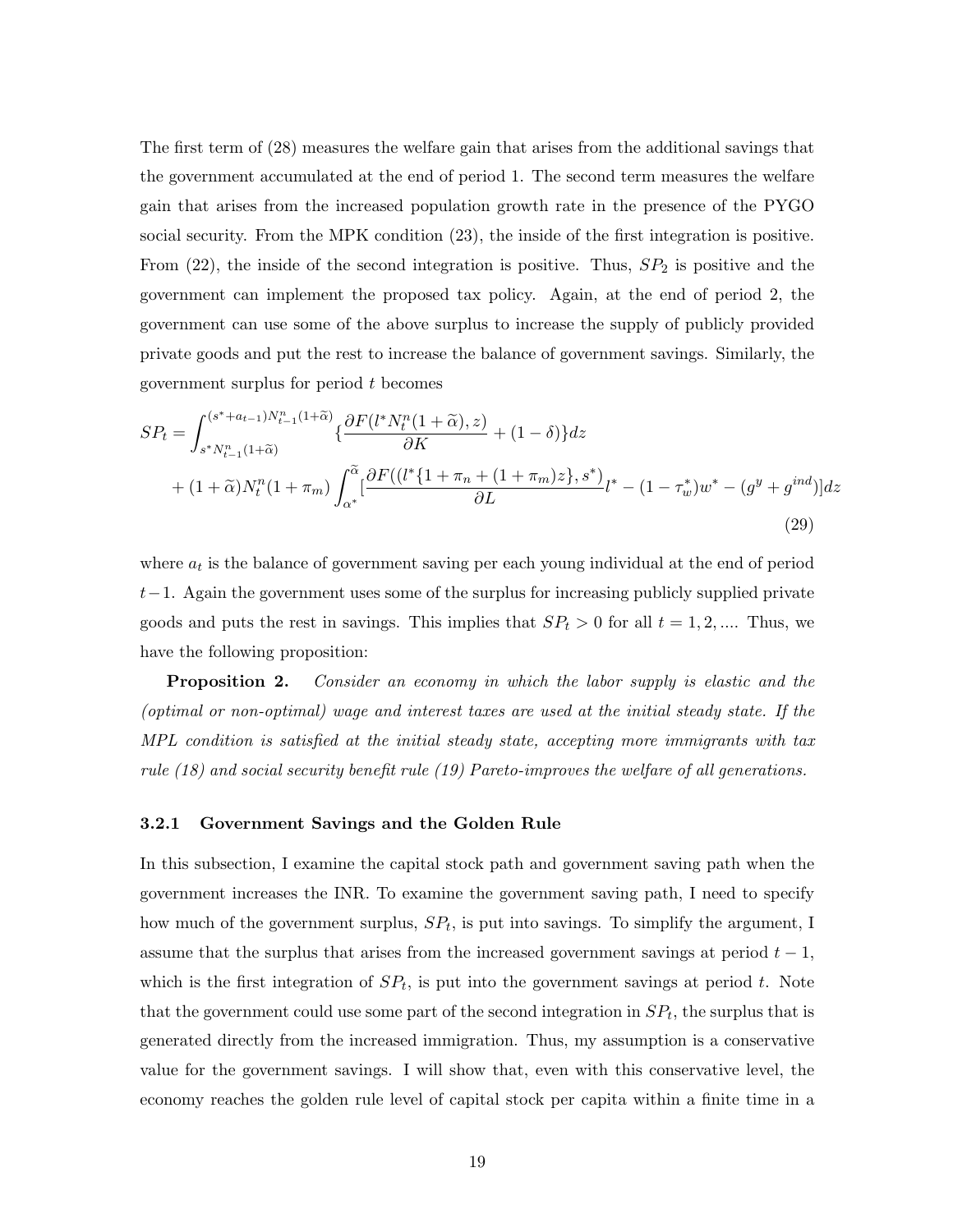Pareto-improving way. The government savings per each young individual at the end of period t for  $t \geq 2$ ,  $a_t$ , becomes

$$
a_t = \frac{1}{N_t^n(1+\widetilde{\alpha})} \int_{s^*N_{t-1}^n(1+\widetilde{\alpha})}^{(s^*+a_{t-1})N_{t-1}^n(1+\widetilde{\alpha})} \left\{ \frac{\partial F(l^*N_t^n(1+\widetilde{\alpha}),z)}{\partial K} + (1-\delta) \right\} dz \tag{30}
$$

Note that from (23), we have

$$
a_t \ge \frac{1}{N_t^n (1 + \widetilde{\alpha})} \int_{s^* N_{t-1}^n (1 + \widetilde{\alpha})}^{(s^* + a_{t-1}) N_{t-1}^n (1 + \widetilde{\alpha})} [(1 + \pi_m) \widetilde{\alpha} + 1 + \pi_n] dz = a_{t-1}
$$

Thus,  $a_t$  is increasing over time as long as  $a_t$  is determined according to equation (30) and (23). By rewriting the above equation, we have

$$
a_t = \frac{1}{1 + \pi_n + \widetilde{\alpha}(1 + \pi_m)} \{ F(l^* \{ 1 + \pi_n + \widetilde{\alpha}(1 + \pi_m) \}, s^* + a_{t-1})
$$

$$
-F(l^* \{ 1 + \pi_n + \widetilde{\alpha}(1 + \pi_m) \}, s^*) + (1 - \delta) a_{t-1} \} \equiv Q(a_{t-1})
$$

Now, consider the graph of  $a_t = Q(a_{t-1})$ .  $Q(a_{t-1})$  is zero at  $a_{t-1} = 0$  and  $Q(a_{t-1})$  is concave due to the diminishing marginal product of capital. The slope of  $Q(a_{t-1})$  at  $a_{t-1} = 0$  is

$$
Q'(0) = \frac{1}{1 + \pi_n + \widetilde{\alpha}(1 + \pi_m)} \left( \frac{\partial F(l^* \{1 + \pi_n + \widetilde{\alpha}(1 + \pi_m)\}, s^*)}{\partial K} + 1 - \delta \right) \tag{31}
$$

Because of assumption (23),  $Q'(a_{t-1})$  at  $a_{t-1} = 0$  is greater than 1. Thus, the  $a_t = Q(a_{t-1})$ and 45 degree line intersect at  $a_{t-1} = 0$  and at  $a^*$  where  $a^* > 0$ . Let  $a^{**}$  be the point where  $Q'(a^{**}) = 1$ . This implies that at  $a^{**}$ 

$$
\frac{\partial F(l^*\{1+\pi_n+\widetilde{\alpha}(1+\pi_m)\},s^*+a^{**})}{\partial K}+1-\delta=1+\pi_n+\widetilde{\alpha}(1+\pi_m).
$$

In other words, at  $a^{**}$  the golden rule is satisfied. Note that the government can choose  $a_1$  because the surplus at period 1 is strictly positive. From the graph of  $a_t = Q(a_{t-1}), a_t$ keeps increasing starting from a small  $a_1 > 0$ . Before it reaches  $a^*$ , it reaches  $a^{**}$  within a finite time. This implies that the economy reaches the golden rule level of capital stock per capita within a finite time.

Note first that in this analysis, I assume that only the first integration of  $SP<sub>t</sub>$ , i.e. the surplus that arises from the increased government savings at period  $t - 1$ , is put into savings at period t. However, the second integration of  $SP<sub>t</sub>$ , i.e. the surplus which arises directly from increased immigrants, also can be put into savings. Thus, the government can shorten the time to reach the golden rule level by putting the surplus that arises directly from increased immigrants. Secondly, we can note that the government can induce the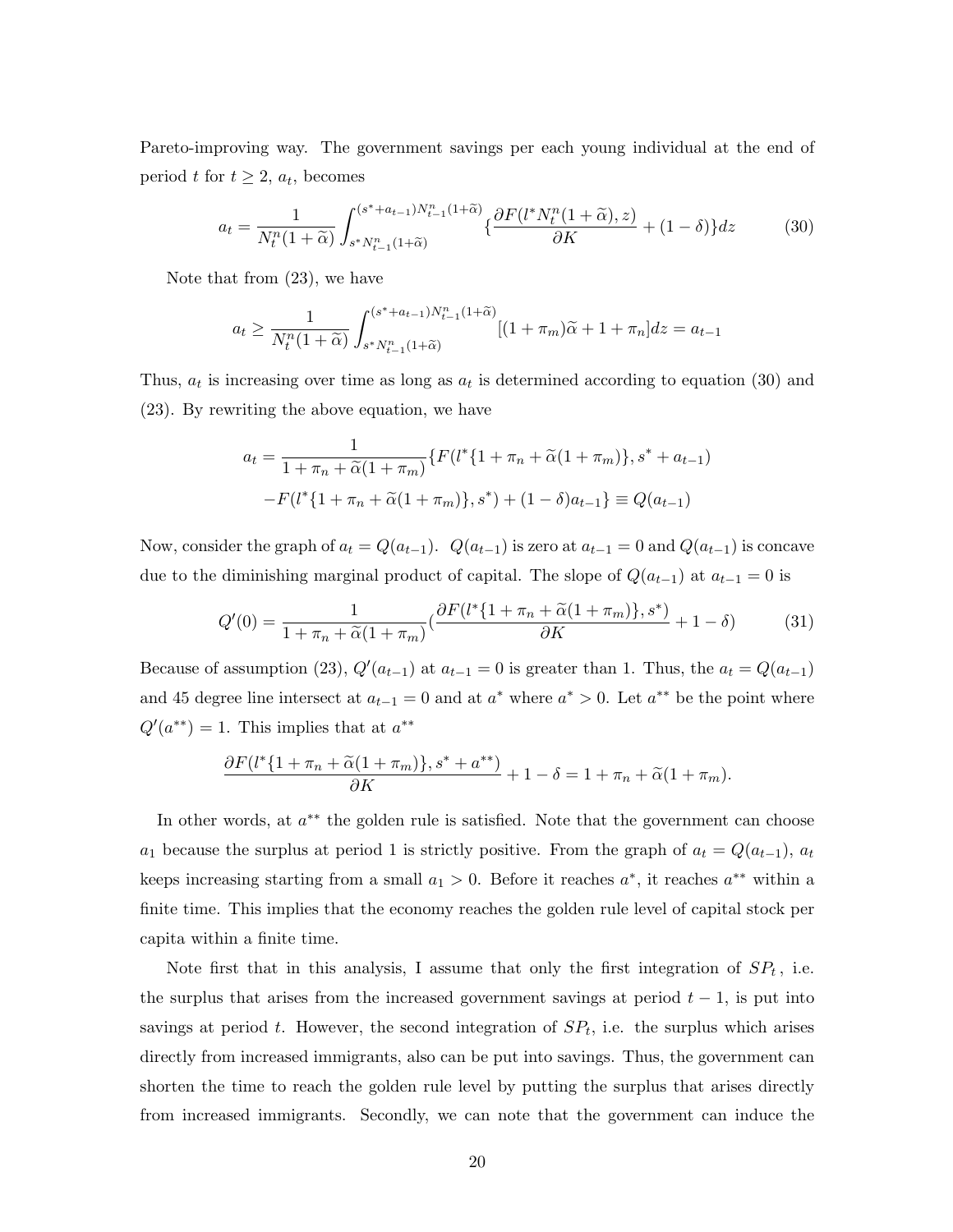economy to reach the modified golden rule level within a finite time in a Pareto-improving way, because the modified golden rule level is lower than the golden rule level.

Proposition 3. (Reaching (modified) Golden Rule Level) Suppose that a PYGO social security system is used initially and that the MPL condition is satisfied. Then, by accepting more immigrants and using the proposed tax rule, social security benefit rule and government saving policy, the government can induce the economy to reach the (modified) golden rule level within in a finite time in a Pareto-improving way.

## 3.3 Intra-redistributional Channel and Difference of Productivities and Preferences

When immigrants earn less than natives or immigrants consume more publicly provided private goods than natives, accepting more immigrants could decrease the welfare of natives, because it means that more resources are taken from natives and used for immigrants. This is the intra-redistributional channel of accepting more immigrants. A similar redistribution could also happen when the preferences of immigrants and natives are different and the labor supply or savings of immigrants differs from those of natives. To analyze this redistributional channel of accepting more immigrants, consider again a permanent change of immigration policy such that  $\tilde{\alpha} > \alpha^*$ . Let  $(c^{y,j*}, c^{o,j*}, s^{j*}, l^{j*})$ , be the consumption at the young period, the consumption at the old period, savings and labor supply of type  $j(j = n, m)$ , respectively when the wage rate and the interest rate are at the initial steady-state level and the tax rate on interest and wage are also at the initial steady state level. Since I assume that the preferences and the productivities of the native and immigrant are different in this section, I put superscript  $j$  even for the variables at the steady-state situation. Also, let  $g^{i,j}$  be the publicly provided private goods for goods type i and type j nationality where  $i = y, o, ind$  and  $j = n, m$ . For conditions that guarantee that accepting more immigrants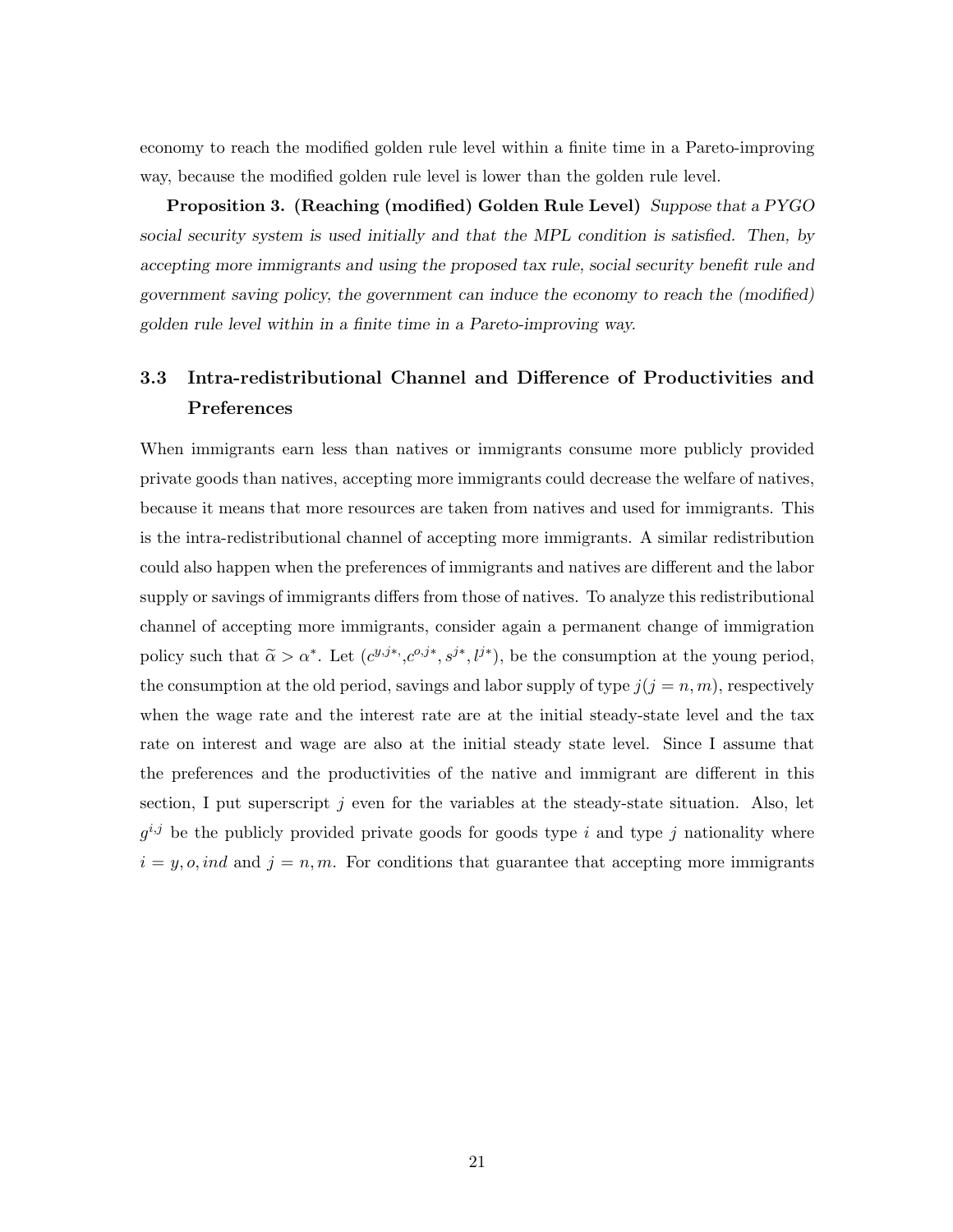Pareto-improves welfare, I assume that the following condition is satisfied:

Modified MPL condition

\n
$$
= \left[ \frac{\partial F}{\partial L} l^{n*} - c^{y,n*} - s^{n*} - g^{y,n} - g^{ind,n} \right]
$$
\n
$$
+ \alpha \left[ \frac{\partial F}{\partial L} \phi l^{n*} - c^{y,m*} - s^{m*} - g^{y,m} - g^{ind,m} \right]
$$
\n
$$
(1 + \pi_n + (1 + \pi_m) \alpha) \times \frac{\partial F}{\partial L} \phi l^m + \left[ \frac{\partial F}{\partial K} + (1 - \delta) \right] s^{m*}
$$
\n
$$
- (1 + \pi_n + (1 + \pi_m) \alpha) [\phi (1 - \tau_w^*) w^* l^{m*} + g^{y,m} + g^{ind,m}]
$$
\n
$$
- (c^{o,m*} + g^{o,m} + g^{ind,m}) > 0 \text{ for all } \alpha \in [\alpha^*, \tilde{\alpha}] :
$$
\nwhere

\n
$$
\frac{\partial F}{\partial L} = \frac{\partial F((1 + \pi_n + \alpha(1 + \pi_m)l^n + \phi J(\alpha)l^m, s^{n*} N_t^n + s^{m*} \alpha)}{\partial L},
$$
\n
$$
\frac{\partial F}{\partial K} = \frac{\partial F((1 + \pi_n + \alpha(1 + \pi_m)l^n + \phi J(\alpha)l^m, s^{n*} N_t^n + s^{m*} \alpha)}{\partial K}
$$
\nand

\n
$$
J(\alpha) = (1 + \pi_n + \alpha(1 + \pi_m))\alpha
$$
\n(32)

The first line is the marginal product of labor of a native minus the amount of resources that a young naive receives while he/she is young. The inside of the bracket of the second line is the marginal product of labor of an immigrant minus the amount of resources that an immigrant receives while he/she is young. Thus, the first and the second lines are the intergenerational effect. The third, fourth and fifth lines comprise what young and old immigrants earn minus what young and old immigrants receive. Thus, the third to fifth lines show the redistribution effect. If a native and an immigrant are completely identical with respect to human capital level, labor supply, savings and the consumption of publicly provided private goods, the sum of the third to fifth line is equal to zero. (32) shows that the sum of intergenerational effect and redistributional effect should be greater than zero. When immigrants and natives are identical with respect to human capital level, labor supply, savings and consumption of publicly provided private goods, (32) becomes (21). Given (32), we have the following propositions.

Proposition 4 Assume that native and immigrant are not identical with respect to human capital level, labor supply, savings and consumption of publicly provided private goods. If the Modified MPL condition is satisfied, it is possible to Pareto-improve the welfare of all generations by accepting more immigrants. For the proof, see Appendix B4.

Proposition 5 If the Modified MPL condition is satisfied, the government can induce the economy to reach the (modified) golden rule level within a finite time in a Paretoimproving way by accepting more immigrants. For the proof, see Appendix B5.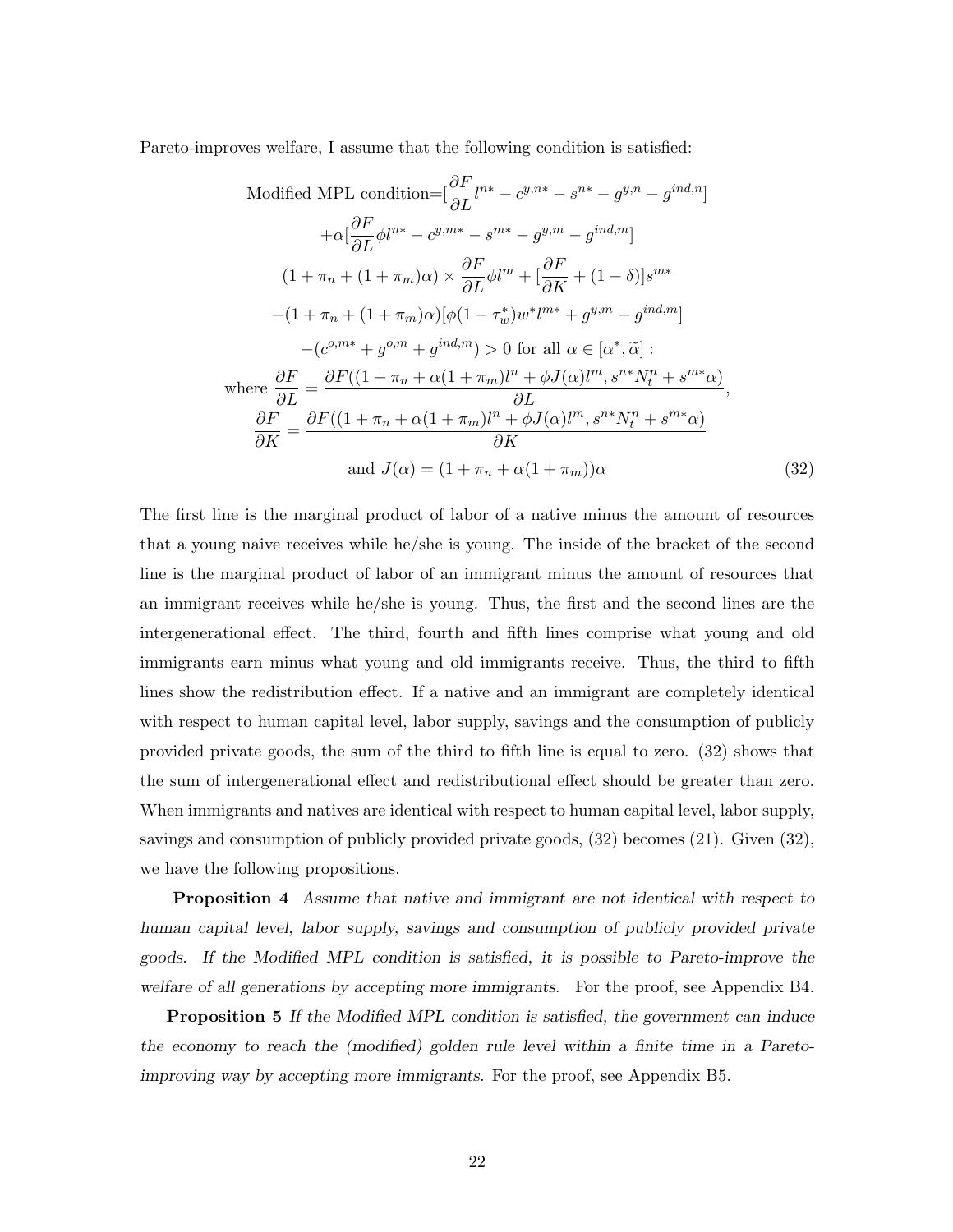## 4 Quantifying the Welfare Gain of Accepting More Immigrants in the Presence of a PYGO Social Security System

Propositions 1 and Proposition 2 above show that accepting more immigrants can Paretoimprove the welfare of all generations if there are intergenerational transfers in the sense that the marginal product of labor of a young individual is greater than what he or she receives including publicly provided private goods while he or she is young (the MPL condition). Furthermore, Proposition 3 shows that if the government can put some of the welfare gain into savings, it is possible to induce the economy to reach the golden rule level of capital in a Pareto-improving way within a finite time. This result is in sharp contrast to findings in the literature on social security reform which shows that some generation must bear a double burden to increase the capital stock of the economy in the presence of a PYGO social security system (Geanakoplos, Mitchell and Zeldes 1998). In addition, the proposition 4 and 5 show that even if an immigrant earns less than a native, accepting more immigrants Pareto-improves welfare when the intra-redistribution is not as large as the intergenerational transfer from the young to the old.

A number of issues arise as a result of accepting proposition 1-5. First, those propositions are based on a two-period overlapping generation model. In a realistic multi-period overlapping generation model, it might not be possible for an economy to reach the (modified) golden rule level of capital stock per capita within a finite time in a Pareto-improving way by accepting more immigrants. Second, although proposition 3 shows that the economy reaches the (modified) golden rule level of capital stock per capita within a finite time, in practice it might take a long time, as long as 1000 years, to reach the golden rule level. Third, propositions 1-5 are silent on the quantitative effect on welfare. Given that it might take a quite long time to reach the golden rule level, the welfare gain of accepting more immigrants can be very small. In addition, propositions 4 and 5 say nothing about the degree to which the difference in productivity between immigrants and natives is allowed for with respect to Pareto improvement when more immigrants are accepted.

This section addresses these issues. To address these issues, I use the computational overlapping generation model developed by Auerbach and Kotlikoff (1987). I assume that the model economy consists of overlapping generations in which each generation lives for 80 periods and that the probability of death increases with each passing period. I assume that the model economy is similar to the US economy in several dimensions.<sup>17</sup> In the

<sup>&</sup>lt;sup>17</sup>However, the model economy is different in several important dimensions as well. For example, the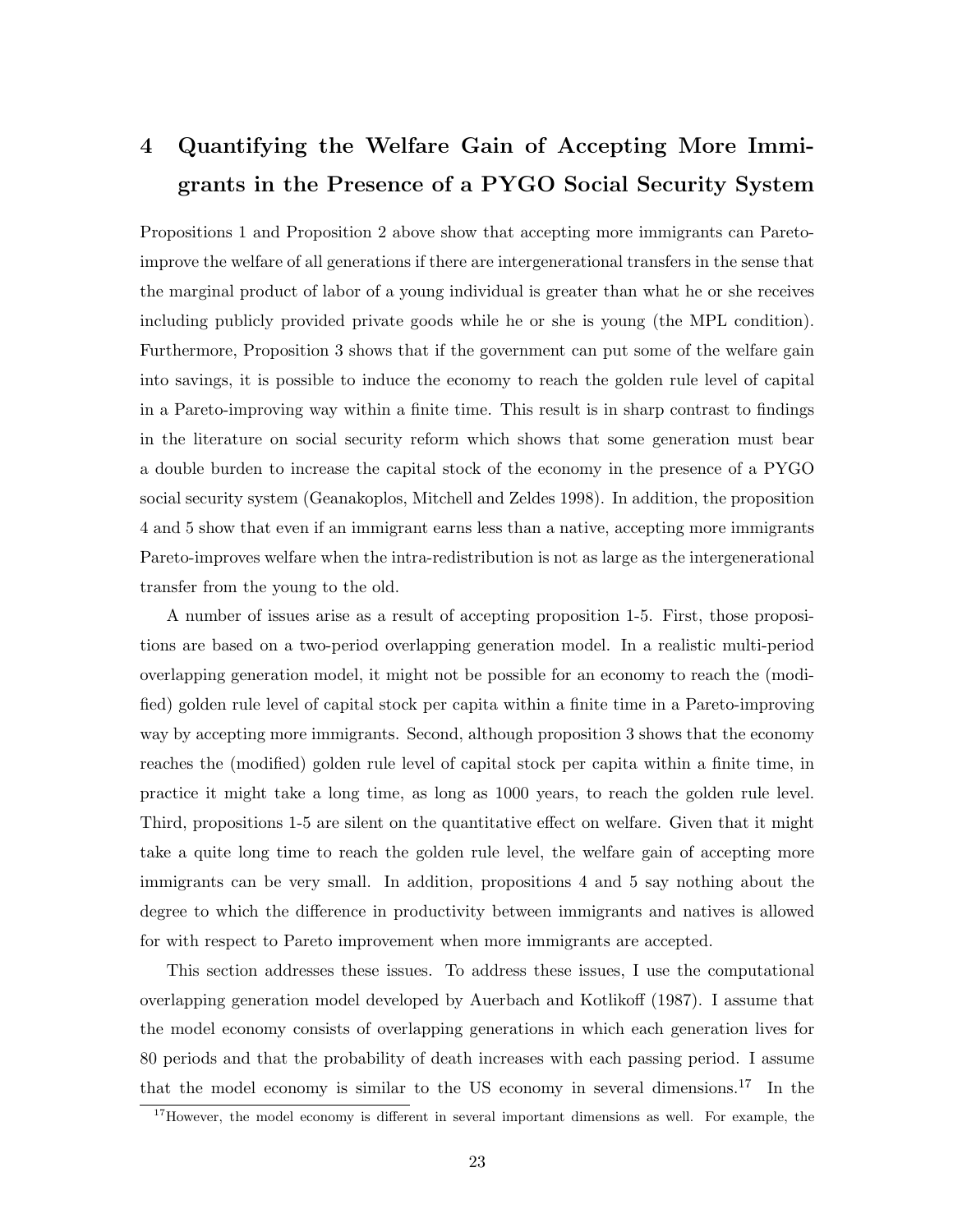analysis, I assume that initially the model economy is on the balanced growth path and the percentage of immigrants to natives (PITN), which is defined as 100 times the number of immigrants divided by the number of natives, is similar to that which the US 2000 census data indicates. Then, I will examine whether it is possible to Pareto-improve the welfare of all the generations in the model economy by increasing the PITN by a reasonable size. In addition, I examine how long it takes for the model economy to reach the (modified) golden-rule level in a Pareto-improving way and quantify the Pareto-improving welfare gain. To check the robustness, I recalculate the model by changing the value of the following parameters: the replacement, initial government debt (asset) level, the level of earnings of immigrants, immigrants' consumption of publicly provided private goods, probability of immigrants returning to the country of origin, the CRRA and the time preference rate.

## 4.1 The Model Economy: Auerbach and Kotlikoff Model with Immigration

Agents will show up in the model from age 1. I assume that age 1 corresponds to age 20 in real life. They work from age 1 until age 45. From the beginning of age 46, they retire. At each age, they die with some probability and they can live until age 80. Let  $i$  be the index of age. For  $i \geq 2$ , let  $p_i$  be the probability that an agent is alive at the age i, given that he or she is alive until age  $i - 1$ . Due to the lack of data, I assume that  $p_i$  is the same for natives and immigrants. To simplify the notation, I assume that  $p_1 = 1^{18}$  An agent who enters the model at period  $t$  maximizes the following utility function:

$$
\max \sum_{i=1}^{45} \beta^i \prod_{q=1}^i p_q \left\{ \frac{[(c_{t-1+i}^{i,j})^{\zeta}(1-l_{t-1+i}^{i,j})^{1-\zeta}]^{1-\gamma}}{1-\gamma} + g_{t-1+i}^{ij} \right\} + \sum_{i=46}^{80} \beta^i \prod_{q=1}^i p_q \left\{ \frac{[c_{t-1+i}^{i,j}]^{\zeta(1-\gamma)}}{1-\gamma} + g_{t+1-i}^{ij} \right\} \tag{33}
$$

where  $c_{t-}^{i,j}$  $_{t-1+i}^{i,j}$  and  $l_{t+}^{i,j}$  $t_{t+1-i}^{i,j}$  are the amounts of private consumption and labor supply of type j agent of age i at period  $t-1+i$ .  $g_{t+1-i}^i$  is the amount of publicly provided private goods to age i agent in period  $t + 1 - i$ . I assume that the amount of  $g_{t}^{ij}$  $_{t+1-i}^{ij}$  is chosen by the government. In this formulation, as in Storesletten (2000), I postulate that the immigrants

model economy does not include a certain aspect of open economy such as international trade and capital mobility. The model economy does not incorporate the accumulation of human capital of the natives and immigrants.

<sup>&</sup>lt;sup>18</sup>Infant and child mortality is defined in (39).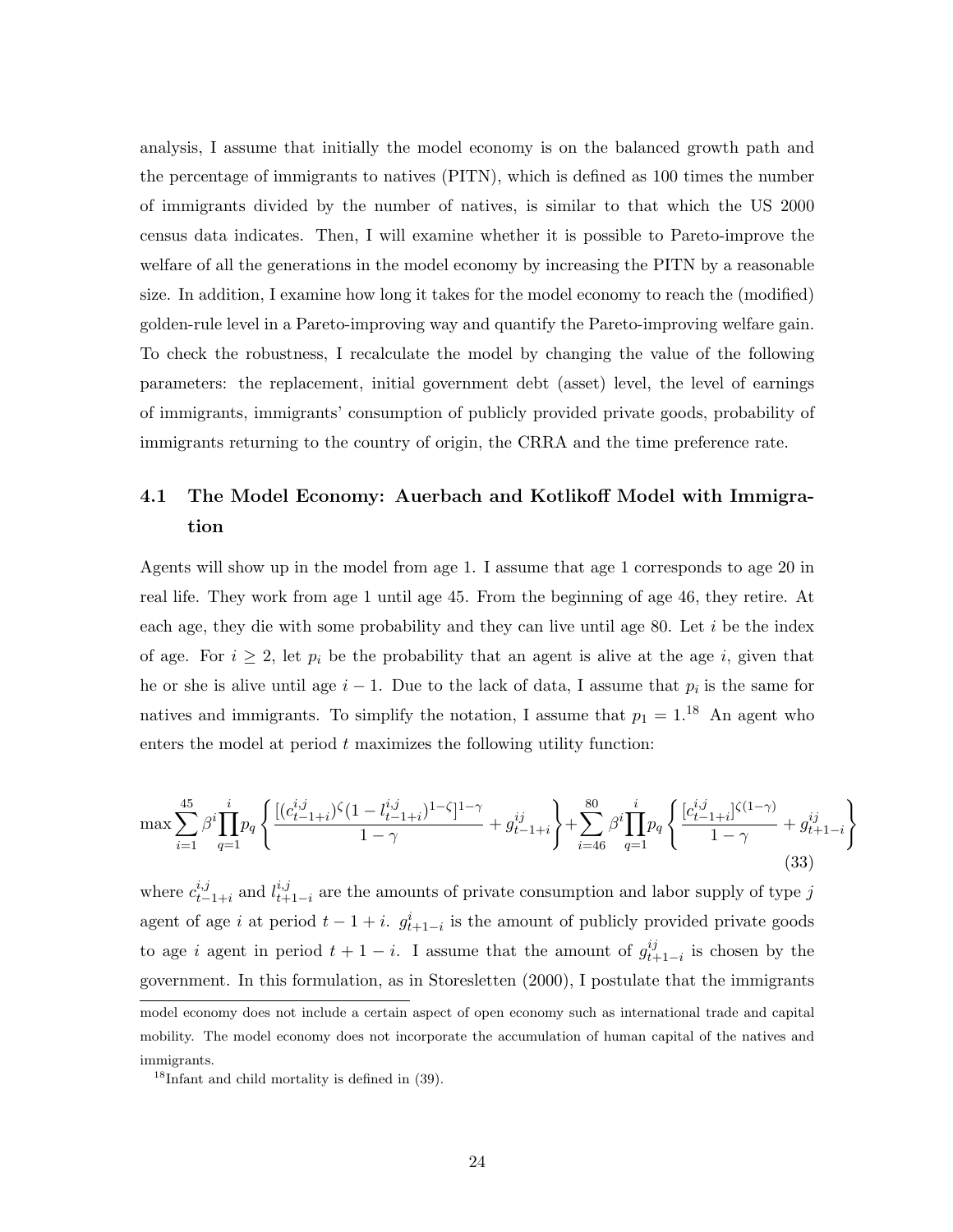assume they will stay in the host country until the end of their lives.<sup>19</sup> Let  $s_t^{i,j}$  be the savings of type j of age i at time t. The budget constraint of an agent at age i is

$$
s_{t-2+i}^{i-1,j}(1+r_{t-1+i}(1-\tau_{r,t-1+i})) + (1-\tau_{w,t-1+i})w_{t-1+i}H^{i,j} \times l_{t-1+i}^{i,j} = c_{t-1+i}^{i,j} + s_{t-1+i}^{i,j}
$$
 for  $1 \le i \le 45$  (34)

$$
s_{t-2+i,1}^{i-1,j}(1+r_{t-1+i}(1-\tau_{r,t-1+i})) + b_{t-1+i}^{i,j} = c_{t-1+i}^{i,j} + s_{t-1+i}^{i,j} \text{ for } 46 \le i \le 80 \tag{35}
$$

$$
s_{t-1+i}^{i,j} = 0 \text{ for } i = 0 \text{ and } s_{t-1+i}^{i,j} \ge 0 \text{ for } 1 \le i \le 80
$$
 (36)

where  $H^{i,j}$  is the efficient unit of human capital of type j at age i and  $H^{i,j} > 0$  for  $1 \le i \le 45$ and  $H^{i,j} = 0$  for  $i \geq 46$ .  $w_t$  is the wage rate for one efficient unit of labor at period t. I assume that an individual cannot have a negative savings balance. Once an individual dies, the government imposes a 100 percent inheritance tax.  $b_{t-}^{i,j}$  $_{t-1+i}^{i,j}$  is the social security benefit for type j of age i that is given at period  $t-1+i$ . For  $i \leq 45$ ,  $b_{t-1+i}^{i,j} = 0$  and for  $i \geq 46$ ,  $b_t^{i,j}$  $_{t-1+i}^{i,j}$  is determined as follows:

$$
b_{t-1+i}^{i,j} = 12 \times RR \times AIME^{j}(t) \text{ and } AIME^{j}(t) = \frac{\sum_{i=1}^{45} (1 + \mu)^{45-i} w_{t-1+i} l_{t-1+i}^{i,j} H^{i,j}}{45 \times 12}
$$

where RR is the replacement and  $\overline{AIME}^j(t)$  is the average income monthly index of the cohort who become age 1 at time  $t$ .

For the production function, I assume that the economy's aggregate production can be described by the Cobb-Douglas production function:

$$
Y_t = K_t^{\theta} (E_t L_t)^{1-\theta} \text{ and } \mu = (E_{t+1} - E_t) / E_t
$$
 (37)

where  $\theta$  is the capital share and  $E_t$  represents the level of technology.  $\mu$  is income per capita growth rate.  $L_t$  is the efficient unit of labor supply at period t.

Let  $1 - \hat{p}_i$  be the probability that an immigrant returns to her/his home country at the beginning of age i, given that she or he stays in the host country at the age  $i - 1$  for  $i \geq 2$ . To simplify the notation, I assume that  $\hat{p}_1 = 1$ . Let  $N_t^{ij}$  be the number of agent of age i of type *j* at time *t*. Then,  $N_t^{im} = p_i \hat{p}_i N_t^{i-1,m}$  $t_i^{i-1,m}$  and  $N_t^{in} = p_i N_t^{i-1,n}$  $t^{i-1,n}$ .  $L_t$  is defined as follows:

$$
L_t = \sum_{i=1}^{45} \sum_{j=n,m} H^{i,j} N_t^{i,j} l_t^{i,j}
$$
 (38)

<sup>&</sup>lt;sup>19</sup>Alternatively, we can assume that immigrants will enjoy the same wage level in their home country as in the host country even if they return to their home countries. The two assumptions generate the same results.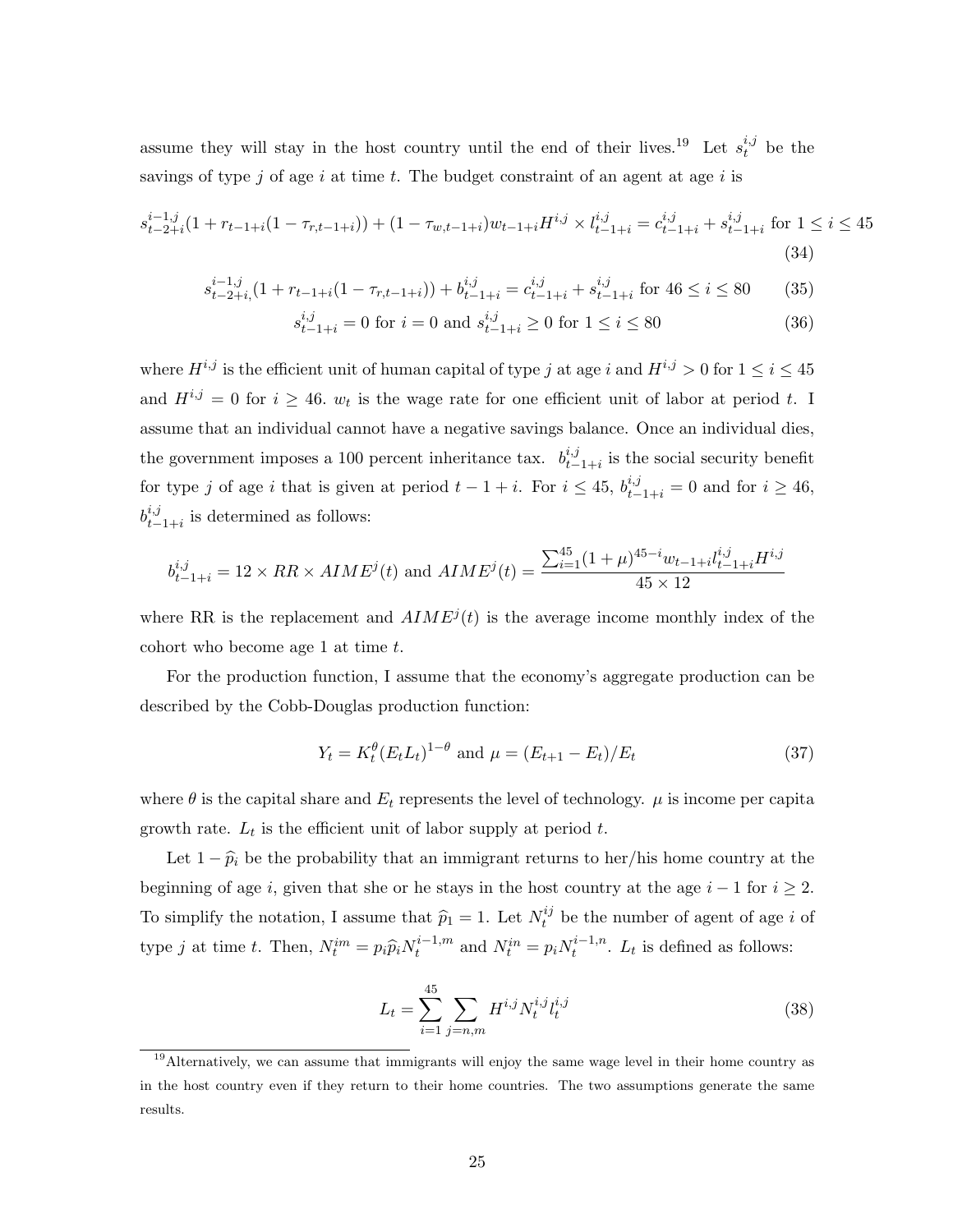I assume that all immigrants will arrive in the host country at age 1. Let  $\sigma_n$  be the growth rate of the number of natives of age 1 at the steady state and let  $\sigma_m$  be the growth rate of the number of immigrants of age 1 at the steady state. The total number of natives is  $\sum_{i=1}^{80} N_t^{in} = N_t^{1,n}$  $\prod_{i=1}^{n} (1 + \sigma_n)^{-(i-1)} \times \prod_{q=1}^{i} p_q$ . The total number of immigrants is  $N_t^{1,m}$  $\sum_{i=1}^{1,m} \sum_{i=1}^{80} (1 + \sigma_m)^{-(i-1)} \times \Pi_{q=1}^i p_q \hat{p}_q$ . This implies that the ratio of the total number of immigrants to the total number of natives is constant if and only if the growth rates of  $N_t^{1,n}$ t and  $N_t^{1,m}$ <sup>1,*m*</sup> are the same. Thus, for calculating the steady state, I assume that  $\sigma_n = \sigma_m = \sigma$ . I assume that the children of immigrants become native if their parents stay in the host country until the children attain adulthood. Then,  $N_t^{1,n}$  $t^{1,n}$  is determined by the fertility rates of both immigrants and natives and the return rate of immigrants. Let  $\eta_i^{i,j}$  $j^{i,j}$  be the agespecific fertility of type  $j$  at age  $i$ . The number of children born of type  $j$  parents of age  $i$  is  $N_t^{i,j}$  $t^{i,j} \eta^{i,j}$ . Let d be the infant-child mortality. Then the number of natives of age 1 at  $t + 20$ ,  $N_{t+20}^{1,n}$ , is determined as follows:

$$
N_{t+20}^{1,n} = (1-d) \times \left\{ \sum_{i=1}^{80} \eta^{i,m} N_t^{i,m} \Pi_{x=1}^{20} \widehat{p}_{i+x} + \sum_{i=1}^{80} \eta^{i,n} N_t^{i,n} \right\}
$$
(39)

The percentage of immigrants to natives (PITN) at the steady state (see Appendix A6) becomes

$$
\frac{\sum_{i=1}^{80} N_t^{i,m}}{\sum_{i=1}^{80} N_t^{i,m}} \times 100 = \frac{\frac{1}{1-d} - \sum_{i=1}^{80} \frac{1}{(1+\sigma)^{i+19}} \eta^{i,n} \times \Pi_{q=1}^i p_q}{\sum_{i=1}^{80} \frac{1}{(1+\sigma)^{i+19}} \eta^{i,m} \times \Pi_{q=1}^i p_q \widehat{p}_q \Pi_{x=1}^{20} \widehat{p}_{i+x}}
$$
(40)

$$
\times \frac{\sum_{i=1}^{80} (1+\sigma)^{-(i-1)} \times \Pi_{q=1}^{i} p_q \widehat{p}_q}{\sum_{i=1}^{80} (1+\sigma)^{-(i-1)} \times \Pi_{q=1}^{i} p_q} \times 100
$$
\n(41)

(40) says that the steady-state PITN is determined once the age 1 population growth rate,  $\sigma$ , the return rate of immigrants and the fertility rates of natives and immigrants are set. Conversely, we can choose  $\sigma$  so that the resulting PITN is consistent with the data<sup>20</sup>.

The capital stock at period  $t$  is the sum of the balance of individual savings and government savings. Let  $a_{t-1}$  be the balance of the government asset (or debt if it is negative ) per capita at the end of period  $t-1$ . Then, the total capital stock at period t is

$$
K_t = \sum_{i=1}^{80} \sum_{j=n,m} N_{t-1,i}^{i,j} s_{t-1}^{i,j} + a_{t-1} \sum_{i=1}^{80} \sum_{j=n,m} N_{t-1}^{i,j}
$$
(42)

The (efficient unit) wage rate at time  $t, w_t$  and the pre-tax interest rate at time  $t, r_t$ , are determined as

$$
w_t = (1 - \theta)K_t^{\theta} E_t^{1 - \theta} L_t^{-\theta} \quad \text{and} \quad r_t = \theta K_t^{\theta - 1} E_t^{1 - \theta} L_t^{1 - \theta} \tag{43}
$$

<sup>&</sup>lt;sup>20</sup>The RHS is an increasing function of  $\sigma$  at the parameter values that are consistent with the US. data.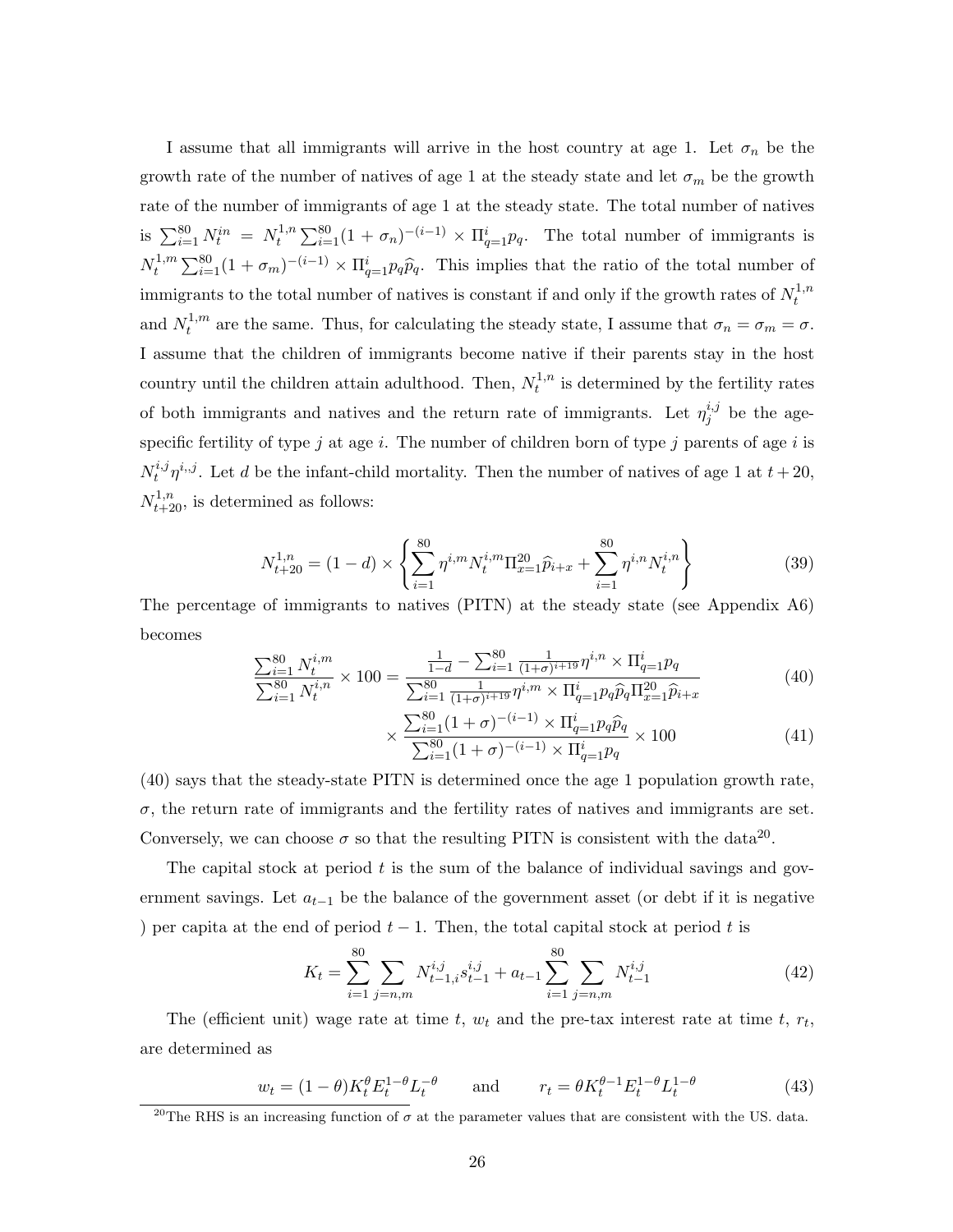Now, consider the initial balanced growth path where the capital to labor ratio (in efficient units) stays constant. Let  $w^*(1 + \mu)^t$  and  $r^*$  be the wage rate and interest rate at period t on the initial balanced growth path. Let  $s^{*i,j}(1+\mu)^t$  and  $b^{*i,j}(1+\mu)^t$  be the savings and the social security benefit of type  $j$  of age  $i$  at period  $t$  on the initial balanced growth path. Let  $a^*(1+\mu)^t$  and  $g^{*i,j}(1+\mu)^t$  be the government asset(debt) per capita and the publicly provided private goods for type  $j$  of age  $i$  at period  $t$  on the initial balanced growth path. It is possible that immigrants use more public services, for example, children's education. Thus, I put superscript j. Let  $w^*$  and  $r^*$  be the efficiency unit wage rate and the interest rate on the initial balanced growth path determined from (42) and (43). Then the government budget constraint on the initial balanced growth path is

$$
(1+\mu)^{t-1} \left\{ \tau_{wt} w^*(1+\mu) L_t + \tau_{rt} r^* \sum_{i=2}^{80} \sum_{j=n,m} p_i N_{t-1}^{i-1,j} s^{*i-1,j} + (1+r^*) \sum_{i=2}^{80} \sum_{j=n,m} (1-p_i) N_{t-1}^{i-1,j} s_{t-1}^{*i-1,j} \right\}
$$

$$
-a^*(1+\mu) \sum_{i=1}^{80} \sum_{j=n,m} N_t^{i,j} + (1+r_t)a^* \sum_{i=1}^{80} \sum_{j=n,m} N_{t-1}^{i,j} - \sum_{i=1}^{80} \sum_{j=n,m} N_{t,i}^{i,j} g^{*i,j} (1+\mu)
$$

$$
- \sum_{i=46}^{80} \sum_{j=n,m} b^{*i,j} (1+\mu) \times N_t^{i,j} - \kappa \sum_{i=46}^{80} \sum_{x=11}^{45} b^{*i,rm,x} (1+\mu) \times N_t^{i,rm,x} \right\} = 0 \qquad (44)
$$

where  $\tau_w^*$  and  $\tau_r^*$  are the wage tax rate and capital income tax rate at the initial balanced growth path.  $b^{*i,rm,x}$  and  $N_t^{i,rm,x}$  $t^{i,rm,x}$  are, respectively, the social security benefit and the number of immigrants of age i who returned to the home country at age  $x$ , but who are still eligible to claim social security benefits.  $\kappa$  is the share of those returned immigrants who actually claim social security benefits. The US social security does not require the residence as long as the individual is eligible for benefits. I assume that an immigrant is eligible to receive social security benefits as long as he or she pays social security contributions for at least 10 years. The first term of (44) is the revenue from wage tax and the second term is the revenue from capital income tax. The third term is the revenue from inheritance tax. In my simulation, I assume that the government imposes a 100 percent inheritance tax. The fourth term is the revenue from issuing government bonds and the fifth term is the expenditure on the principal and interest of the bonds. The sixth and seventh terms are the expenditure on the publicly provided private goods and the expenditure on social security benefits of natives and immigrants who reside in the host country. The last term is the social security benefits of immigrants who returned to the home country and who are eligible to receive social security benefit.

When the government increases the PITN, the wage rate decreases and the interest rate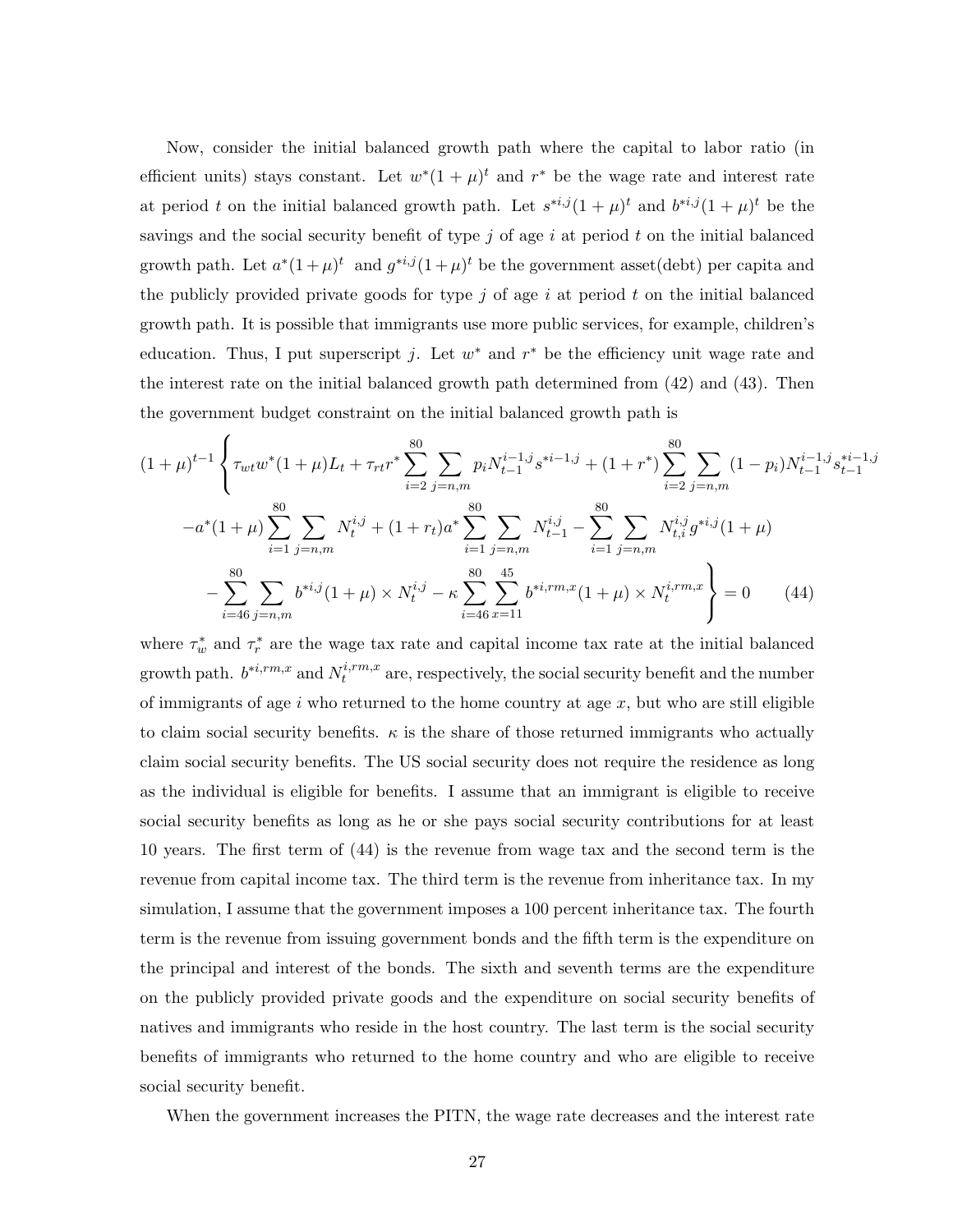increases. To Pareto-improve welfare, I assume that the wage tax rate, interest tax rate and social security benefit are adjusted as in the theoretical analysis. More specifically, I assume that the government keeps the after-tax wage rate and interest rate at the same level as on the initial balance growth path. This implies that the wage tax rate  $\tau_{wt}$  and interest tax rate  $\tau_{kt}$  are set as follows:

$$
w_t(1 - \tau_{wt}) = w^*(1 + \mu)^t \times (1 - \tau_w^*) \text{ and } r_t(1 - \tau_{rt}) = r^*(1 - \tau_r^*)
$$
 (45)

The social security benefit is adjusted as follows:

$$
b_{t-1+i}^{i,j} = 12 \times RR \times AIME^{j}(t) \text{ and } AIME^{j}(t) = \frac{\sum_{i=1}^{45} (1+\mu)^{45-i} w_{t-1+i} (1-\tau_{wt}) l_{t-1+i}^{i,j} H^{i,j}}{(1-\tau_{w}^{*}) \times 45 \times 12}
$$
\n(46)

When the taxes and social security benefit formula are adjusted according to (45) and  $(46)$ , the individual budget constraints is the same as on the initial balanced growth path<sup>21</sup>. Thus, consumption, labor supply and savings do not change. Then, there would be a surplus for the government budget even if the government were to spend the same amount of publicly provided private goods per person as at the initial balanced growth path, as analyzed in the previous section. The government can use this surplus to increase savings or to increase the level of publicly provided private goods. Let V be the distributional parameter that indicates what percentage of the budget surplus is put into savings. The government can keep increasing the government savings balance until the economy reaches the golden rule level or a modified golden rule level. As long as the MPK is greater or equal to the (modified) golden rule level, the balance of the government savings at period  $t$  is determined from the following equation:

$$
(1 + \mu)^{t} a_{t} \sum_{i=1}^{80} \sum_{j=n,m} N_{t}^{i,j} = V \times SP_{t}
$$

where  $SP_t$  is the government budget surplus at period t. If the MPK is equal to the (modified) golden rule level, V becomes 0.  $SP<sub>t</sub>$  is defined as follows:

$$
SP_{t} = \tau_{wt} w_{t} L_{t} + (1 + \mu)^{t-1} \left\{ \tau_{rt} r_{t} \sum_{i=1}^{80} \sum_{j=n,m} p_{i} N_{t-1}^{i-1,j} s^{*i-1,j} + (1 + r_{t}) \sum_{i=1}^{80} \sum_{j=n,m} (1 - p_{i}) N_{t-1}^{i-1,j} s^{*i-1,j} \right\}
$$
  

$$
(1 + r_{t}) \times a_{t-1} \sum_{i=1}^{80} \sum_{j=n,m} N_{t-1}^{i,j} - \sum_{i=1}^{80} \sum_{j=n,m} N_{t}^{i,j} \times g^{*,i,j} (1 + \mu)
$$
  

$$
- \sum_{i=46}^{80} \sum_{j=n,m} b^{*i,j} (1 + \mu) \times N_{t}^{i,j} - \kappa \sum_{i=46}^{80} \sum_{x=11}^{45} b^{*i,rm,x} (1 + \mu) \times N_{t}^{i,rm,x} \right\}
$$
(47)

<sup>21</sup>Note that when  $w_t(1 - \tau_{wt}) = w_t^*(1 - \tau_w^*)$ ,  $\text{AIME}^j(t) = \frac{\sum_{i=1}^{45} (1 + \mu)^{45-i} w^*(1 + \mu)^{t-1+i} i_{t-1+i}^{i,j} H^{i,j}}{45 \times 12}$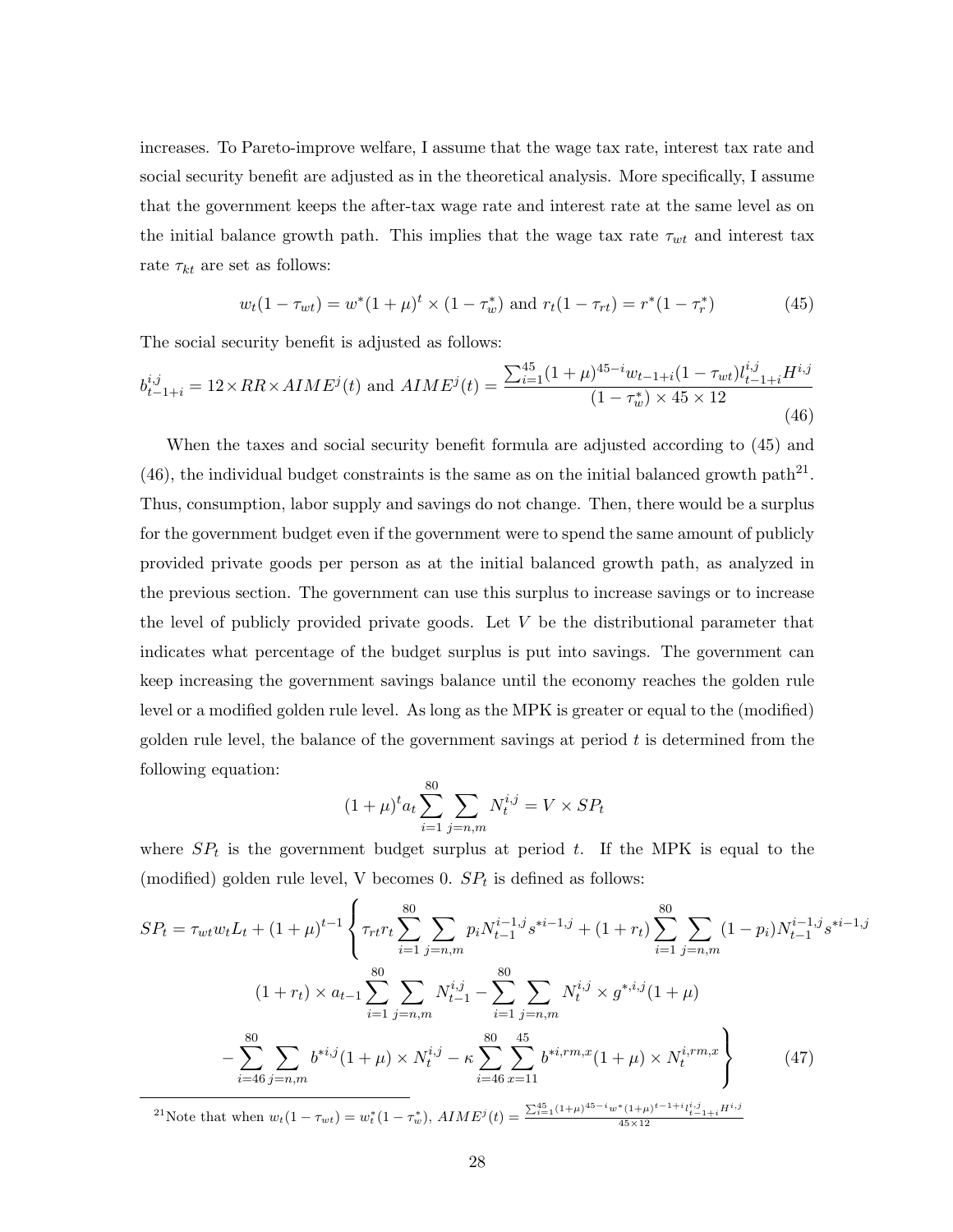The rest of the surplus that is available for increasing publicly provided private goods is  $(1 - V) \times SP_t$ . This is distributed equally to the entire population (including immigrants) at period  $t^{22}$ . Then, after increasing the PITN, the amount of publicly provided private goods,  $g_t^i$ , becomes

$$
g_t^i = g^{*i,j}(1+\mu)^t + \frac{(1-V) \times SP_t}{\sum_{i=1}^{80} (N_t^{i,n} + N_t^{i,m})}
$$
(48)

For the (modified) golden rule, given the intergenerational discount rate for the modified golden rule, we say that the economy reaches the (modified) golden rule level if the marginal product of capital becomes equal to the sum of the growth rate of the efficiency unit of labor, the depreciation rate, and the inter generational discount rate for the modified golden rule. In the case of the golden rule, the intergenerational discount rate for the modified golden rule is set to zero.

#### 4.2 Policy Experiments and Parameters Values for Simulation

#### Policy Experiments

For the percentage of immigrants to natives (PITN), I calculate the data from the US census at 2000. US Census 2000 shows that the PITN above the age of 20 is 15.5 percent. Thus, I assume that the PITN at the initial balanced growth path is 15.5 percent. For the target PITN, I look at past US data. Historically, the PITN was 5 percent in 1970 and increased to 18.3 percent in 2010.<sup>23</sup> The PITN increased more than 10 percent within 40 years from 1970 to 2010, so I assume that a 10 percentage point increase in the PITN over 80 years is tolerable. Therefore, I set the target PITN at 25.5 percent. In the slow benchmark case, the PITN starts to increase from 15.5 percent and reaches the target PITN at the 80th year. After the 80th year, it remains on the same level. To see how accelerating the speed at which the PITN is increased affects my results, I also consider intermediate and fast cases,

 $2<sup>22</sup>$ The government could distribute this surplus more to the natives than to the immigrants. Thus, this assumption underestimates the welfare gain to the natives.

 $^{23}$ Data in 1970 is from the US Census. Data in 2010 is from the CPS. After 2000, data on the foreign-born are available only through the American Community Survey and the CPS, not the Census. For calculating the PITN, one concern is the comparability of the CPS and the Census data. In 2000 when both the census and the CPS are available, the PITN in the Census is 12.42% and 11.54% in the CPS. Thus, the difference between the Census and CPS would seem to be very minor. This view is shared by the Census bureau. Schmidley and Robinson (2003) conclude that the difference of the estimates based on the Census data and CPS data are trivial.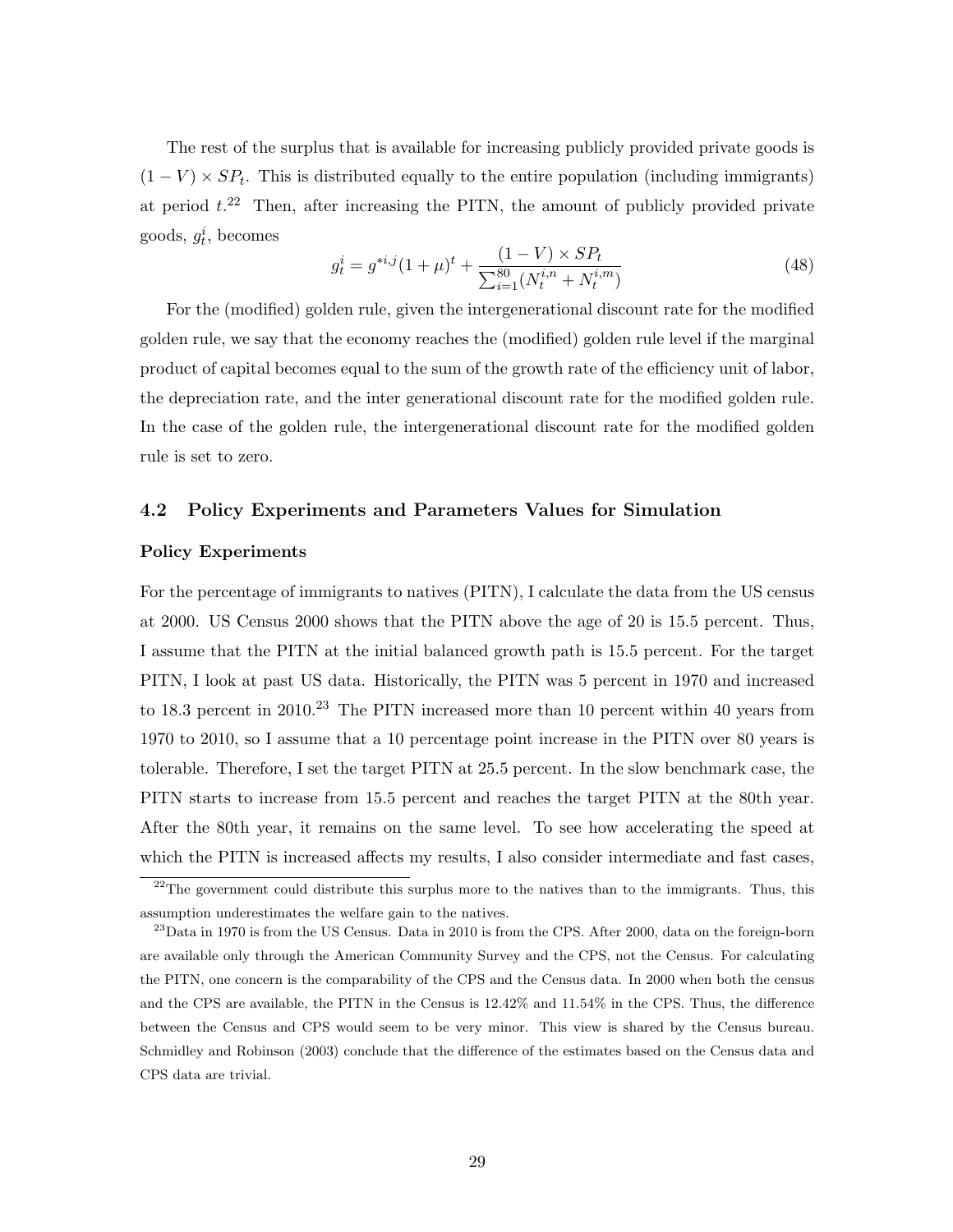in which the PITN hits the target PITN at the  $62nd$  or  $42nd$  year.<sup>24</sup> I assume that all immigrants arrive at age 1. The graph for the PITN over time is shown in Figure 1.<sup>25</sup>

#### Fertility, Mortality and Return Rate of Immigrants

For the age-nativity specific fertility, I use the CPS 2000 June supplement, which the census bureau also uses for calculating on the age-nativity specific fertility. Figure A2 in the appendices shows the average of the total number of births by each woman's age and it shows that immigrant women have a greater total number of births than native women at all ages. From this figure, I calculate  $\eta^{i,n}$  and  $\eta^{i,m}$ , the age-specific birth rate for native and immigrant women. This is shown in Table A1. For the adult mortality profile,  $p_i$ , I take the values from Nishiyama and Smetter  $(2007)$ . I set d, the sum of infant and child mortality, 1.7 percent, using the Vital Statistics of the US for 1993. For the return rate of immigrants to their home countries, I use the official census estimate that was conducted by Ahmed and Robinson (1994). They estimate that for the first 10 years, second 10 years and the third 10 years, the return rate of immigrants is 19 percent, 9 percent and 7 percent, respectively. For annual rate, those numbers correspond to 2.085 percent, 0.938 percent and 0.723 percent, respectively. Thus, I set  $\hat{p}_i = 0.9715$  for  $2 \leq i \leq 10$ ,  $\hat{p}_i = 0.99062$  for  $11\leq i\leq 20,$   $\widehat{p}_i=0.9927$  for  $21\leq i\leq 30$  and  $\widehat{p}_i=1$  for  $i\geq 31.$ 

Once the age-nativity specific fertility rate, infant-child mortality and the initial PITN are set, then the annual population growth rate is calculated automatically according to equation (40) with the assumption that the PITN is at the steady state. With the estimated age-nativity specific fertility, the infant-child mortality and an initial PITN of 15.5 percent, the annual growth rate of the population of age 1 becomes 0.39 percent.<sup>26</sup> This implies that

 $^{24}$ In the fast and intermediate cases, to allow smooth transition of the PITN, the PITN keeps increasing even after hitting the target PITN. See Figure 1.

<sup>&</sup>lt;sup>25</sup>More specifically, each of the three cases is calculated as follows. Let  $f_{15.5}$  be the steady-state age1 immigrant-native ratio when the PITN is 15.5 percent. Define  $f_{25.5}$  in a similar fashion. Then, the age 1 immigrant-native ratio at period t,  $f_t$ , in the slow case is  $f_t = f_{25.5}$  for all t. For the intermediate case,  $f_t = f_{25.5} + 0.1 \times f_{25.5} \times (\frac{t}{15})$  for  $1 \le t \le 15$ ,  $f_t = 1.1 \times f_{25.5} - 0.1 \times f_{25.5} \times (t - 15)$  for  $16 \le t \le 30$  and  $f_t = f_{25.5}$ for  $31 \le t$ . For the fast case,  $f_t = f_{25.5} + 0.4 \times f_{25.5} \times (\frac{t}{15})$  for  $1 \le t \le 15$ ,  $f_t = 1.4 \times f_{25.5} - 0.4 \times f_{25.5} \times (t - 15)$ for  $16 \le t \le 30$  and  $f_t = f_{25.5}$  for  $31 \le t$ .

Note that the steady-state age 1 immigrant-native ratio is defined in the first term of the RHS in equation (40). Thus, once the PITN is determined, the steady state age 1 immigrant-native ratio is calculated from equation (40).

 $^{26}$ The annual CPS data on immigrants and natives from 1995 to 2010 shows that the median annual growth rate of the total population(sum of natives and immigrants) aged from 20 to 40 is 0.12% while the median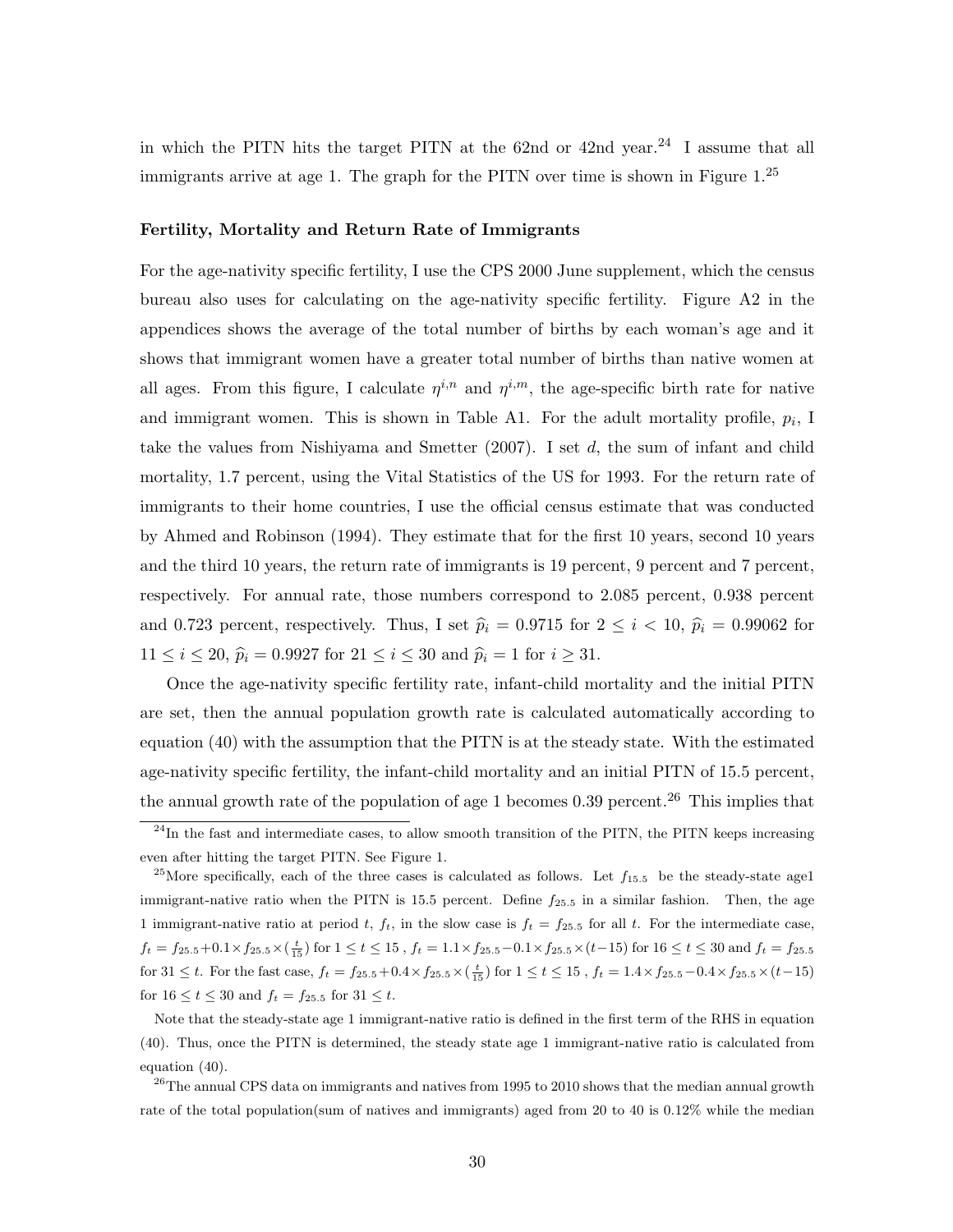at the initial steady state, the government accepts immigrants such that the annual growth rate of immigrant of age 1 becomes 0.39 percent.

#### Age-nativity Specific Government Expenditure

I assume that the age-specific government expenditure,  $g^{*i,j}$  is the same for natives and immigrants. Empirical studies show that there is no systematic difference in the use of public services by the two groups.<sup>27</sup> Thus, I assume that for  $1 \leq i \leq 24$ ,  $g^{*i,j} = g^y$ , for  $25 \leq i \leq 44$ ,  $g^{*i,j} = g_m$  and for  $45 \leq i \leq 80$ ,  $g^{*i,j} = g_o$ . I assume that  $g^y, g^m$  and  $g^o$  are 24.5%,13.4% and 23.2 % of GDP per capita at the initial balanced growth path following Storesletten (1995) and Auerbach, Kotlikoff Hagememann and Nicoletti (1989). On the other hand, to check the robustness of my results, I also assume that immigrants consume 20 percent more publicly provided private goods than natives in the robustness checks.

#### Utility Function, Production Function and Human Capital Profile

A precise estimate for the coefficient for relative risk aversion,  $\gamma$ , has not yet been found in the literature. Auerbach and Kotlikoff (1986) and Storesletten (2000) assumed that  $\gamma$ is 4. Nishiyama and Smetter (2007) set  $\gamma$  equal to 2. I assume that  $\gamma = 3$  and check the robustness with  $\gamma = 2$  and  $\gamma = 4$ . For the time preference rate,  $\beta$ , following Hurd (1989) and Storesletten (2000), I assume that  $\beta = 1.011$ . Higher  $\beta$  implies higher savings and a higher capital to output ratio. To check the sensitivity of my results, I also calculate with  $β = 1$  and  $β = 0.99$ . I assume that the leisure share in the utility function,  $ζ$ , is 0.33.

I assume that the depreciation rate of capital,  $\delta$ , is equal to 0.047. For the capital share in the production function,  $\theta$ , I set  $\theta = 0.4$ . For technological progress, I assume that income per capita growth rate,  $\mu$ , is 0.015.

For the human capital profile of natives,  $H_i^s$ , I take the value from Auerbach and Kotgrowth rate of immigrants aged from 20 to 40 is 1.85%. In the theoretical model, the model assumes that the age 1 population growth rate of immigrants and natives are the same. Thus, the theoretically predicted growth rate of age 1 population, 0.39%, is between the growth rate of immigrants aged 20-40 and the growth rate of the total population aged 20-40.

 $^{27}$ Borjas and Hilton (1996) show that immigrants have a higher participation rate in welfare programs than natives. Fix, Passel, and Zimmermann (1996) show that these differences are explained by the higher participation rate in welfare programs among refugees and retired immigrants and that there is no differences among labor immigrants. Thus, for the theoretical part, I assume that  $g^i$  is independent of the place of birth. For the computational part, I relax this assumption for the robustness checks.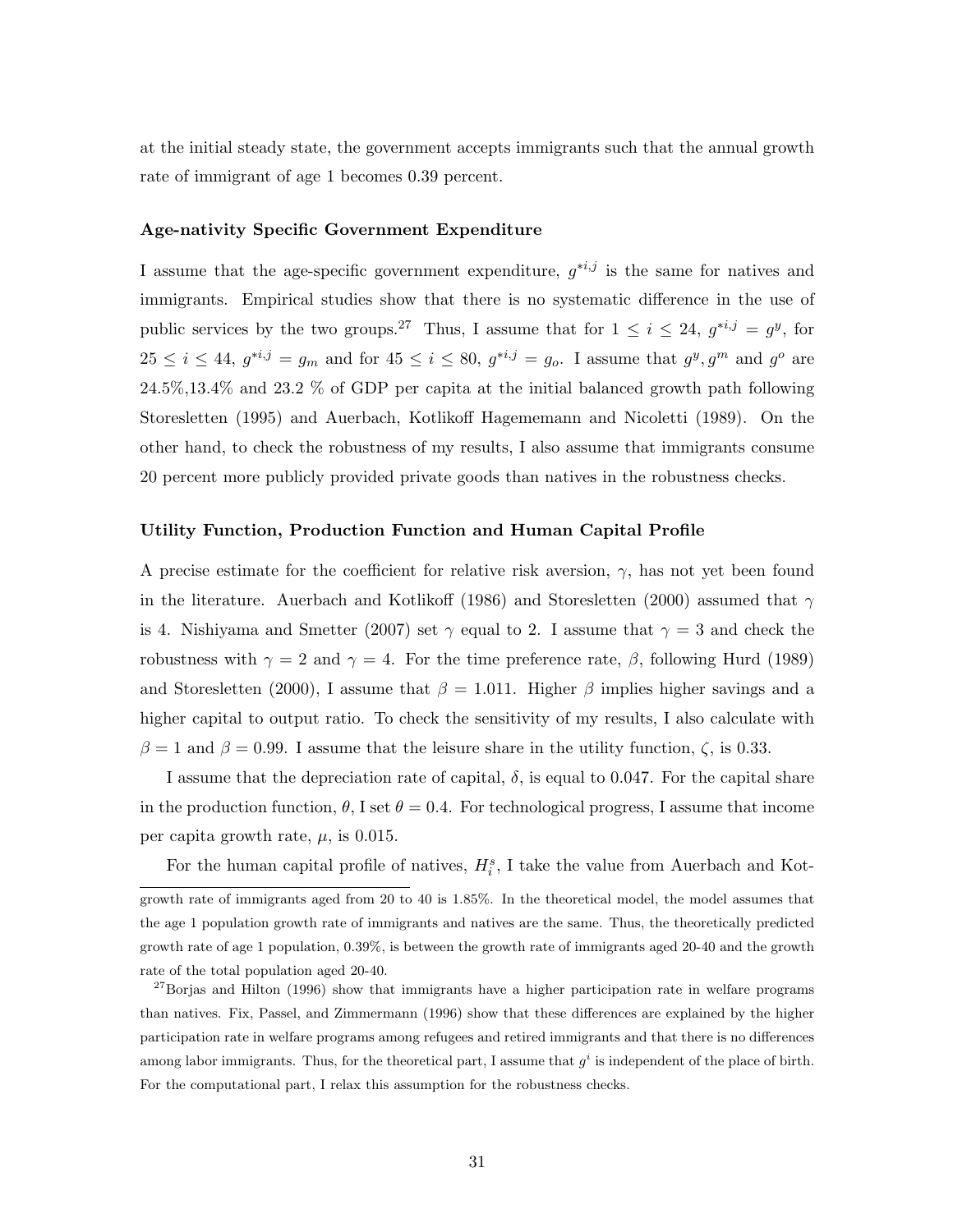likoff.

$$
H^{i,n} = \exp(4.47 + 0.033 \times i - 0.00067 \times i^2) \quad \text{for } 1 \le i \le 45 \tag{49}
$$

$$
H^{i,n} = 0 \t\t for 46 \le i \t\t (50)
$$

For the human capital profile of the immigrants, Storesletten (1995) showed that immigrants' earnings are, on average,  $15.7$  percent lower than those of natives.<sup>28</sup> Similarly, using the CPS June 2000 supplement, my calculations show that immigrants' earnings are 10 percent lower than those of natives. Using these estimates as a basis, I assume that the efficient unit of human capital of immigrants is 84.3 percent of that of natives and that  $H^{i,m} = 0.843 \times H_i^n$ in the benchmark calculation. To examine the robustness of my results, I change the level of human capital from 84.3 percent to 89.3 percent, 79.3 percent or 74.3 percent and re-check the results.

#### Taxes and Government Debt

For capital income tax, I take the value from Nishiyama and Smetter (2007) and assume that  $\tau_k = 0.28$ . For the level of social security benefit, a higher replacement rate means that greater intergenerational redistribution of income, which leads to greater welfare gain as a result of increasing the immigrant population. Following Auerbach and Kotlikoff, in the benchmark case I set the replacement 0.6 and check the robustness of my results by varying it from 0.6 to 0.55 and 0.5.

As for the initial level of government debt or assets, different authors set different levels. Storesletten considered only government debt and assumed that the initial level is 50 percent of the initial GDP. With his estimate of the initial capital to output ratio being 2.4, his assumption implies that government debt is about 20 percent of private capital. Nishiyama and Smetter considered not only government debt, but also government assets by using the BEA information on the government's fixed capital. They assumed that at the initial steady state, the government has positive net assets of 10 percent of the total private capital. This naturally leads to a higher capital to output ratio at the initial balanced growth path. Herein, as a benchmark case, I assume that initial level of government debt or assets is 0 percent of the private capital and I experiment with the assumption that the government debt is 10 percent or minus 10 percent of the private capital.

 $^{28}$ Figure 2.2 of Storesletten (1995) shows that at age 20, 25, 30, 35, 40, 45, the wage rate of immigrants is lower than that of natives by 15%, 20%, 17.8%, 16.4%, 12% and 13% respectively. By averaging those rates, I obtained a working value of 15.7%.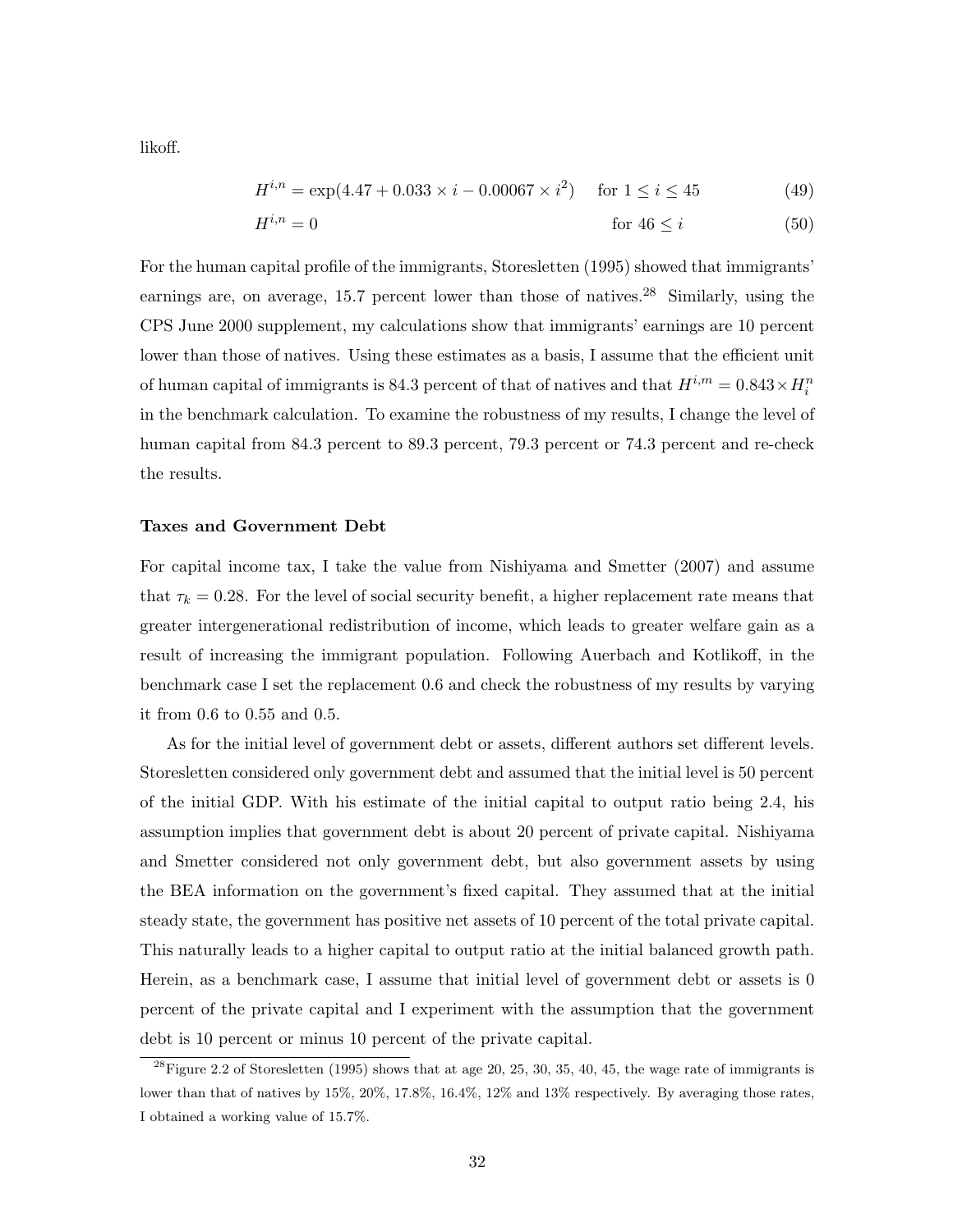#### 4.3 Results

Figures A3, A4 and A5 in the appendices show the balance of assets, consumption and leisure for the life cycle of an individual at the initial balanced growth path in the benchmark analysis. At the age of 46, the consumption of leisure becomes 1 due to mandatory retirement. At the initial balanced growth path, the capital to output ratio is 2.98, which is higher than the valued used in Storesletten (2.4) and Nishiyama and Smetter (2.7), but lower than the value used in the standard business cycle research, which is 3.2 (Cooly and Prescott(1995)). To check how my results are affected by the capital to output ratio, I change the time preference rate and examine how the results change for different values of the time preference rate in the robustness checks.

Table 1 shows the parameter values and the welfare effect of increasing the PITN for different values of V in equation  $(47)$ , which is the share of the government surplus that is put into savings. As mentioned above, the initial PITN is set at 15.5 percent and the target INR at 25.5 percent. With respect to rate at which immigrants are accepted, I consider three cases in which it takes 80, 62 and 42 years for the PITN to reach the target PITN. Column (3) of Table 1 shows the share of the government surplus that is put into savings. Columns (4)-(9) are values that are calculated within the simulation. Column (4) shows how many years it takes for the economy to reach the (modified) golden rule level. When it does not reach the (modified) golden rule within 300 years, this is indicated by \* or \*\*. \* indicates that the capital-to-labor ratio (efficient unit) at the 300th year is higher than at the initial balanced growth path, that it is increasing at the 300th year, but that it does not reach the (modified) golden rule level at the 300th year. \*\* indicates that the capital-to-labor ratio at the 300th year is lower than at the initial balanced growth path. For example, when  $V = 100\%$ , it takes 112 years to reach the golden rule level in the slow acceptance case(row (16)). Column (5) shows how much the capital stock per efficient unit of labor increases at the golden rule compared with the level at the initial balanced growth path. When  $V = 100\%$ , it shows that the capital stock per efficient unit of labor increases by 102 percent. Column (6) shows how much the publicly provided private goods will increase compared with the level at the initial balanced growth path. At  $V = 100\%$ , column (6) shows that the publicly provided private goods will increase by about 36 percent. To calculate columns (5) and (6), I evaluate at the year at which the economy reached the golden rule level if it reaches that level within 300 years, and at the 300th year otherwise. Column (7) shows the percentage by which the utility, measured by the expenditure function, of the cohort that is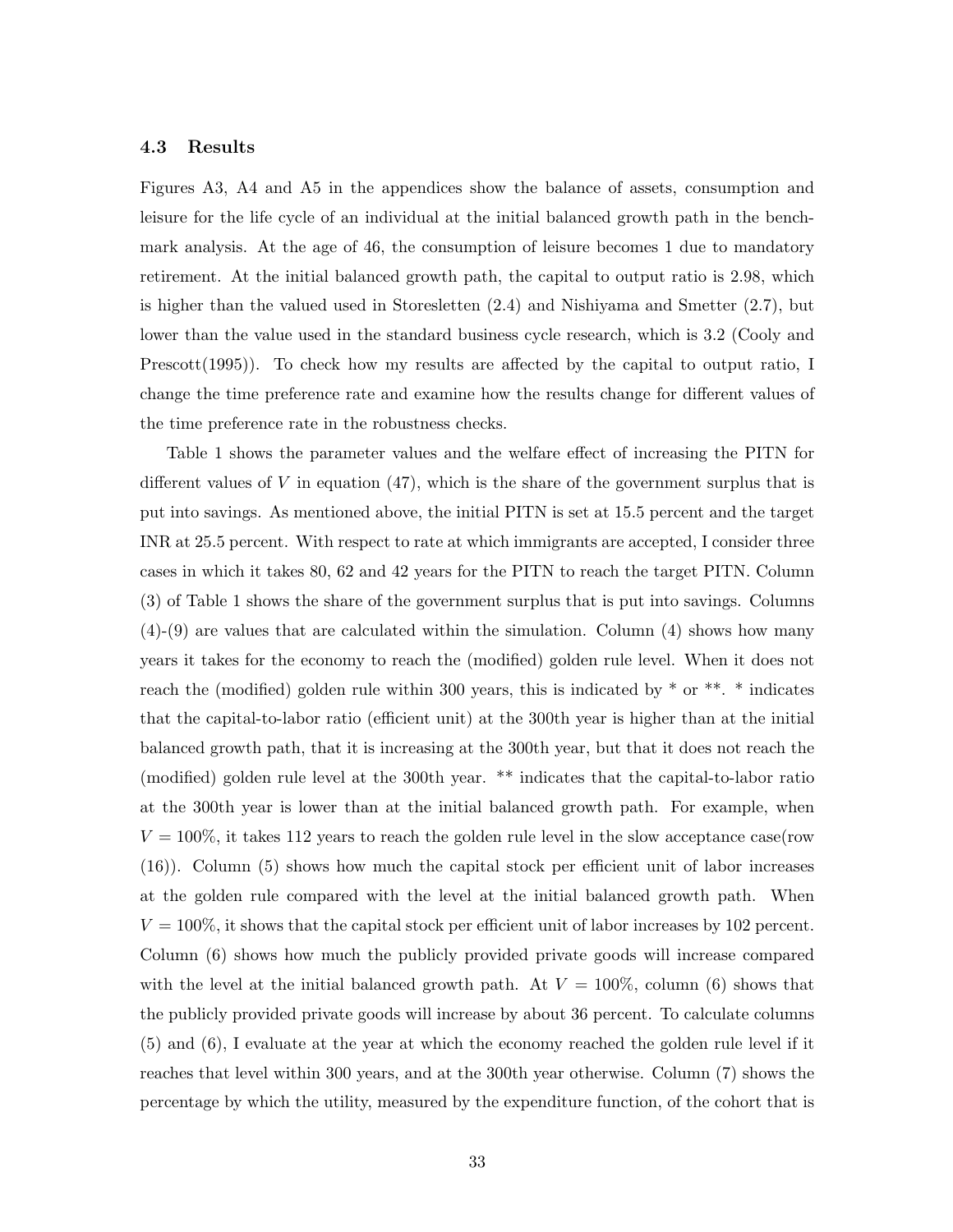born when the economy reaches the golden rule level increases compared with the utility of the same cohort if it were on the initial balanced growth path. When the economy does not reach the golden rule level, I calculate the utility of the cohort that is born at the 300th year. In the expenditure function, the price vector on the initial balanced growth path is used for evaluating the utility. Note that all welfare gain is distributed through an increase in publicly provided private goods. Column (8) shows the share of the present discounted value (PDV) of the increased publicly provided private goods in the initial GDP. For example, in row (16), the PDV of the increased publicly provided private goods is 12 percent of the initial GDP. For discounting the increased publicly provided private goods in future periods, I apply a 5 percent discount rate instead of the equilibrium interest rate, so that I can eliminate the effect of the discount rate when comparing different cases. Column (9) measures the welfare gain of natives and their descendants, not that of immigrants or their descendants. It measures how much the utility of natives and their descendants, not including immigrants and their descendants, is Pareto-improved by accepting more immigrants compared with the utility level at the initial balanced growth path. It evaluates the utility by using the expenditure function. I apply the price vector at the initial balanced growth path for the expenditure function and the equivalent variation to measure the difference of the levels of utility in two cases. To discount the welfare gain of future cohorts, I again use a 5 percent discount rate. Note that in all cases in Table 1, I assume that the government does not discriminate between immigrants and natives with respect to publicly provided private goods. Both natives and immigrant consume publicly provided private goods equally. Column (9) in row (16) shows that the PDV of the Pareto-improving welfare gain of natives and their descendants comprises 11 percent of the initial GDP.

In rows  $(2)-(3)$ ,  $(5)-(6)$ , and  $(8)-(9)$ ..., I shorten the years needed to reach the target PITN and increase the speed with which the PITN increases. When the number of years needed to reach the target PITN is reduced to 42, instead of 80, and  $V=100$ , the PDV of the welfare gain of increasing the PITN comprises 13 percent of the initial GDP (row (18)).

Table 1 shows that the number of years taken to reach the golden rule level decreases as V increases, because the government saves more for future cohorts. On the other hand, the PDV of the increased utility, measured as the share of the initial GDP, increases as V decreases as long as the V is greater than or equal to 50%. The PDV of the increased utility, measured as the share of the initial GDP, is highest when  $V=50\%$ . In this case, the quantified Pareto improvement ranges from 21% to 26% of the initial GDP.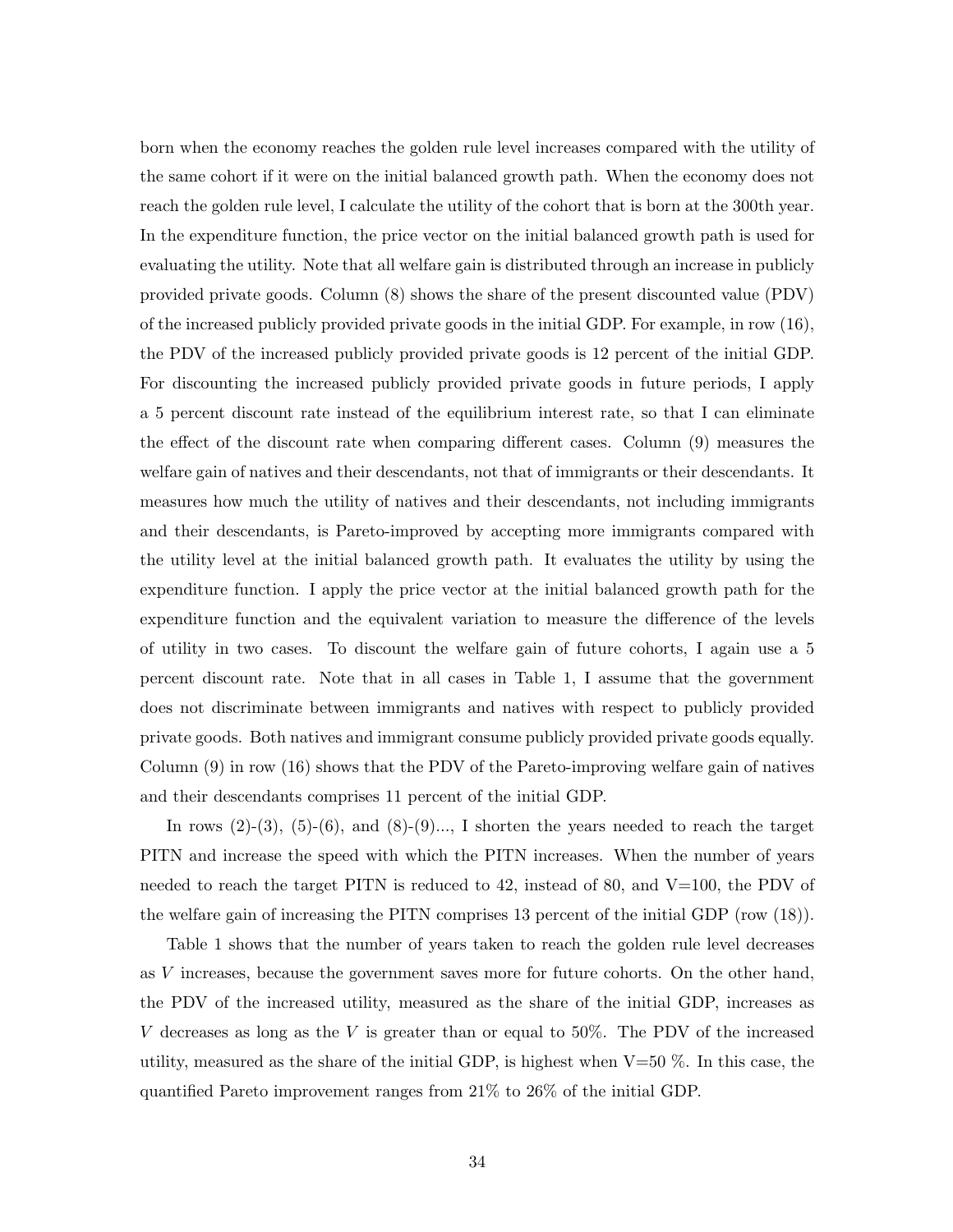In Table 1, I set the intergenerational discount rate for the modified golden rule at  $0\%$ and set the target level of the capital stock at the golden rule level. However, the targeting capital stock at the golden rule level does not necessarily maximize the PDV of the welfare gain. In Table A2, I examine the effect on welfare of increasing the PITN for different target levels of capital stock by changing the value of the intergenerational discount rate for the modified golden rule when  $V=100\%$ . Table A2 shows that the welfare gain is maximized when the intergenerational discount rate is set at 3 percent.

In Table 2, which I consider as the representative case of my simulation, I recalculate the all rows of Table 1 by setting the intergenerational discount rate for the modified golden rule at 3 percent. In Table 2, the Pareto-improving welfare gain of increasing the PITN is more than 20 percent of the initial GDP and the capital stock per efficient unit of labor increases by 18 percent as long as V is greater than or equal to 50 percent.

Figure 2 and Figure A6 show the marginal product of capital and the capital to output ratio over time for different values of  $V$  when the target capital stock is the modified golden rule level (3% intergenerational discount rate). The marginal product of capital increases initially, due to the acceptance of more immigrants. However, as the government savings balance increases, the capital stock per efficient unit of labor starts to increases and the marginal product of capital continues to decrease until the economy reaches the golden rule level. The capital to output ratio also displays a similar pattern.

Figure 3 compares the utility level of all cohorts on the initial balanced growth path with the utility level of all cohorts for different values of the share for the government savings (V) when the target capital stock is set at the golden rule level. For example, when  $V=100\%$ , all the surplus is put into savings until the economy reaches the golden rule level and the surplus is distributed to individuals only after the economy reaches the golden rule level. This implies that the utility of the 65th cohort, which dies at the 65th year, starts to experience higher utility than at the initial balanced growth path.

In all cases considered in Tables 1,2,3 and 4, the results of simulations show that all cohorts are Pareto-improved; this confirms my theoretical results.<sup>29</sup>

<sup>&</sup>lt;sup>29</sup>The results of this simulation differ from those of some of the previous studies. For example, Kotlikoff et.al reports that the welfare gain of doubling immigrants is very small. Lee and Miller argues that the fiscal impact of accepting additional 100,000 immigrants is very small. Several factors in those studies generate different results. Kotlikoff et.al analyze immigration policy in an open economy setting, whereas I use a closed economy setting. In an open economy setting, the effect of additional government savings is offset by the mobility of capital. In my simulation, the government can use the budget surplus, which is obtained by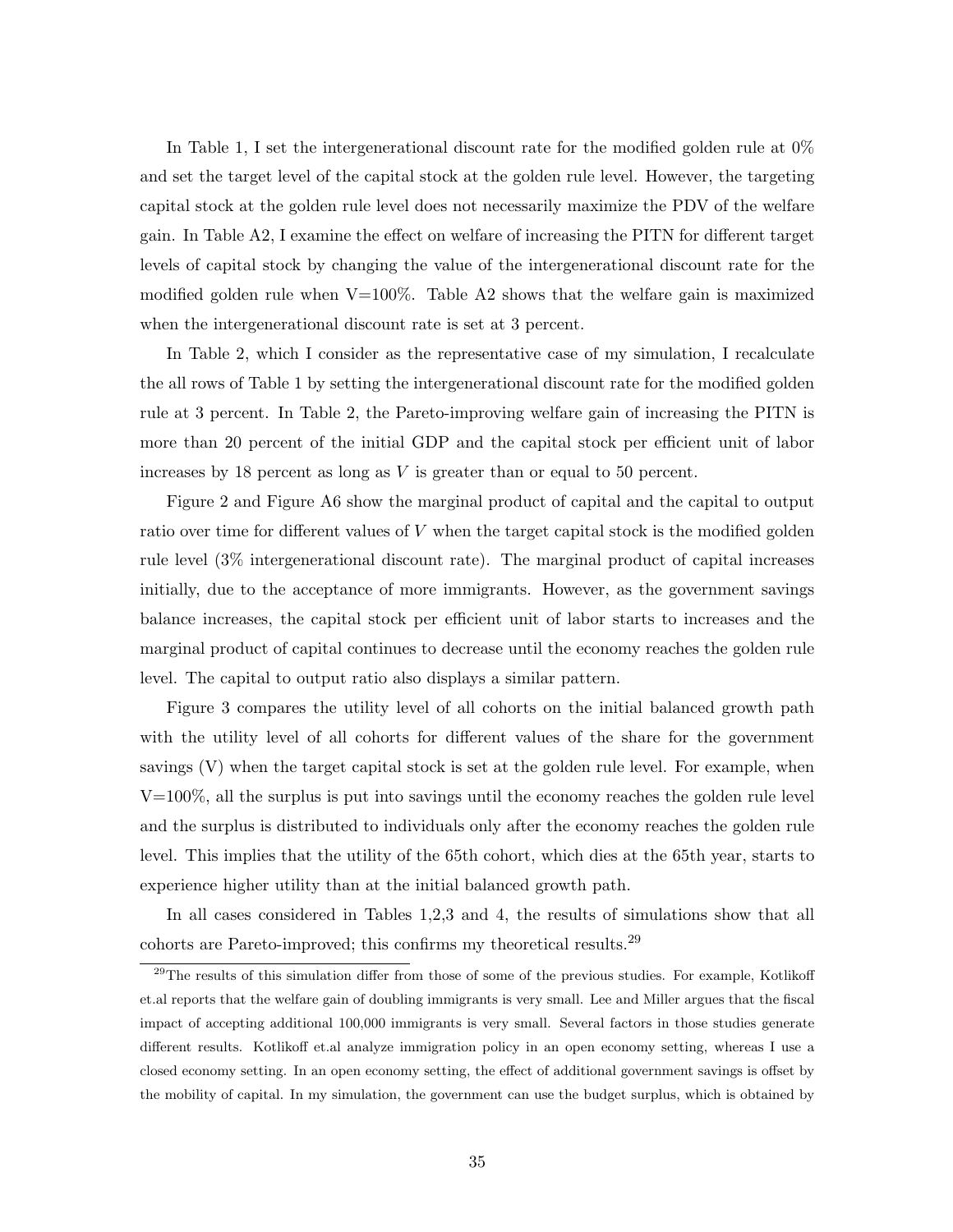Figure 4 shows the importance of government savings balance at the new equilibrium path. It calculates the ratio between the interest income from the government savings balance and the social security benefit payment in each period. When the economy reaches the golden rule level, the interest income from the government savings balance comprises 70 percent of the social security benefit payments. Thus, at the new equilibrium path, the interest income from the government savings balance is contributing substantial amount.

#### 4.4 Robustness Checks

Table 3 and 4 present results of robustness checks of Table 2. Rows (1)-(6) in Table 3 check whether the results in Table 2 are sensitive to the initial government debt (asset) level. As I argued above, different authors assume different levels for the government debt (asset) at the initial balanced growth path. In rows  $(1)-(3)$  in Table 5, I set the initial government debt to 10 % of the private capital instead of 0 %. In rows  $(4)-(6)$ , I assume that the initial government debt level is -10% of the private capital.

Rows (7)-(12) in Table 3 check whether the results in Table 2 are sensitive to the replacement rate. The theoretical analysis implies that higher intergenerational redistribution will result in the acceptance of more immigrants yielding a higher welfare gain. Thus, it is predicted that as the replacement rate decreases, so does the welfare gain of accepting more immigrants. Rows (7)-(12) confirms this prediction. Decreasing the replacement rate 10 percentage points decreases the welfare gain by 7 percentage point in terms of the percentage of the initial GDP.

Rows (13)-(21) in Table 3 conduct sensitivity checks on the immigrants' level of earnings. Following Storesletten (1995), I set the immigrant wage rate at 84.3 percent of that of natives. In my calculation using the CPS 2000 June supplement, I found that immigrants' earning are 91 percent of natives' earnings. Rows (13)-(15) assume that the wage rate of immigrants is 89.3 percent of that of natives, rather than 84.3 percent. Rows  $(16)-(18)$ assume that the wage rate of immigrants is 79.3 percent of that of natives. Rows (19)-(21) assume that the wage rate of the immigrants is 75 percent of that of natives. The results in rows  $(19)-(21)$  show that if immigrants earn 25 percent lower than natives, the welfare gain

accepting more immigrants, for savings and the amount of savings affects the over all welfare. Lee and Miller consider a much smaller increase in the number of immigrants than I do. On the other hand, my simulation results are consistent with Auerbach Oreopoulos (2000). They find that if the initial fiscal imbalance is not adjusted, then the welfare loss of halving the number of new immigrants is substantial. This is consistent with my theoretical and simulation results.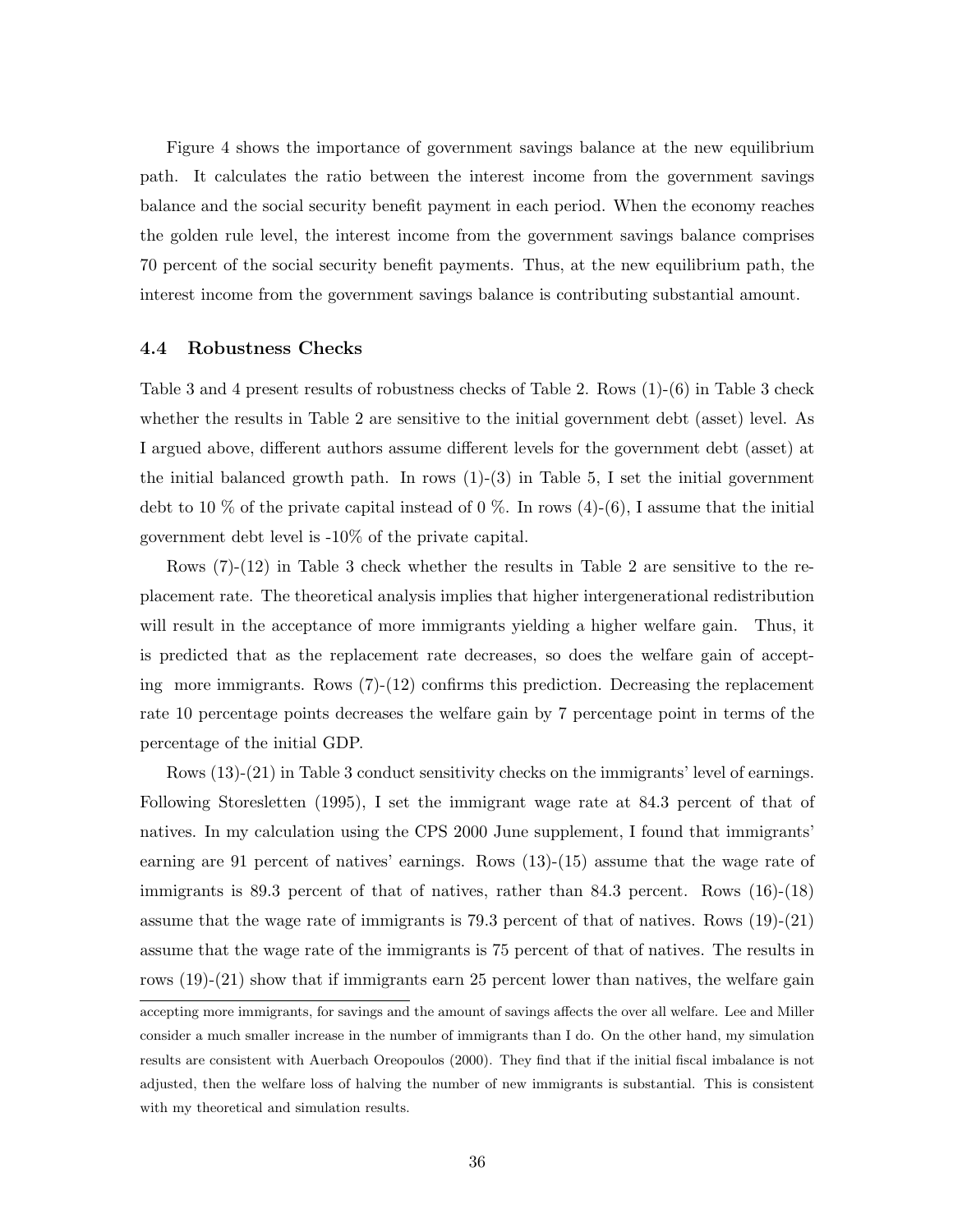of accepting more immigrant is 17 percent of the initial GDP, instead of 23 percent of the initial GDP.

Rows (22)-(27) in Table 3 conduct sensitivity checks on the consumption by immigrants of publicly provided private goods. In Table 1 and 2, I assumes that immigrants and native consume publicly provided private goods equally as the previous empirical studies indicate. In rows  $(22)-(24)$ , I assume that young immigrants consume 20 percent more publicly provided private goods than young natives. The PDV of the welfare gain comprises 17 percent of the initial GDP instead of 23 percent. Rows (25)-(27) assume that immigrants of all ages consume 20 percent more publicly provided private goods than natives. In this case, the PDV of the welfare gain comprises 15 percent of the initial GDP.

In Table 4, I conduct robustness checks by changing the values of parameters of the utility function and the return rate of immigrants. Rows  $(1)-(6)$  of Table 4 examine the sensitivity of the results regarding the values of the parameters for constant relative risk aversion (CRRA). In Table 1-3, I assume that the CRRA is equal to 3. Auerbach and Kotlikoff, and Storesletten assume that the CRRA=4, while Nishiyama and Smetter assume that the CRRA is 2. Rows  $(1)-(3)$  assume that the CRRA is equal to 4 and rows  $(5)-(6)$  assume that it is 2. The results presented on rows (1)-(6) show that the results presented in Table 2 is not sensitive to the value of CRRA. Rows (7)-(12) examine the sensitivity of the results to the time preference rate. Although it is quite common to assume that the time preferences rate is greater than 1, readers might think that the results presented in Table 1 and 2 can be sensitive with respect to the assumption that the time preference rate is greater than 1. Theoretically, lowering the time preference rate will result in lowering savings and will decrease the capital to labor ratio at the initial balanced growth path. Since increasing the number of immigrants will increase the capital stock and the production function exhibits diminishing marginal product of capital, lowering the initial capital stock as a result of assuming a lower time preference rate will increase the welfare gain of increasing the PITN. Rows (7)-(12) confirm this theoretical prediction, but they show that the magnitude of those changes is very small. For example, changing the time preference rate from 1.011 to 0.99 increase the PDV of the welfare gain by only 1 percentage point.

Rows (13)-(15) in Table 4 conduct robustness checks by assuming that the return rate of immigrants is equal to 0. Rows (13)-(15) show that the results presented in Table 2 do not change so much and that they are robust regarding the return rate of immigrants.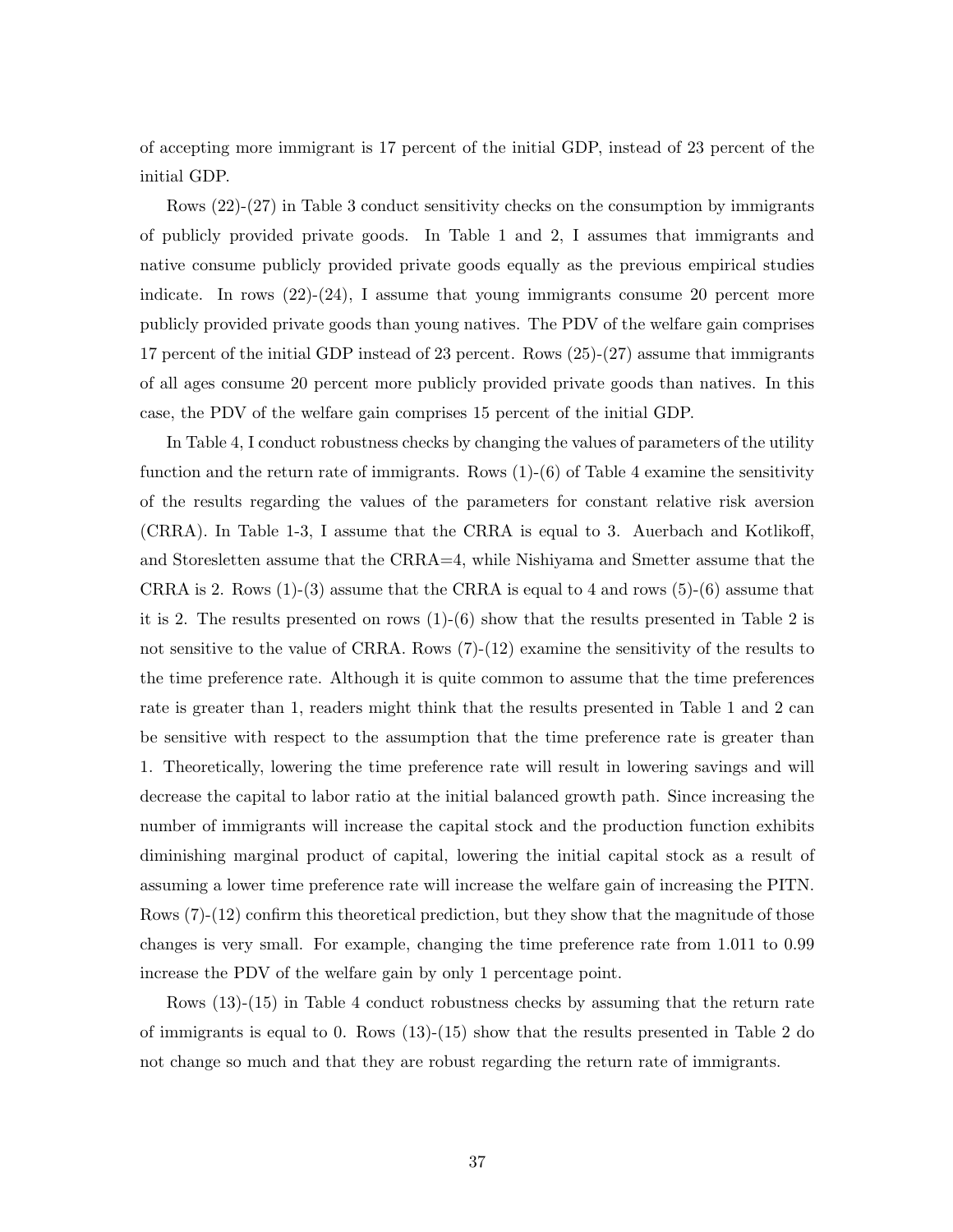#### 4.5 Summary of the Simulation Results

The simulation results presented in Tables 1-4 can be summarized as follows. In the case of slow acceptance of more immigrants, in which the PITN increases from 15.5 percent and reaches 25.5 percent at the 80th year, the PDV of the increased utility of the natives and their descendants, measured by the expenditure function, is 23 percent of the initial GDP when the target capital stock is the modified golden rule level (3 % intergenerational discount rate). The economy reaches the modified golden rule level at 65th year and the capital stock per efficient unit of labor increases by 18 percent. In the fast acceptance case, in which the PITN reaches 25.5 percent at the 42th year, the PDV of the welfare gain comprises 28 percent of the initial GDP and the economy reaches the modified golden rule level at 59th year.

For robustness checks, I conduct sensitivity checks for changing the values of the following parameters: initial government debt (asset) level, the replacement rate, level of earnings of immigrants, immigrants' consumption of publicly provided private goods, the CRRA, the time preference rate and probability of the return to home country by immigrants. The sensitivity checks show that the results are quite robust.

#### 5 Conclusion

I have examined, both theoretically and quantitatively, the effect on welfare of increasing the PITN in the presence of a PYGO social security system. The results for both the theoretical quantitative analysis show that the welfare gain of accepting more immigrants is robust and non-trivial. The PDV of the welfare gain of increasing the PITN from 15.5 to 25.5 percent amounts to about 20 percent of the initial GDP. In the shortest case, the economy reaches the golden rule level at the 112th year in a Pareto-improving way. The analysis suggests that accepting more immigrants can be an important tool for policy makers when addressing the economic problems caused by a PYGO social security system.

#### References

[1] Akbari, Ather H. " The Benefits of Immigrant to Canada:Evidence on Tax ad Public Service," Canadian Public Policy Vol 15, pp 424-435, 1989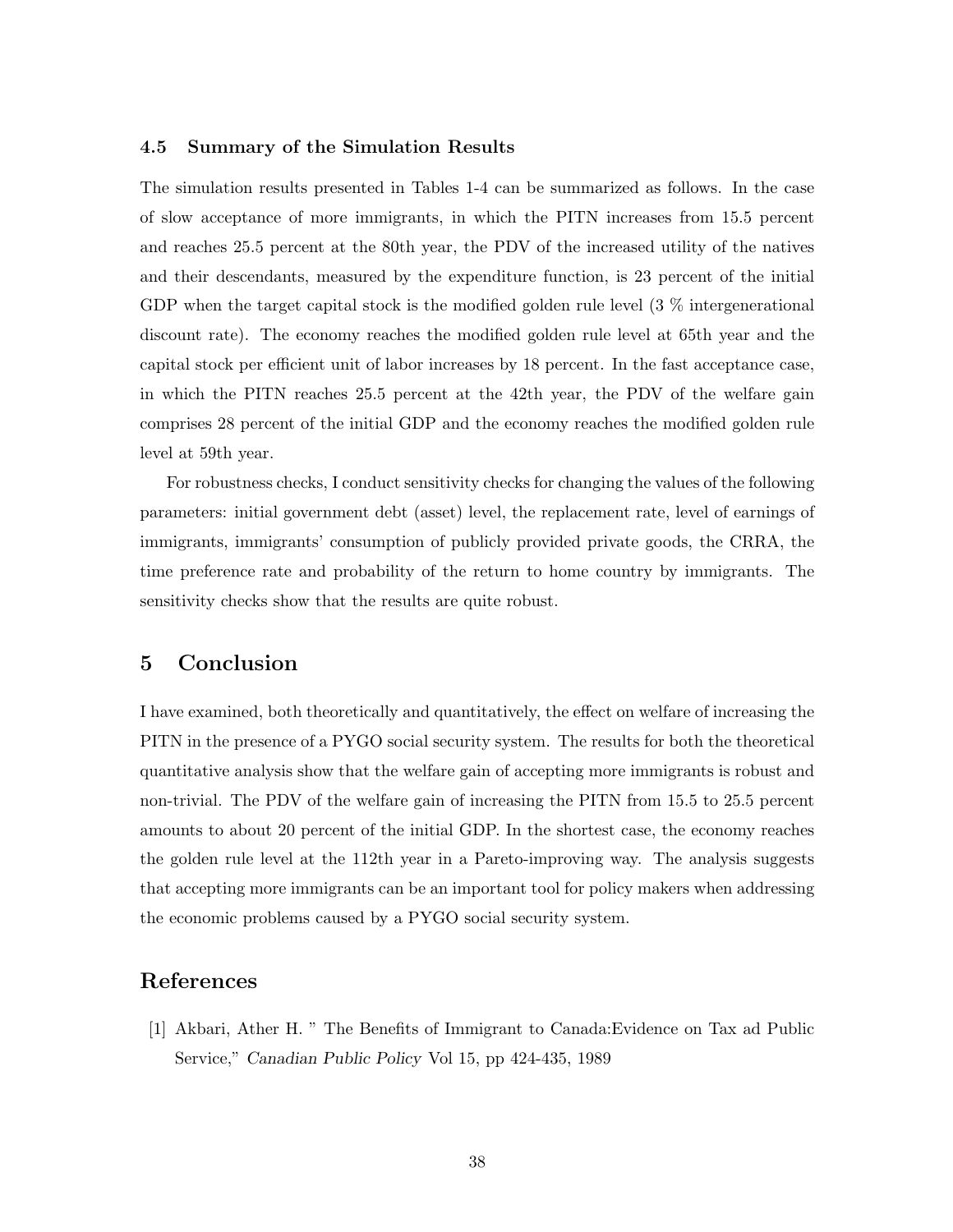- [2] Auerbach, Alan and Kotlikoff, Laurence, 1987, Dynamic Fiscal Policy, Cambridge University Press, Cambridge, 1987
- [3] Auerbach Alan J. and Oreopoulos, Philip "Analyzing the Fiscal Impact of US Immigration", American Economic Review paper and Proceeding 89, pp 170-180, 1999
- [4] Diamond, Peter A., "National Debt in a Neoclassical Growth Model", American Economic Review, 1965, vol 55 pp 1126-1150
- [5] Borjas Georege J. "The Economics of Immigration.' Journal of Economic Literature vol 32, pp 1667-1717, 1997
- [6] Center for Disease Control and Prevention, Vital Statistics of the United States, 1993 (http://www.cdc.gov/nchs/products/vsus.htm)
- [7] Canovaa, Fabio and Morten O. Ravn, "The Macroeconomic Effects of German Unification: Real Adjustments and the Welfare State", Review of Economic Dynamics, 2000, vol3, pp 423 460
- [8] Collado, M. Dolores, INIgiturbe-Ormaetxeand and Guadalupe Valera, "Quantifying the Impact of Immigration on the Spanish Welfare State", International Tax and Public Finance, vol11, 335–353, 2004
- [9] Cooley, Thomas and Edward Presecott, "Economic Growth and Business Cycle", Chapter 1 in Frontier of Business Cycle Research, Cooley, Thomas (ed.), 1995, Princeton University Press
- [10] Feldstein, Martin S. The Effects of the Ageing European Population on Economic Growth and Budgets: Implications for Immigration and Other Policies, 2006, NBER Working Paper No. 12736
- [11] Michael E. Fix, Jeffrey S. Passel, Wendy Zimmermann, "The Use of SSI and Other Welfare Programs by Immigrants",Testimony before the House of Representatives Ways and Means Committee, May 23, 1996, (http://www.urban.org/publications/900287.html
- [12] A. Dianne Schmidley and J. Gregory Robinson, "Measuring The Foreign-born Population in the United States with the Current Population Survey: 1994-2002, Poulation Division Working Paper No73, Bureau of the Census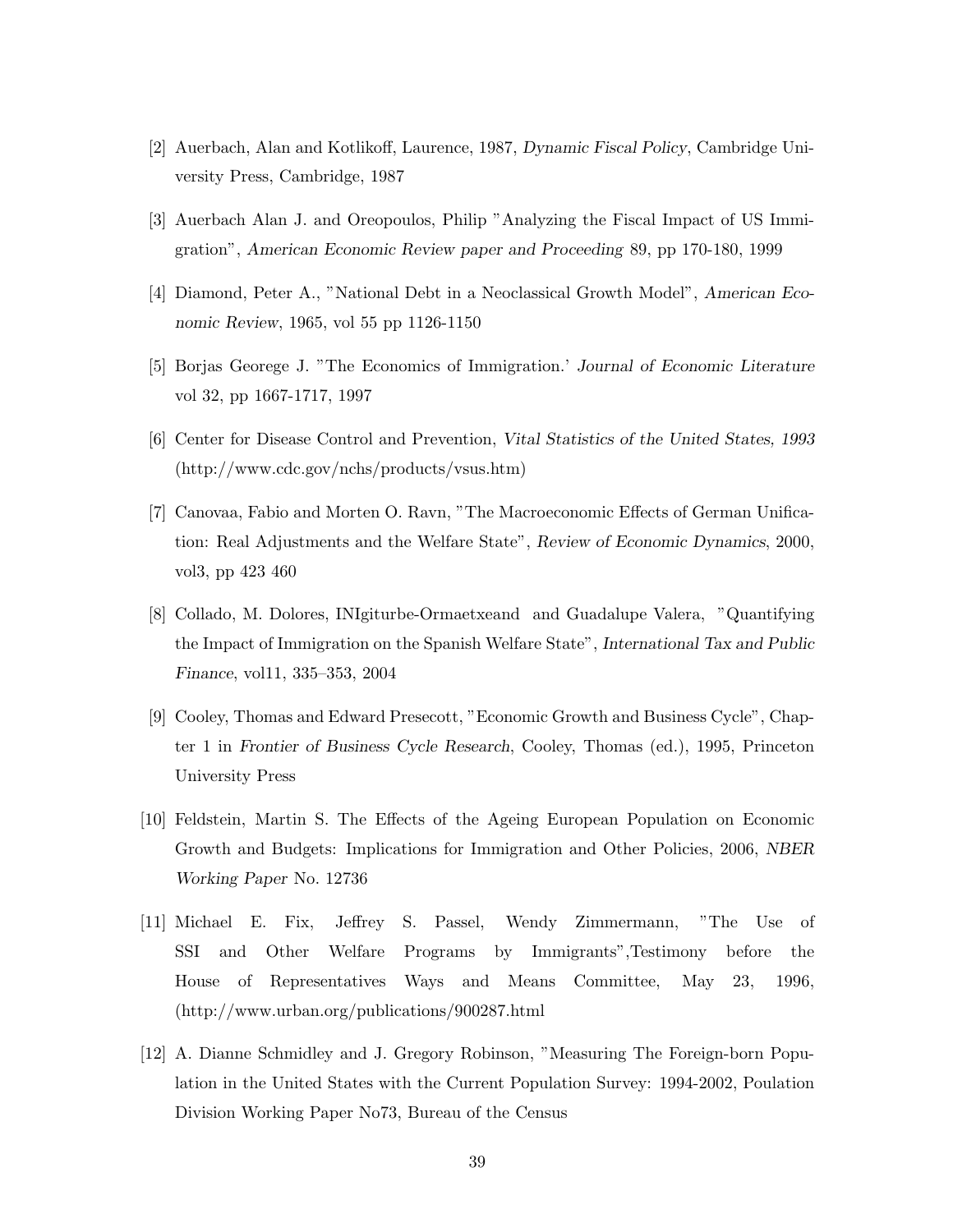- [13] Nishiyama, Shinichi and Kent Smetters, . "Does Social Security Privatization Produce Efficiency Gains?," The Quarterly Journal of Economics, vol. 122(4), pp 1677-1719, November, 2007.
- [14] Fehr, Hans, Sabine Jokisch and Laurence J. Kotlikoff, "The Role of Immigration in Dealing with the Developed World's Demographic Transition,, FinancArchiv, 2004.
- [15] Geanakoplos, John, Olivia S. Mitchell and Stephen P. Zeldes "Would a Privatized Social Security System Really Pay a Higher Rate of Return?" (with ). In R.D. Arnold, M. Graetz and A. Munnell (eds.), Framing the Social Security Debate. Values, Economics, and Politics. National Academy of Social Insurance, 1998, pp. 137-157.
- [16] Hurd, Michael D. "Mortality Risk and Bequests." Econometrica, vol 57 July, pp779- 813, 1989.
- [17] Michel, Ph. and Pierre Pestieau, "When Does Serendipity Hold?", Journal of Population Economics, Vol. 6, No. 4 Dec, pp. 353-362, 1999
- [18] Ramsey, Frank P. "A Mathmatical Theory of Saving", Economic Journal,38, No 152, pp543-559.
- [19] Razin, Assaf, "Migration and Pension with Internatioanl Capital Mobility", Journal of Public Economics, vol 74(1),pp 141-15, 1999,
- [20] Razin, Assaf and Efraim Sadka "Unskilled Migration: A Burden or a Boon for the Welfare State? ", Scandinavian Journal of Economics,2000, pp463-479
- [21] Razin, Assaf and Efraim Sadka and Benjjarong Suwankiri, Migraiton and the Welfare State Political-Economy Policy Formulation,The MIT Press, Cambidge MA, 2011
- [22] Passel, Jeffrey S. " Immigrants and Taxes: A Reappraisal of Huddle's The cost of Immigrants " Manuscript Washington Urban Institute, 1994
- [23] Shimasawa, Manabu and Kazumasa Oguro, "Impact of immigration on the Japanese economy: A multi-country simulation model", Journal of Japanese and International Economics, 2010, pp 5806-602.
- [24] Simon, Jullian L. " Immigrants, Taxes and Welfare in the United States", Population and Development Review vol 10, pp 55-69, 1984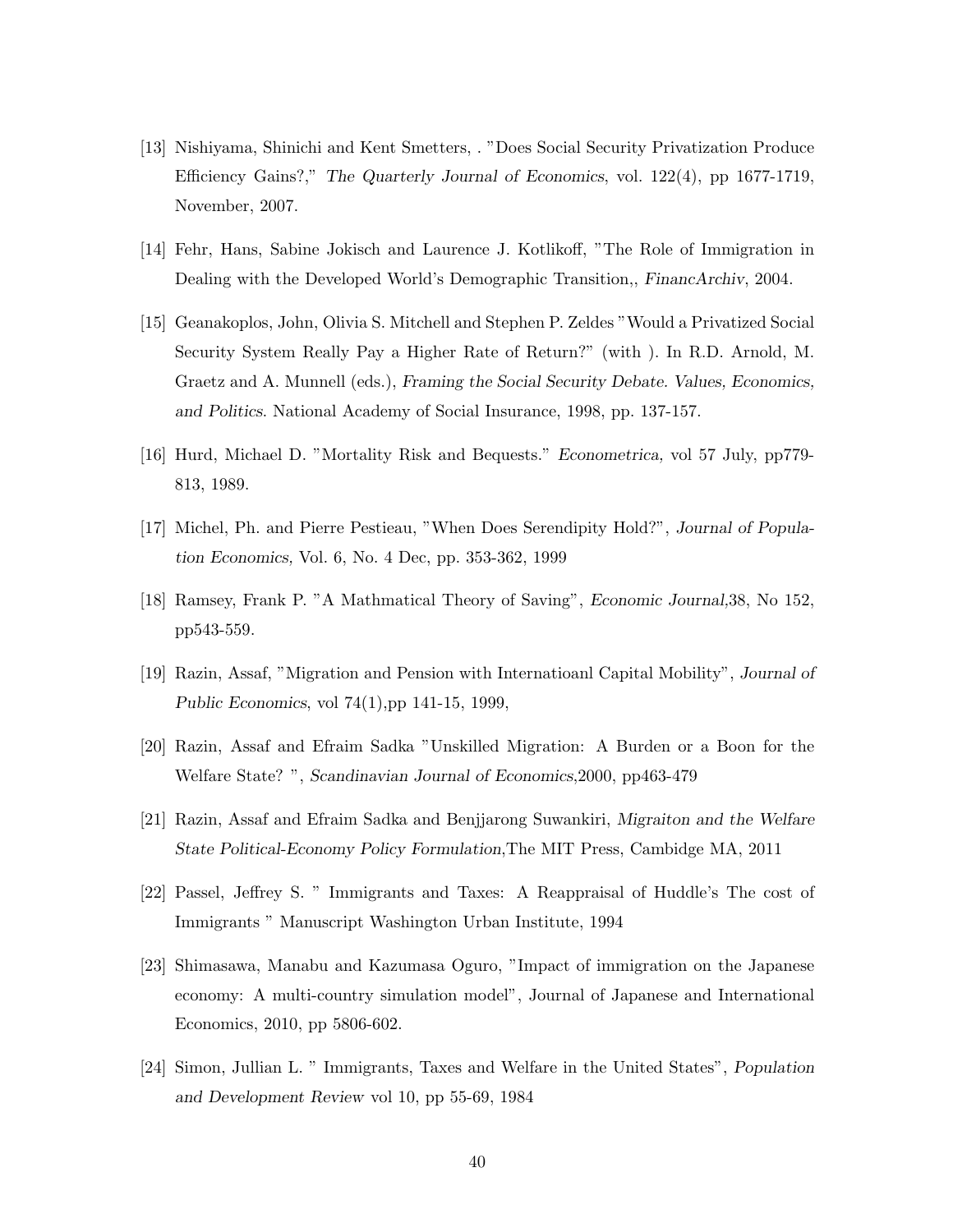- [25] Storesletten, Kjetil, On the Economics of Immigration, Ph.D Dissertation, Carnegie Mellon University, 1995
- [26] Storesletten, Kjetil, "Sustaining Fiscal Policy through Immigration," Journal of Political Economy, vol 108, pp 300-323, 2000,
- [27] Storesletten, Kjetil, "Fiscal Implications of Immigration— A Net Present Value Calculation," Scandinavian Journal of Economics, vol105(3), pp 487-506, 2003,



Figure 1: PITN over time. The initial PITN is set at 15.5% and the target PITN is set at 25.5%.



Figure 2: The marginal product of capital over time for different values of the share of the surplus used for government savings (V). The target capital stock is the modified golden rule level with 3 % intergenerational discount rate.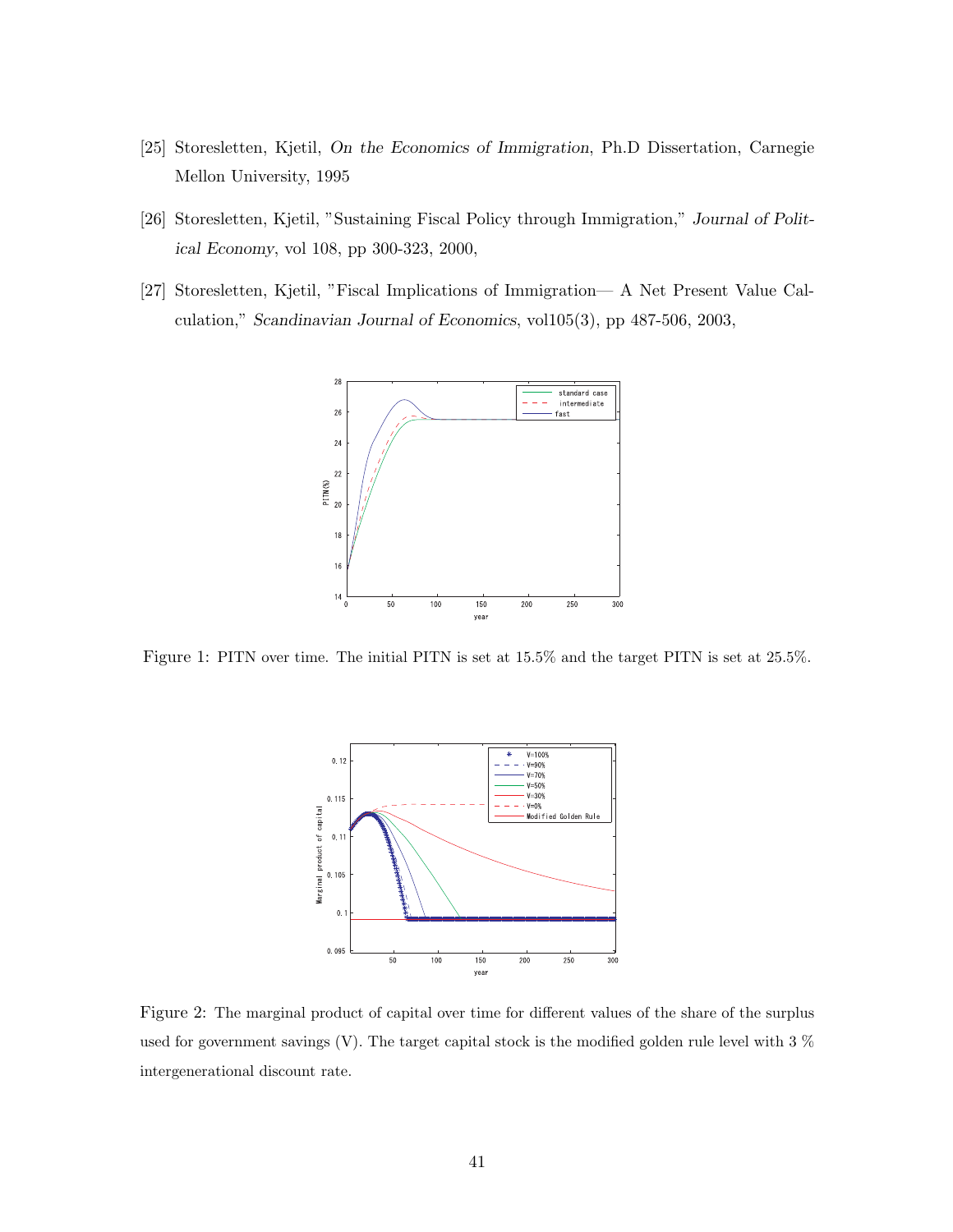

Figure 3: Utility level of different cohorts for different values of the share of the surplus used for government savings (V). The target capital stock level is the modified golden rule level with 3% intergenerational discount rate for the modified golden rule.



Figure 4: The ratio between the interest income from the government savings balance and the social security benefit payment in each period. It is assumed that the PITN reaches the target PITN at 80th year. The inter-generational discount rate for the modified golden rule is set at 3%.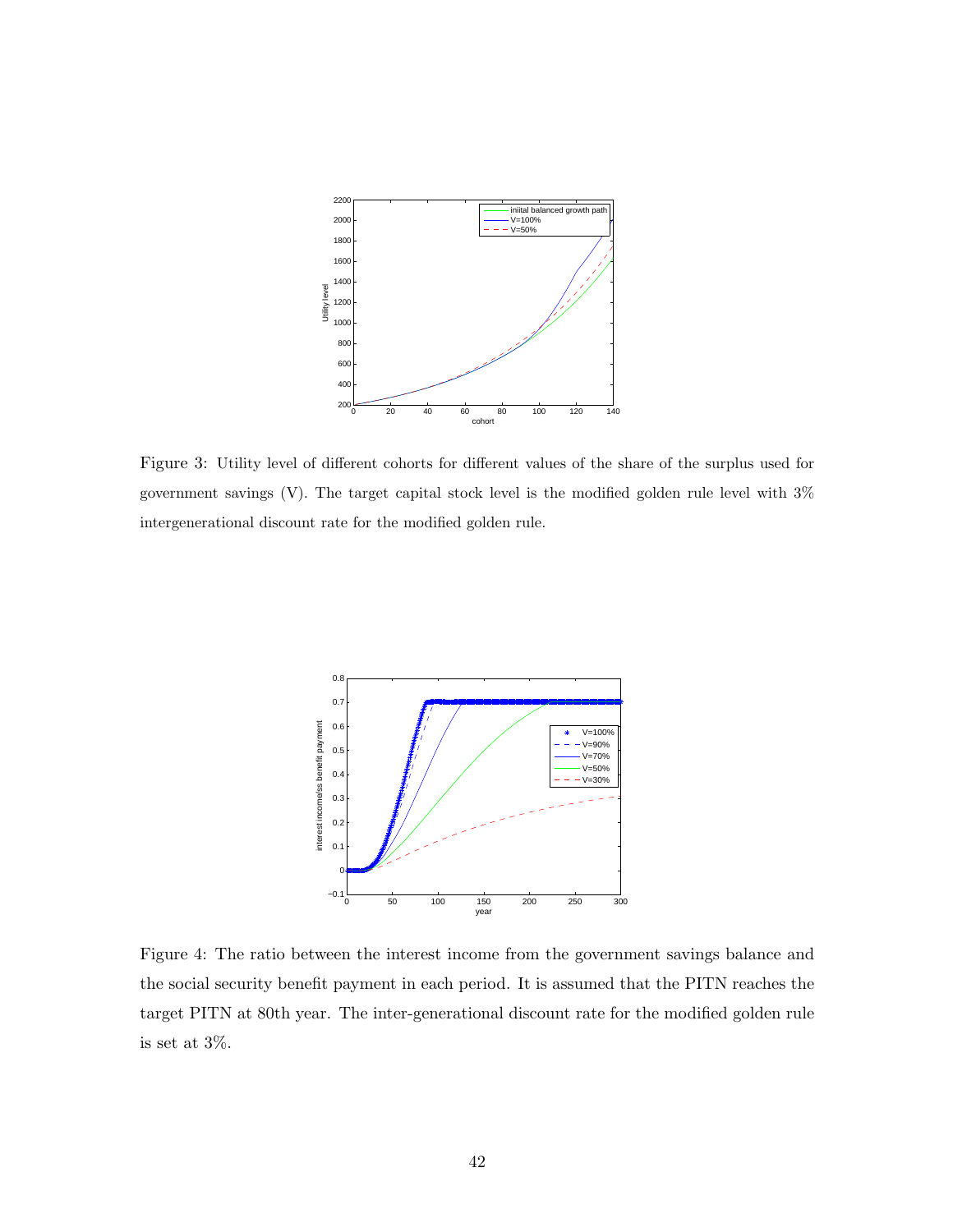| (1)                 | (2)                                                     | (3)          | (4)        | (5)         | (The target capital stock is the golden rule level)<br>(6) | (7)           | (8)            | (9)                          |  |
|---------------------|---------------------------------------------------------|--------------|------------|-------------|------------------------------------------------------------|---------------|----------------|------------------------------|--|
|                     |                                                         |              |            |             |                                                            |               |                |                              |  |
|                     |                                                         |              |            |             |                                                            |               | share of the   | share of the                 |  |
|                     |                                                         |              |            | % increase  | %change of                                                 |               | sum of the     | sum of PDV                   |  |
|                     | years                                                   | share of the | year       | of capital  | publicly                                                   | % change of   | PDV of         | of welfare                   |  |
| Row                 | needed to                                               | surplus for  | reaching   | stock per   | provided                                                   | welfare of    | increased      | gain of all                  |  |
| No.                 | reach the                                               | the gov.     | the golden | efficient   | private goods                                              | cohort born   | publicly       | natives and                  |  |
|                     | target                                                  |              |            | unit labor  |                                                            | at the golden | provided       | their                        |  |
|                     | <b>PITN</b>                                             | savings (V)  | rule       | at the      | per capita at the                                          | rule          |                | private goods descendants in |  |
|                     |                                                         |              |            | golden rule | golden rule                                                |               | in the initial | the initial                  |  |
|                     |                                                         |              |            |             |                                                            |               | <b>GDP</b>     | <b>GDP</b>                   |  |
|                     |                                                         |              |            |             |                                                            |               |                |                              |  |
|                     | 80                                                      | 0%           | $300**$    | $-4.37%$    | share of the surplus for the gov. savings $=0\%$<br>5.00%  | 0.53%         | 15.57%         | 17.72%                       |  |
| 1<br>$\mathfrak{2}$ | 62                                                      | 0%           | 300**      | $-4.37%$    | 5.00%                                                      | 0.53%         | 16.74%         | 18.94%                       |  |
| 3                   | 42                                                      |              | 300**      | $-4.37%$    | 5.00%                                                      | 0.53%         | 20.20%         | 22.47%                       |  |
|                     | 0%<br>share of the surplus for the gov. savings $=30\%$ |              |            |             |                                                            |               |                |                              |  |
| $\overline{4}$      | 80                                                      | 30%          | 300*       | 11.89%      | 14.69%                                                     | 1.41%         | 17.86%         | 19.59%                       |  |
| 5                   | 62                                                      | 30%          | 300*       | 12.00%      | 14.76%                                                     | 1.42%         | 19.20%         | 20.94%                       |  |
| 6                   | 42                                                      | 30%          | 300*       | 73.43%      | 30.82%                                                     | 2.88%         | 25.32%         | 26.09%                       |  |
|                     |                                                         |              |            |             | share of the surplus for the gov. savings                  | $= 50%$       |                |                              |  |
| $\overline{7}$      | 80                                                      | 50%          | $300*$     | 71.21%      | 30.27%                                                     | 2.79%         | 19.66%         | 20.79%                       |  |
| 8                   | 62                                                      | 50%          | 300*       | 71.82%      | 30.42%                                                     | 2.81%         | 21.10%         | 22.18%                       |  |
| 9                   | 42                                                      | 50%          | 300*       | 73.43%      | 30.82%                                                     | 2.88%         | 25.32%         | 26.09%                       |  |
|                     |                                                         |              |            |             | share of the surplus for the gov. savings                  | $=70%$        |                |                              |  |
| 10                  | 80                                                      | 70%          | 184        | 102.43%     | 35.86%                                                     | 3.77%         | 18.48%         | 18.92%                       |  |
| 11                  | 62                                                      | 70%          | 182        | 102.43%     | 35.86%                                                     | 3.77%         | 19.75%         | 20.09%                       |  |
| 12                  | 42                                                      | 70%          | 119        | 50.99%      | 30.14%                                                     | 3.17%         | 25.87%         | 25.56%                       |  |
|                     |                                                         |              |            |             | share of the surplus for the gov. savings                  | $= 90%$       |                |                              |  |
| 13                  | 80                                                      | 90%          | 127        | 102.43%     | 35.86%                                                     | 3.77%         | 14.52%         | 13.75%                       |  |
| 14                  | 62                                                      | 90%          | 125        | 102.43%     | 35.86%                                                     | 3.77%         | 15.47%         | 14.56%                       |  |
| 15                  | 42                                                      | 90%          | 120        | 102.43%     | 35.86%                                                     | 3.77%         | 18.21%         | 16.80%                       |  |
|                     |                                                         |              |            |             | share of the surplus for the gov. savings $=100\%$         |               |                |                              |  |
| 16                  | 80                                                      | 100%         | 112        | 102.43%     | 35.86%                                                     | 3.77%         | 12.23%         | 10.69%                       |  |
| 17                  | 62                                                      | 100%         | 110        | 102.43%     | 35.86%                                                     | 3.77%         | 13.04%         | 11.33%                       |  |
| 18                  | 42                                                      | 100%         | 106        | 102.43%     | 35.86%                                                     | 3.77%         | 15.38%         | 13.14%                       |  |

| Table 1                                             |
|-----------------------------------------------------|
| The effect of increasing the PITN                   |
| (The target capital stock is the golden rule level) |

Notes

1. In all rows, the initial PITN is 15.5% and target PITN is 25.5%. The replacement rate is 60 %, CRRA=3 and the time preference rate is 1.011. The equilibrium capital to output ratio on the initial balanced growth path is 2.98.

2. In all rows, wage rate of immigrants is 84.3 % of that of natives.

percent change of the capital stock per efficient unit of labor is evaluated at the 300th vear.<br>4. \*\* indicates that capital stock per efficient unit labor does not reach the golden rule level within 300 years and the 3. \* indicates that the capital stock per efficient unit labor does not reach the golden rule level within 300 years. Its value at the 300th year is higher than at the initial balanced growth path and keeps increasing at the 300th year. The

capital stock per efficient unit labor at the 300th year is lower than at the initial balanced growth path. The percent change of the capital stock per efficient unit of labor is evaluated at 300th year.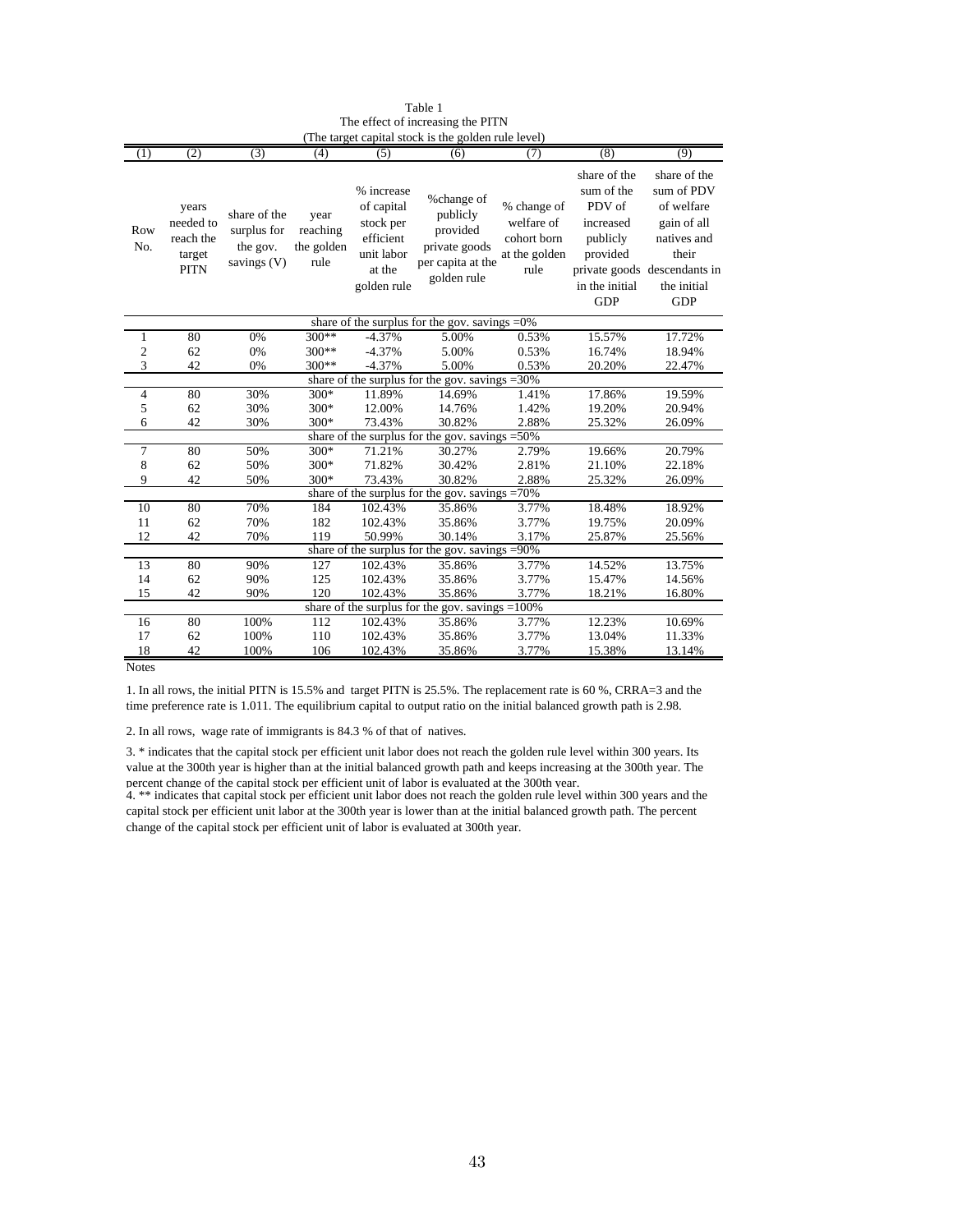| (1)                                             | (2)                                                      | (3)                                                    | (4)                                    | (5)                                                                                              | (6)                                                                                      | (7)                                                               | (8)                                                                                        | (9)                                                                                                                                |  |
|-------------------------------------------------|----------------------------------------------------------|--------------------------------------------------------|----------------------------------------|--------------------------------------------------------------------------------------------------|------------------------------------------------------------------------------------------|-------------------------------------------------------------------|--------------------------------------------------------------------------------------------|------------------------------------------------------------------------------------------------------------------------------------|--|
| Row<br>No.                                      | years<br>needed to<br>reach the<br>target<br><b>PITN</b> | share of the<br>surplus for<br>the gov.<br>savings (V) | year<br>reaching<br>the golden<br>rule | % increase<br>of the<br>capital<br>stock per<br>efficient<br>unit labor<br>at the<br>golden rule | % change of<br>publicly<br>provided<br>private goods<br>per capita at the<br>golden rule | % change of<br>welfare of<br>cohort born<br>at the golden<br>rule | share of the<br>PV of<br>increased<br>publicly<br>provided<br>in the initial<br><b>GDP</b> | share of the<br>PDV of<br>welfare gain<br>of all natives<br>and their<br>private goods descendants in<br>the initial<br><b>GDP</b> |  |
|                                                 |                                                          |                                                        |                                        |                                                                                                  | share of the surplus for the gov. savings $=0\%$                                         |                                                                   |                                                                                            |                                                                                                                                    |  |
| $\mathbf{1}$                                    | 80                                                       | 0%                                                     | $300**$                                | $-4.37%$                                                                                         | 5.00%                                                                                    | 0.53%                                                             | 15.57%                                                                                     | 17.72%                                                                                                                             |  |
| $\overline{\mathbf{c}}$                         | 62                                                       | 0%                                                     | 300**                                  | $-4.37%$                                                                                         | 5.00%                                                                                    | 0.53%                                                             | 16.74%                                                                                     | 18.94%                                                                                                                             |  |
| 3                                               | 42                                                       | 0%                                                     | $300**$                                | $-4.37%$                                                                                         | 5.00%                                                                                    | 0.53%                                                             | 20.20%                                                                                     | 22.47%                                                                                                                             |  |
|                                                 | share of the surplus for the gov. savings = 30%          |                                                        |                                        |                                                                                                  |                                                                                          |                                                                   |                                                                                            |                                                                                                                                    |  |
| $\overline{4}$                                  | 80                                                       | 30%                                                    | $300*$                                 | 11.89%                                                                                           | 14.69%                                                                                   | 1.41%                                                             | 17.86%                                                                                     | 19.59%                                                                                                                             |  |
| 5                                               | 62                                                       | 30%                                                    | 300*                                   | 12.00%                                                                                           | 14.76%                                                                                   | 1.42%                                                             | 19.20%                                                                                     | 20.94%                                                                                                                             |  |
| 6                                               | 42                                                       | 30%                                                    | 300*                                   | 12.32%                                                                                           | 14.96%                                                                                   | 1.45%                                                             | 23.18%                                                                                     | 24.80%                                                                                                                             |  |
| share of the surplus for the gov. savings = 50% |                                                          |                                                        |                                        |                                                                                                  |                                                                                          |                                                                   |                                                                                            |                                                                                                                                    |  |
| $\overline{7}$                                  | 80                                                       | 50%                                                    | 127                                    | 18.19%                                                                                           | 18.51%                                                                                   | 1.95%                                                             | 19.86%                                                                                     | 21.06%                                                                                                                             |  |
| 8                                               | 62                                                       | 50%                                                    | 124                                    | 18.19%                                                                                           | 18.51%                                                                                   | 1.95%                                                             | 21.31%                                                                                     | 22.47%                                                                                                                             |  |
| 9                                               | 42                                                       | 50%                                                    | 116                                    | 18.19%                                                                                           | 18.51%                                                                                   | 1.95%                                                             | 25.58%                                                                                     | 26.45%                                                                                                                             |  |
|                                                 |                                                          |                                                        |                                        |                                                                                                  | share of the surplus for the gov. savings $=70\%$                                        |                                                                   |                                                                                            |                                                                                                                                    |  |
| 10                                              | 80                                                       | 70%                                                    | 87                                     | 18.19%                                                                                           | 18.51%                                                                                   | 1.95%                                                             | 21.31%                                                                                     | 22.11%                                                                                                                             |  |
| 11                                              | 62                                                       | 70%                                                    | 78                                     | 18.19%                                                                                           | 18.51%                                                                                   | 1.95%                                                             | 27.15%                                                                                     | 27.49%                                                                                                                             |  |
| 12                                              | 42                                                       | 70%                                                    | 78                                     | 18.19%                                                                                           | 18.51%                                                                                   | 1.95%                                                             | 27.15%                                                                                     | 27.49%                                                                                                                             |  |
|                                                 |                                                          |                                                        |                                        |                                                                                                  | share of the surplus for the gov. savings =90%                                           |                                                                   |                                                                                            |                                                                                                                                    |  |
| 13                                              | 80                                                       | 90%                                                    | 70                                     | 18.19%                                                                                           | 18.51%                                                                                   | 1.95%                                                             | 22.32%                                                                                     | 22.85%                                                                                                                             |  |
| 14                                              | 62                                                       | 90%                                                    | 68                                     | 18.19%                                                                                           | 18.51%                                                                                   | 1.95%                                                             | 23.81%                                                                                     | 24.24%                                                                                                                             |  |
| 15                                              | 42                                                       | 90%                                                    | 63                                     | 18.19%                                                                                           | 18.51%                                                                                   | 1.95%                                                             | 28.14%                                                                                     | 28.13%                                                                                                                             |  |
|                                                 |                                                          |                                                        |                                        |                                                                                                  | share of the surplus for the gov. savings $=100\%$                                       |                                                                   |                                                                                            |                                                                                                                                    |  |
| 16                                              | 80                                                       | 100%                                                   | 65                                     | 18.19%                                                                                           | 18.51%                                                                                   | 1.95%                                                             | 22.71%                                                                                     | 23.14%                                                                                                                             |  |
| 17                                              | 62                                                       | 100%                                                   | 63                                     | 18.19%                                                                                           | 18.51%                                                                                   | 1.95%                                                             | 24.19%                                                                                     | 24.51%                                                                                                                             |  |
| 18                                              | 42                                                       | 100%                                                   | 59                                     | 18.19%                                                                                           | 18.51%                                                                                   | 1.95%                                                             | 28.51%                                                                                     | 28.37%                                                                                                                             |  |

Table 2 The effect of increasing the PITN for different values of V (The target capital stock is the modified golden rule level)

Notes

1. In all rows, the initial PITN is 15.5% and target PITN is 25.5%. The replacement rate is 60 %, CRRA=3 and the time preference rate is 1.011. The equilibrium capital to output ratio on the initial balanced growth path is 2.98.

2. In all rows, wage rate of immigrants is 84.3 % of that of natives.

3. The intergenerational discount rate for the modifed golden rule is 3%. At the modified golden rule level, the marginal product of capital is equal to the sum of the growth rate of efficient unit of labor, the depreciation rate and the intergenerational discount rate for the modified golden rule.

3. \* indicates that the capital stock per efficient unit labor does not reach the modified golden rule level within 300 years. Tts value at the 300th year is higher than at the initial balanced growth path and keeps increasing at the 300th year. The percent change of capital stock per efficient unit of labor is evaluated at the 300th year.

4. \*\* indicates that the capital stock per efficient unit labor does not reach the modified golden rule level within 300 years and the capital stock per efficient unit labor at the 300th year is lower than at the initial balanced growth path. The percent change of the capital stock per efficient unit of labor is evaluated at the 300th year.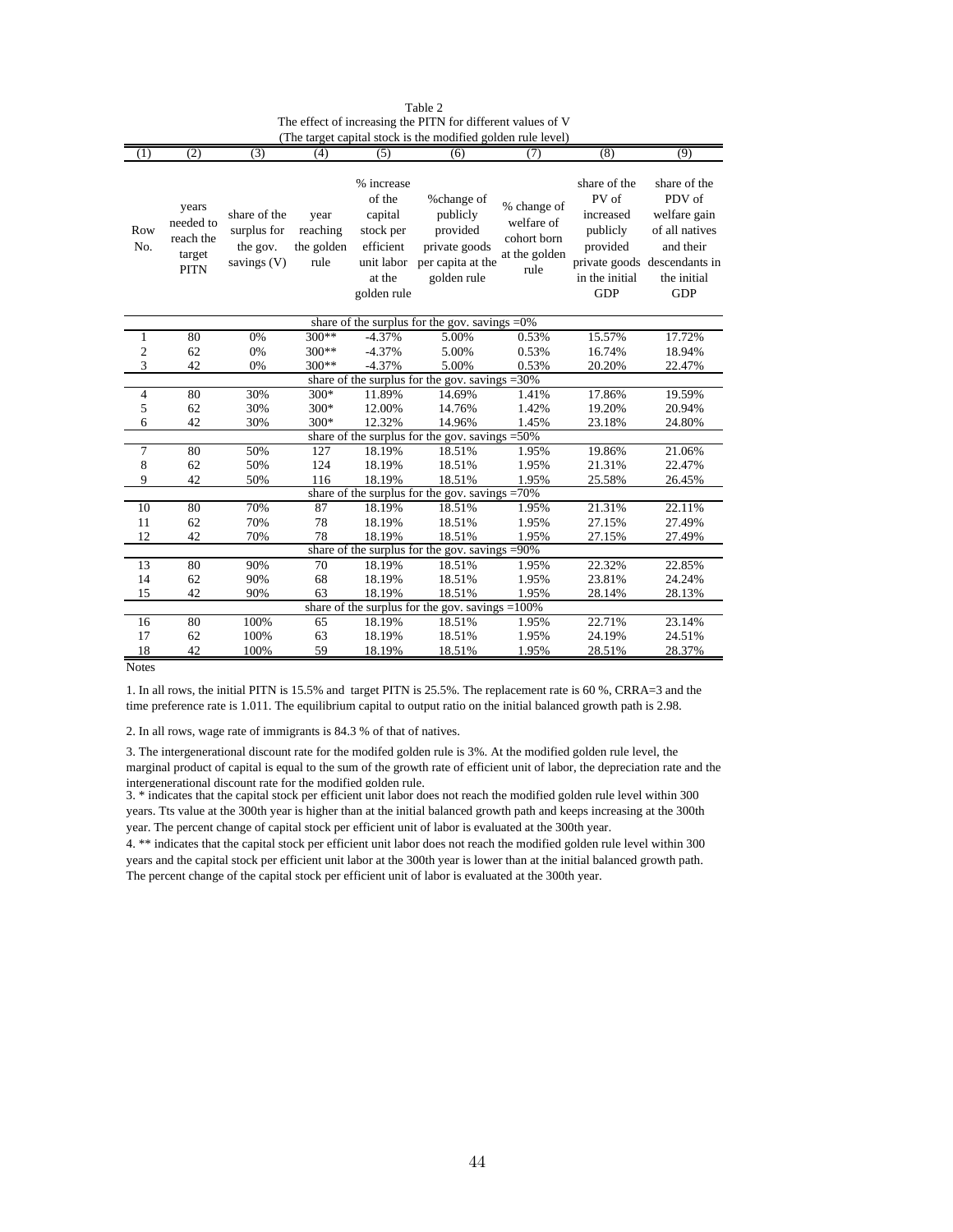#### Table 3

Robustness checks

The role of the initial government debt level, the replacement rate, immigrants earnings and the use of public

services by immigrants

| (The target capital stock is the modified golden rule level) |             |              |                                                                   |                          |                         |             |                                                                                                    |                  |
|--------------------------------------------------------------|-------------|--------------|-------------------------------------------------------------------|--------------------------|-------------------------|-------------|----------------------------------------------------------------------------------------------------|------------------|
| (1)                                                          | (2)         | (3)          | (4)                                                               | (5)                      | $\overline{(6)}$        | (7)         | (8)                                                                                                | (9)              |
|                                                              |             |              |                                                                   | % increase               | %change                 |             |                                                                                                    |                  |
|                                                              |             |              |                                                                   |                          | of publicly             | % change    | share of the                                                                                       |                  |
|                                                              |             | capital to   | years taken                                                       | of capital               | provided                | of welfare  | sum of PDV                                                                                         | share of the sum |
|                                                              | years       | output       | to reach                                                          | stock per                | private                 | of the      | of increased                                                                                       | of the PDV of    |
| Row                                                          | needed to   | ratio at the | the                                                               | efficient                | goods per               | cohort      | publicly                                                                                           | welfare gain of  |
| No.                                                          | reach the   | initial      | modified                                                          | unit labor               |                         | born at the | provided                                                                                           | all natives and  |
|                                                              | target      | balanced     |                                                                   | at the new               | capita at               | new         |                                                                                                    | their            |
|                                                              | <b>PITN</b> | growth       | goldren                                                           | balanced                 | the new                 | balanced    | private goods                                                                                      | descendants in   |
|                                                              |             | path         | rule level                                                        | growth                   | balanced                | growth      | in the initial                                                                                     | initial GDP      |
|                                                              |             |              |                                                                   | path                     | growth                  | path        | <b>GDP</b>                                                                                         |                  |
|                                                              |             |              |                                                                   |                          | path                    |             |                                                                                                    |                  |
|                                                              |             |              | initial government debt ratio (% of private capital)= 10 %        |                          |                         |             |                                                                                                    |                  |
| $\mathbf{1}$                                                 | 80          | 2.91         | 63                                                                | 22.39%                   | 21.87%                  | 2.29%       | 28.48%                                                                                             | 27.22%           |
| 2                                                            | 62          | 2.91         | 61                                                                | 22.39%                   | 21.87%                  | 2.29%       | 30.31%                                                                                             | 28.82%           |
| 3                                                            | 42          | 2.91         | 57                                                                | 22.39%                   | 21.87%                  | 2.29%       | 35.66%                                                                                             | 33.30%           |
|                                                              |             |              | initial government debt ratio(% of private capital)= -10 %        |                          |                         |             |                                                                                                    |                  |
| $\overline{4}$                                               | 80          | 3.04         | 67                                                                | 14.71%                   | 15.75%                  | 1.67%       | 18.30%                                                                                             | 19.68%           |
| 5                                                            | 62          | 3.04         | 65                                                                | 14.71%                   | 15.75%                  | 1.67%       | 19.51%                                                                                             | 20.87%           |
| 6                                                            | 42          | 3.04         | 61                                                                | 14.71%                   | 15.75%                  | 1.67%       | 23.01%                                                                                             | 24.16%           |
| $\overline{7}$                                               |             |              | 68                                                                | replacement rate $=0.55$ | 15.79%                  | 1.67%       |                                                                                                    |                  |
| $\,$ 8 $\,$                                                  | 80          | 3.03         |                                                                   | 14.87%                   |                         | 1.67%       | 18.05%                                                                                             | 19.32%           |
| 9                                                            | 62<br>42    | 3.03<br>3.03 | 66<br>61                                                          | 14.87%                   | 15.79%<br>15.79%        | 1.67%       | 19.24%<br>22.67%                                                                                   | 20.48%           |
|                                                              |             |              |                                                                   | 14.87%                   | replacement rate $=0.5$ |             |                                                                                                    | 23.70%           |
| 10                                                           | 80          | 3.1          | 71                                                                | 11.51%                   | 13.07%                  | 1.39%       | 13.68%                                                                                             | 15.38%           |
| 11                                                           | 62          | 3.1          | 69                                                                | 11.51%                   | 13.07%                  | 1.39%       | 14.572%                                                                                            | 16.30%           |
| 12                                                           | 42          | 3.1          | 65                                                                | 11.51%                   | 13.07%                  | 1.39%       | 17.159%                                                                                            | 18.84%           |
|                                                              |             |              | level of human capital of immigrants is 89.3 % of that of natives |                          |                         |             |                                                                                                    |                  |
| 13                                                           | 80          | 2.98         | 62                                                                | 18.20%                   | 18.96%                  | 2.01%       | 25.22%                                                                                             | 25.93%           |
| 14                                                           | 62          | 2.98         | 60                                                                | 18.20%                   | 18.96%                  | 2.01%       | 26.871%                                                                                            | 27.48%           |
| 15                                                           | 42          | 2.98         | 56                                                                | 18.20%                   | 18.96%                  | 2.01%       | 31.702%                                                                                            | 31.86%           |
|                                                              |             |              | level of human capital of immigrants is 79.3 % of that of natives |                          |                         |             |                                                                                                    |                  |
| $\overline{16}$                                              | 80          | 2.98         | 69                                                                | 18.18%                   | 18.05%                  | 1.89%       | 20.09%                                                                                             | 20.24%           |
| 17                                                           | 62          | 2.98         | 67                                                                | 18.18%                   | 18.05%                  | 1.89%       | 21.392%                                                                                            | 21.43%           |
| 18                                                           | 42          | 2.98         | 62                                                                | 18.18%                   | 18.05%                  | 1.89%       | 25.165%                                                                                            | 24.74%           |
|                                                              |             |              | level of human capital of immigrants is 74.3 % of that of natives |                          |                         |             |                                                                                                    |                  |
| $\overline{19}$                                              | 80          | 2.98         | $\overline{73}$                                                   | 18.18%                   | 17.58%                  | 1.83%       | 17.32%                                                                                             | 17.20%           |
| 20                                                           | 62          | 2.98         | 71                                                                | 18.18%                   | 17.58%                  | 1.83%       | 18.430%                                                                                            | 18.20%           |
| 21                                                           | 42          | 2.98         | 67                                                                | 18.18%                   | 17.58%                  | 1.83%       | 21.629%                                                                                            | 20.96%           |
|                                                              |             |              |                                                                   |                          |                         |             | young adult immigrants consume publicly provided private goods 20% higher than young adlut natives |                  |
| $\overline{22}$                                              | 80          | 2.97         | 74                                                                | 18.46%                   | 17.70%                  | 1.90%       | 17.27%                                                                                             | 17.01%           |
| 23                                                           | 62          | 2.97         | 72                                                                | 18.46%                   | 17.70%                  | 1.90%       | 18.343%                                                                                            | 17.96%           |
| 24                                                           | 42          | 2.97         | 68                                                                | 18.46%                   | 17.70%                  | 1.90%       | 21.409%                                                                                            | 20.56%           |
|                                                              |             |              |                                                                   |                          |                         |             | immigrants of all ages consume publicly provided private goods 20% higher than natives             |                  |
| 25                                                           | 80          | 2.96         | 77                                                                | 18.84%                   | 16.89%                  | 1.86%       | 15.71%                                                                                             | 15.25%           |
| 26                                                           | 62          | 2.96         | 75                                                                | 18.84%                   | 16.89%                  | 1.86%       | 16.674%                                                                                            | 16.09%           |
| 27                                                           | 42          | 2.96         | 71                                                                | 18.84%                   | 16.89%                  | 1.86%       | 19.410%                                                                                            | 18.36%           |

Notes

1. In all rows, V is 100 percent and the inter-generational social discount factor for the modified golden rule is set at 3%. At the modified golden rule level, the marginal product of capital is equal to the sum of the growth rate of efficient unit of labor, the depreciation rate and the inter-generational discount rate for the modified golden rule.

2. In all rows, the initial PITN is 15.5% and the target PITN is 25.5%. CRRA=3 and the time preference

4. The wage rate of immigrants is 84.3 % of that of natives in all rows except in rows (13) to (18).

5. Immigrants consume the same amount of publicly provided private goods as natives in rows (22) to (27).

6. The replacement is 0.6 in all rows except rows (7) to (12).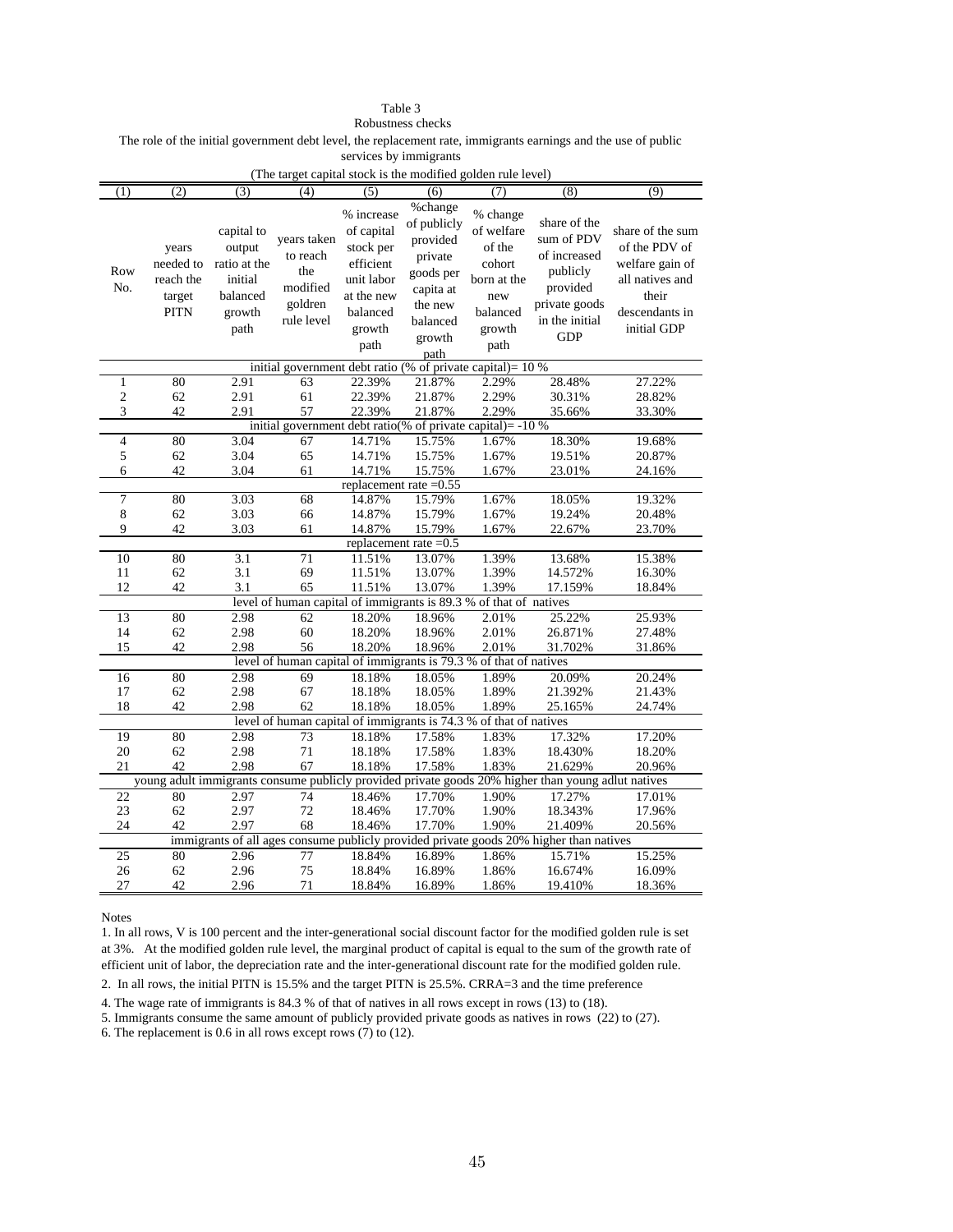#### Robustness checks (2) Table 4

#### The role of the CRRA, the time preference rate and the return rate of immigrant

| (The target capital stock is the modified golden rule level) |                                               |                                                                               |                                                                     |                                                                                                                     |                                                                                                                  |                                                                                         |                                                                                                                            |                                                                                                               |  |
|--------------------------------------------------------------|-----------------------------------------------|-------------------------------------------------------------------------------|---------------------------------------------------------------------|---------------------------------------------------------------------------------------------------------------------|------------------------------------------------------------------------------------------------------------------|-----------------------------------------------------------------------------------------|----------------------------------------------------------------------------------------------------------------------------|---------------------------------------------------------------------------------------------------------------|--|
| (1)                                                          | (2)                                           | (3)                                                                           | (4)                                                                 | (5)                                                                                                                 | (6)                                                                                                              | (7)                                                                                     | (8)                                                                                                                        | (9)                                                                                                           |  |
| Row<br>No.                                                   | years<br>needed to<br>reach the<br>target INR | capital to<br>output<br>ratio at the<br>initial<br>balanced<br>growth<br>path | years taken<br>to reach<br>the<br>modified<br>goldren<br>rule level | % increase<br>of the<br>capital<br>stock per<br>efficient<br>unit labor<br>at the new<br>balanced<br>growth<br>path | %change<br>of publicly<br>provided<br>private<br>goods per<br>capita at<br>the new<br>balanced<br>growth<br>path | % change<br>of welfare<br>of cohort<br>born at the<br>new<br>balanced<br>growth<br>path | share of the<br>sum of the<br>PDV of<br>increased<br>publicly<br>provided<br>private goods<br>in the initial<br><b>GDP</b> | share of sum of<br>the PDV of<br>welfare gain of<br>all natives and<br>their<br>descendants in<br>initial GDP |  |
|                                                              | $CRRA=4$                                      |                                                                               |                                                                     |                                                                                                                     |                                                                                                                  |                                                                                         |                                                                                                                            |                                                                                                               |  |
| 1                                                            | 80                                            | 2.634                                                                         | 74                                                                  | 41.87%                                                                                                              | 33.40%                                                                                                           | 3.28%                                                                                   | 32.25%                                                                                                                     | 22.18%                                                                                                        |  |
| 2                                                            | 62                                            | 2.634                                                                         | 72                                                                  | 41.87%                                                                                                              | 33.40%                                                                                                           | 3.28%                                                                                   | 34.04%                                                                                                                     | 23.26%                                                                                                        |  |
| 3                                                            | 42                                            | 2.634                                                                         | 69                                                                  | 41.87%                                                                                                              | 33.40%                                                                                                           | 3.28%                                                                                   | 39.10%                                                                                                                     | 26.15%                                                                                                        |  |
|                                                              |                                               |                                                                               |                                                                     | $CRRA=2$                                                                                                            |                                                                                                                  |                                                                                         |                                                                                                                            |                                                                                                               |  |
| $\overline{4}$                                               | 80                                            | 3.44                                                                          | 63                                                                  | 11.52%                                                                                                              | 12.70%                                                                                                           | 1.47%                                                                                   | 16.26%                                                                                                                     | 25.82%                                                                                                        |  |
| 5                                                            | 62                                            | 3.44                                                                          | 61                                                                  | 11.52%                                                                                                              | 12.70%                                                                                                           | 1.47%                                                                                   | 17.52%                                                                                                                     | 27.70%                                                                                                        |  |
| 6                                                            | 42                                            | 3.44                                                                          | 56                                                                  | 11.52%                                                                                                              | 12.70%                                                                                                           | 1.47%                                                                                   | 21.32%                                                                                                                     | 33.23%                                                                                                        |  |
|                                                              |                                               |                                                                               |                                                                     |                                                                                                                     | the time prefernece rate=1                                                                                       |                                                                                         |                                                                                                                            |                                                                                                               |  |
| $\tau$                                                       | 80                                            | 2.67                                                                          | $\overline{72}$                                                     | 39.41%                                                                                                              | 32.00%                                                                                                           | 3.17%                                                                                   | 32.35%                                                                                                                     | 23.15%                                                                                                        |  |
| 8                                                            | 62                                            | 2.67                                                                          | 71                                                                  | 39.41%                                                                                                              | 32.00%                                                                                                           | 3.17%                                                                                   | 34.184%                                                                                                                    | 24.31%                                                                                                        |  |
| 9                                                            | 42                                            | 2.67                                                                          | 67                                                                  | 39.41%                                                                                                              | 32.00%                                                                                                           | 3.17%                                                                                   | 39.396%                                                                                                                    | 27.43%                                                                                                        |  |
|                                                              |                                               |                                                                               |                                                                     |                                                                                                                     | the time preference rate=0.99                                                                                    |                                                                                         |                                                                                                                            |                                                                                                               |  |
| 10                                                           | 80                                            | 2.42                                                                          | 74                                                                  | 61.43%                                                                                                              | 46.18%                                                                                                           | 4.38%                                                                                   | 43.96%                                                                                                                     | 23.52%                                                                                                        |  |
| 11                                                           | 62                                            | 2.42                                                                          | 73                                                                  | 61.43%                                                                                                              | 46.18%                                                                                                           | 4.38%                                                                                   | 46.130%                                                                                                                    | 24.51%                                                                                                        |  |
| 12                                                           | 42                                            | 2.42                                                                          | 70                                                                  | 61.43%                                                                                                              | 46.18%                                                                                                           | 4.38%                                                                                   | 52.171%                                                                                                                    | 27.09%                                                                                                        |  |
|                                                              |                                               |                                                                               |                                                                     |                                                                                                                     | the retrun rate of immigrant is 0%                                                                               |                                                                                         |                                                                                                                            |                                                                                                               |  |
| 13                                                           | 80                                            | 2.97                                                                          | 63                                                                  | 17.04%                                                                                                              | 17.86%                                                                                                           | 1.87%                                                                                   | 24.00%                                                                                                                     | 24.25%                                                                                                        |  |
| 14                                                           | 62                                            | 2.97                                                                          | 61                                                                  | 17.04%                                                                                                              | 17.86%                                                                                                           | 1.87%                                                                                   | 25.56%                                                                                                                     | 25.68%                                                                                                        |  |
| 15                                                           | 42                                            | 2.97                                                                          | 61                                                                  | 14.87%                                                                                                              | 15.79%                                                                                                           | 1.67%                                                                                   | 22.67%                                                                                                                     | 23.70%                                                                                                        |  |

Notes

1. In all rows, V is 100 percent. The parameter values of the wage rate of immigrants, the replacement rate, and the consumpiton of publcly provided private goods by immigrants are the same as in Table 2.

2. In all rows, the initial PITN is 15.5% and the target PITN is 25.5%.

3. The inter-generational discount rate for the modifed golden rule is 3% except in rows (4) to (6). In rows (4) to (6), the economy's capital stock is already above the modified golden rule level with a 3% inter-generational discount rate. In rows (4) to (6), I set the inter-generational discount rate at 2% instead of 3%. At the modified golden rule level, the marginal product of capital is equal to the sum of the growth rate of efficient unit of labor, the depreciation rate and the inter-generational discount rate for the modified golden rule.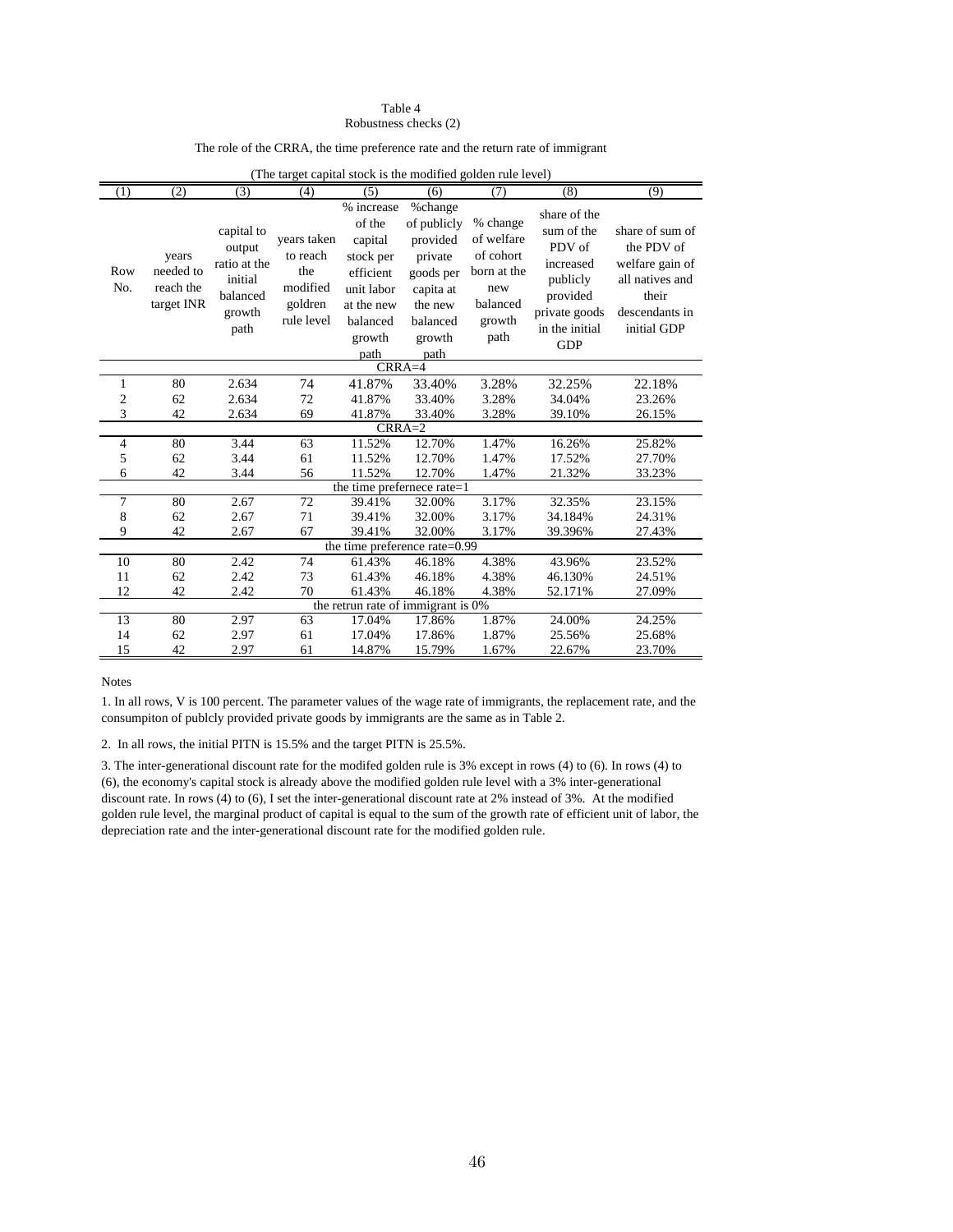Appendices (The following appendices are put on the Journal's webpage as supplement material, but not included in the main text. )

Appendix A



Figure A1– The one plus population growth rate and the resources used for one old person. The curve through the origin is  $y = F(x, s^*)$  and the straight line is  $y = (c^{y*} + s^* + g^y + g^{ind}) \times x$ where  $x$  is one plus the population growth rate. The vertical distance of the straight line through the origin measures the total resources used for young divided the number of old people. The difference between the curved line and the straight line measures the resource used per one old person at  $x$ . If x is lower than  $1 + \pi_n^*$ , increasing x will increase the resources available per one old person without decreasing the resources used for the young.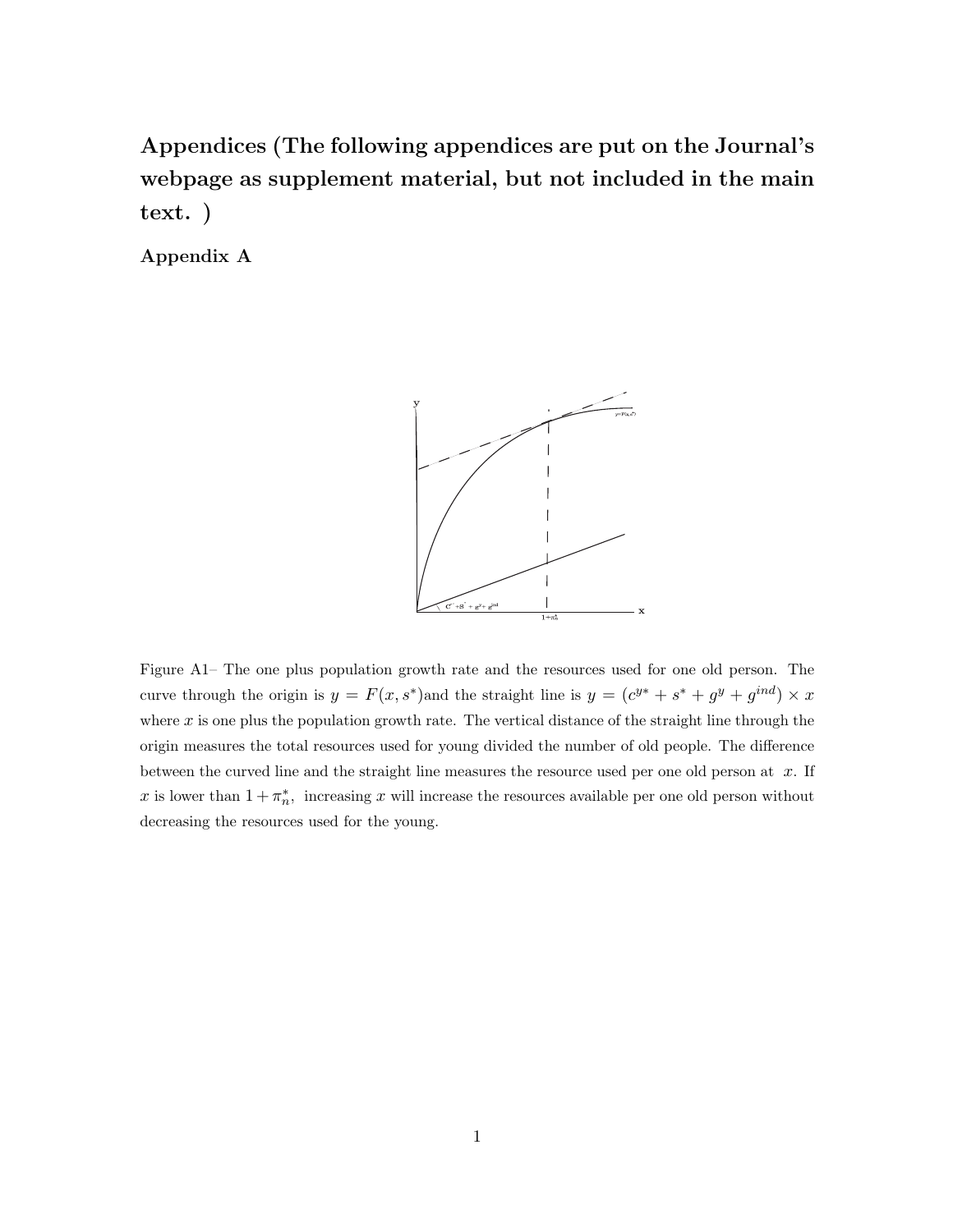

Figure A2–Total number of births by each age. The data source is the CPS 2000 supplement. The total number of births by each age is regressed on a sixth-order polynomial function of age separately for natives and immigrants. The predicted values are plotted.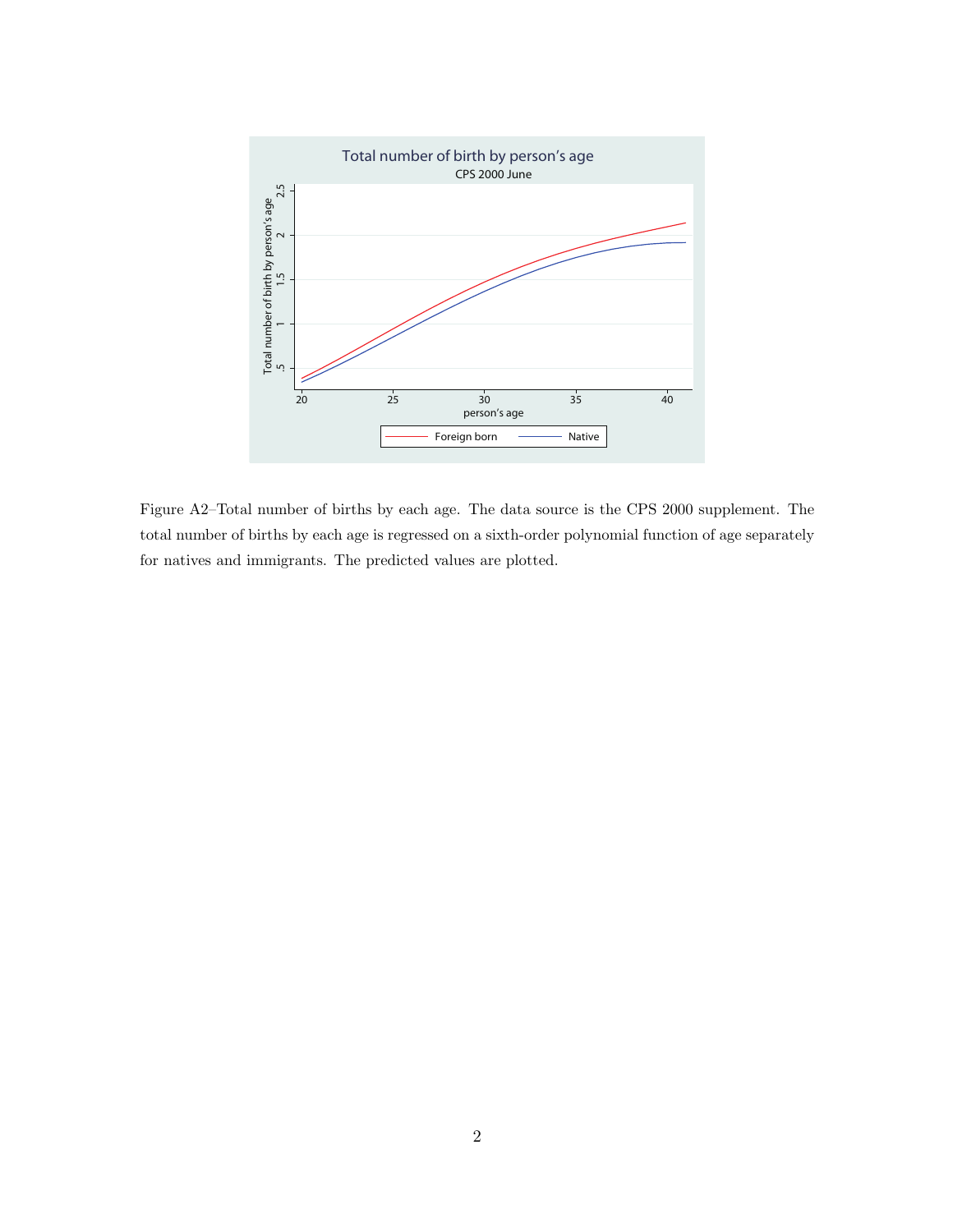

Figure A3–Balance of asset over the life cycle at the initial balanced growth path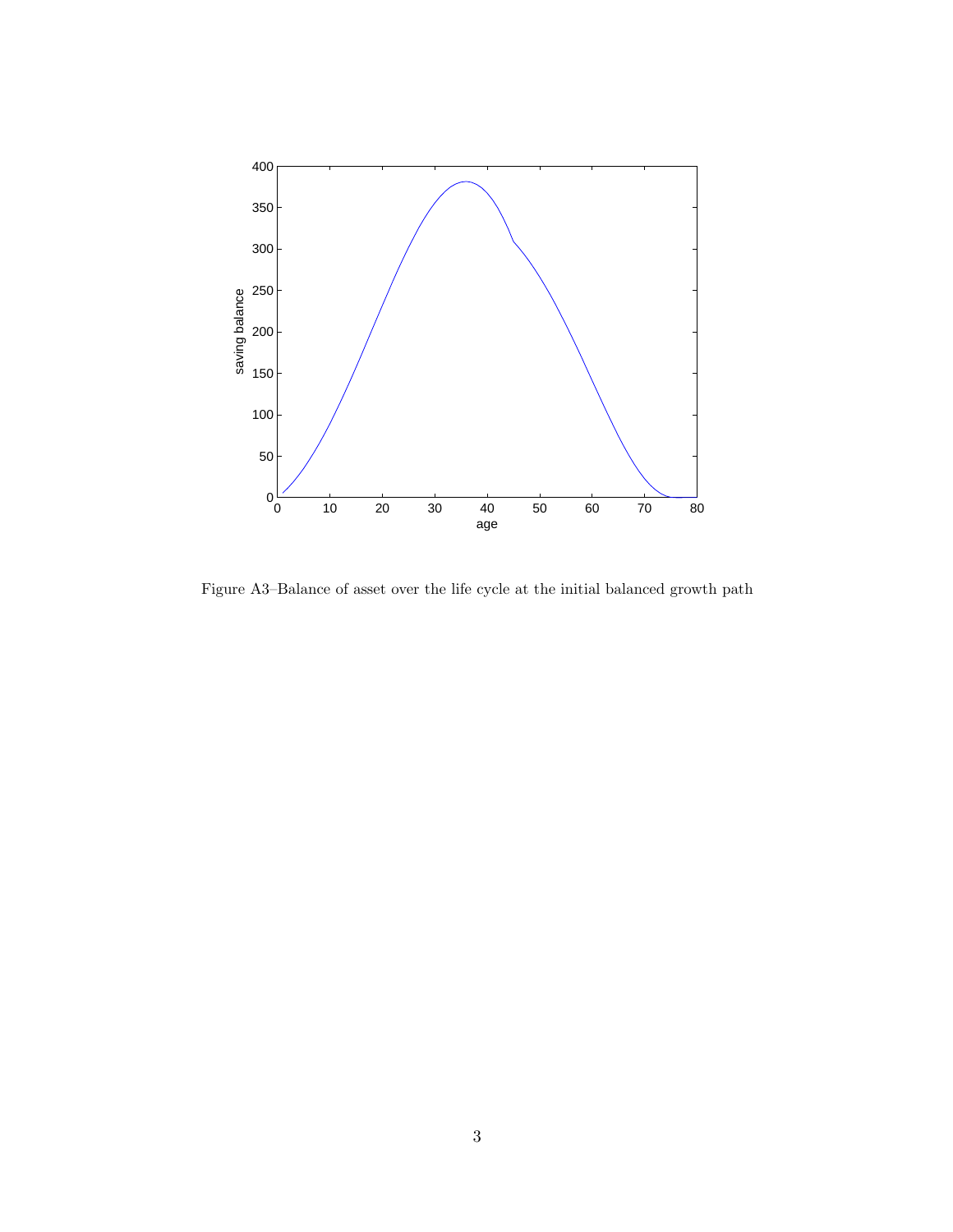

Figure A4–Life cycle consumption path at the initial balanced growth path.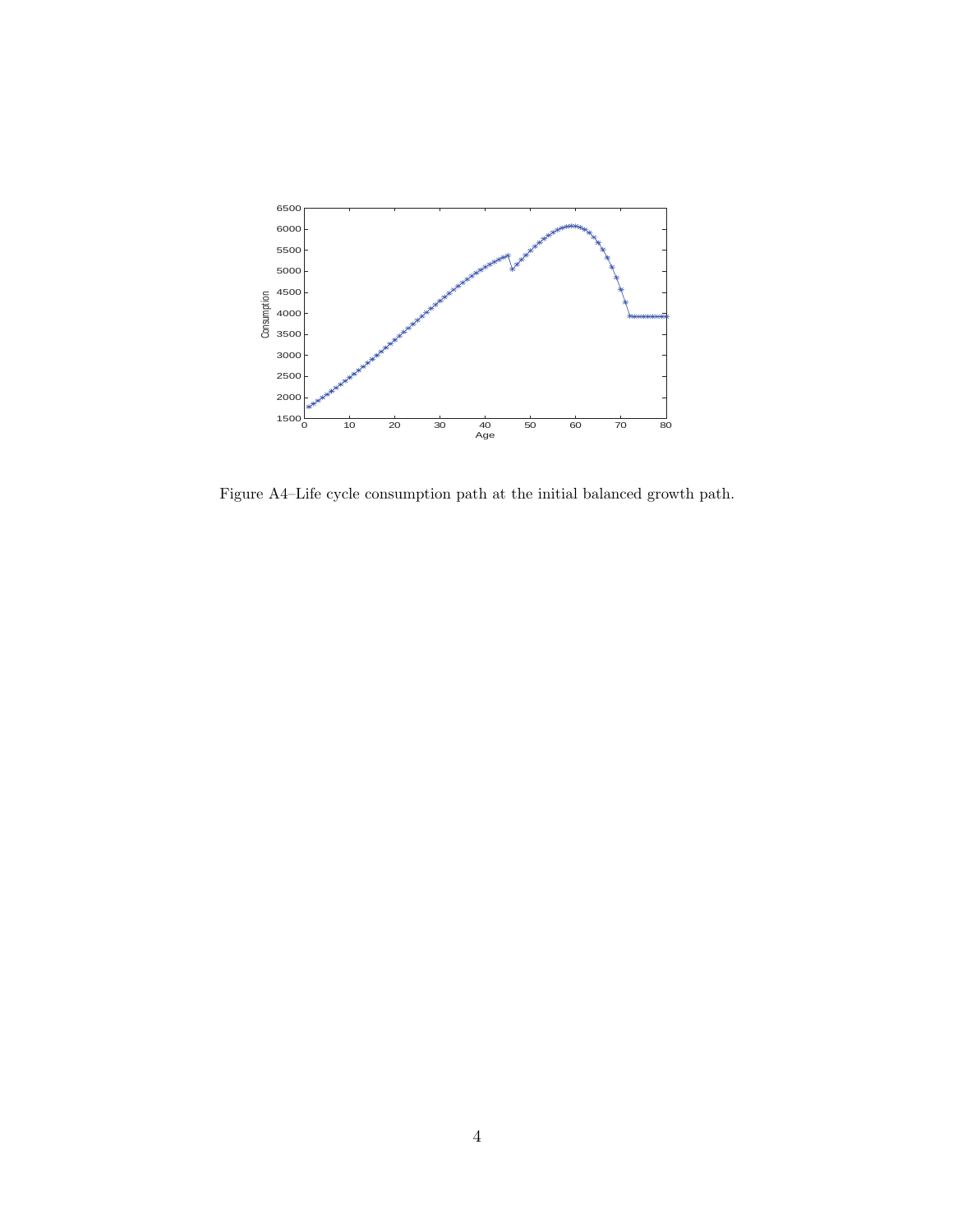

Figure A5–Life cycle consumption of leisure at the initial balanced growth path.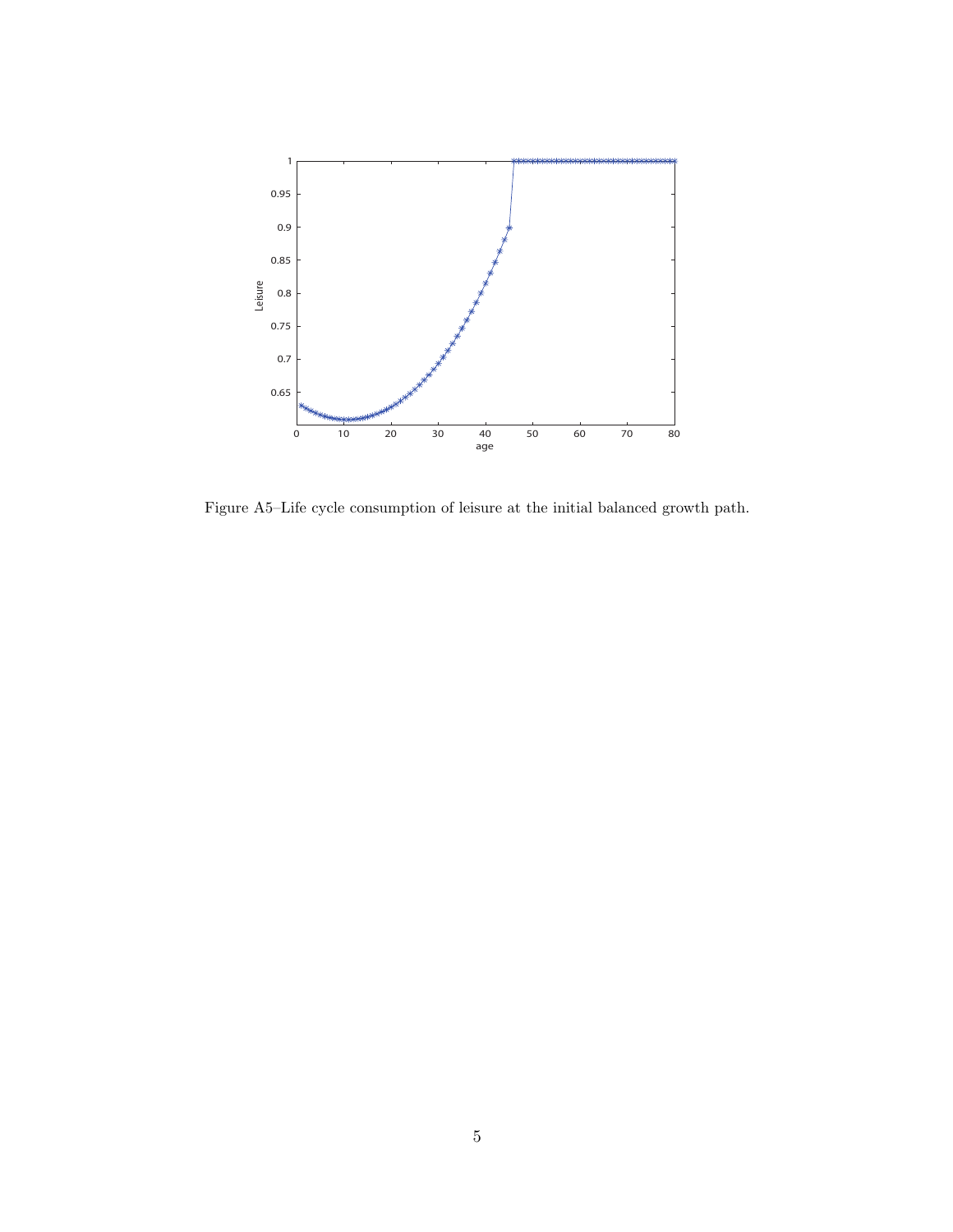

Figure A6–Capital to output ratio over time for different values of the share of the surplus used for government savings (V). In those simulations, the number of years needed for the PITN to reach the target level is set at 80. The target capital stock is the modified golden rule level. The intergenerational discount rate for the modified golden rule is set at 3%.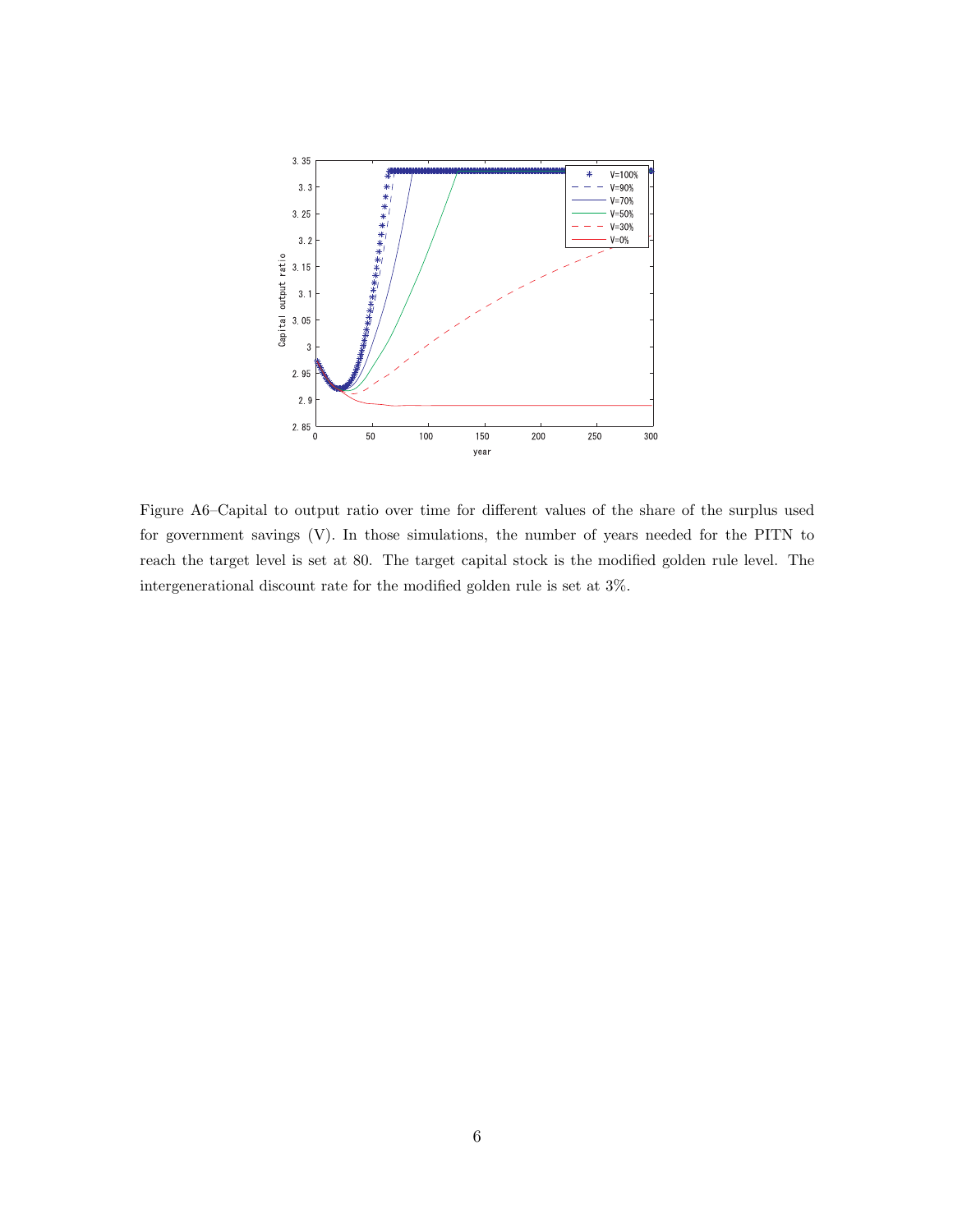|                            | Table A1 Number of birth at each age for native and |                    |  |  |  |  |  |  |
|----------------------------|-----------------------------------------------------|--------------------|--|--|--|--|--|--|
| immigrnt in the simulation |                                                     |                    |  |  |  |  |  |  |
|                            | number of birth of                                  | number of birth of |  |  |  |  |  |  |
| age                        | immigrant                                           | native             |  |  |  |  |  |  |
| $\mathbf{1}$               | 0.1934279                                           | 0.1743087          |  |  |  |  |  |  |
| 2                          | 0.0520106                                           | 0.0474751          |  |  |  |  |  |  |
| 3                          | 0.0550358                                           | 0.0505587          |  |  |  |  |  |  |
| $\overline{4}$             | 0.0569373                                           | 0.0527624          |  |  |  |  |  |  |
| 5                          | 0.0578227                                           | 0.054141           |  |  |  |  |  |  |
| 6                          | 0.0577998                                           | 0.0547487          |  |  |  |  |  |  |
| $\overline{7}$             | 0.0569765                                           | 0.0546402          |  |  |  |  |  |  |
| 8                          | 0.0554604                                           | 0.0538698          |  |  |  |  |  |  |
| 9                          | 0.0533594                                           | 0.052492           |  |  |  |  |  |  |
| 10                         | 0.0507811                                           | 0.0505614          |  |  |  |  |  |  |
| 11                         | 0.0478333                                           | 0.0481323          |  |  |  |  |  |  |
| 12                         | 0.044624                                            | 0.0452592          |  |  |  |  |  |  |
| 13                         | 0.0412605                                           | 0.0419967          |  |  |  |  |  |  |
| 14                         | 0.0378511                                           | 0.0383992          |  |  |  |  |  |  |
| 15                         | 0.0345031                                           | 0.034521           |  |  |  |  |  |  |
| 16                         | 0.0313245                                           | 0.0304168          |  |  |  |  |  |  |
| 17                         | 0.0284231                                           | 0.026141           |  |  |  |  |  |  |
| 18                         | 0.0259064                                           | 0.0217481          |  |  |  |  |  |  |
| 19                         | 0.0238824                                           | 0.0172925          |  |  |  |  |  |  |
| 20                         | 0.0224589                                           | 0.0128286          |  |  |  |  |  |  |
| 21                         | 0.0217435                                           | 0.0084112          |  |  |  |  |  |  |
| 22                         | 0.0218439                                           | 0.0040944          |  |  |  |  |  |  |
| 23-80                      | 0                                                   | $\overline{0}$     |  |  |  |  |  |  |

Note

1. The calculaton is based on Figure 3. Let TB(i,j) be the vertical axis of group j of Figure 3 where j is native or immigrant. Then, the number of births of age i of group j in the model is calcluated as follows. When i=1, the number of births of age i of group j in the model is TB $(20,j)/2$ . When  $2 \le i \le 22$ , the number of births is (TB(19+i,j)-TB(18+i,j))/2.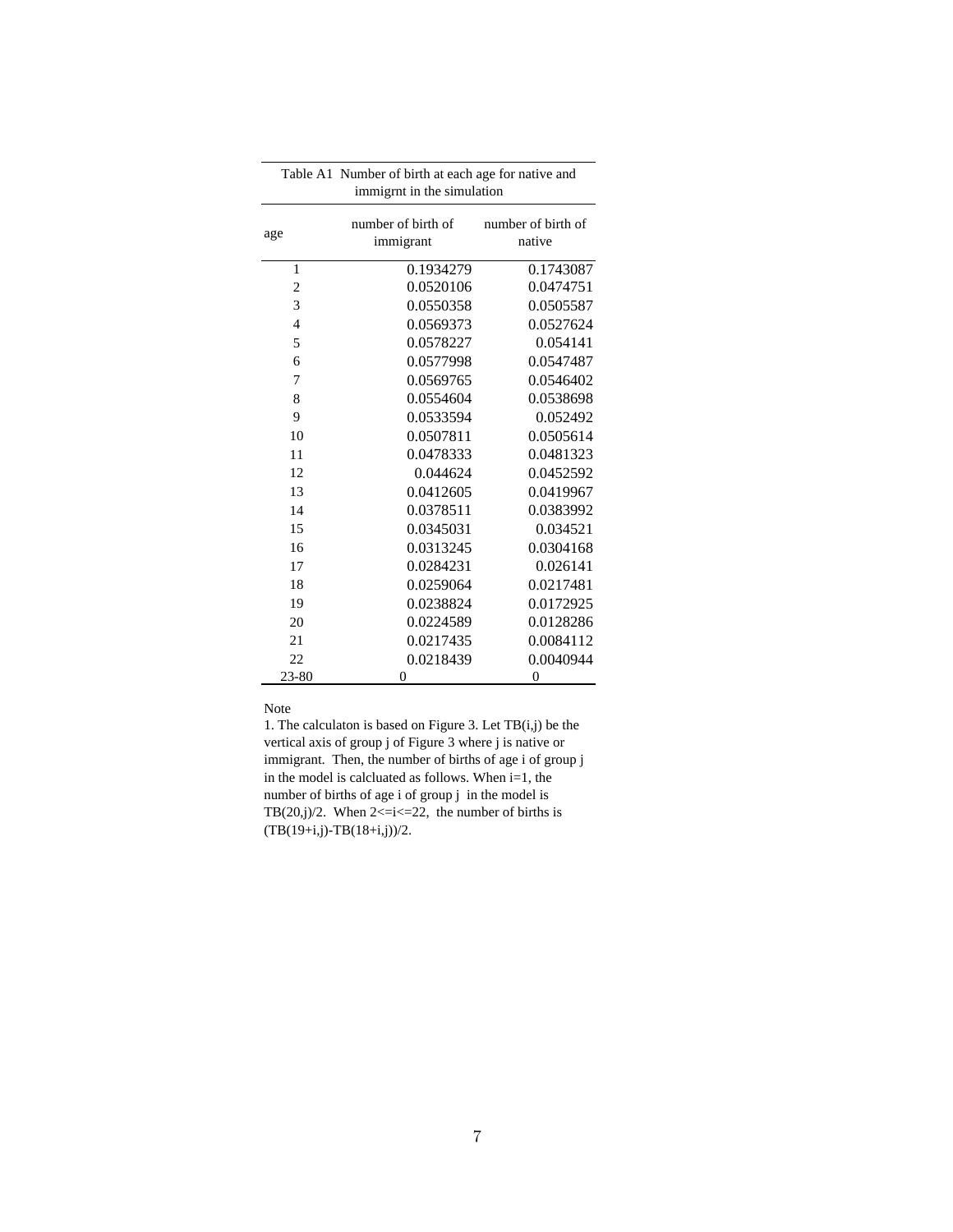| $\scriptstyle{(1)}$ | (2)                                                      | (3)                                                                           | (4)                                                | (5)                                                                               | 5<br>(6)                                                                              | (7)                                                                      | (8)                                                                                | $\overline{(9)}$                                                                        |
|---------------------|----------------------------------------------------------|-------------------------------------------------------------------------------|----------------------------------------------------|-----------------------------------------------------------------------------------|---------------------------------------------------------------------------------------|--------------------------------------------------------------------------|------------------------------------------------------------------------------------|-----------------------------------------------------------------------------------------|
| Row No.             | years<br>needed to<br>reach the<br>target<br><b>PITN</b> | inter-<br>generation<br>al discount<br>rate for the<br>modifed<br>golden rule | year<br>reaching<br>the<br>modified<br>golden rule | % increase<br>of the<br>capital<br>stock per<br>efficient<br>unit labor<br>at the | %change<br>of publicly<br>provided<br>private<br>goods per<br>capita at<br>the golden | % change<br>of welfare<br>of the<br>cohort<br>born at the<br>golden rule | share of<br>the PDV of<br>increased<br>publicly<br>provided<br>private<br>goods in | share of the<br>PDV of<br>welfare<br>gain of all<br>natives and<br>their<br>descendants |
|                     | 80                                                       | 0.0%                                                                          | 112                                                | 102.43%                                                                           | 35.86%                                                                                | 3.77%                                                                    | 12.23%                                                                             | 10.69%                                                                                  |
| 2                   | 80                                                       | 0.5%                                                                          | 103                                                | 82.39%                                                                            | 35.07%                                                                                | 3.69%                                                                    | 15.39%                                                                             | 13.87%                                                                                  |
| 3                   | 80                                                       | 1.0%                                                                          | 95                                                 | 65.46%                                                                            | 33.04%                                                                                | 3.48%                                                                    | 18.10%                                                                             | 16.75%                                                                                  |
| 4                   | 80                                                       | 1.5%                                                                          | 87                                                 | 50.99%                                                                            | 30.14%                                                                                | 3.17%                                                                    | 20.26%                                                                             | 19.22%                                                                                  |
| 5                   | 80                                                       | 2.0%                                                                          | 80                                                 | 38.52%                                                                            | 26.63%                                                                                | 2.80%                                                                    | 21.80%                                                                             | 21.17%                                                                                  |
| 6                   | 80                                                       | 2.5%                                                                          | 73                                                 | 27.69%                                                                            | 22.71%                                                                                | 2.39%                                                                    | 22.64%                                                                             | 22.51%                                                                                  |
| 7                   | 80                                                       | 3.0%                                                                          | 65                                                 | 18.19%                                                                            | 18.51%                                                                                | 1.95%                                                                    | 22.71%                                                                             | 23.14%                                                                                  |
| 8                   | 80                                                       | 3.5%                                                                          | 56                                                 | 9.82%                                                                             | 14.12%                                                                                | 1.49%                                                                    | 21.86%                                                                             | 22.89%                                                                                  |
| 9                   | 80                                                       | 4.0%                                                                          | 45                                                 | 2.40%                                                                             | 9.64%                                                                                 | 1.01%                                                                    | 19.80%                                                                             | 21.43%                                                                                  |

Table A2 The effect of increasing the PITN for different inter-generational discount rates

Note

1.At the modified golden rule level, the marginal product of capital is equal to the sum of the growth rate of efficient unit of labor, the depreciation rate and the inter-generational discount rate for the modified golden rule.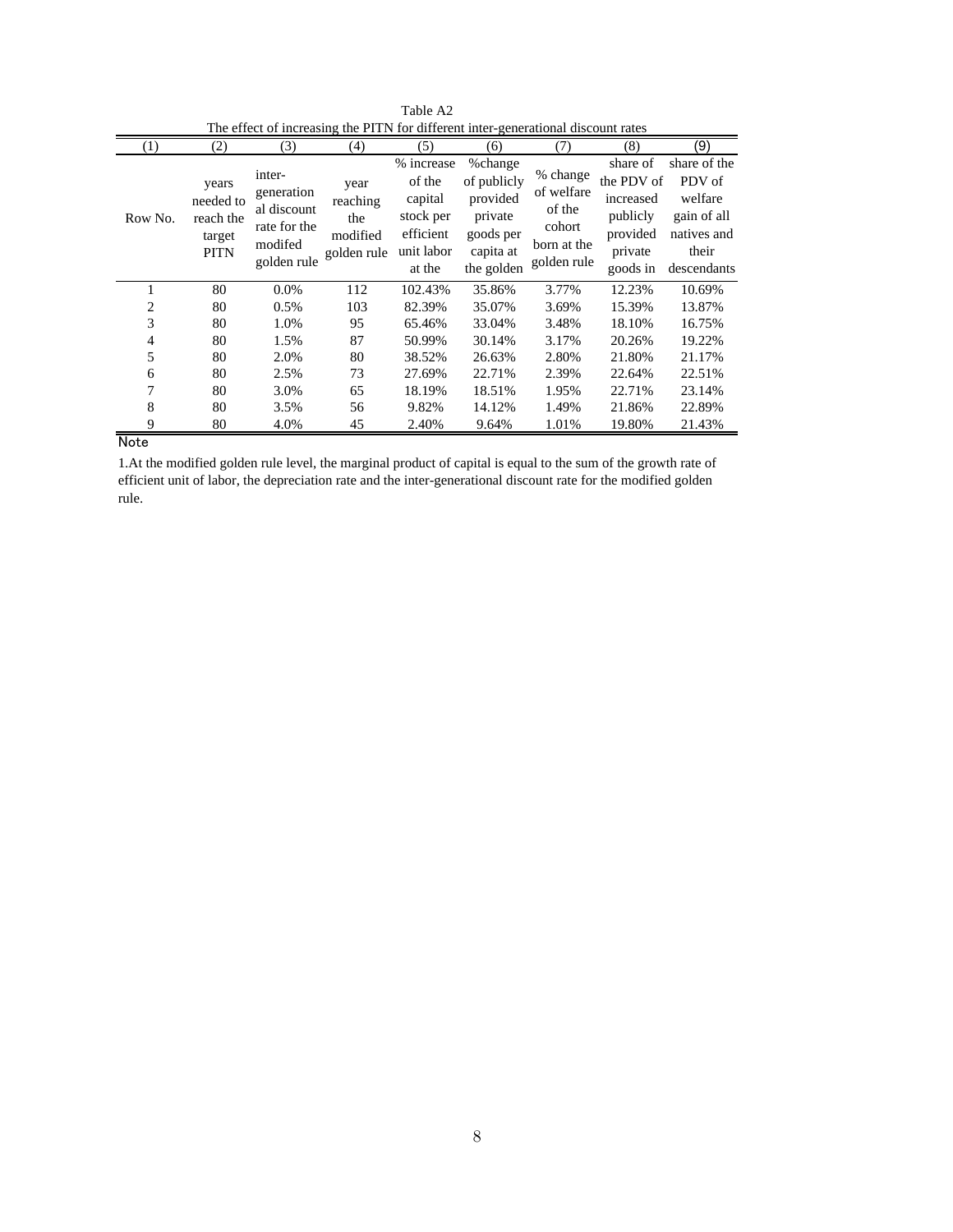#### Appendix B1

Notice that in the programming problem, the objective function is concave and the constrained set is convex. Thus, if some allocation satisfies the first-order condition, it is also the solution of the programming problem. Now set up the Lagrangian function as follows:

$$
L = \frac{1}{1+\rho} [u^o(c_1^o) + v^o(g^o, q)]
$$
  
+ 
$$
\sum_{t=1}^{\infty} \gamma_t \{u^y(c_t^y) + v^y(g^y, g^{ind}) + \frac{1}{1+\rho} [u^o(c_{t+1}^o) + v^o(g^o, g^{ind}) - u^* \}
$$
  
+ 
$$
\sum_{t=1}^{\infty} \lambda_t \{F(((1+\pi_m)\alpha^* + 1 + \pi_n), (s_{t-1} + a_{t-1}) + (1-\delta)(s_{t-1} + a_{t-1}) - (c_t^o + g^o + g^{ind}) - \{(1+\pi_m)\alpha^* + 1 + \pi_n\} \times (c_t^y + s_t + a_t + g^y + g^{ind}) \}
$$

The first order conditions are:

$$
c_1^o: \frac{1}{1+\rho}u^{o'}(c_1^o) = \lambda_1; c_{t+1}^o: \gamma_t \frac{1}{1+\rho}u^{o'}(c_{t+1}^o) = \lambda_{t+1}; c_t^y: \gamma_t u^{y'}(c_t^y) = \lambda_t \{(1+\pi_m)\alpha^* + 1 + \pi_n\};
$$
  

$$
\gamma_t: u^y(c_t^y) + v^y(g^y, g^{ind}) + \frac{1}{1+\rho}[u^o(c_{t+1}^o) + v^o(g^o, g^{ind}) - u^* = 0;
$$
  

$$
s_t + a_t: \lambda_{t+1} \{\frac{\partial F}{\partial K} + 1 - \delta\} = \lambda_t \{(1+\pi_m)\alpha^* + 1 + \pi_n\}
$$
  

$$
\lambda_t: F((1+\pi_m)\alpha^* + 1 + \pi_n, s_{t-1} + a_{t-1}) + (1-\delta)(s_{t-1} + a_{t-1})
$$
  

$$
-(c_t^o + g^o + q) -_t \{(1+\pi_m)\alpha^* + 1 + \pi_n\} \times (c_t^y + s_t + a_t + g^o + q) \} = 0
$$

Now set the  $c_t^y$  $t^y$ ,  $c_{t-1}^o$ ,  $s_t$ ,  $a_t$ ,  $\lambda_t$ ,  $\gamma_t$  as follows:

$$
c_t^o = c^{o*}; c_t^y = c^{y*}; s_t = s^*; a_t = 0; \lambda_1 = \frac{1}{1+\rho} u^{o'}(c^{o*})
$$

$$
\lambda_{t+1} = \lambda_t \frac{(1+\pi_m)\alpha^* + 1 + \pi_n}{1+r^*}; \gamma_t \frac{1}{1+\rho} u^{o'}(c^{o*}) = \lambda_{t+1}
$$

When we set  $c_t^y$  $t, c_{t+1}^g, s_t, a_t, \lambda_t, \gamma_t$  in this way, it clearly satisfies the first-order conditions. Thus, the initial allocation is Pareto-efficient.  $Q.E.D.$ 

#### Appendix B2

Using the definitions of  $\tau_{w1}$  and  $\tau_{r1}$ , the government budget surplus at period 1 is

$$
SP_1 = w_1 l^* \sum_{j=n,m} N_1^j - w^* l^* \sum_{j=n,m} N_1^j (1 - \tau_w^*)
$$
  
+ 
$$
r_1 s^* \sum_{j=n,m} N_0^j - r^* s^* \sum_{j=n,m} N_0^j (1 - t_r^*) - \sum_{j=n,m} N_0^j (b^* + g^0 + g^{ind}) - \sum_{j=n,m} N_1^j \times (g^y + g^{ind})
$$
  
(1)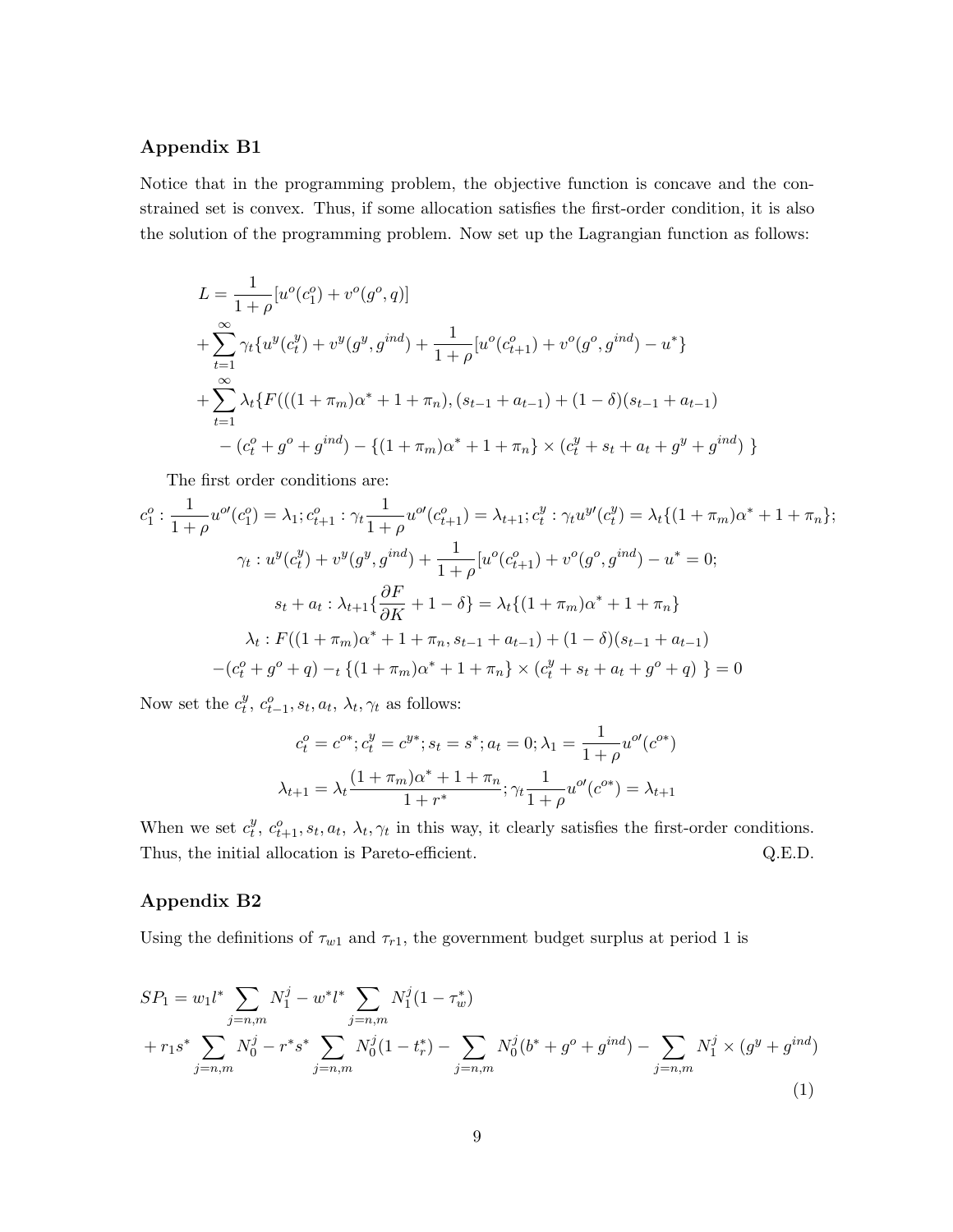Note that  $N_1^m = N_1^n \tilde{\alpha}$  where  $\tilde{\alpha} > \alpha^*$  and that  $N_1^n$  is pre-determined where  $N_1^n =$  $N_1^0(1 + \pi_n) + N_0^n \alpha^*(1 + \pi_m)$ .  $N_0^m = N_0^n \alpha^*$ . Thus,  $SP_1$  becomes

$$
SP_1 = w_1 l^* \sum_{j=n,m} N_1^j - w^* l_1^{*j} (1 - \tau_w^*) \{ N_1^n (1 + \alpha^*) + N_1^n (\tilde{\alpha} - \alpha^*) \}
$$
  
+  $r_1 s^* N_0^n (1 + \alpha^*) - r^* s^* N_0^n (1 + \alpha^*) (1 - t_r^*) - N_0^n (1 + \alpha^*) (b^* + g^0 + g^{ind})$   
-  $(g^y + g^{ind}) \{ N_1^n (1 + \alpha^*) + N_1^n (\tilde{\alpha} - \alpha^*) \}$  (2)

At the steady state, as for the government budget constraint, we have

$$
(\tau_w^* w^* l^* - g^y - g^{ind}) \times N_1^n \times (1 + \alpha^*) + (r^* s^* - b^* - g^o) N_0^n (1 + \alpha^*) = 0 \tag{3}
$$

Thus,  $SP<sub>1</sub>$  becomes

$$
SP_1 = w_1 l^* \sum_{j=n,m} N_1^j - w^* l_1^* \{ N_1^n (1 + \alpha^*) \} - w^* l^* (1 - \tau_w^*) \{ N_1^n (\tilde{\alpha} - \alpha^*) \}
$$
  
+  $r_1 s^* N_0^n (1 + \alpha^*) - r^* s^* N_0^n (1 + \alpha^*) - (g^y + g^{ind}) N_1^n (\tilde{\alpha} - \alpha^*)$ 

From the homogeneity of the production function and Euler's theorem, we have

$$
w_1 l^* \sum_{j=n,m} N_1^j + +r_1 s^* N_0^n (1+\alpha^*) = F(l^* \sum_{j=n,m} N_1^j), \ s^* N_0^n (1+\alpha^*) - \delta s^* N_0^n (1+\alpha^*)
$$
  
and 
$$
w^* l^* \{N_1^n (1+\alpha^*)\} + r^* s^* N_0^n (1+\alpha^*) = F(l^* \{N_1^n (1+\alpha^*)\}, s^* N_0^n (1+\alpha^*)) - \delta^* s^* N_0^n (1+\alpha^*)
$$

Thus,  $SP<sub>1</sub>$  becomes

$$
SP_1 = F(l^* \sum_{j=n,m} N_1^j), \ s^* N_0^n (1 + \alpha^*)) - \delta s^* N_0^n (1 + \alpha^*) - \{ F(l_1^* \{ N_1^n (1 + \alpha^*) \}, s^* N_0^n (1 + \alpha^*))
$$
  

$$
- \delta^* s^* N_0^n (1 + \alpha^*) - w^* l^* (1 - \tau_w^*) N_1^n (\tilde{\alpha} - \alpha^*) - N_1^n (g^y + g^{ind}) (\tilde{\alpha} - \alpha^*)
$$
 (4)

Note that  $N_1^m = \tilde{\alpha} N_1^n$ . Thus,

$$
SP_{1} = F(l^{*}(N_{1}^{n}(1+\tilde{\alpha}), s^{*}N_{0}^{n}(1+\alpha^{*})) - F(l^{*}\{N_{1}^{n}(1+\alpha^{*})\}, s^{*}N_{0}^{n}(1+\alpha^{*}))
$$
  
\n
$$
- \{w^{*}l^{*}(1-\tau_{w}^{*}) - (g^{y}+g^{ind})\}N_{1}^{n}(\tilde{\alpha}-\alpha^{*})
$$
  
\n
$$
= \int_{\alpha^{*}}^{\tilde{\alpha}} [\frac{\partial F(N_{1}^{n}(1+z)l^{*}, s^{*}N_{0}^{n}(1+\alpha^{*}))}{\partial L}N_{1}^{n}l^{*} - w^{*}(1-t_{w})N_{1}^{n}l^{*} - (g^{y}+g^{ind})N_{1}^{n}]dz
$$
  
\n(6)

$$
=N_1^n \int_{\alpha^*}^{\widetilde{\alpha}} \frac{\partial F(N_1^n(1+z)l^*, s^*N_0^n(1+\alpha^*))}{\partial L} l^* - w^*l^*(1-t_w) - (g^y + g^{ind})]dz\tag{7}
$$

Note that  $w^*l^*(1-t_w) = c^{y*} + s^*$ . Thus, we have equation (25).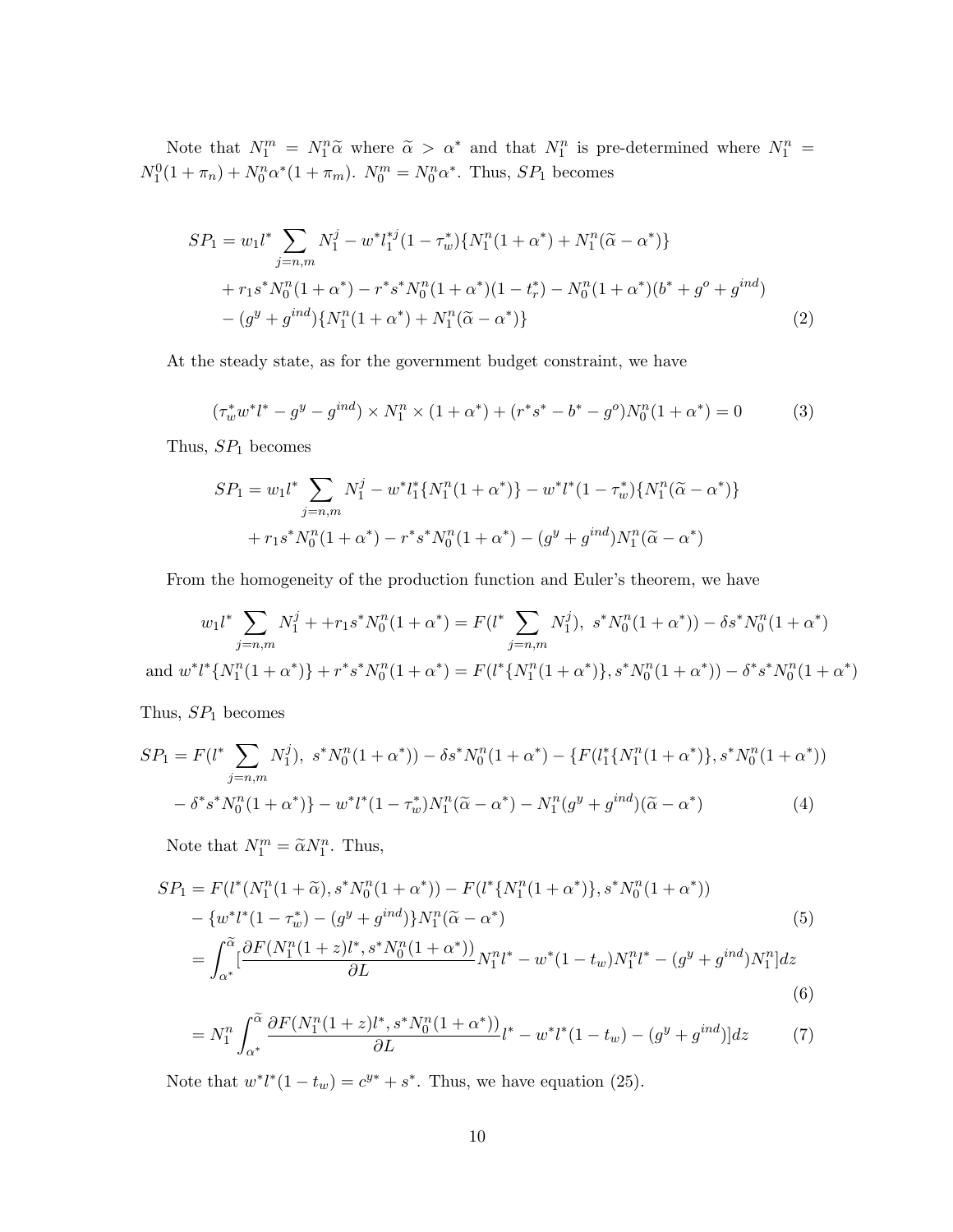## Appendix B3

Note that

$$
SP_2 = w_2 \tau_{w2} l^* N_2^n (1 + \tilde{\alpha}) + r_2 \tau_{r2} s^* N_1^n (1 + \tilde{\alpha}) - N_1^n (1 + \tilde{\alpha}) \times (b^* + g^o + g^{ind}) - N_2^n (1 + \tilde{\alpha}) \times (g^y + g^{ind})
$$
  
+  $(1 + r_2) a_1 N_1^n (1 + \tilde{\alpha})$  (8)

Using the definitions of  $\tau_{w2}$  and  $\tau_{r2}$ , we have

$$
SP_2 = w_2 l^* N_2^n (1 + \tilde{\alpha}) - w^* l^* N_2^n (1 + \tilde{\alpha}) (1 - \tau_w^*)
$$
  
+ 
$$
r_2 s^* N_1^n (1 + \tilde{\alpha}) - r^* s^* N_1^n (1 + \tilde{\alpha}) (1 - \tau_r^*) - N_1^n (1 + \tilde{\alpha}) (b + g^o + g^{ind})
$$
  
- 
$$
N_2^n (1 + \tilde{\alpha}) (g^y + g^{ind}) + (1 + r_2) a_1 N_1^n (1 + \tilde{\alpha})
$$
 (9)

Thus,  $SP<sub>2</sub>$  becomes

$$
SP_{2} = w_{2}l^{*}N_{2}^{n}(1+\tilde{\alpha}) + r_{2}s^{*}N_{1}^{n}(1+\tilde{\alpha})
$$
  
\n
$$
-w^{*}l^{*}N_{2}^{n}(1+\tilde{\alpha}) - r^{*}s^{*}N_{1}^{n}(1+\tilde{\alpha})
$$
  
\n
$$
\tau_{w}^{*}w^{*}l^{*}N_{2}^{n}(1+\tilde{\alpha}) + \tau_{r}^{*}r^{*}s^{*}N_{1}^{n}(1+\tilde{\alpha}) - N_{1}^{n}(1+\tilde{\alpha})(b+g^{o}+g^{ind})
$$
  
\n
$$
-N_{2}^{n}(1+\tilde{\alpha})(g^{y}+g^{ind}) + (1+r_{2})a_{1}N_{1}^{n}(1+\tilde{\alpha})
$$
  
\n
$$
= w_{2}l^{*}N_{2}^{n}(1+\tilde{\alpha}) + r_{2}s^{*}N_{1}^{n}(1+\tilde{\alpha}) + (1+r_{2})a_{1}N_{1}^{n}(1+\tilde{\alpha})
$$
  
\n
$$
-w^{*}l^{*}N_{2}^{n}(1+\tilde{\alpha}) - r^{*}s^{*}N_{1}^{n}(1+\tilde{\alpha})
$$
  
\n
$$
+ (1+\tilde{\alpha})\{\tau_{w}^{*}w^{*}l^{*}N_{2}^{n} + \tau_{r}^{*}r^{*}s^{*}N_{1}^{n} - N_{1}^{n}(b+g^{o}+g^{ind}) - N_{2}^{n}(g^{y}+g^{ind})\}
$$
 (10)

Now we calculate  $\tau_w^* w^* l^* N_2^n + \tau_r^* r^* s^* N_1^n - N_1^n (b + g^o + g^{ind}) - (g^y + g^{ind}) N_2^n$ . Note that

$$
N_2^n = N_1^n((1 + \pi_m)\tilde{\alpha} + 1 + \pi_n) = N_1^n((1 + \pi_m)\alpha^* + 1 + \pi_n + (1 + \pi_m)\tilde{\alpha} - (1 + \pi_m)\alpha^*).
$$
 Thus,  

$$
\tau_w^* w^* l^* N_2^n + \tau_r^* r^* s^* N_1^n - N_1^n(b + g^o + g^{ind}) - (g^y + g^{ind}) N_2^n
$$

$$
= \tau_w^* w^* l^* N_1^n((1 + \pi_m)\alpha^* + 1 + \pi_n + (1 + \pi_m)(\tilde{\alpha} - \alpha^*))
$$

$$
+ \tau_r^* r^* s^* N_1^n - N_1^n(b + g^o + g^{ind})
$$

$$
- (g^y + g^{ind}) N_1^n((1 + \pi_m)\alpha^* + 1 + \pi_n + (1 + \pi_m)(\tilde{\alpha} - \alpha^*))
$$
(11)

At the initial steady state, we have

$$
(\tau_w^* w^* l^* - g^y - g^{ind})(1 + \pi_n + \alpha^* (1 + \pi_m)) \times (1 + \alpha^*) + (r^* s^* - b^* - g^o)(1 + \alpha^*) = 0
$$
 (12)

Thus, (11) becomes

$$
= \tau_w^* w^* l^* N_1^n (1 + \pi_m)(\tilde{\alpha} - \alpha^*) - (g^y + g^{ind}) N_1^n (1 + \pi_m)(\tilde{\alpha} - \alpha^*)
$$
\n(13)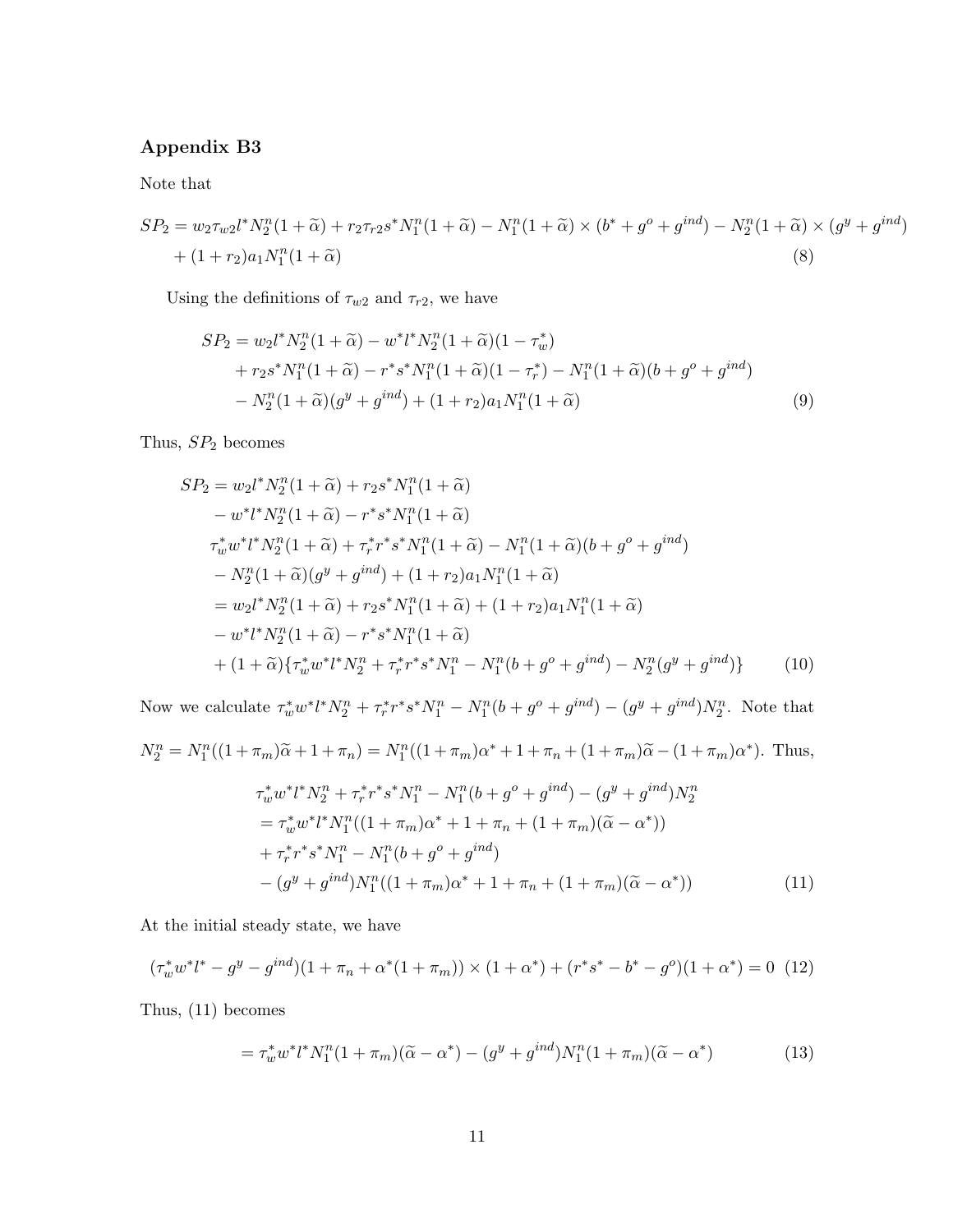Therefore,  ${\cal SP}_2$  becomes

$$
SP_2 = w_2 l^* N_2^n (1 + \tilde{\alpha}) + r_2 s^* N_1^n (1 + \tilde{\alpha}) + (1 + r_2) a_1 N_1^n (1 + \tilde{\alpha})
$$
  
\n
$$
- w^* l^* N_2^n (1 + \tilde{\alpha}) - r^* s^* N_1^n (1 + \tilde{\alpha})
$$
  
\n
$$
+ (1 + \tilde{\alpha}) \{ \tau_w^* w^* l^* N_1^n (1 + \pi_m) (\tilde{\alpha} - \alpha^*) - (g^y + g^{ind}) N_1^n (1 + \pi_m) (\tilde{\alpha} - \alpha^*) \}
$$
 (14)

Since  $N_2^n = N_1^n((1 + \pi_n) + \tilde{\alpha}(1 + \pi_m)) = N_1^n(1 + \pi_n + (1 + \pi_m)\alpha^* + (1 + \pi_m)(\tilde{\alpha} - \alpha^*)), SP_2$ becomes

$$
SP_2 = w_2 l^* N_2^n (1 + \tilde{\alpha}) + r_2 s^* N_1^n (1 + \tilde{\alpha}) + (1 + r_2) a_1 N_1^n (1 + \tilde{\alpha})
$$
  
– (1 + \tilde{\alpha}) \{ w^\* l^\* N\_1^n \{ 1 + \pi\_n + (1 + \pi\_m) \alpha^\* + (1 + \pi\_m) (\tilde{\alpha} - \alpha^\*) \} + r^\* s^\* N\_1^n \}  
+ (1 + \tilde{\alpha}) N\_1^n \{ \tau\_w^\* w^\* l^\* (1 + \pi\_m) (\tilde{\alpha} - \alpha^\*) - (g^y + g^{ind}) (1 + \pi\_m) (\tilde{\alpha} - \alpha^\*) \}

Using the homogeneity of the production function, we have

$$
w_2 l^* N_2^n (1 + \widetilde{\alpha}) + r_2 (s^* + a_1) N_1^n (1 + \widetilde{\alpha}) = F(l^* N_2^n (1 + \widetilde{\alpha}), (s^* + a_1) N_1^n (1 + \widetilde{\alpha})) - \delta(s^* + a_1) N_1^n (1 + \widetilde{\alpha})
$$
  
and  

$$
w^* l^* (1 + \alpha^*) N_1^n \{1 + \pi_n + (1 + \pi_m) \alpha^* \} + r^* s^* N_1^n (1 + \alpha^*)
$$

$$
= F(l^* (1 + \alpha^*) N_1^n \{1 + \pi_n + (1 + \pi_m) \alpha^* \}, s^* N_1^n (1 + \alpha^*)
$$

$$
- \delta s^* N_1^n (1 + \alpha^*)
$$

Thus,  $SP<sub>2</sub>$  becomes

$$
SP_{2} = F(\frac{1}{2} \Lambda^{n}(\mathbf{1} + \widetilde{\alpha}), (s^{*} + a_{1})N_{1}^{n}(1 + \widetilde{\alpha})) - \delta(s^{*} + a_{1})N_{1}^{n}(1 + \widetilde{\alpha})
$$
  
\n
$$
-\frac{1 + \widetilde{\alpha}}{1 + \alpha^{*}} \{F(l^{*}(1 + \alpha^{*})N_{1}^{n}\{1 + \pi_{n} + (1 + \pi_{m})\alpha^{*}\}, s^{*}N_{1}^{n}(1 + \alpha^{*})) - \delta s^{*}N_{1}^{n}(1 + \alpha^{*})\}
$$
  
\n
$$
+ (1 + \widetilde{\alpha})N_{1}^{n}\{-w^{*}l^{*}(1 + \pi_{m})(\widetilde{\alpha} - \alpha^{*}) + \tau_{w}^{*}w^{*}l^{*}(1 + \pi_{m})(\widetilde{\alpha} - \alpha^{*}) - (g^{y} + g^{ind})(1 + \pi_{m})(\widetilde{\alpha} - \alpha^{*})\}
$$
  
\n
$$
+ a_{1}N_{1}^{n}(1 + \widetilde{\alpha})
$$
  
\n
$$
= F(\frac{1}{2} \Lambda^{n}(\widetilde{\alpha}) + \widetilde{\alpha}), (s^{*} + a_{1})N_{1}^{n}(1 + \widetilde{\alpha}) + (1 - \delta)a_{1}N_{1}^{n}(1 + \widetilde{\alpha})
$$
  
\n
$$
-F(l^{*}(1 + \widetilde{\alpha})N_{1}^{n}\{1 + \pi_{n} + (1 + \pi_{m})\alpha^{*}\}, s^{*}N_{1}^{n}(1 + \widetilde{\alpha}))
$$
  
\n
$$
+ (1 + \widetilde{\alpha})N_{1}^{n}\{-w^{*}l^{*}(1 + \pi_{m})(\widetilde{\alpha} - \alpha^{*}) + \tau_{w}^{*}w^{*}l^{*}(1 + \pi_{m})(\widetilde{\alpha} - \alpha^{*}) - (g^{y} + g^{ind})(1 + \pi_{m})(\widetilde{\alpha} - \alpha^{*})\}
$$
  
\n(16)

Subtracting and adding  $F(l^*N_2^n(1+\tilde{\alpha}), s^*N_1^n(1+\tilde{\alpha})), SP_2$  becomes

$$
SP_2 = F(l^*N_2^n(1+\tilde{\alpha}), (s^*+a_1)N_1^n(1+\tilde{\alpha})) + (1-\delta)a_1N_1^n(1+\tilde{\alpha}) - F(l^*N_2^n(1+\tilde{\alpha}), s^*N_1^n(1+\tilde{\alpha})) + F(l^*N_2^n(1+\tilde{\alpha}), s^*N_1^n(1+\tilde{\alpha})) - F(l^*(1+\tilde{\alpha})N_1^n\{1+\pi_n+(1+\pi_m)\alpha^*\}, s^*N_1^n(1+\tilde{\alpha})) + (1+\tilde{\alpha})N_1^n\{-(1-\tau_w^*)w^*l^*(1+\pi_m)(\tilde{\alpha}-\alpha^*) - (g^y+g^{ind})(1+\pi_m)(\tilde{\alpha}-\alpha^*)\}
$$
(17)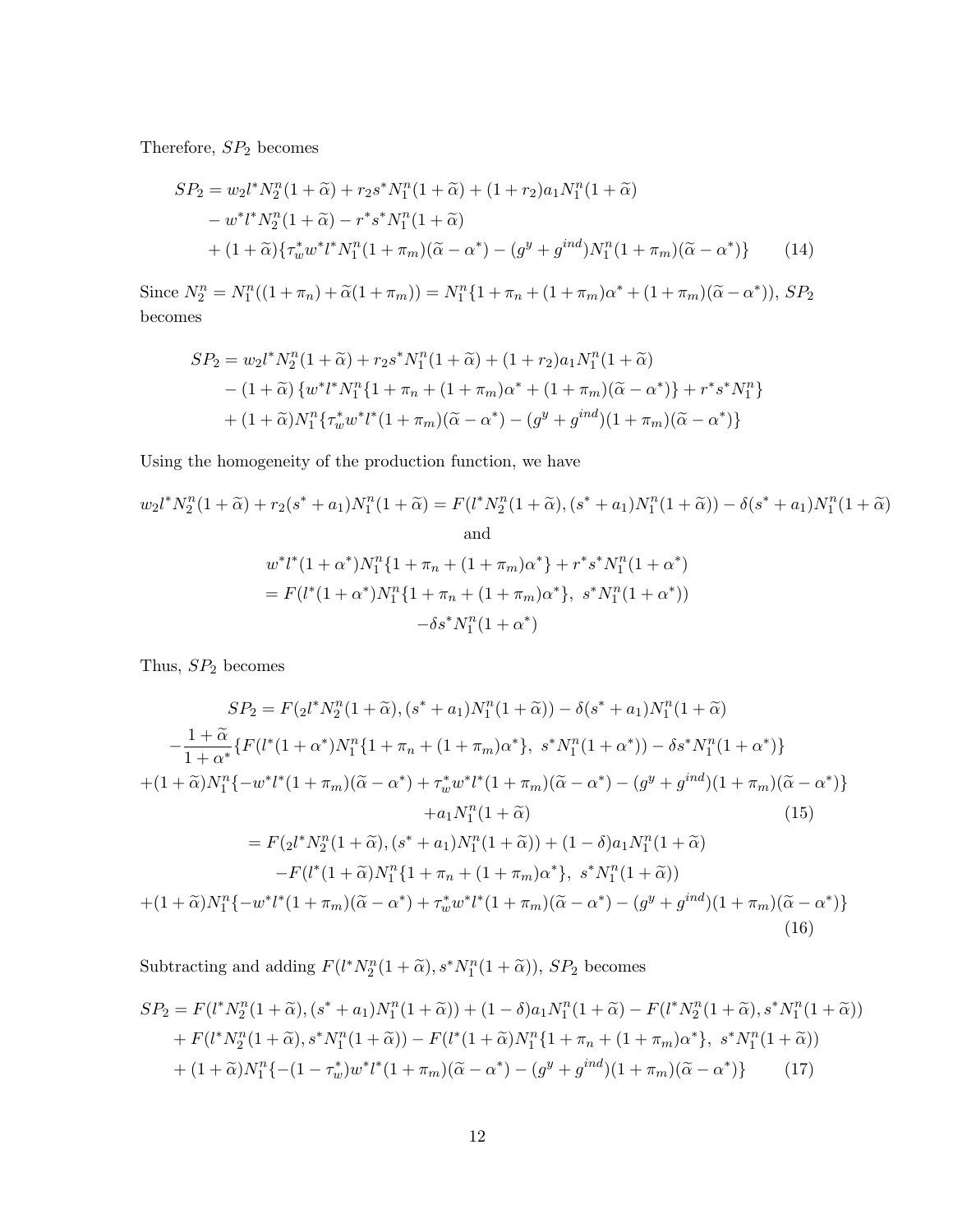Note that  $N_2^n = N_1^n((1 + \pi_m)\tilde{\alpha} + (1 + \pi_n))$ . Thus,

$$
SP_{2} = \int_{s^{*}N_{1}^{n}(1+\tilde{\alpha})}^{(s^{*}+a_{1})N_{1}^{n}(1+\tilde{\alpha})} \{\frac{\partial F(l^{*}N_{2}^{n}(1+\tilde{\alpha}),z)}{\partial K} + (1-\delta)\}dz
$$
  
+  $(1+\tilde{\alpha})N_{1}^{n}\{F(l^{*}\{1+\pi_{n}+(1+\pi_{m})\tilde{\alpha}\},s^{*}) - F(l^{*}\{1+\pi_{n}+(1+\pi_{m})\alpha^{*}\},s^{*})$   
+  $(1+\tilde{\alpha})N_{1}^{n}\{-(1-\tau_{w}^{*})w^{*}l^{*}(1+\pi_{m})(\tilde{\alpha}-\alpha^{*}) - (g^{y}+g^{ind})(1+\pi_{m})(\tilde{\alpha}-\alpha^{*})\}$   
=  $\int_{s^{*}N_{1}^{n}(1+\tilde{\alpha})}^{(s^{*}+a_{1})N_{1}^{n}(1+\tilde{\alpha})} \{\frac{\partial F(l^{*}N_{2}^{n}(1+\tilde{\alpha}),z)}{\partial K} + (1-\delta)\}dz$   
+  $(1+\tilde{\alpha})N_{1}^{n}\int_{\alpha^{*}}^{\tilde{\alpha}} \frac{\partial F((l^{*}\{1+\pi_{n}+(1+\pi_{m})z\},s^{*})}{\partial L}(1+\pi_{m})l^{*}$   
-  $(1+\pi_{m})\{(1-\tau_{w}^{*})w^{*} + (g^{y}+g^{ind})\}]dz$   
=  $\int_{s^{*}N_{1}^{n}(1+\tilde{\alpha})}^{(s^{*}+a_{1})N_{1}^{n}(1+\tilde{\alpha})} \{\frac{\partial F(l^{*}N_{2}^{n}(1+\tilde{\alpha}),z)}{\partial K} + (1-\delta)\}dz$   
+  $(1+\tilde{\alpha})N_{1}^{n}(1+\pi_{m})\int_{\alpha^{*}}^{\tilde{\alpha}} \frac{\partial F((l^{*}\{1+\pi_{n}+(1+\pi_{m})z\},s^{*})}{\partial L}l^{*} - (1-\tau_{w}^{*})w^{*} - (g^{y}+g^{ind})]dz$   
(19)

Since  $w^*l^*(1 - \tau_w^*) = c^{y*} + s^*$ , we have equation (28)

## Appendix B4

To save space, I will show that  $SP_{t+1} > 0$  for  $t = 1, 2, ...$  For  $t = 0$ , the same proof is applied as in the appendix A2.

We consider the same tax adjustment as in the preceding subsection.

$$
(1 - \tau_{wt})w_t = (1 - \tau_w^*)w^* \text{ and } (1 - \tau_{rt})r_t = (1 - \tau_r^*)r^* \tag{20}
$$

Note that

$$
SP_{t+1} = w_{t+1} \tau_{wt+1} l^{n*} N_{t+1}^n + \phi w_{t+1} \tau_{wt+1} l^{m*} N_{t+1}^m + \tau_{rt+1} r_{t+1} s^{n*} N_t^n + \tau_{rt+1} r_{t+1} s^{m*} N_t^m
$$
  
\n
$$
- N_{t+1}^n \times (g^{y,n} + g^{ind,m}) + N_{t+1}^m \times (g^{y,m} + g^{ind,m})
$$
  
\n
$$
+ N_t^n (b^{n*} + g^{o,n} + g^{ind,n}) - N_t^m \times (b^{m*} + g^{o,m} + g^{ind,m})
$$
  
\n
$$
+ (1 + r_{t+1}) a_t (N_t^n + N_t^m)
$$
\n(21)

Using the definition of  $\tau_{wt+1}$  and  $\tau_{rt+1}$ , we have

$$
\tau_{wt+1} = \{w_{t+1} - (1 - \tau_w^*)w^*\}/w_{t+1}
$$

$$
\tau_{rt} = \{\tau_{t+1} - (1 - \tau_r^*)r^*\}/r_{t+1}
$$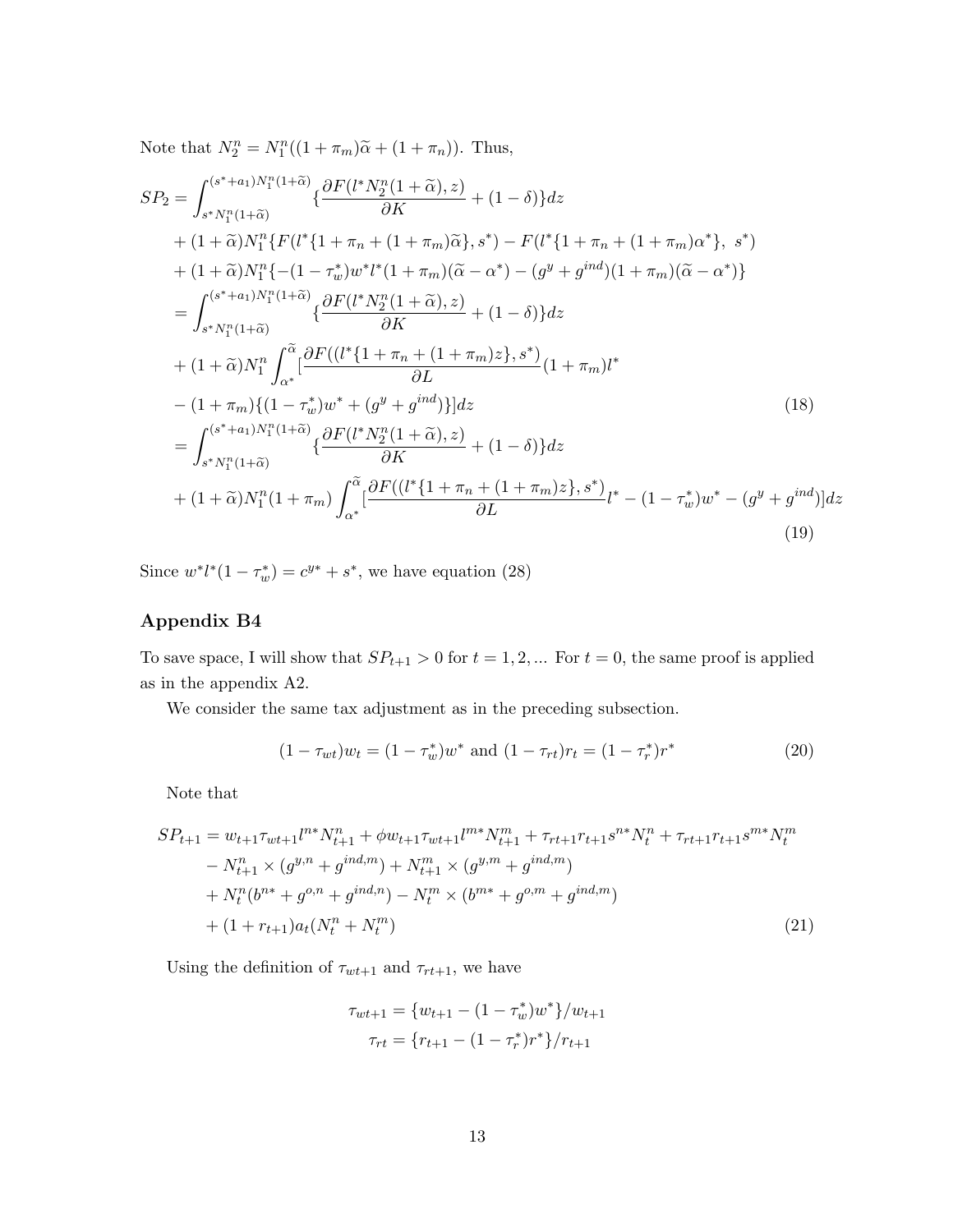Thus,  $SP_{t+1}$  becomes

$$
SP_{t+1} = w_{t+1}l^{n*}N_{t+1}^n - w_{t+1}^*l^{n*}N_{t+1}^n + \tau_w^*w^*l^{n*}N_{t+1}^n + \phi w_{t+1}l^{m*}N_{t+1}^m - \phi w^*l^{m*}N_{t+1}^m + \phi \tau_w^*w^*l^{m*}N_{t+1}^m
$$
  
+  $r_{t+1}s^{n*}N_t^n - r^*s^{n*}N_t^n + \tau_r^*r^*s^{n*}N_t^n +$   
+  $r_{t+1}s^{m*}N_t^m - r^*s^{m*}N_t^m + \tau_r^*r^*s^{m*}N_t^m$   
-  $N_{t+1}^n \times (g^{y,n} + g^{ind,n}) - N_{t+1}^m \times (g^{y,m} + g^{ind,m})$   
-  $N_t^n(b^{n*} + g^{o,n} + g^{ind,n}) - N_t^m \times (b^{m*} + g^{o,m} + g^{ind,m})$   
+  $(1 + r_{t+1})a_t(N_t^n + N_t^m)$  (22)

Now we need to calculate the following term:

$$
\tau_w^* w^* l^{n*} N_{t+1}^n + \phi \tau_w^* w^* l^{m*} N_{t+1}^m + \tau_r^* r^* s^{n*} N_t^n + \tau_r^* r^* s^{m*} N_t^m
$$
  
\n
$$
- N_{t+1}^n \times (g^{y,n} + g^{ind,n}) - N_{t+1}^m \times (g^{y,m} + g^{ind,m})
$$
  
\n
$$
- N_t^n (b^{n*} + g^{o,n} + g^{ind,n}) - N_t^m \times (b^{m*} + g^{o,m} + g^{ind,m})
$$
\n(23)

Note that  $N_{t+1}^n = N_t^n (1 + \pi_n + \tilde{\alpha}(1 + \pi_m))$  and  $N_{t+1}^m = N_{t+1}^n \tilde{\alpha}$ . Also at the initial steady state,  $N_{t+1}^n = N_t^n(1 + \pi_n + \alpha^*(1 + \pi_m))$ and  $N_{t+1}^m = N_{t+1}^n \alpha^*$ . On the other hand, at the initial steady state, the government budget constraint implies

$$
\tau_w^* w^* N_t^n (1 + \pi_n + \alpha^* (1 + \pi_m)) l^{n*} + \tau_w^* \phi w^* N_t^n (1 + \pi_n + \alpha^* (1 + \pi_m)) l^{m*} \alpha^*
$$
  
+ 
$$
\tau_r^* r^* s^{n*} N_t^n + \tau_r^* r^* s^{m*} N_t^m
$$
  
- 
$$
N_t^n (1 + \pi_n + \alpha^* (1 + \pi_m)) \times (g^{y,n} + g^{ind,n}) + N_t^n (1 + \pi_n + \alpha^* (1 + \pi_m)) \alpha^* (g^{y,m} + g^{ind,m})
$$
  
- 
$$
N_t^n (b^{n*} + g^{o,n} + g^{ind,n}) - N_t^n \alpha^* (b^{m*} + g^{o,m} + g^{ind,m})
$$
 (24)

Thus, (23) becomes

$$
\tau_w^* w^* l^{n*} N_{t+1}^n + \phi \tau_w^* w^* l^{m*} N_{t+1}^m + \tau_r^* r^* s^{n*} N_t^n + \tau_r^* r^* s^{m*} N_t^m
$$
  
\n
$$
- N_{t+1}^n \times (g^{y,n} + g^{ind,n}) - N_{t+1}^m \times (g^{y,m} + g^{ind,m})
$$
  
\n
$$
- N_t^n (b^{n*} + g^{o,n} + g^{ind,n}) - N_t^m \times (b^{m*} + g^{o,m} + g^{ind,m})
$$
  
\n
$$
= \tau_w^* w^* l^{n*} N_t^n (\tilde{\alpha} - \alpha^*)
$$
  
\n
$$
+ \phi \tau_w^* w^* l^{m*} N_t^n \{ J(\tilde{\alpha}) - J(\alpha^*) \}
$$
  
\n
$$
+ \tau_r^* r^* s^{m*} N_t^n (\tilde{\alpha} - \alpha^*)
$$
  
\n
$$
- N_t^n (1 + \pi_m) [g^{y,n} + g^{ind,n}] {\{\tilde{\alpha}} - \alpha^* \}
$$
  
\n
$$
- N_t^n (1 + \pi_m) [g^{y,n} + g^{ind,n}] {\{ J(\tilde{\alpha}) - J(\alpha^*) \}}
$$
  
\n
$$
- N_t^n (b^{m*} + g^{o,m} + g^{ind,m}) (\tilde{\alpha} - \alpha^*)
$$
\n(26)

where  $J(z) = (1 + \pi_n + z(1 + \pi_m))z$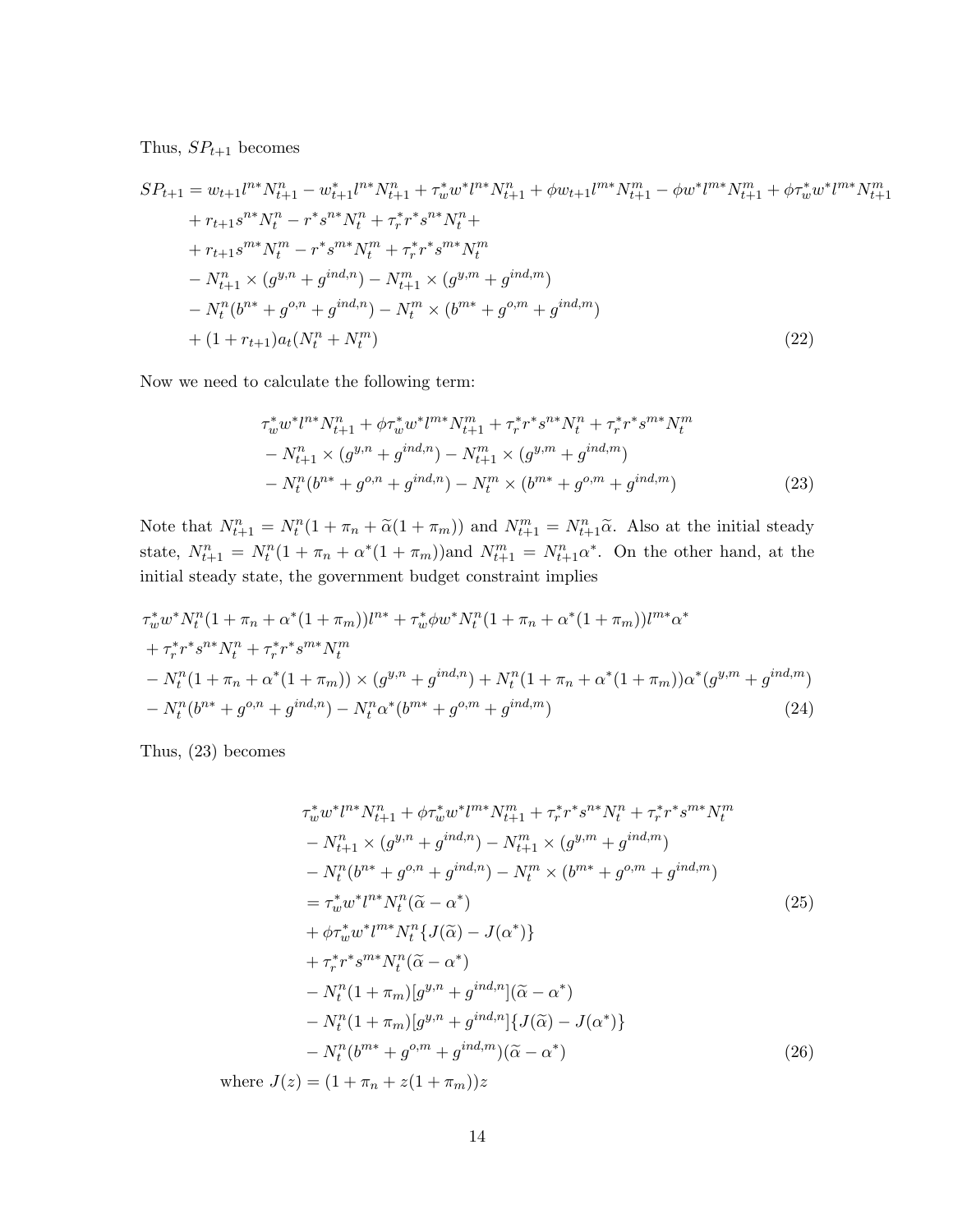Therefore,  $SP_{t+1}$  becomes

$$
SP_{t+1} = w_{t+1}l^{n*}N_{t+1}^{n} + \phi w_{t+1}l^{m*}N_{t+1}^{m}
$$
  
\t
$$
- w^{*}l^{n*}N_{t+1}^{n} - \phi w^{*}l^{m*}N_{t+1}^{m}
$$
  
\t
$$
+ r_{t+1}s^{n*}N_{t}^{n} + r_{t+1}s^{m*}N_{t}^{m} + (1 + r_{t+1})a_{t}(N_{t}^{n} + N_{t}^{m})
$$
  
\t
$$
- r^{*}s^{n*}N_{t}^{n} - r^{*}s^{m*}N_{t}^{m}
$$
  
\t
$$
+ \tau_{w}^{*}w^{*}l^{n*}N_{t}^{n}(1 + \pi_{m})(\tilde{\alpha} - \alpha^{*})
$$
  
\t
$$
+ \phi\tau_{w}^{*}w^{*}l^{m*}N_{t}^{n}\{J(\tilde{\alpha}) - J(\alpha^{*})\}
$$
  
\t
$$
+ \tau_{r}^{*}r^{*}s^{m*}N_{t}^{n}(\tilde{\alpha} - \alpha^{*})
$$
  
\t
$$
- N_{t}^{n}(1 + \pi_{m})(g^{y,n} + g^{ind,n})(\tilde{\alpha} - \alpha^{*})
$$
  
\t
$$
- N_{t}^{n}(g^{y,m} + g^{ind,m})\{J(\tilde{\alpha}) - J(\alpha^{*})\}
$$
  
\t
$$
- N_{t}^{n}(b^{m*} + g^{o,m} + g^{ind,m})(\tilde{\alpha} - \alpha^{*})
$$
  
\t(27)

Note that

$$
w^* l^{n*} N_{t+1}^n + \phi w^* l^{m*} N_{t+1}^m + r^* s^{n*} N_t^n + r^* s^{m*} N_t^m
$$
  
\n
$$
= w^* l^{n*} N_t^n \{1 + \pi_n + \alpha^* (1 + \pi_m) + (1 + \pi_m)(\tilde{\alpha} - \alpha^*)\}
$$
  
\n
$$
+ \phi w^* l^{m*} N_t^n l^{m*} (J(\alpha^*) + J(\tilde{\alpha}) - J(\alpha^*))
$$
  
\n
$$
+ r^* s^{n*} N_t^n + r^* s^{m*} N_t^m (\alpha^* + \tilde{\alpha} - \alpha^*)
$$
  
\n
$$
+ \delta \{s^{n*} N_t^n + s^{m*} N_t^m\} - \delta \{s^{n*} N_t^n + s^{m*} N_t^m\}
$$
  
\n
$$
= F((1 + \pi_n + (1 + \pi_m) \alpha^*) l^{n*} + \phi (1 + \pi_n + (1 + \pi_m) \alpha^*) \alpha^* l^{m*}, s^{n*} N_t^n + s^{m*} N_t^n \alpha^*)
$$
  
\n
$$
- \delta \{s^{n*} N_t^n + s^{m*} N_t^m\}
$$
  
\n
$$
+ w^* l^{n*} N_t^n (1 + \pi_m) (\tilde{\alpha} - \alpha^*)
$$
  
\n
$$
+ \phi w^* l^{m*} N_t^n l^{m*} (J(\tilde{\alpha}) - J(\alpha^*))
$$
  
\n
$$
+ r^* s^{m*} N_t^m (\tilde{\alpha} - \alpha^*)
$$
\n(28)

Using the homogeneity of the production function and (28),  $SP_{t+1}$  becomes as follows: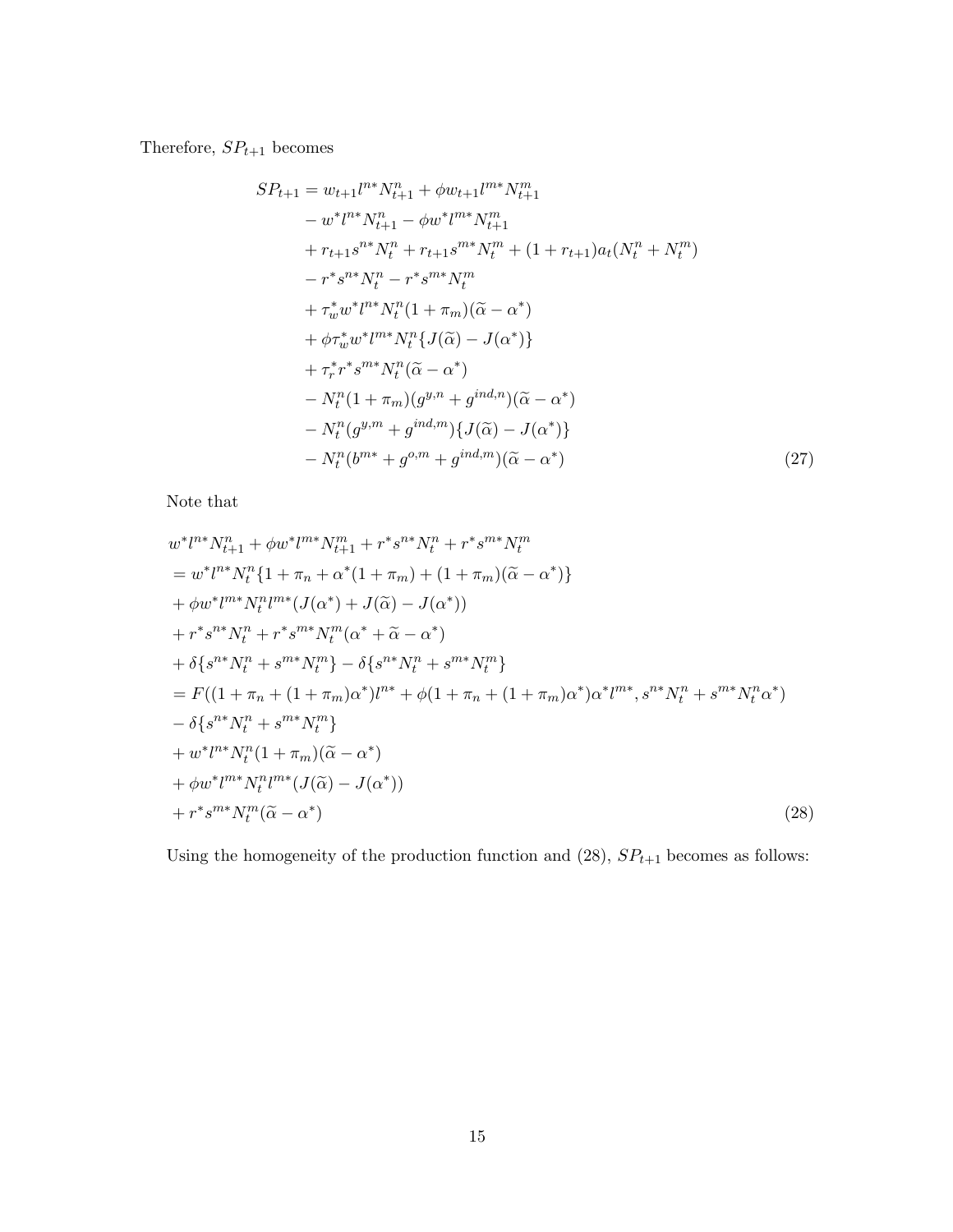$$
SP_{t+1} = F(N_{t+1}^{n}l^{n*} + \phi N_{t+1}^{m}l^{m*}, s^{n*}N_{t}^{n} + s^{m*}N_{t}^{m} + a_{t}(N_{t}^{n} + N_{t}^{m}))
$$
  
\n
$$
- \delta \{s^{n*}N_{t}^{n} + s^{m*}N_{t}^{m} + a_{t}(N_{t}^{n} + N_{t}^{m})\} + a_{t}(N_{t}^{n} + N_{t}^{m}))
$$
  
\n
$$
- F((1 + \pi_{n} + (1 + \pi_{m})\alpha^{*})l^{n*} + \phi(1 + \pi_{n} + (1 + \pi_{m})\alpha^{*})\alpha^{*}l^{m*}, s^{n*}N_{t}^{n} + s^{m*}N_{t}^{n}\alpha^{*})
$$
  
\n
$$
+ \delta \{s^{n*}N_{t}^{n} + s^{m*}N_{t}^{n}\alpha^{*}\}
$$
  
\n
$$
- \psi^{*}l^{n*}(1 + \pi_{m})(\tilde{\alpha} - \alpha^{*})
$$
  
\n
$$
- \phi w^{*}l^{m*}\{J(\tilde{\alpha}) - J(\alpha^{*})\}
$$
  
\n
$$
- r^{*}s^{m*}N_{t}^{n}(\tilde{\alpha} - \alpha^{*})
$$
  
\n
$$
+ \tau_{w}^{*}w^{*}l^{m*}N_{t}^{n}\{J(\tilde{\alpha}) - J(\alpha^{*})\}
$$
  
\n
$$
+ \tau_{r}^{*}r^{*}s^{m*}N_{t}^{n}\{\tilde{\alpha} - \alpha^{*}\}
$$
  
\n
$$
- N_{t}^{n}(1 + \pi_{m})(g^{y,n} + g^{ind,n})(\tilde{\alpha} - \alpha^{*})
$$
  
\n
$$
- N_{t}^{n}(g^{y,m} + g^{ind,m})\{J(\tilde{\alpha}) - J(\alpha^{*})\}
$$
  
\n
$$
- N_{t}^{n}(b^{m*} + g^{o,m} + g^{ind,m})(\tilde{\alpha} - \alpha^{*})
$$
  
\n(29)

By subtracting and adding  $F(N_{t+1}^n l^{n*} + \phi N_{t+1}^m l^{m*}, s^{n*} N_t^n + s^{m*} N_t^m)$ ,  $SP_{t+1}$  becomes

$$
SP_{t+1} = \int_{s^{n*}N_t^n + s^{m*}N_t^m + a_t(N_t^n + N_t^m)}^{s^{n*} + a_t(N_t^n + N_t^m)} \left\{ \frac{\partial F(N_{t+1}^n l^{n*} + \phi N_{t+1}^m l^{m*}, z)}{\partial K} + (1 - \delta) \right\} dz + F(N_{t+1}^n l^n + \phi N_{t+1}^n \tilde{\alpha}l^m, s^{n*} N_t^n + s^{m*} N_t^n \tilde{\alpha}) - F(N_t^n (1 + \pi_n + \alpha^*(1 + \pi_m))l^{n*} + \phi N_t^n (1 + \pi_n + \alpha^*(1 + \pi_m))\alpha^* l^{m*}, s^{n*} N_t^n + s^{m*} N_t^n \alpha^*) - \delta s^{m*} N_t^n (\tilde{\alpha} - \alpha^*) - (1 - \tau_w^*) w^* l^{n*} N_t^n (1 + \pi_m) (\tilde{\alpha} - \alpha^*) - (1 - \tau_w^*) \phi w^* l^{m*} N_t^n \{ J(\tilde{\alpha}) - J(\alpha^*) \} - (1 - \tau_r^*) r^* s^{m*} N_t^n (\tilde{\alpha} - \alpha^*) - N_t^n (1 + \pi_m) (g^{y,n} + g^{ind,n}) (\tilde{\alpha} - \alpha^*) - N_t^n (g^{y,m} + g^{ind,m}) \{ J(\tilde{\alpha}) - J(\alpha^*) \} - N_t^n (b^{m*} + g^{o,m} + g^{ind,m}) (\tilde{\alpha} - \alpha^*)
$$
\n(30)

Let  $c^{o,m*}$  be the consumption of old immigrants at the initial steady state. Then,  $c^{o,m*} =$  $b^m + (1 + (1 - \tau_r^*)r^*)s^{m*}$ . Thus,  $SP_{t+1}$  becomes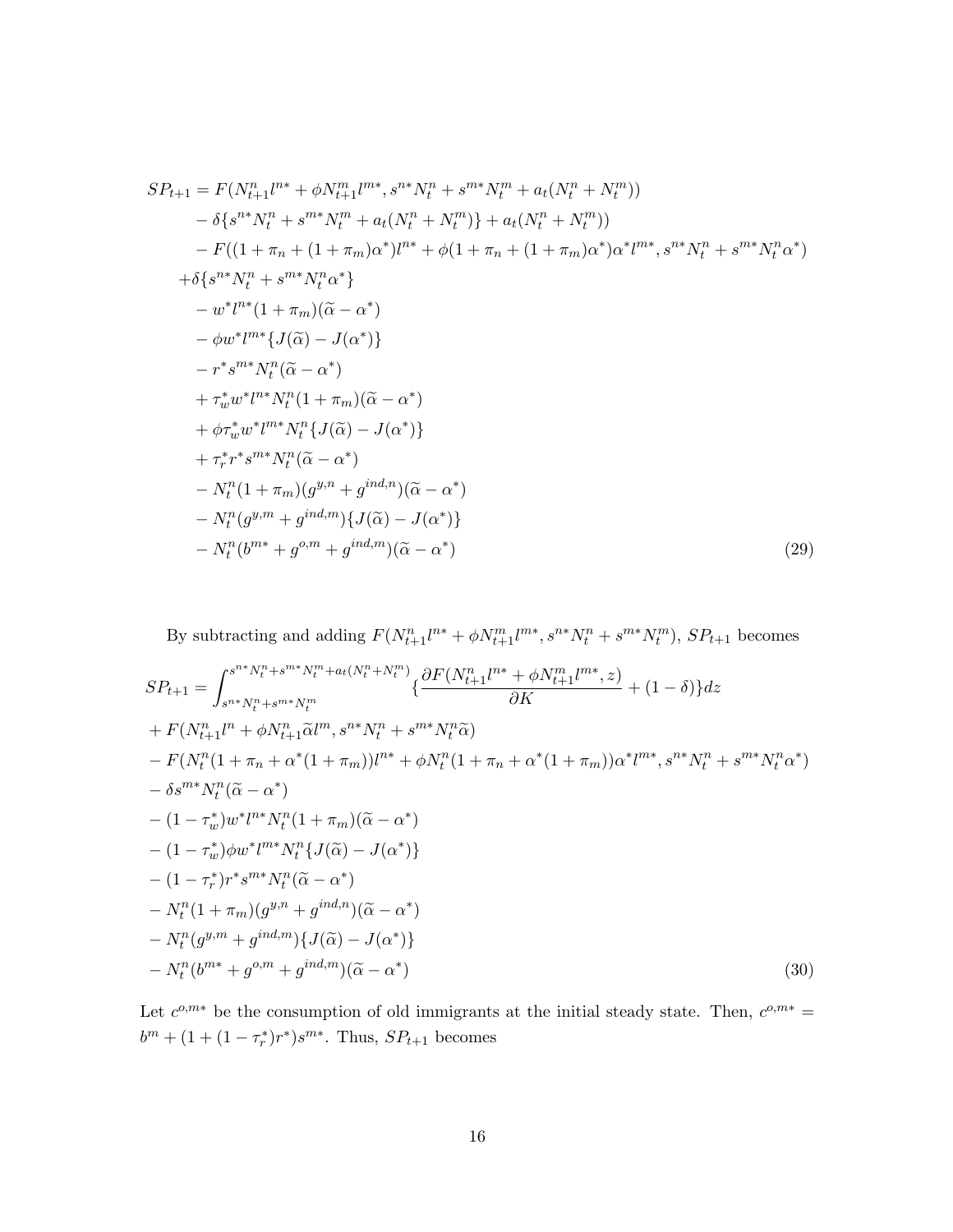$$
SP_{t+1} = \int_{s^{n*}N_t^n + s^{m*}N_t^m + a_t(N_t^n + N_t^m)}^{s^{n*}N_t^n + a_t(N_t^n + N_t^m)} \left\{ \frac{\partial F(N_{t+1}^n l^{n*} + \phi N_{t+1}^m l^{m*}, z)}{\partial K} + (1 - \delta) \right\} dz + F(N_{t+1}^n l^{n*} + \phi N_{t+1}^n \tilde{\alpha}l^{m*}, s^{n*} N_t^n + s^{m*} N_t^n \tilde{\alpha}) - F(N_t^n (1 + \pi_n + \alpha^*(1 + \pi_m))l^{n*} + \phi N_t^n (1 + \pi_n + \alpha^*(1 + \pi_m))\alpha^* l^{m*}, s^{n*} N_t^n + s^{m*} N_t^n \alpha^*) - (1 - \delta) s^{m*} N_t^n (\tilde{\alpha} - \alpha^*) - (1 - \tau_w^*) w^* l^{m*} N_t^n (1 + \pi_m) (\tilde{\alpha} - \alpha^*) - (1 - \tau_w^*) \phi w^* l^{m*} N_t^n \{ J(\tilde{\alpha}) - J(\alpha^*) \} - (1 - \tau_r^*) r^* s^{m*} N_t^n (\tilde{\alpha} - \alpha^*) - N_t^n (1 + \pi_m) (g^{y,n} + g^{ind,n}) (\tilde{\alpha} - \alpha^*) - N_t^n (g^{y,m} + g^{ind,m}) \{ J(\tilde{\alpha}) - J(\alpha^*) \} - N_t^n (e^{o,m*} + g^{o,m} + g^{ind,m}) (\tilde{\alpha} - \alpha^*)
$$
(31)

Note that the second line and the third line of the above equation can be transformed as follows:

$$
F(N_{t+1}^{n}l^{n*} + \phi N_{t+1}^{n}\tilde{\alpha}l^{m*}, s^{n*}N_{t}^{n} + s^{m*}N_{t}^{n}\tilde{\alpha})
$$
  
\n
$$
- F(N_{t}^{n}(1 + \pi_{n} + \alpha^{*}(1 + \pi_{m}))l^{n*} + \phi N_{t}^{n}(1 + \pi_{n} + \alpha^{*}(1 + \pi_{m}))\alpha^{*}l^{m*}, s^{n*}N_{t}^{n} + s^{m*}N_{t}^{n}\alpha^{*})
$$
  
\n
$$
= F(N_{t}^{n}(1 + \pi_{n} + \tilde{\alpha}(1 + \pi_{m})) \times (l^{n*} + \phi\tilde{\alpha}l^{m*}), s^{n*}N_{t}^{n} + s^{m*}N_{t}^{n}\tilde{\alpha})
$$
  
\n
$$
- F(N_{t}^{n}(1 + \pi_{n} + \alpha^{*}(1 + \pi_{m}))l^{n*} + \phi N_{t}^{n}(1 + \pi_{n} + \alpha^{*}(1 + \pi_{m}))\alpha^{*}l^{m*}, s^{n*}N_{t}^{n} + s^{m*}N_{t}^{n}\alpha^{*})
$$
  
\n
$$
= \int_{\alpha^{*}}^{\tilde{\alpha}} \left\{ \frac{\partial F(N_{t}^{n}\{(1 + \pi_{n} + z(1 + \pi_{m})l^{n*} + \phi J(z)l^{m*}), N_{t}^{n}\{s^{n*} + s^{m*}z\}}{\partial L}[N_{t}^{n}(1 + \pi_{m})l^{n*} + N_{t}^{n}\phi J'(z)l^{m*}] + \frac{\partial F(N_{t}^{n}\{(1 + \pi_{n} + z(1 + \pi_{m})l^{n*} + \phi J(z)l^{m*}), N_{t}^{n}\{s^{n*} + s^{m*}z\}}{\partial K} \right\} ds
$$

Using the homogeneity of  $\partial F/\partial K$  and  $\partial F/\partial L$ , we have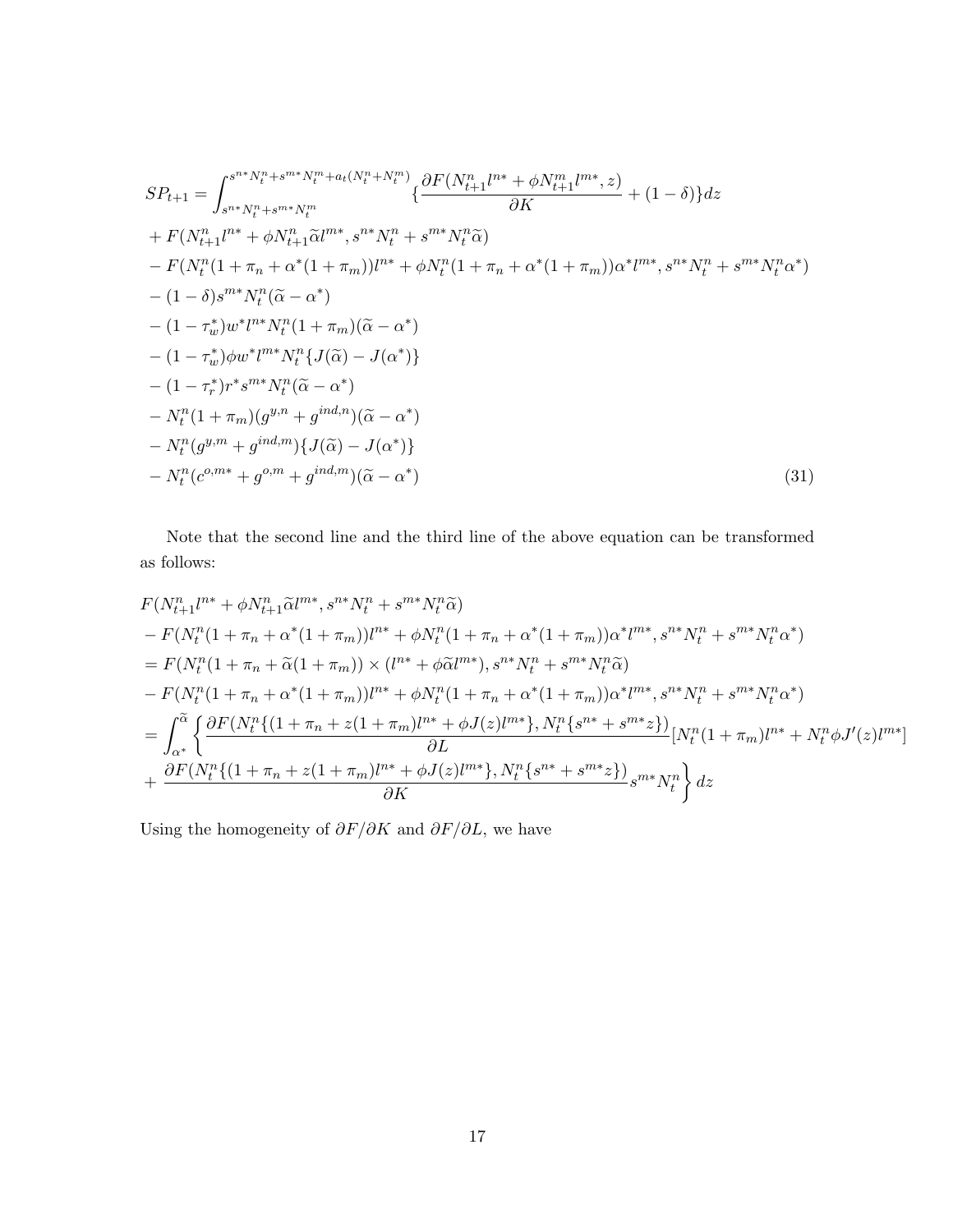$$
SP_{t+1} = \int_{s^{n*}N_t^{n+1}}^{s^{n*}N_t^{n+1}} N_t^{m+1} N_t^{m+1} \left\{ \frac{\partial F(N_{t+1}^{n} l^{n*} + \phi N_{t+1}^{m} l^{m*}, z)}{\partial K} + (1 - \delta) \right\} dz
$$
  
+ 
$$
\int_{\alpha^*}^{\tilde{\alpha}} \frac{\partial F((1 + \pi_n + z(1 + \pi_m) l^{n*} + \phi J(z) l^{m*}, s^{n*} + s^{m*} z)}{\partial K} + (1 - \delta) \left| s^{m*} N_t^{n} dz \right.
$$
  
+ 
$$
\int_{\alpha^*}^{\tilde{\alpha}} \frac{\partial F((1 + \pi_n + z(1 + \pi_m) l^{n*} + \phi J(z) l^{m*}, s^{n*} + s^{m*} \alpha^*)}{\partial L} [N_t^n (1 + \pi_m) l^{n*} + N_t^n \phi J'(z) l^{m*}] dz
$$
  
- 
$$
\int_{\alpha^*}^{\tilde{\alpha}} [(1 - \tau_w^*) w^* l^{n*} N_t^n (1 + \pi_m) (\tilde{\alpha} - \alpha^*) + (1 - \tau_w^*) \phi w^* l^{m*} N_t^n J'(z) + (1 - \tau_v^*) r^* s^{m*} N_t^n + N_t^n (1 + \pi_m) (g^{y,n} + g^{ind,n}) + N_t^n (g^{y,m} + g^{ind,m}) J'(z)
$$
  
+ 
$$
N_t^n (g^{y,m} + g^{ind,m}) J'(z)
$$
  
+ 
$$
N_t^n (e^{o,m*} + g^{o,m} + g^{ind,m})] dz
$$
 (32)

Note that  $J'(z) = (1 + \pi_m)z + (1 + \pi_n + (1 + \pi_m)z)$ . By rearranging the above equation, we have

$$
SP_{t+1} = \int_{s^{n*}N_t^{n+}s^{m*}N_t^{m} + a_t(N_t^{n}+N_t^{m})}^{s+} \left\{ \frac{\partial F(N_{t+1}^{n}l^{n*} + \phi N_{t+1}^{m}l^{m*}, z)}{\partial K} + (1 - \delta) \right\} dz
$$
  
+ 
$$
(1 + \pi_m)N_t^{n} \int_{\alpha^*}^{\widetilde{\alpha}} \left[ \frac{\partial F((1 + \pi_n + z(1 + \pi_m)l^{n*} + \phi J(z)l^{m}, s^{n*} + s^{m*}z)}{\partial L} l^{n*} \right] dz - (1 - \tau_w^*)w^*l^{n*} - g^{yn} - g^{ind,n} \right] dz
$$
  
+ 
$$
(1 + \pi_m)N_t^{n} \int_{\alpha^*}^{\widetilde{\alpha}} z \left[ \frac{\partial F((1 + \pi_n + z(1 + \pi_m)l^{n*} + \phi J(z)l^{m*}, s^{n*} + s^{m*}z)}{\partial L} l^{m*} \right] dz - \phi (1 - \tau_w^*)w^*l^{m*} - g^{y,m} - g^{ind,m} \right] dz
$$
  
+ 
$$
N_t^{n} \int_{\alpha^*}^{\widetilde{\alpha}} \left\{ (1 + \pi_n + (1 + \pi_m)z) \times \left[ \frac{\partial F((1 + \pi_n + z(1 + \pi_m)l^{n*} + \phi J(z)l^{m*}, s^{n*} + s^{m*}z)}{\partial L} \phi l^{m*} \right] - (\sigma_{\alpha}l^{m*} + g^{0,m} + g^{ind,m}) \right\} dz
$$
  
+ 
$$
N_t^{n} \int_{\alpha^*}^{\widetilde{\alpha}} \left[ \frac{\partial F((1 + \pi_n + z(1 + \pi_m)l^{n*} + \phi J(z)l^{m*}, s^{n*} + s^{m*}z)}{\partial K} + (1 - \delta) \right] s^{m*} dz \qquad (33)
$$

The first line is positive from the condition related with the golden rule. The second and third lines are the MPL condition. The fourth and fifth lines are the redistribution effect. The fourth line is the difference between what immigrants contribute minus the resources used for immigrants. Note that when natives and immigrants are identical, we can show that (33) becomes (28) by using the government budget constraint.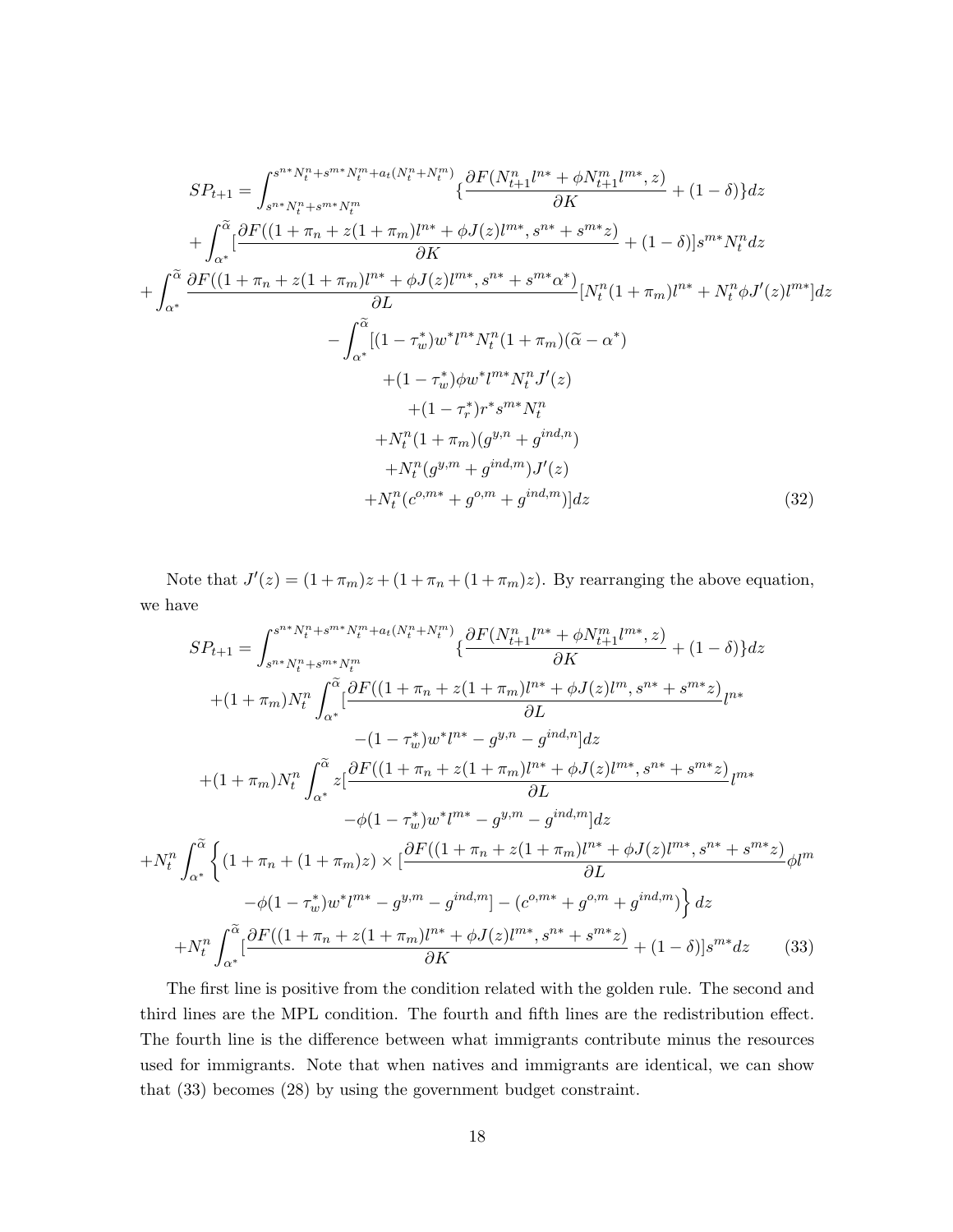#### Appendix B5

From the discussion of A4, the government budget surplus at period  $t + 1$  can be rewritten as

$$
SP_{t+1} = \int_{s^{n*}N_t^n + s^{m*}N_t^m + a_t(N_t^n + N_t^m)}^{s^{n*}N_t^n + a_t(N_t^n + N_t^m)} \left\{ \frac{\partial F(N_{t+1}^n l^n + \phi N_{t+1}^m l^m, z)}{\partial K} + (1 - \delta) \right\} dz
$$
  
+ 
$$
(1 + \pi_m)N_t^n \int_{\alpha^*}^{\tilde{\alpha}} \frac{\partial F(N_t^n (1 + \pi_n + z(1 + \pi_m)l^{n*} + \phi J(z)l^{m*}, s^{n*}N_t^n + s^{m*}N_t^n \alpha^*)}{\partial L} l^{n*}
$$
  
- 
$$
(1 - \tau_w^*) w^* l^{n*} - g^{y,n} - g^{ind,n} \Big] dz
$$
  
+ 
$$
(1 + \pi_m)N_t^n \int_{\alpha^*}^{\tilde{\alpha}} z \left[ \frac{\partial F(N_t^n (1 + \pi_n + z(1 + \pi_m)l^{n*} + \phi J(z)l^{m*}, s^{n*}N_t^n + s^{m*}N_t^n \alpha^*)}{\partial L} l^{m*} \right] dV
$$
  
- 
$$
\phi (1 - \tau_w^*) w^* l^{m*} - g^{y,m} - g^{ind,m} \Big] dz
$$
  
+ 
$$
N_t^n \int_{\alpha^*}^{\tilde{\alpha}} \left\{ (1 + \pi_n + (1 + \pi_m)z) \times [\frac{\partial F(N_t^n (1 + \pi_n + z(1 + \pi_m)l^{n*} + \phi J(z)l^m, s^{n*}N_t^n + s^{m*}N_t^n \alpha^*)}{\partial L} \phi l^{m*} \right\} dV
$$
  
+ 
$$
\int_{\alpha^*}^{\tilde{\alpha}} [\frac{\partial F(N_{t+1}^n l^{n*} + \phi N_{t+1}^n \tilde{\alpha} l^{m*}, s^{n*}N_t^n + s^{m*}N_t^n z)}{\partial K} + (1 - \delta)] s^{m*} N_t^n dz
$$

Since  $SP_1 > 0$ , the government can accumulate savings. Thus,  $a_1 > 0$ . For  $a_t$   $(t \geq 2)$ , assume that the government uses the surplus that arises from the first term. This implies

$$
a_{t+1} = \frac{1}{N_{t+1}^n + N_{t+1}^m} \int_{s^{n*} N_t^n + s^{m*} N_t^m}^{s^{n*} N_t^m + a_t (N_t^n + N_t^m)} \left\{ \frac{\partial F(N_{t+1}^n l^{n*} + \phi N_{t+1}^m l^{m*}, z)}{\partial K} + (1 - \delta) \right\} dz
$$

Then, the proof is the same as for the proposition 3.

#### Appendix B6

 $\Pi_{q=1}^{i}$  probability that a native is still alive at age i given that an agent is alive at age 1 and  $\Pi_{q=1}^i p_q \hat{p}_q$  is the probability that an immigrant is alive and stays in the host country at the age i. Then,  $N_t^{in} = N_{t-(i-1)}^{1n} \times \Pi_{q=1}^i p_q$  and  $N_t^{im} = N_{t-(i-1)}^{1m} \times \Pi_{q=1}^i p_q \widehat{p}_i$ . Thus,  $N_{t+20}^{1,n}/(1-d)$  becomes as follows:

$$
\frac{N_{t+20}^{1,n}}{1-d} = \sum_{i=1}^{80} \eta^{i,m} N_{t-(i-1)}^{1,m} \times \Pi_{q=1}^{i} p_q \widehat{p}_q \Pi_{x=1}^{20} \widehat{p}_{i+x} + \sum_{i=1}^{80} N_{t-(i-1)}^{1,n} \eta^{i,n} \times \Pi_{q=1}^{i} p_q \qquad (34)
$$

Note that,  $N_{t+20}^{1,n} = N_t^{1,n}$  $t^{1,n}(1+\sigma)^{20}$  and  $N^{1,j}_{t-(i-1)} = N^{1,j}_{t}$  $t^{1,j} / (1 + \sigma)^{i-1}$  for  $j = i, m$ . Thus, (34) becomes

$$
\frac{N_t^{1,n}(1+\sigma)^{20}}{1-d}=\sum_{i=1}^{80}\frac{N_t^{1,m}}{(1+\sigma)^{i-1}}\eta^{i,m}\times \Pi_{q=1}^ip_q\widehat{p}_q\Pi_{x=1}^{20}\widehat{p}_{i+x}+\sum_{i=1}^{80}\frac{N_t^{1,n}}{(1+\sigma)^{i-1}}\eta^{i,n}\times \Pi_{q=1}^ip_q
$$